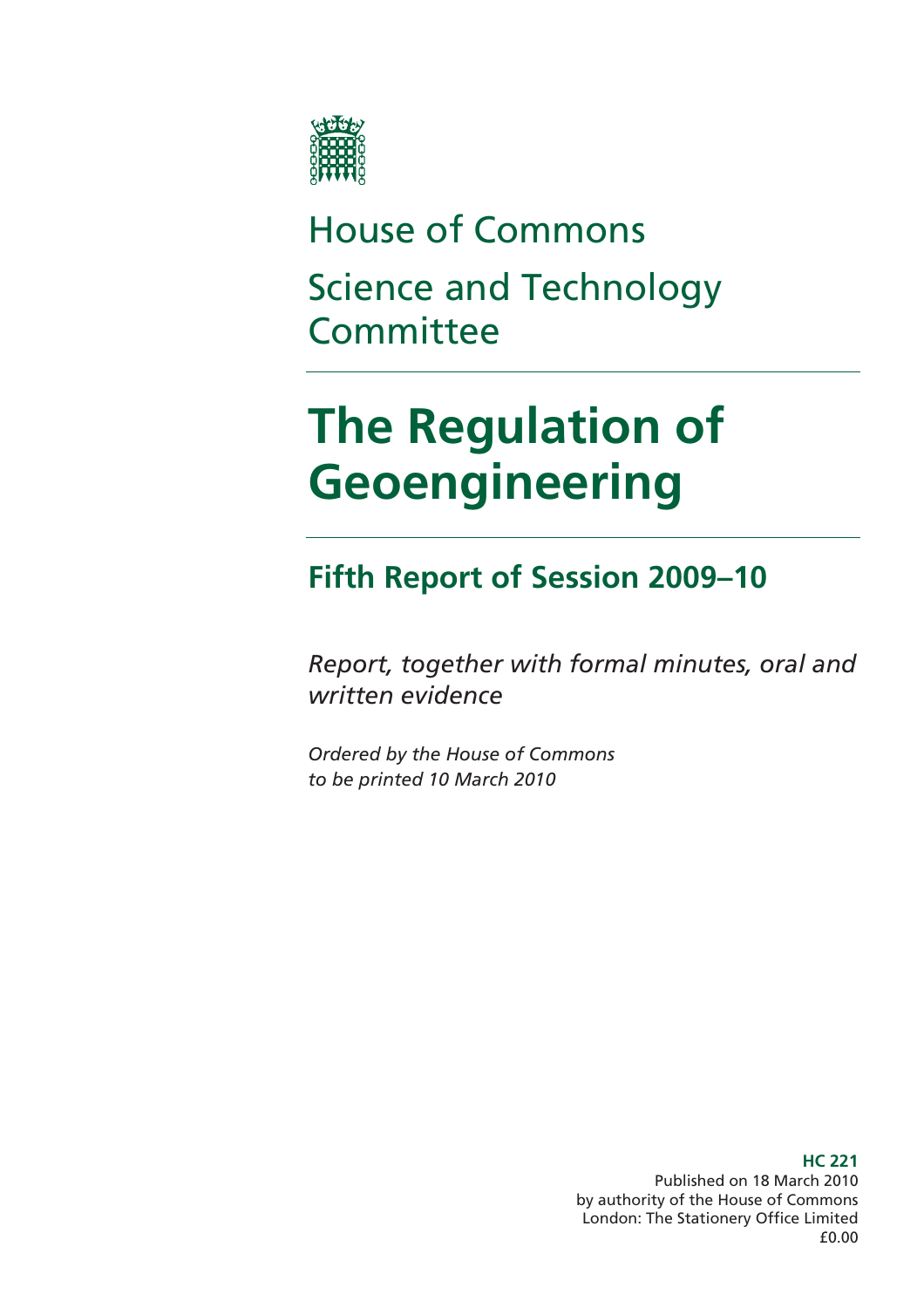#### **The Science and Technology Committee**

The Science and Technology Committee is appointed by the House of Commons to examine the expenditure, administration and policy of the Government Office for Science. Under arrangements agreed by the House on 25 June 2009 the Science and Technology Committee was established on 1 October 2009 with the same membership and Chairman as the former Innovation, Universities, Science and Skills Committee and its proceedings were deemed to have been in respect of the Science and Technology Committee.

#### **Current membership**

Mr Phil Willis *(Liberal Democrat, Harrogate and Knaresborough)(Chair)* Dr Roberta Blackman-Woods *(Labour, City of Durham)* Mr Tim Boswell *(Conservative, Daventry)* Mr Ian Cawsey *(Labour, Brigg & Goole)* Mrs Nadine Dorries *(Conservative, Mid Bedfordshire)* Dr Evan Harris *(Liberal Democrat, Oxford West & Abingdon)* Dr Brian Iddon *(Labour, Bolton South East)* Mr Gordon Marsden *(Labour, Blackpool South)* Dr Doug Naysmith *(Labour, Bristol North West)* Dr Bob Spink *(Independent, Castle Point)* Ian Stewart *(Labour, Eccles)*  Graham Stringer *(Labour, Manchester, Blackley)* Dr Desmond Turner *(Labour, Brighton Kemptown)* Mr Rob Wilson *(Conservative, Reading East)* 

#### **Powers**

The Committee is one of the departmental Select Committees, the powers of which are set out in House of Commons Standing Orders, principally in SO No.152. These are available on the Internet via www.parliament.uk

#### **Publications**

The Reports and evidence of the Committee are published by The Stationery Office by Order of the House. All publications of the Committee (including press notices) are on the Internet at http://www.parliament.uk/science A list of reports from the Committee in this Parliament is included at the back of this volume.

#### **Committee staff**

The current staff of the Committee are: Glenn McKee (Clerk); Richard Ward (Second Clerk); Dr Christopher Tyler (Committee Specialist); Xameerah Malik (Committee Specialist); Andy Boyd (Senior Committee Assistant); Camilla Brace (Committee Assistant); Dilys Tonge (Committee Assistant); Melanie Lee (Committee Assistant); Jim Hudson (Committee Support Assistant); and Becky Jones (Media Officer).

#### **Contacts**

All correspondence should be addressed to the Clerk of the Science and Technology Committee, Committee Office, 7 Millbank, London SW1P 3JA. The telephone number for general inquiries is: 020 7219 2793; the Committee's email address is: scitechcom@parliament.uk.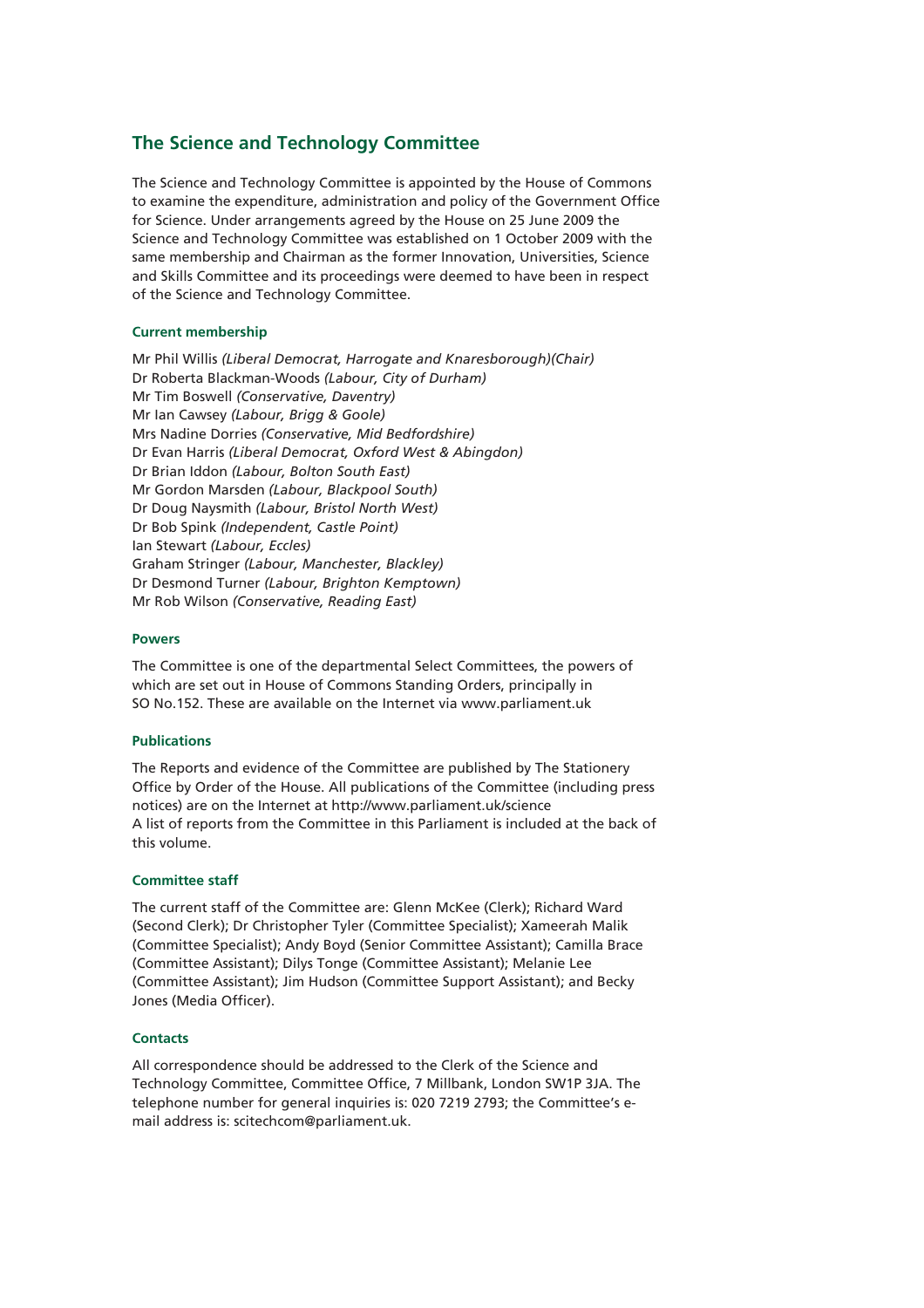# **Contents**

| <b>Report</b><br>Page |                                                                             |    |
|-----------------------|-----------------------------------------------------------------------------|----|
|                       | <b>Summary</b>                                                              | 3  |
| 1                     | <b>Introduction</b>                                                         | 5  |
|                       | Previous scrutiny of geoengineering                                         | 5  |
|                       | Coordinated working with US House of Representatives Science and Technology |    |
|                       | Committee                                                                   | 8  |
|                       | The inquiry                                                                 | 9  |
|                       | Structure of this Report                                                    | 10 |
| $\overline{2}$        | <b>Categories of geoengineering</b>                                         | 11 |
|                       | Introduction                                                                | 11 |
|                       | Definition of geoengineering                                                | 11 |
|                       | Carbon Dioxide Removal (CDR)                                                | 11 |
|                       | <b>Solar Radiation Management (SRM)</b>                                     | 13 |
|                       | Differences between CDR and SRM                                             | 14 |
|                       | Weather modification techniques                                             | 15 |
|                       | Conclusions on definition                                                   | 16 |
|                       | Conclusions on grading for the purposes of regulation                       | 17 |
| 3                     | <b>Need for regulation of geoengineering</b>                                | 19 |
|                       | Geoengineering techniques currently subject to regulation                   | 19 |
|                       | Geoengineering techniques currently not subject to regulation               | 20 |
|                       | Urgency                                                                     | 21 |
|                       | Geoengineering is too unpredictable                                         | 24 |
|                       | Conclusions on the need for the regulation of geoengineering                | 25 |
|                       | <b>Public attitudes</b>                                                     | 25 |
| 4                     | <b>Future regulatory arrangements</b>                                       | 27 |
|                       | The formulation of a regulatory regime                                      | 27 |
|                       | Principles to be applied to geoengineering research                         | 29 |
|                       | Research                                                                    | 35 |
|                       | Research: climate impact testing                                            | 38 |
|                       | Research: international confidence and cooperation                          | 38 |
|                       | Formulating international regulatory arrangements for geoengineering        | 39 |
|                       | Role of the UK                                                              | 42 |
| 5                     | <b>Collaborative working with the US Congress</b>                           | 44 |
|                       | Introduction                                                                | 44 |
|                       | Arrangements for collaborative working                                      | 45 |
|                       | Review of procedural arrangements                                           | 45 |
|                       | Conclusion on collaborative working                                         | 47 |
| 6                     | <b>Conclusion</b>                                                           | 48 |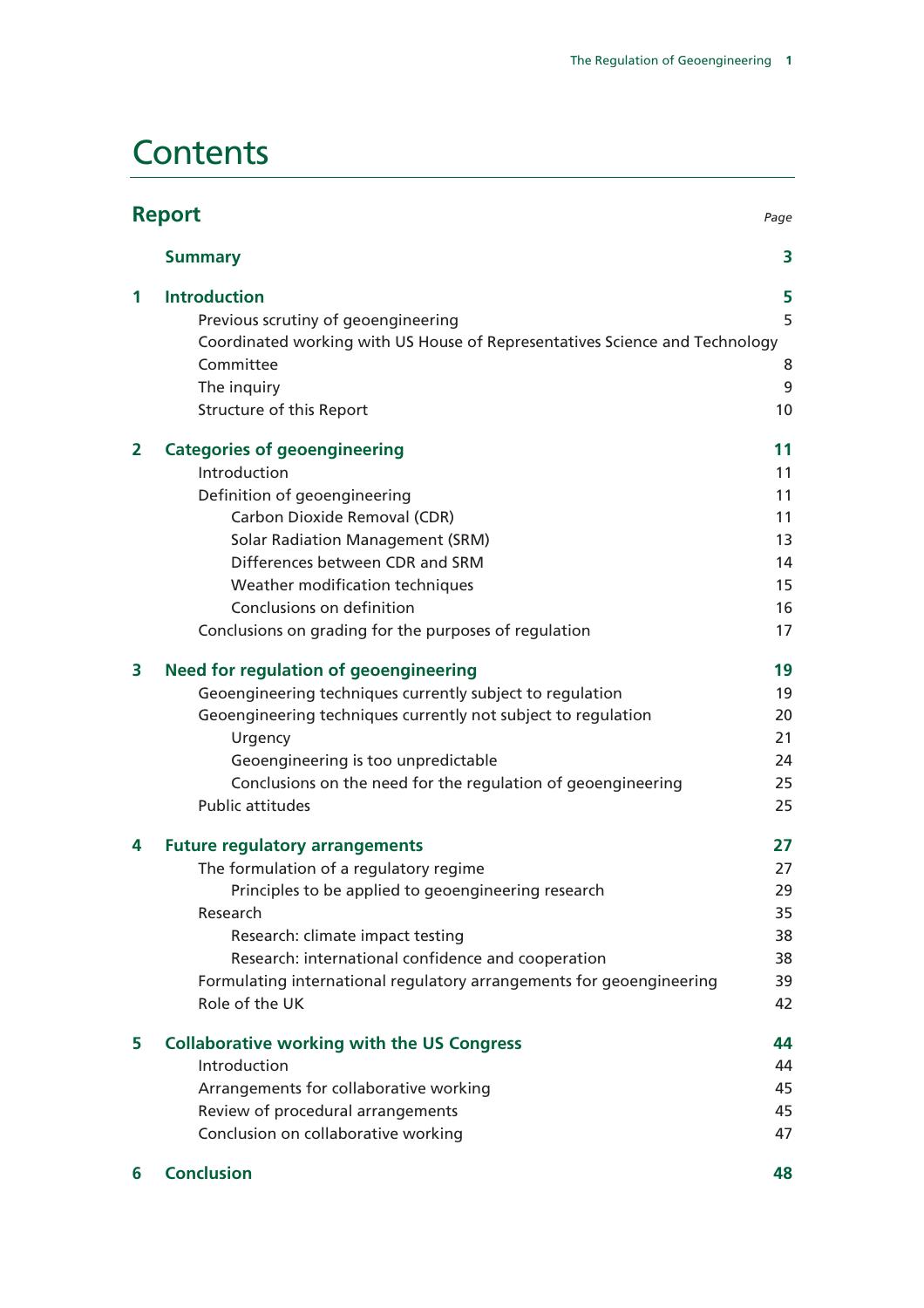| <b>Conclusions and recommendations</b>                                      | 49 |
|-----------------------------------------------------------------------------|----|
| Annex: Joint Statement of the U.K. and U.S. Committees on Collaboration and |    |
| <b>Coordination on Geoengineering</b>                                       | 54 |
| Introduction                                                                | 54 |
| Background                                                                  | 54 |
| Geoengineering                                                              | 54 |
| The U.S. inquiry                                                            | 55 |
| The U.K. inquiry                                                            | 55 |
| Committee co-ordination                                                     | 56 |
| <b>Formal Minutes</b>                                                       | 57 |
| Witnesses                                                                   | 58 |

| List of written evidence                                         |    |
|------------------------------------------------------------------|----|
| List of Reports from the Committee during the current Parliament | 59 |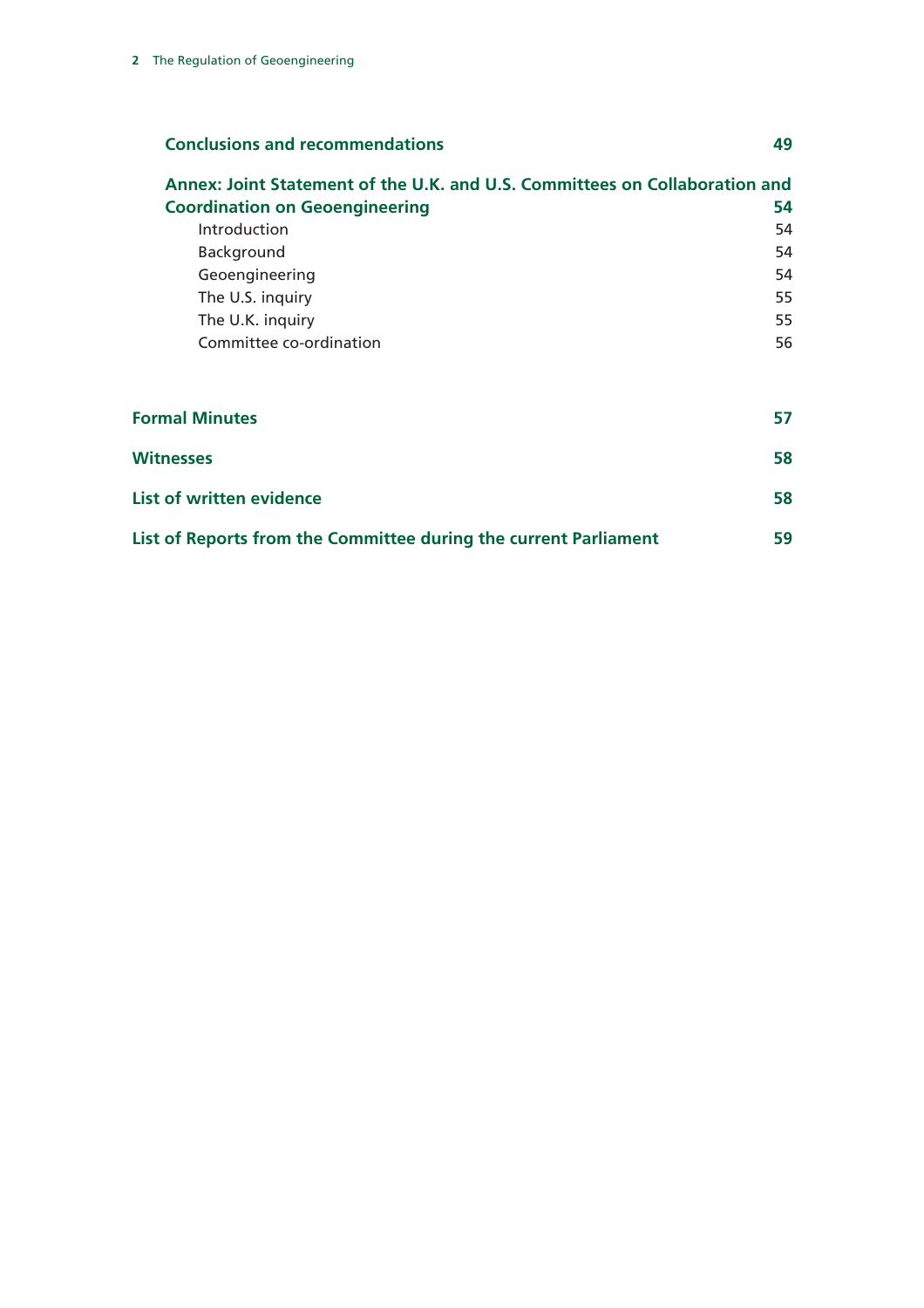# Summary

Geoengineering describes activities specifically and deliberately designed to effect a change in the global climate with the aim of minimising or reversing anthropogenic (that is human caused) climate change. Geoengineering covers many techniques and technologies but splits into two broad categories: those that remove carbon dioxide from the atmosphere such as sequestering and locking carbon dioxide in geological formations; and those that reflect solar radiation. Techniques in this category include the injection of sulphate aerosols into the stratosphere to mimic the cooling effect caused by large volcanic eruptions.

The technologies and techniques vary so much that any regulatory framework for geoengineering cannot be uniform. Instead, those techniques, particularly carbon removal, that are closely related to familiar existing technologies, could be regulated by developing the international regulation of the existing regimes to encompass geoengineering. For other technologies, especially solar refection, new regulatory arrangements will have to be developed.

There are three reasons why, we believe, regulation is needed. First, in the future some geoengineering techniques may allow a single country unilaterally to affect the climate. Second, some—albeit very small scale—geoengineering testing is already underway. Third, we may need geoengineering as a "Plan B" if, in the event of the failure of "Plan A"—the reduction of greenhouse gases—we are faced with highly disruptive climate change. If we start work now it will provide the opportunity to explore fully the technological, environmental, political and regulatory issues.

We are not calling for an international treaty but for the groundwork for regulatory arrangements to begin. Geoengineering techniques should be graded with consideration to factors such as trans-boundary effect, the dispersal of potentially hazardous materials in the environment and the direct effect on ecosystems. The regulatory regimes for geoengineering should then be tailored accordingly. The controls should be based on a set of principles that command widespread agreement—for example, the disclosure of geoengineering research and open publication of results and the development of governance arrangements before the deployment of geoengineering techniques.

The UN is the route by which, eventually, we envisage the regulatory framework operating but first the UK and other governments need to push geoengineering up the international agenda and get processes moving.

This inquiry was innovative in that we worked collaboratively with the US House of Representatives Science and Technology Committee, the first international joint working of this kind for a House of Commons select committee. We found the experience constructive and rewarding and, we hope, successful. We are enthusiastic supporters of collaborative working between national legislatures on topics such as geoengineering with international reach. Our Report covering the regulation of geoengineering will now dovetail into a wider inquiry that the House of Representatives Committee is carrying out on geoengineering. Science, technology and engineering are key to solving global challenges and we commend to our successor committee international collaboration as an innovative way to meet these challenges.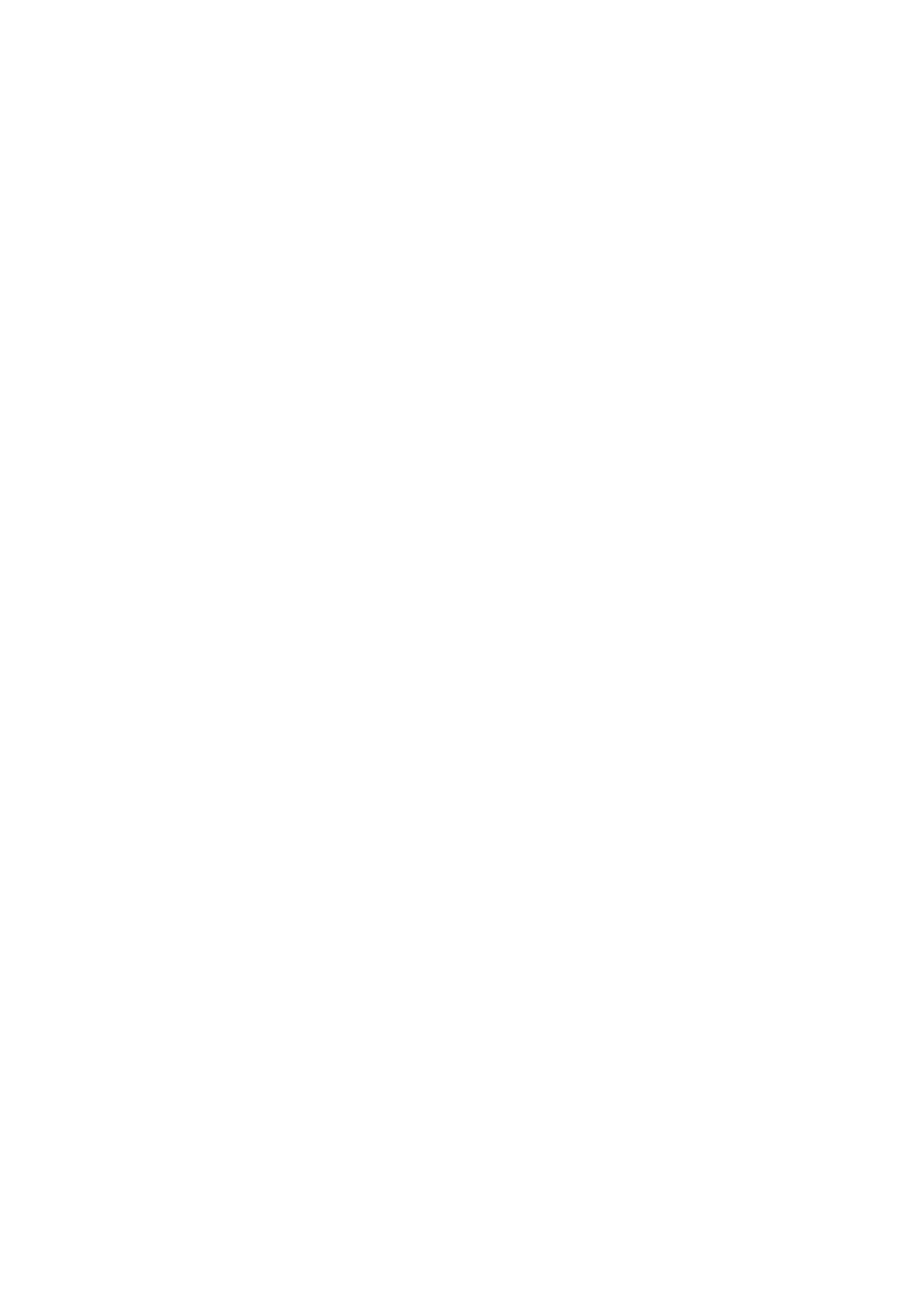# 1 Introduction

1. There were two spurs to this Report. First, in what we believe was a first for scrutiny by a legislature we examined geoengineering as one of the case studies in our Report, *Engineering: turning ideas into reality*. 1 We wished to follow-up that earlier work. Second, during our visit to the USA in April 2009 we met the Chairman of the House of Representatives Science and Technology Committee, Representative Bart Gordon, who suggested that the committees might find it beneficial to coordinate their scrutiny on a subject. Later in the year we agreed that geoengineering was an area where we could pool our efforts and complement each other's work, particularly as it has a significant internal dimension—a large geoengineering test could have global repercussions, deployment certainly would.

# **Previous scrutiny of geoengineering**

2. In our earlier Report, *Engineering: turning ideas into reality*, we carried out a wide examination of geoengineering. The Report provided us with an opportunity to consider the implications of a new engineering discipline for UK policy-making. The broad definition of geoengineering that we used in the earlier Report holds good: we use the term "geoengineering" to describe activities specifically and deliberately designed to effect a change in the global climate with the aim of minimising or reversing anthropogenic (that is, human made) climate change.<sup>2</sup> A more succinct definition was provided by one of the witnesses to the current inquiry, Professor Keith: the intentional large-scale manipulation of the environment.<sup>3</sup>

3. To set the scene for this inquiry it is worth recalling some of our earlier findings, conclusions and recommendations from the earlier inquiry which informed our approach to this inquiry.

- We noted that unlike mitigation and adaptation to climate change, the UK had not developed any policies relating to geoengineering research or its potential role in mitigating against climate change.4
- We did not consider a narrow definition of geoengineering technologies to be helpful and took the view that technologies to reduce solar insolation<sup>5</sup> and to sequester carbon should both be considered as geoengineering options.<sup>6</sup>

<sup>1</sup> Innovation, Universities, Science and Skills Committee, Fourth Report of Session 2008–09, *Engineering: turning ideas into reality*, HC 50–I, chapter 4

<sup>2</sup> HC (2008-09) 50–I, para 160

<sup>3</sup> DW Keith, "Geoengineering the climate: history and prospect", *Annual Review of Energy and the Environment*, (2000) 25:245–284

<sup>4</sup> HC (2008–09) 50–I, para 159

<sup>5</sup> Insolation is the offsetting of greenhouse warming by reducing the incidence and absorption of incoming solar (short-wave) radiation.

<sup>6</sup> HC (2008–09) 50–I, para 182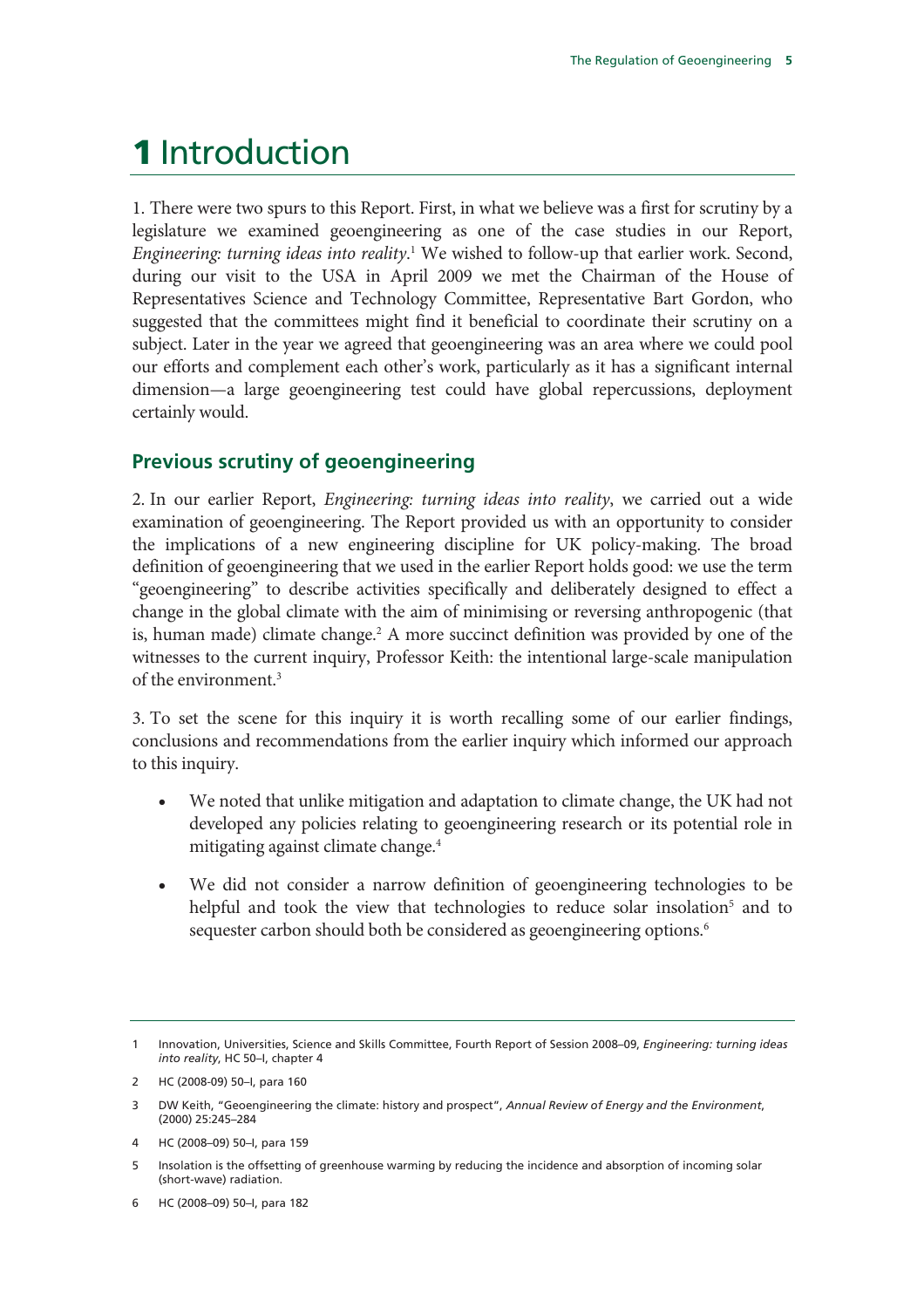- We were of the view that the Government should give the full range of policy options for managing climate change due consideration and that geoengineering technologies should be evaluated as part of a portfolio of responses to climate change, alongside mitigation and adaptation efforts.7
- The decision not to consider any initiative other than "Plan A"—mitigation could be considered negligent, particularly since uncertainties in success of "Plan A—for example, climate sensitivity—could be greater than expected. Geoengineering should be considered "Plan B".8
- In order to identify those geoengineering options it might be feasible to deploy safely in the future, it was essential that a detailed assessment of individual technologies was conducted. This assessment had to consider the costs and benefits of geoengineering options, including their full life-cycle environmental impact and whether they were reversible. We welcomed the efforts of the Royal Society to review the geoengineering sector.9
- We considered that support for detailed modelling studies would be essential for the development of future geoengineering options, and to the construction of a credible cost-benefit analysis of technological feasibility. We urged the UK Research Councils to support research in this area.10
- We recommended that the Government engage with organisations including the Tyndall Centre, Hadley Centre, Research Councils UK and the Carbon Trust to develop a publicly-funded programme of geoengineering research.<sup>11</sup>
- Before deploying any technology with the capacity to geo-engineer the climate, we considered that it was essential that a rational debate on the ethics of geoengineering was conducted. We urged the Department for Energy and Climate Change (DECC) to lead this debate, and to consult on the full range of geoengineering options.12
- We were of the view that it was essential that the Government support socioeconomic research with regard to geoengineering technologies, in order that the UK could engage in informed, international discussions to develop a framework for any future legislation relating to technological deployment by nation states or industry.<sup>13</sup>

<sup>7</sup> HC (2008–09) 50–I, para 185

<sup>8</sup> HC (2008–09) 50–I, para 187

<sup>9</sup> HC (2008–09) 50–I, para 197

<sup>10</sup> HC (2008–09) 50–I, para 203

<sup>11</sup> HC (2008–09) 50–I, para 217

<sup>12</sup> HC (2008–09) 50–I, para 226

<sup>13</sup> HC (2008–09) 50–I, para 229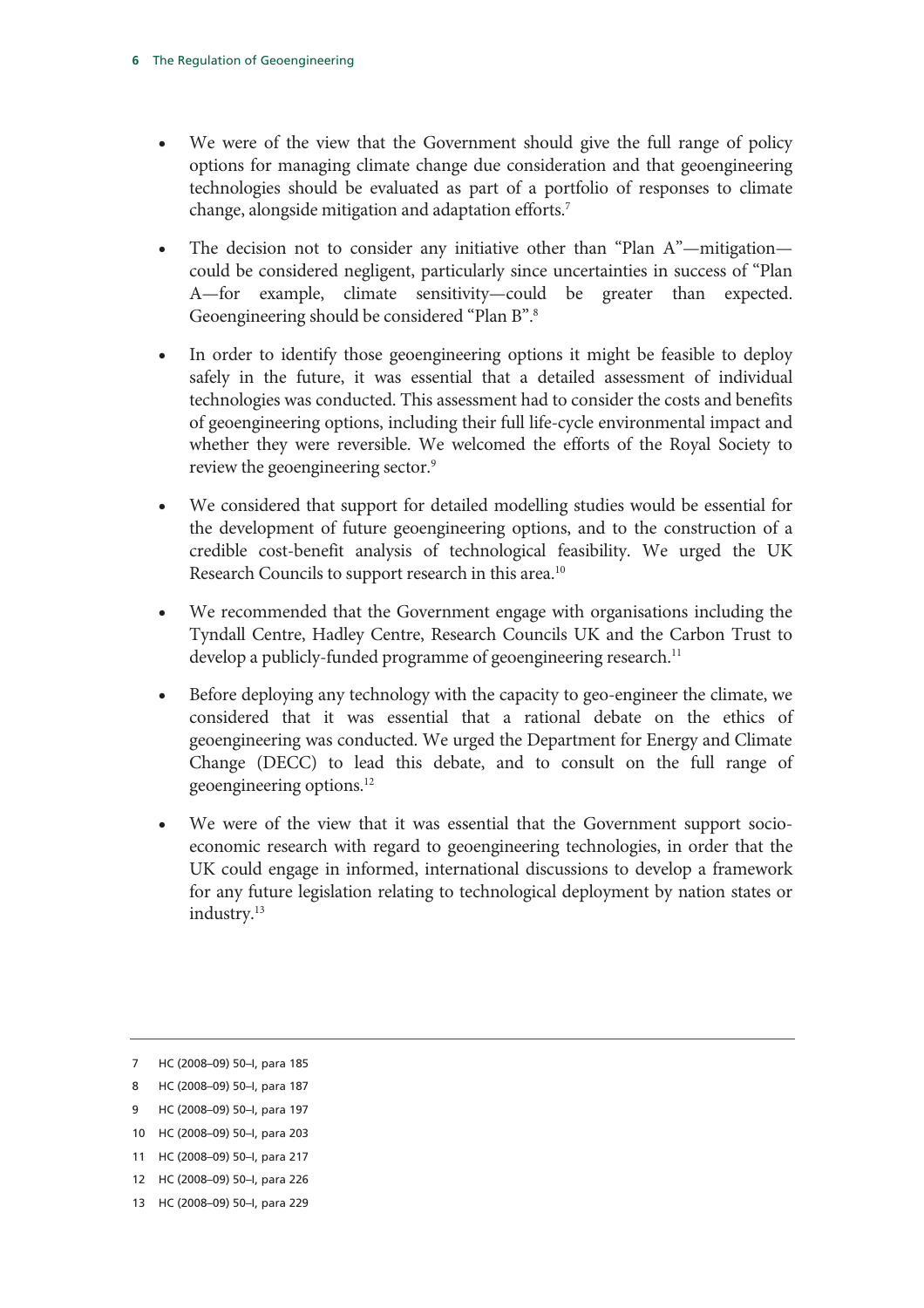4. The Committee's Report was published in March 2009 and the Government replied in June 2009.14 The main points relevant to this inquiry that the Government made were as follows.

- Geoengineering options currently did not represent viable alternatives to reducing greenhouse-gas emission. However, it recognised that it was important to keep such options under review as some might ultimately have a role to play in helping to ameliorate climate change, if emissions reductions were not achieved quickly enough. The Government therefore saw a need for some research on the potential of geoengineering technologies, to determine whether any of them could be used as an additional (Plan B) policy option for managing climate change, to complement the conventional mitigation and adaptation approaches.<sup>15</sup>
- The Government agreed that a detailed (and independent) assessment of geoengineering options was needed and welcomed the study that the Royal Society had been undertaking into climate engineering. It said that it would consider carefully the findings of this study and use it to inform its policy development on geoengineering.16
- The Government agreed with the Committee's view that support for detailed modelling studies would be essential, to help evaluate the feasibility and suitability of different geoengineering options. As indicated in the Committee's report, the nature of geoengineering research meant that much of it would need to be done on a "virtual" basis and the use of climate models would also enable a risk assessment of individual options.17
- Geoengineering technologies raised a number of very significant and difficult socio-economic issues and the Government agreed that some publicly-funded research on this aspect would also be needed, to inform and underpin its policy position in any future international negotiations that might take place on the possible deployment of individual geoengineering options.<sup>18</sup>

5. In September 2009, the Royal Society published its report, *Geoengineering the climate: science, governance and uncertainty*. 19 The report aimed "to provide an authoritative and balanced assessment of the main geoengineering options" but made the point that "far more detailed study would be needed before any method could even be seriously considered for deployment on the requisite international scale".<sup>20</sup> The report emphasised that geoengineering was not an alternative to greenhouse gas emission reductions and that, although geoengineering might hold longer-term potential and merited more research, it

<sup>14</sup> Innovation, Universities, Science and Skills Committee, Fifth Special Report of Session 2008–09, *Engineering: turning ideas into reality: Government Response to the Committee's Fourth Report*, HC 759

<sup>15</sup> HC (2008–09) 759, pp 11–12

<sup>16</sup> HC (2008–09) 759, p 13

<sup>17</sup> HC (2008–09) 759, p 13; see also Ev 36 [British Geophysical Association], para 1.

<sup>18</sup> HC (2008–09) 759, p 14

<sup>19</sup> The Royal Society, *Geoengineering the climate Science, governance and uncertainty*, September 2009

<sup>20</sup> The Royal Society, *Geoengineering the climate Science, governance and uncertainty*, September 2009, p v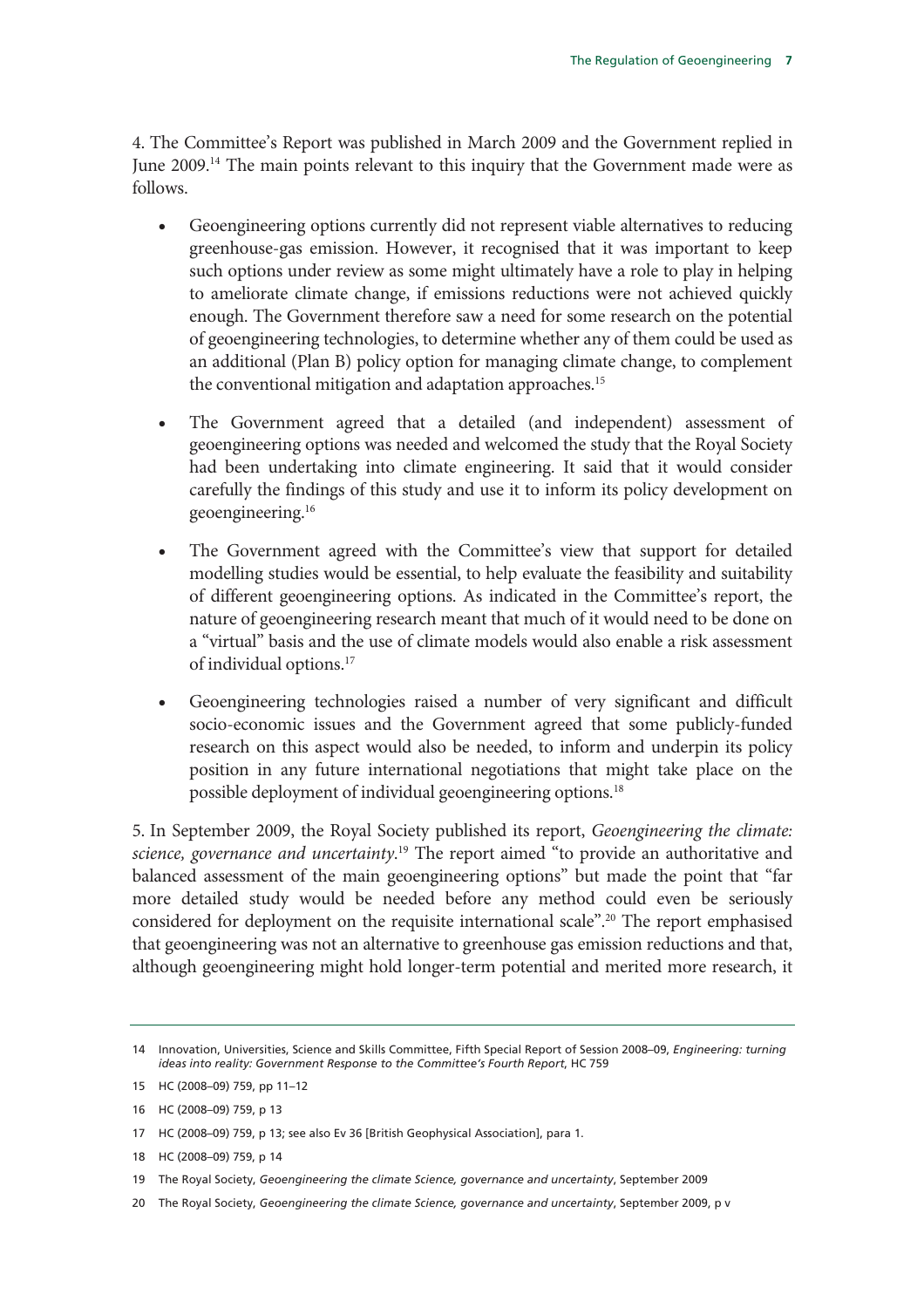offered "no quick and easy solutions that should distract policy-makers from working toward a reduction of at least 50 percent in global carbon dioxide [...] emissions by 2050".<sup>21</sup>

6. We welcomed both the Government's response to our Report—albeit we consider some parts to be too cautious—and the Royal Society's report. Both are constructive and show that further work needs to be done. We considered therefore what part we could play in moving geoengineering policy on in the limited time left in this Parliament. One of the recommendations in the Royal Society's report was that:

The governance challenges posed by geoengineering should be explored in more detail, and policy processes established to resolve them.<sup>22</sup>

The report explained:

A review of existing international and regional mechanisms relevant to the activities and impacts of [geoengineering] methods proposed to date would be helpful for identifying where mechanisms already exist that could be used to regulate geoengineering (either directly or with some modification), and where there are gaps.23

We considered that the national and international regulation of geoengineering was an issue we could examine in more detail by means of a short inquiry.

# **Coordinated working with US House of Representatives Science and Technology Committee**

7. When the Innovation, Universities, Science and Skills Committee, as we were until October 2009, visited the USA in April 2009 we met Representative Bart Gordon, Chairman of the House Science and Technology Committee. Representative Gordon suggested that the two Committees might wish to identify a subject on which they could work together. The Commons Committee (now the Science and Technology Committee) discussed the proposal after its return from the USA and explored possible topics and arrangements for coordinating work. During the summer geoengineering emerged as an attractive subject, particularly as geoengineering has a large international dimension. In addition, the two Committees were at different stages in examination of the subject with the Commons Committee having, as we have noted, already produced a report and the House Committee about to embark on its first examination of the subject. This meant that each could cover different ground and complement each other's work.

8. In October 2009 the Committees agreed a timetable and working arrangements within the procedural rules of their respective legislatures. The text of a joint statement agreed between the Committees is the Annex to this Report.

9. The House Committee began its examination of geoengineering with a hearing in Washington DC on 5 November 2009, in which testimony was provided by a panel of

<sup>21</sup> Ev 51, para 2

<sup>22</sup> The Royal Society, *Geoengineering the climate Science, governance and uncertainty*, September 2009, rec 6.1

<sup>23</sup> The Royal Society, *Geoengineering the climate Science, governance and uncertainty*, September 2009, para 5.4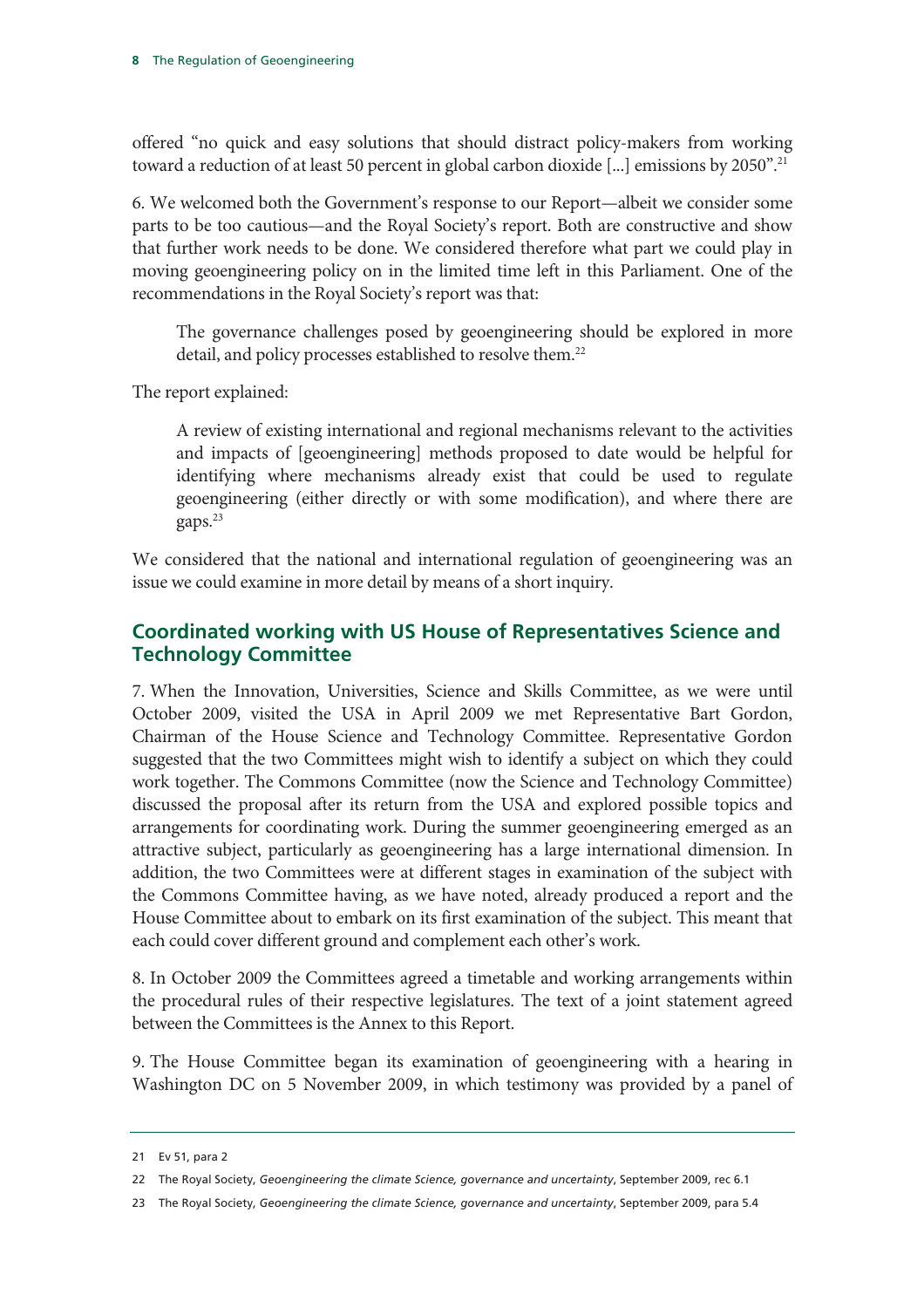expert witnesses that included Professor John Shepherd, who chaired the working group that produced the Royal Society's report, and leading US climate scientist Professor Ken Caldeira, Carnegie Institution, from whom we took evidence in our earlier inquiry. That session assessed the implications of large-scale climate intervention. On 4 February 2010 the House Committee took evidence on the scientific basis and engineering challenges from Professor Klaus Lackner, Columbia University, from whom we took evidence for our earlier inquiry, and from Professor David Keith, who gave evidence to this inquiry. The third hearing is planned for 18 March 2010 and will cover issues of governance.<sup>24</sup> It is planned that our Chairman will give testimony to that session. Ultimately, the hearings may lead to the formation of legislation authorising US government agencies to undertake certain geoengineering research activities and establish intergovernmental research agreements with other nations.

10. It is our intention that this report will assist members of the House Committee in their deliberations on the regulation of geoengineering. We also see our work on geoengineering as a pilot for future collaborative scrutiny between select committees of the House of Commons and the committees of other national legislatures, which is an issue we examine further in this Report.

# **The inquiry**

11. In our call for evidence on 5 November 2009 we stated that the inquiry would focus on the regulation of geoengineering, particularly international regulation and regulation within the UK. The following were the terms of reference of our inquiry.

- Is there a need for international regulation of geoengineering and geoengineering research and if so, what international regulatory mechanisms need to be developed?
- How should international regulations be developed collaboratively?
- What UK regulatory mechanisms apply to geoengineering and geoengineering research and what changes will need to be made for the purpose of regulating geoengineering?25

12. We received 13 written submissions (excluding supplementary memoranda) in response to our call for submissions, which we accepted as evidence to the inquiry and which are appended to this Report. We are grateful to all those who submitted written memoranda. We are especially pleased that with the international dimension to this Report we received submissions from across the world.

13. On 13 January 2010 we took oral evidence from three panels consisting of:

a) Dr Jason J Blackstock, Centre for International Governance Innovation, Canada, Professor David Keith, Director, ISEEE Energy and Environmental Systems Group,

<sup>24 &</sup>quot;Subcommittee Examines Geoengineering Strategies and Hazards", US House of Representatives Science and Technology Committee, Press Release, 4 February 2010

<sup>25 &</sup>quot;The regulation of geoengineering", Science and Technology Committee press release 2008–09 no. 10, 5 November 2009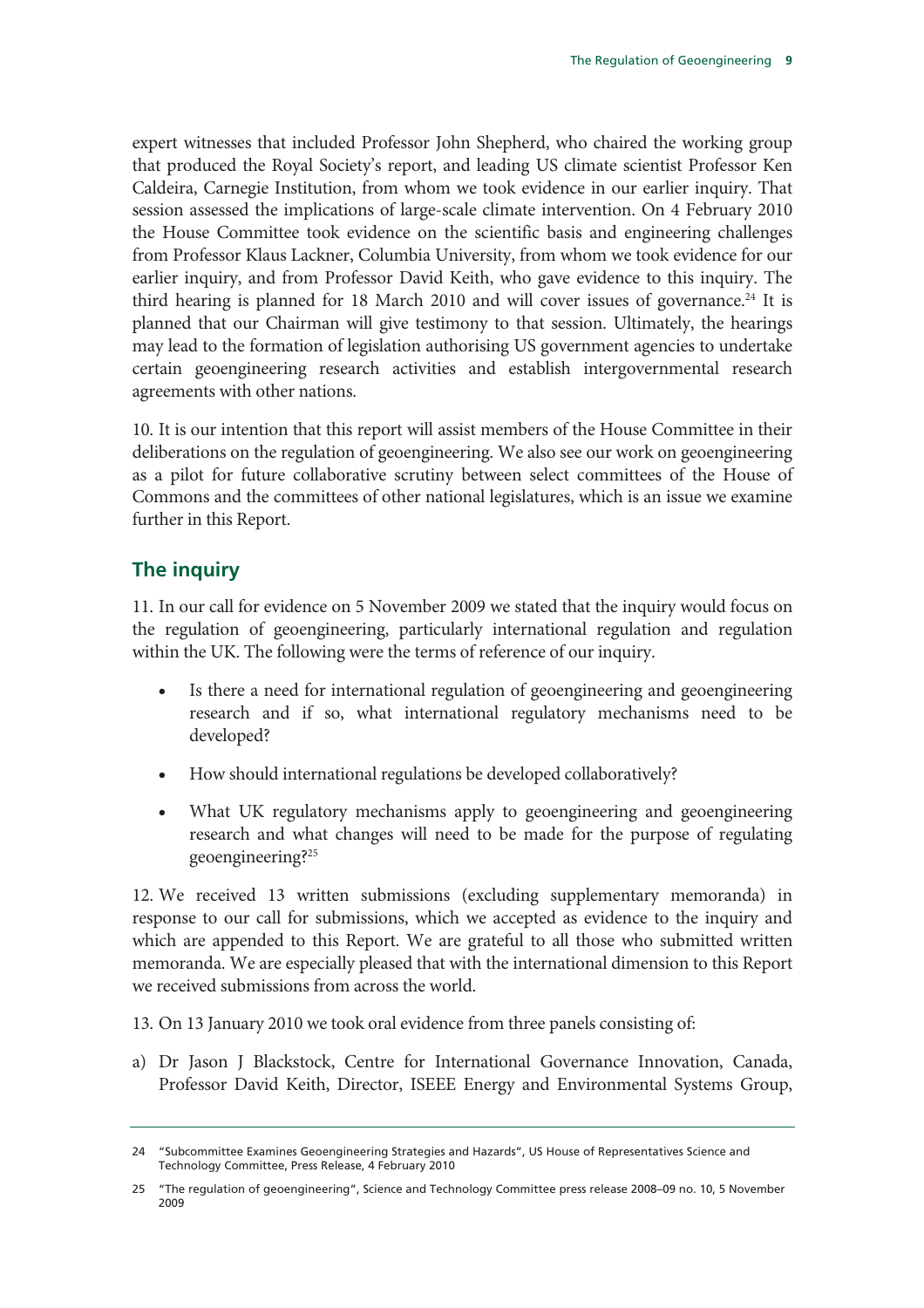University of Calgary, and John Virgoe, an expert in geoengineering governance based in Australia;

- b) Sir David King, Director of the Smith School of Enterprise and the Environment and former Government Chief Scientific Adviser in the UK, and Dr Maarten van Aalst, Associate Director and Lead Climate Specialist at the Red Cross/Red Crescent Climate Centre, who gave evidence in a personal expert capacity; $^{26}$  and
- c) Joan Ruddock MP, Minister of State, DECC, Professor David MacKay, Chief Scientific Adviser, DECC, and Professor Nick Pidgeon, on behalf of Research Councils UK.

14. We are grateful to those who provided oral evidence. All three members on the first panel gave their evidence by video link from, respectively, the USA, Canada and Australia. The arrangements worked well and, other than a couple of blips, each witness was able to hear the others and to comment on their responses. There was almost no time delay in the transmissions which greatly facilitated the flow of the session. It would assist the operation of the facility if the visual quality was improved and all the witnesses could see each other as well as the Committee. We wrote to the Speaker and the Liaison Committee to commend the facility and its development and we were encouraged by the Speaker's response. He replied in February 2010 and said that some technical aspects have been improved and that the audio-visual facilities in all committee rooms were being reviewed. **We welcome the review that the House is carrying out of the audio-visual facilities in committee rooms to enable the taking of oral evidence in committee by video link.** 

# **Structure of this Report**

15. This report is in four parts. The second chapter examines categories of geoengineering, the third examines the need for regulation of geoengineering, the fourth considers the outline of future regulatory arrangements and the final chapter looks at collaborative working between committees in national legislatures.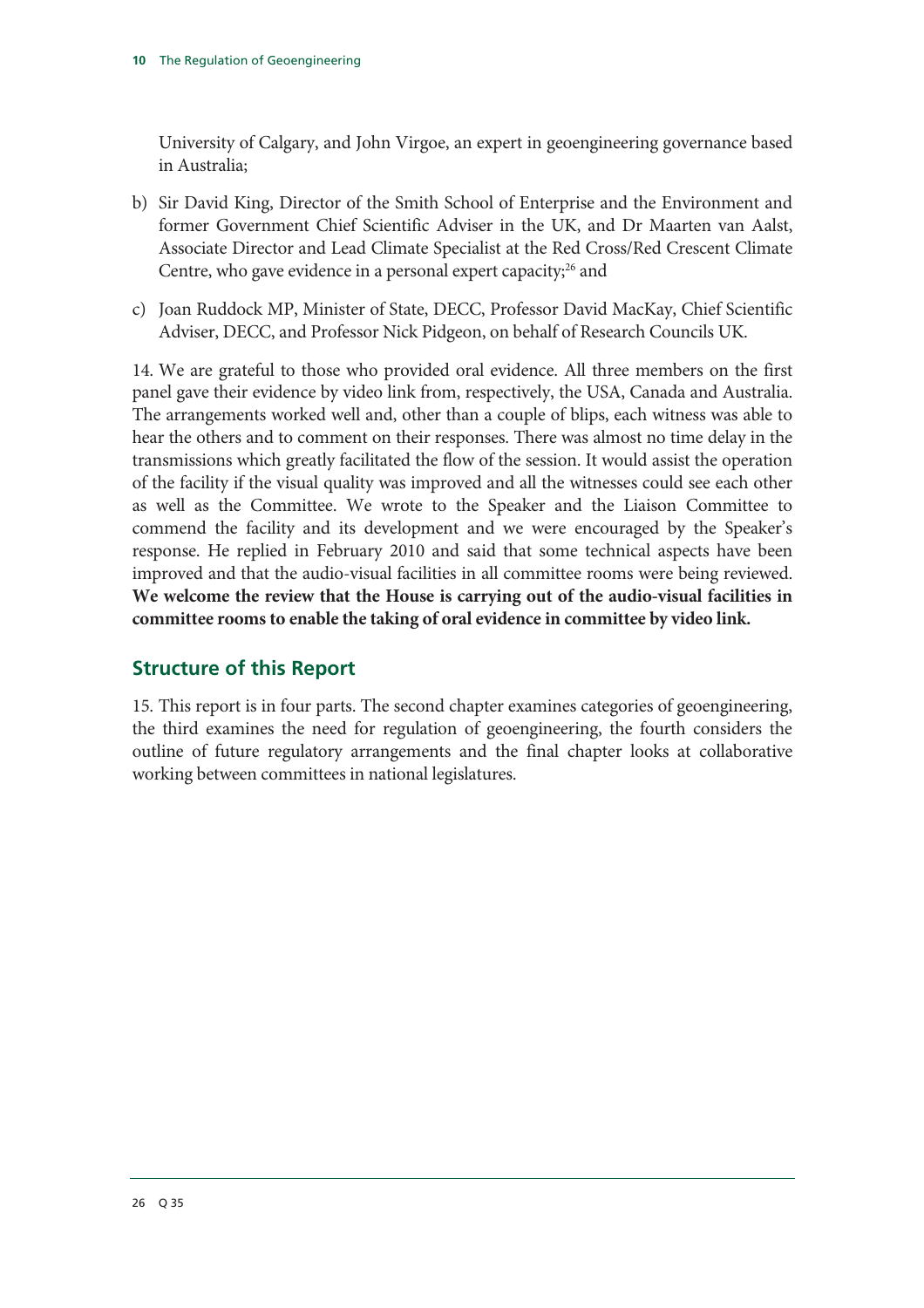# 2 Categories of geoengineering

#### **Introduction**

16. This chapter examines what technologies and techniques could be classed as geoengineering and what can and should be regulated. As we explained in the previous chapter, we use the term "geoengineering" to describe activities specifically and deliberately designed to effect a change in the global climate with the aim of minimising or reversing anthropogenic climate change.<sup>27</sup> We are examining geoengineering exclusively in relation to climate change. Our starting point is again our earlier Report, *Engineering: turning ideas into reality*28 along with the Royal Society's report, *Geoengineering the climate: science, governance and uncertainty*. 29

### **Definition of geoengineering**

17. Geoengineering is not, however, a monolithic subject.<sup>30</sup> Geoengineering methods are "diverse and vary greatly in terms of their technological characteristics and possible consequences".<sup>31</sup> They can be—and were by those who submitted evidence to us classified into two main groups: Carbon Dioxide Removal (CDR) techniques; and Solar Radiation Management (SRM) techniques.

#### *Carbon Dioxide Removal (CDR)*

18. CDR techniques remove carbon dioxide from the atmosphere. Proposals in this category include:

- a) techniques for enhancing natural carbon sinks (the oceans, the forests, rocks and soils); and
- b) sequestration of carbon dioxide from the atmosphere ("atmospheric scrubbing") by chemical means, with the captured carbon deposited in the deep ocean or in geological structures.

#### **Examples of CDR techniques**

Bioenergy with carbon dioxide capture and sequestration (BECS) Biomass may be harvested and used as fuel, with capture and sequestration of the resulting carbon dioxide; for example, the use of biomass to make hydrogen or electricity and sequester the resulting carbon dioxide in geological formations. 32

**Biomass and biochar** As vegetation grows it removes large quantities of carbon from the atmosphere during photosynthesis. When the organisms die and decompose, most of the carbon

- 30 Q 8 [Dr Blackstock]
- 31 The Royal Society, *Geoengineering the climate Science, governance and uncertainty*, September 2009, para 1.2
- 32 The Royal Society, *Geoengineering the climate Science, governance and uncertainty*, September 2009, para 2.2.2

<sup>27</sup> HC (2008–09) 50–I, para 160

<sup>28</sup> HC (2008–09) 50–I, paras 163–82

<sup>29</sup> The Royal Society, *Geoengineering the climate Science, governance and uncertainty*, September 2009, para 1.2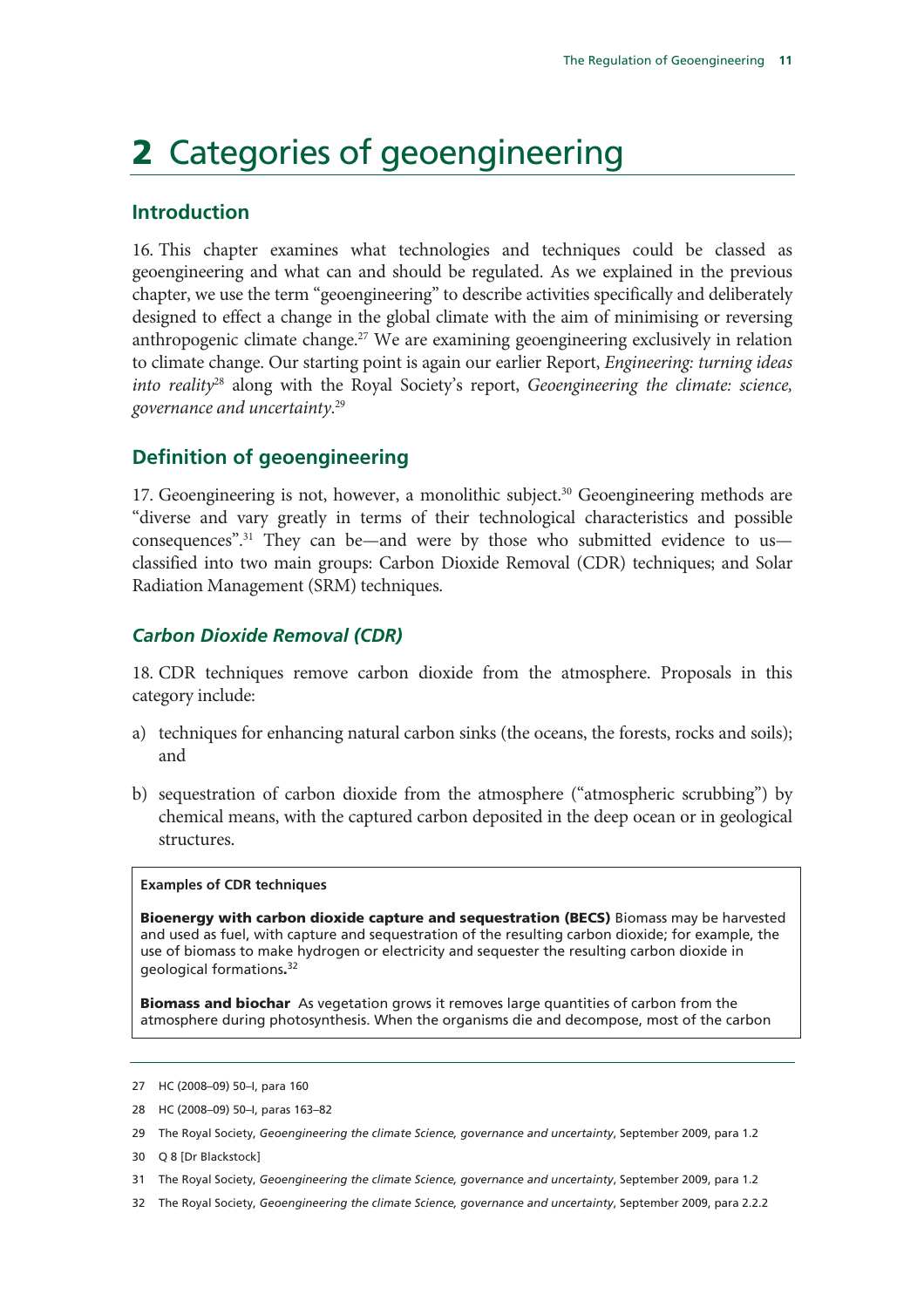they stored is returned to the atmosphere. There are several ways in which the growth of biomass may be harnessed to slow the increase in atmospheric carbon dioxide—for instance, Biomass may be harvested and sequestered as organic material, for example, by burying trees or crop wastes, or as charcoal ("biochar").<sup>33</sup>

**Enhanced weathering (land and ocean-based methods)** Carbon dioxide is naturally removed from the atmosphere over many thousands of years by processes involving the weathering (dissolution) of carbonate and silicate rocks. Silicate minerals form the most common rocks on Earth, and they react with carbon dioxide to form carbonates (thereby consuming carbon dioxide).34

**Ocean fertilisation** Phytoplankton take up carbon dioxide and fix it as biomass. When the organisms die, a small fraction of this "captured" carbon sinks into the deep ocean. Proponents of ocean fertilisation schemes have argued that by fertilising the ocean it may be possible to increase phytoplankton growth and associated carbon "removal". Ocean fertilisation schemes involve the addition of nutrients to the ocean (soluble iron, for example), or the redistribution of nutrients extant in the deeper ocean to increase productivity (such as through ocean pipes).<sup>35</sup>

**Ocean N and P fertilisation** Over the majority of the open oceans the "limiting nutrient" is thought to be nitrogen. One suggestion therefore has been to add a source of fixed nitrogen (N) such as urea as an ocean fertiliser. Phosphate (P) is also close to limiting over much of the ocean.<sup>36</sup>

| <b>Technique</b>                                   | Cost          | Impact of<br>anticipated<br>environmental<br>effects | <b>Risk of unanticipated</b><br>environmental effects |
|----------------------------------------------------|---------------|------------------------------------------------------|-------------------------------------------------------|
| Land use and afforestation                         | Low           | Low                                                  | Low                                                   |
| Biomass with carbon sequestration<br>(BECS)        | <b>Medium</b> | <b>Medium</b>                                        | <b>Medium</b>                                         |
| Biomass and biochar                                | <b>Medium</b> | <b>Medium</b>                                        | <b>Medium</b>                                         |
| Enhanced weathering on land                        | <b>Medium</b> | <b>Medium</b>                                        | Low                                                   |
| Enhanced weathering—increasing<br>ocean alkalinity | <b>Medium</b> | <b>Medium</b>                                        | <b>Medium</b>                                         |
| Chemical air capture and carbon<br>sequestration   | High          | Low                                                  | Low                                                   |
| Ocean fertilisation                                | Low           | <b>Medium</b>                                        | High                                                  |
| Ocean N and P fertilisation                        | Medium        | <b>Medium</b>                                        | High                                                  |

19. The table below, which draws from the Royal Society's report, compares the cost and environmental impact of CDR methods.<sup>37</sup>

33 The Royal Society, *Geoengineering the climate Science, governance and uncertainty*, September 2009, para 2.2.2

34 The Royal Society, *Geoengineering the climate Science, governance and uncertainty*, September 2009, para 2.2.3

35 HC (2008–09) 50–I, para 174

36 The Royal Society, *Geoengineering the climate Science, governance and uncertainty*, September 2009, para 2.3.1

37 The Royal Society, *Geoengineering the climate Science, governance and uncertainty*, September 2009, table 2.9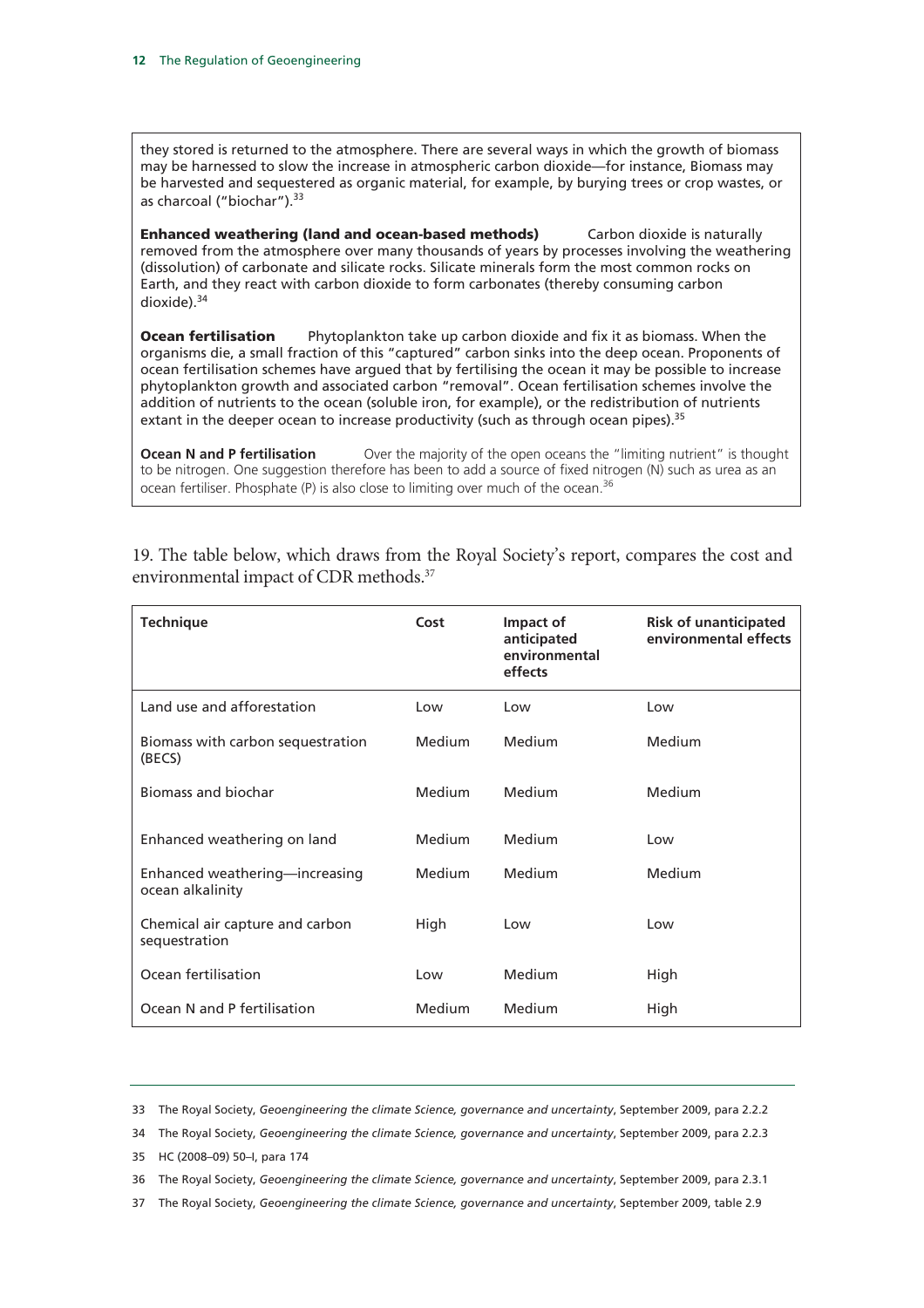#### *Solar Radiation Management (SRM)*

20. The second category of climate geoengineering methods aims to offset greenhouse warming by reducing the incidence and absorption of incoming solar (short-wave) radiation.38 Proposals in this category include space-based shades or mirrors to block a portion of incoming solar radiation; and ways of increasing the Earth's albedo (that is, its surface reflectivity of the sun's radiation) by increasing cloud cover, whitening clouds or placing reflective particles or balloons into the stratosphere.<sup>39</sup>

#### **Examples of SRM techniques**

White roof methods and brightening of human settlements The purpose is to increase the reflectivity of the built environment by painting roofs, roads and pavements bright reflective "white". This would be most effective in sunny regions and during summertime where there might also be co-benefits through savings in air-conditioning.40

More reflective crop varieties and grasslands Land plants tend to absorb strongly in the visible photosynthetically active part of the solar spectrum, but are highly reflective in the near infrared frequencies. However, the albedo of plant canopies can vary significantly between different plant types and varieties, due to differences in basic leaf spectral properties, morphology and canopy structure. It may therefore be possible to increase significantly the albedo of vegetated surfaces through careful choice of crop and grassland species and varieties.<sup>41</sup>

Cloud Albedo It has been proposed that the Earth could be cooled by whitening clouds over parts of the ocean.<sup>42</sup>

Aerosol injection Large volcano eruptions result in the mass injection of sulphate particles formed from the emitted sulphur dioxide—into the stratosphere. As these aerosols reflect solar radiation back to space, or themselves absorb heat, mass eruptions result in a cooling of the lower atmosphere. The eruption of Mount Tambora in present day Indonesia, for example, was thought to have produced the "year without a summer" in 1816. In the 1970s, Professor Budyko proposed that "artificial volcanoes" be geoengineered. That is, that sulphate aerosols be injected into the stratosphere to mimic the cooling effect caused by these "super-eruptions".<sup>43</sup>

**Space mirrors** Positioning a superfine reflective mesh of aluminium threads in space between the Earth and the Sun was proposed in 1997 by Dr Lowell Wood and Professor Edward Teller to reduce the amount of sunlight that reaches the Earth. It has been estimated that a 1% reduction in solar radiation would require approximately 1.5 million square kilometres of mirrors made of a reflective mesh.44

21. The table below, which again draws from the Royal Society's report, compares the cost and environmental impact of SRM methods.45

40 The Royal Society, *Geoengineering the climate Science, governance and uncertainty*, September 2009, para 3.3

45 The Royal Society, *Geoengineering the climate Science, governance and uncertainty*, September 2009, table 3.6.

<sup>38</sup> The Royal Society, *Geoengineering the climate Science, governance and uncertainty*, September 2009, para 3.1

<sup>39</sup> John Virgoe, "International governance of a possible geoengineering intervention to combat climate change", *Climatic Change*, vol 95 (2009), pp 103–119

<sup>41</sup> *As above*

<sup>42</sup> The Royal Society, *Geoengineering the climate Science, governance and uncertainty*, September 2009, para 3.3.2

<sup>43</sup> HC (2008–09) 50–I, para 168

<sup>44</sup> HC (2008–09) 50–I, para 167; 1.5 million square kilometres is roughly the size of the land area of Alaska or six times the area of the UK.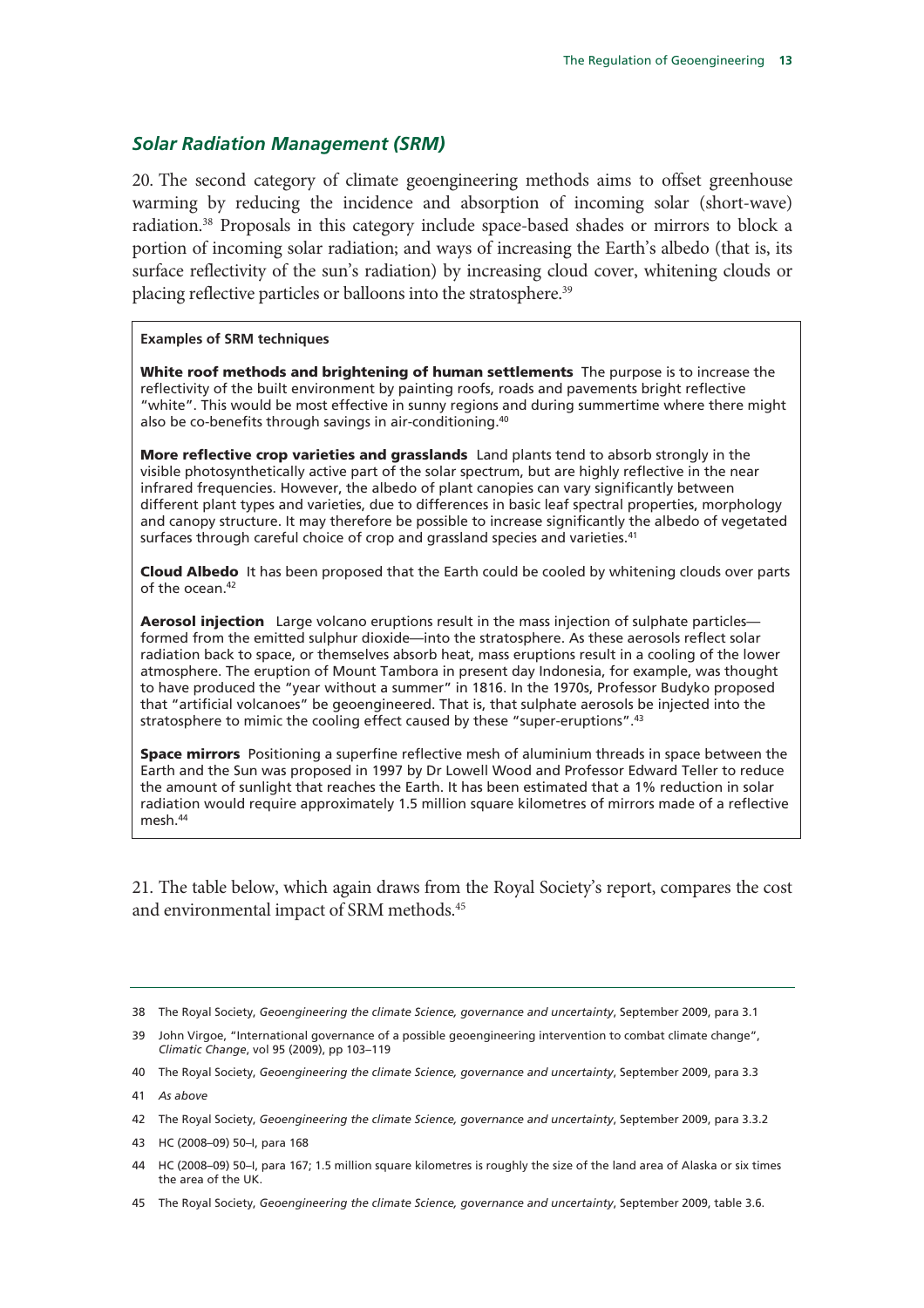| <b>SRM</b> technique          | <b>Possible side-effects</b>                                                                 | Risk (at max likely level) |
|-------------------------------|----------------------------------------------------------------------------------------------|----------------------------|
| Human Settlement Albedo       | Regional Climate Change                                                                      |                            |
| Grassland and Crop Albedo     | Regional Climate Change<br>Reduction in Crop Yields                                          | M                          |
| Desert Surface Albedo         | Regional Climate Change<br>Ecosystem impacts                                                 | н<br>н                     |
| Cloud Albedo <sup>46</sup>    | Termination effect <sup>47</sup><br>Regional Climate Change                                  | н<br>н                     |
| <b>Stratospheric Aerosols</b> | <b>Termination effect</b><br>Regional Climate Change<br>Changes in Stratosphere<br>Chemistry | н<br>M<br>M                |
| Space-based Reflectors        | <b>Termination effect</b><br>Regional Climate Change<br>Reduction in Crop Yields             | н<br>М                     |

### *Differences between CDR and SRM*

22. The fundamental difference between CDR and SRM is that carbon sequestration addresses the root issue—that is, the concentration of carbon dioxide—while solar reflection "treats the symptom"—that is, global warming.<sup>48</sup> The Sustainability Council of New Zealand pointed out that problems arising from this include:

- reflection does not address the acidification of oceans that results from excess carbon dioxide in the atmosphere being absorbed by the sea;
- schemes that inject particles into the atmosphere are likely to alter the distribution of rainfall and also cause some reduction in the global quantity of rainfall; and
- many reflection techniques will need to be replenished constantly over their lifetime and, if this is not kept up, extremely rapid warming could ensue.<sup>49</sup>

23. The other difference is that some SRM techniques could substantially influence the climate within months but, as Dr Blackstock pointed out, with "much greater uncertainty about the net climatic effects".50 Natural experiments caused by volcanoes have demonstrated the rapid impact potential of SRM, and recent reviews have shown such schemes should be technically simple to deploy at low cost relative to mitigation. But, as Dr Blackstock noted, these reviews also stressed that SRM would "at best unevenly ameliorate

48 Ev 45

49 *As above*

50 Ev 2 [Dr Blackstock], para 10

<sup>46</sup> See Ev 37 [Alan Gadian], which challenged the assessment of risk in the Royal Society's report.

<sup>47 &</sup>quot;Termination effect" refers here to the consequences of a sudden halt or failure of the geoengineering system. For SRM approaches, which aim to offset increases in greenhouse gases by reductions in absorbed solar radiation, failure could lead to a relatively rapid warming which would be more difficult to adapt to than the climate change that would have occurred in the absence of geoengineering. SRM methods that produce the largest negative changes, and which rely on advanced technology, are considered higher risks in this respect.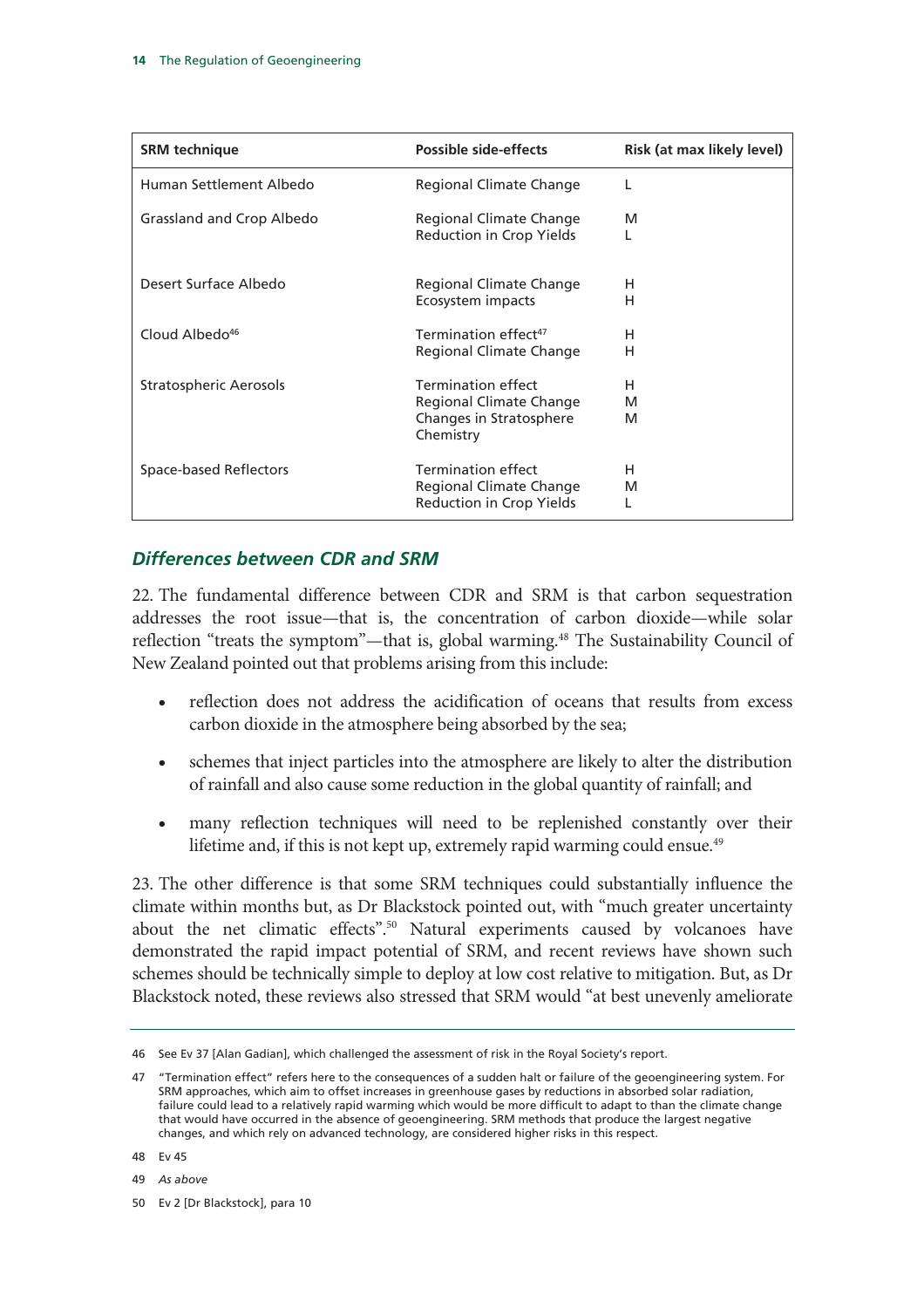regional climatic change, and may generate serious unintended consequences. For example, SRM could produce droughts with severe implications for regional and global food production, and delay the recovery of the ozone layer by decades, while doing almost nothing to address ocean acidification."51

#### *Weather modification techniques*

24. While there was a measure of debate that some—CDR, in particular—technologies fell within the definition of geoengineering, there was greater disagreement about weather modification techniques should be included. The Action Group on Erosion, Technology and Concentration (ETC Group) considered that geoengineering should also encompass weather modification techniques such as hurricane suppression and cloud seeding.<sup>52</sup> Cloud seeding causes precipitation by introducing substances into cumulus clouds that cause condensation. Most seeding uses silver iodide, but dry ice (that is, solid carbon dioxide), propane, and salt are also used.53

25. These techniques are in use to precipitate rain and to suppress precipitation and hail.<sup>54</sup> Dr James Lee, from the American University, Washington DC, pointed out in his memorandum that cloud seeding was first scientifically demonstrated in 1946<sup>55</sup> and "is a geoengineering tool that is widely used by more than 30 countries" and that with climate change, fresh water resources will be in decline in many parts of the world and one "result may be an increase in the use of cloud seeding".<sup>56</sup> He cited the example of China, whose:

 cloud seeding program is the largest in the world, using it to make rain, prevent hailstorms, contribute to firefighting, and to counteract dust storms. On New Year's Day in 1997, cloud seeding made snow in Beijing, for probably no other reason than popular enjoyment. During the 2008 Olympics, China extensively used cloud seeding to improve air quality. China sees cloud seeding as part of a larger strategy to lower summer temperatures and save energy.<sup>57</sup>

26. Dr Lee drew a distinction between climate change and weather:

since cloud seeding is more likely to affect the latter. Weather is a state of the atmosphere over the short-term and more likely at specific points and places. Climate is a long-term phenomenon expressed as average weather patterns over a long period. Cloud seeding could affect climate when carried out over a long period. Key measures of weather and climate are precipitation and temperature.<sup>58</sup>

- 56 Ev 32, summary para 1; and see also Ev 33, section 3
- 57 Ev 34, section 3
- 58 Ev 32, section 1

<sup>51</sup> Ev 2 [Dr Blackstock], para 10

<sup>52</sup> Ev 50, para 4

<sup>53</sup> Ev 33, section 3

<sup>54</sup> *As above*

<sup>55</sup> *As above*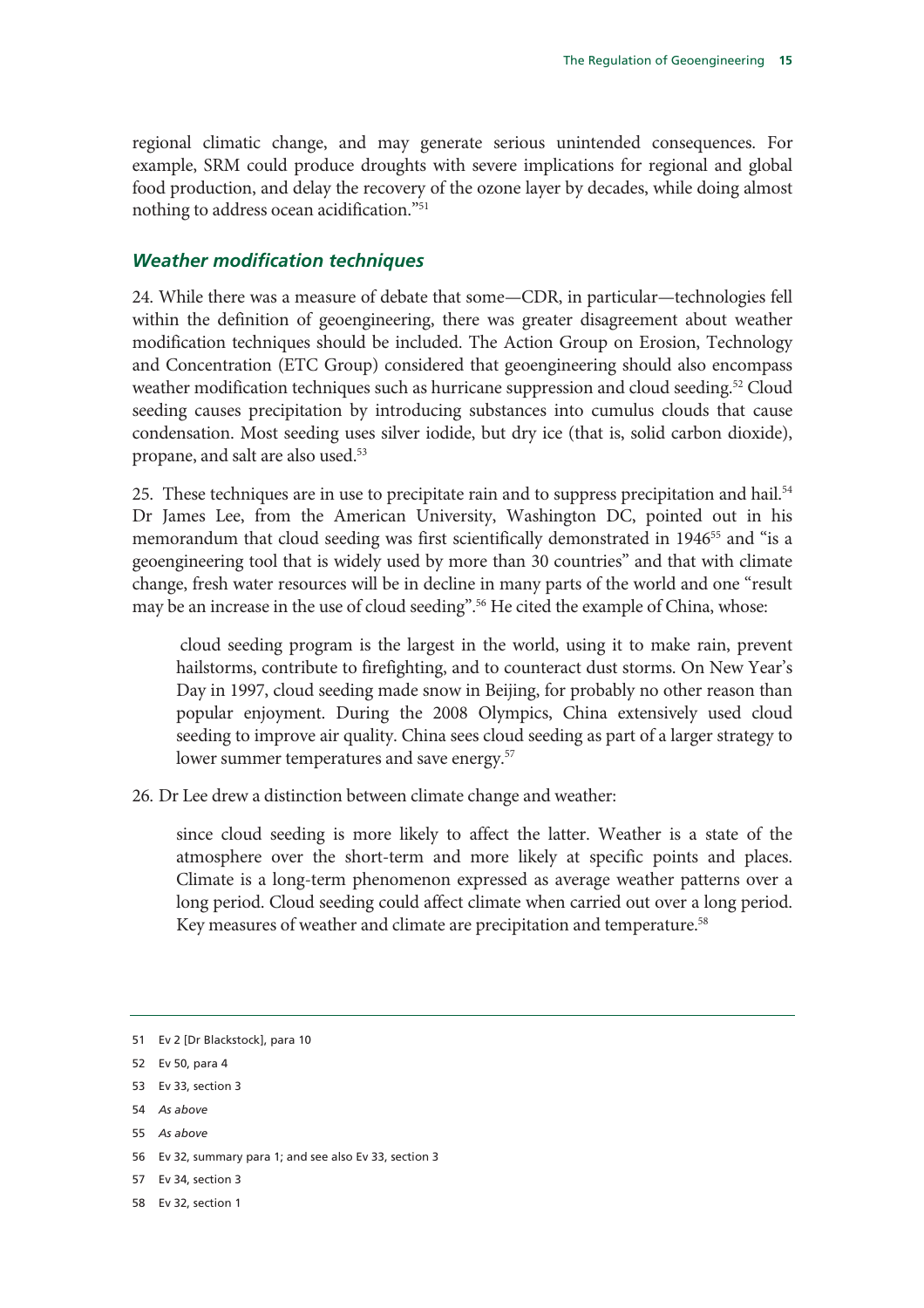27. Since 1977, cloud seeding and environmental techniques have been subject to international regulation. In 1977 countries agreed to the "Convention on the Prohibition of Military or Any Other Hostile Use of Environmental Modification Techniques" (ENMOD). The treaty, as well as forbidding the use of environmental modification techniques in hostile circumstances, supported the use of weather modification for peaceful purposes. A re-confirmation of the ENMOD principles occurred at the Framework Convention on Climate Change (UNFCCC) and the 1992 Earth Summit in Rio de Janeiro.<sup>59</sup> Dr Lee pointed out that most techniques covered by the ENMOD treaty were "quite speculative"—for example, causing earthquakes or tsunamis which was far beyond the capacity of current technology—but that cloud seeding was a technology that was often used.<sup>60</sup>

28. At the oral evidence session we asked whether weather-changing techniques such as cloud seeding should be considered to be geoengineering. Mr Virgoe, Dr Blackstock and Professor Keith were clear that they should not.<sup>61</sup> Mr Virgoe considered that "one of the criteria [...] for geoengineering is that the effect needs to be at a global level, and cloud seeding is a weather modification technique."<sup>62</sup> Weather modifications such as cloud seeding which affect the weather for no longer than a season, in our view, do not fall within the definition of geoengineering. Moreover, these techniques are regulated by international conventions, ENMOD and UNFCCC. **We conclude that weather techniques such as cloud seeding should not be included within the definition of geoengineering used for the purposes of activities designed to effect a change in the global climate with the aim of minimising or reversing anthropogenic climate change**.

### *Conclusions on definition*

29. We have set out the techniques that fall within CDR and SRM in some detail to show that there is a "very wide range of geoengineering methods, with diverse characteristics, methods of action and potential side effects".<sup>63</sup> John Virgoe, an expert in geoengineering governance based in Australia and who has conducted research into geoengineering governance and regulation, was of the view that CDR and SRM are

so different in nature and implications that it is questionable whether it is helpful to describe both as geoengineering. Broadly speaking, the former might form an element within a package along with mitigation and adaptation [to climate change], while the latter might be deployed as an emergency response in the event of highly disruptive climate change.<sup>64</sup>

Dr Blackstock shared his view that SRM was "unsuitable as an alternative to mitigation".<sup>65</sup>

<sup>59</sup> Ev 32, section 2

<sup>60</sup> *As above*

<sup>61</sup> Qq 16–17

<sup>62</sup> Q 16

<sup>63</sup> Ev 52 [Royal Society], para 4

<sup>64</sup> Ev 5, para 5

<sup>65</sup> Ev 2, para 10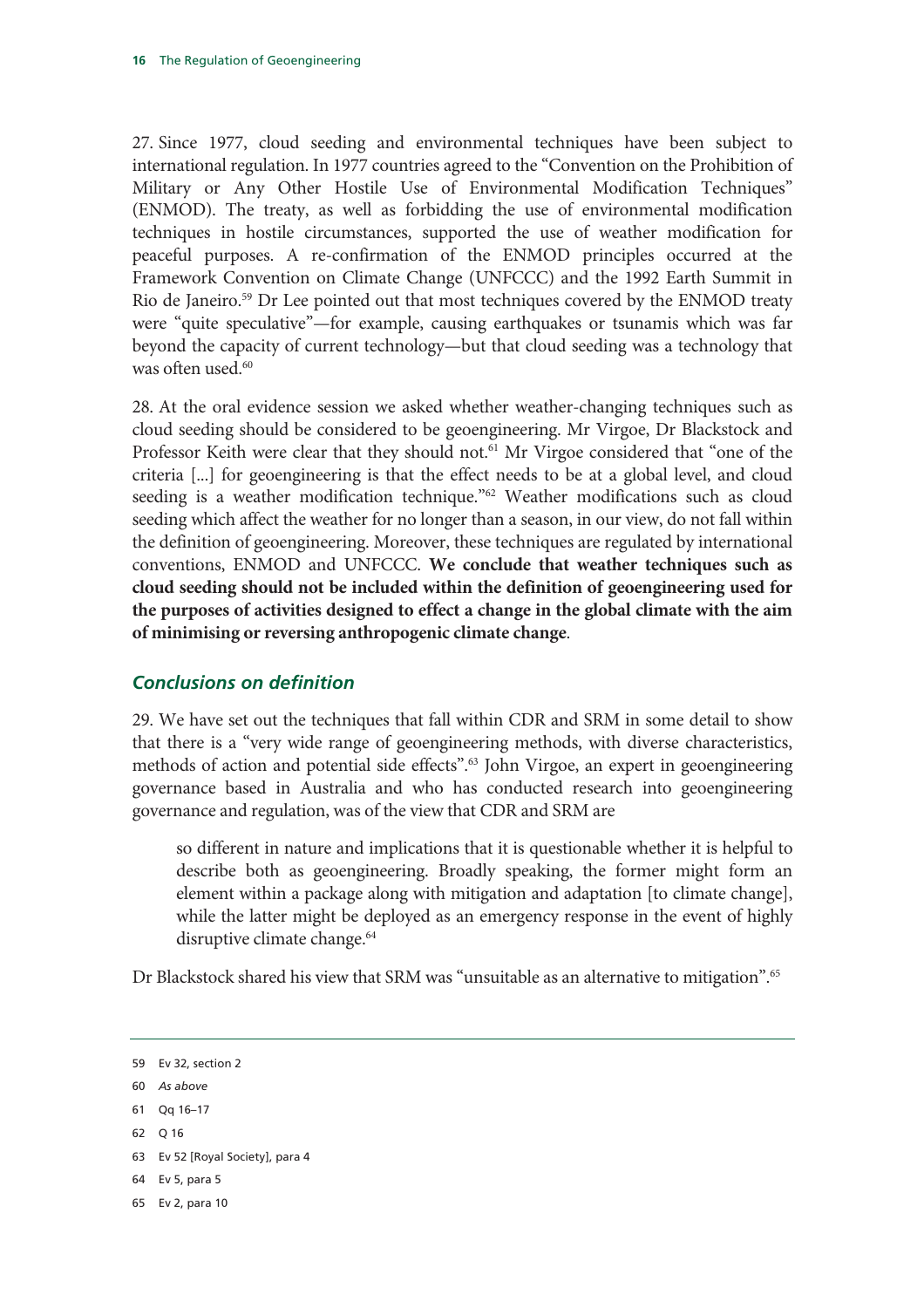30. Taking the CDR technologies as a whole, it is clear that the risk of a negative impact on the environment is less than those in the SRM category. But, as the Royal Society pointed out, ecosystem-based methods, such as ocean fertilisation—a CDR technology—carries the risk of having "much greater potential for negative and trans-boundary side effects".<sup>66</sup> As Sir David King put it: "as soon as we move into capture from the oceans [...] we are dealing with an issue of long range pollution and impact problems, so cross-boundary problems".<sup>67</sup> On the other hand, painting roofs white—an SRM technique—would have little adverse effect or consequences across national boundaries. **In our view, geoengineering as currently defined covers such a range of Carbon Dioxide Removal (CDR) and Solar Radiation Management (SRM) technologies and techniques that any regulatory framework for geoengineering cannot be uniform.** As the Government put it, to formulate an overarching governance framework covering all geoengineering research and deployment "will be challenging".<sup>68</sup> In our view, it is neither practicable nor desirable.

### **Conclusions on grading for the purposes of regulation**

31. A system to differentiate and grade geoengineering techniques is required. As Dr Jason Blackstock put it:

When we think of developing regulatory structures for what we class as geoengineering, our primary concern should be about how large is the transboundary impact and how soon will that transboundary impact manifest.<sup>69</sup>

In more detail the Royal Society suggested that the fundamental criterion in relation to governance of geoengineering was whether, and to what extent, the techniques involved:

- a) trans-boundary effects—other than the removal of greenhouse gases from the atmosphere;
- b) dispersal of potentially hazardous materials in the environment; and
- c) direct intervention in (or major direct side-effects on) ecosystems.<sup>70</sup>

32. Professor Keith preferred an approach based on leverage, which we understand to be large effect on the climate for a relatively small amount of resources, and timescale.<sup>71</sup> Mr Virgoe added that as well as environmental risks there were risks of things going wrong or risks of unintended side effects and that there "is clearly a risk that the techniques do not work and there are also risks around things like legal issues and liability".72

33. We consider that geoengineering as currently used is a useful portmanteau definition encompassing CDR and SMR techniques but cannot be used as the basis for a single

72 Q 21

<sup>66</sup> Ev 52, para 5 67 Q 39 68 Ev 21, para 6

<sup>69</sup> Q 18

<sup>70</sup> Ev 52, para 7

<sup>71</sup> Q 20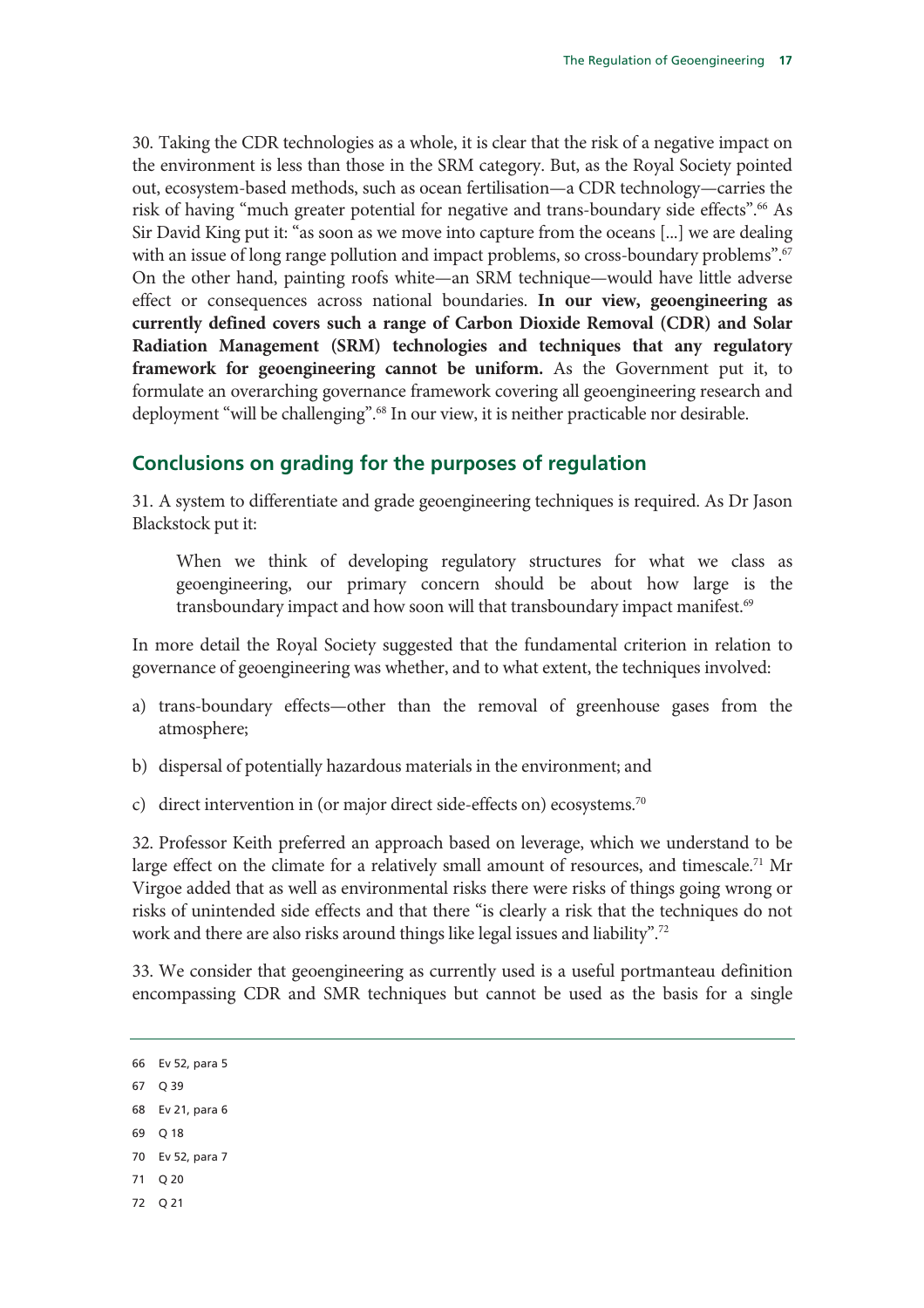regulatory regime. In our view the criteria suggested by the Royal Society provide a sound basis for building a grading system for geoengineering techniques for the purposes of regulation. They are intelligible and likely to command support. Other criteria such as leverage and risk could be included, though we would be concerned if the criteria proliferated or were drawn so widely as to bring techniques unnecessarily within tight regulatory control. **We conclude that geoengineering techniques should be graded according to factors such as trans-boundary effect, the dispersal of potentially hazardous materials in the environment and the direct effect on ecosystems. The regulatory regimes for geoengineering should then be tailored accordingly. Those techniques scoring low against the criteria should be subject to no additional regulation to that already in place, while those scoring high would be subject to additional controls.** So for example, at the low end of the scale are artificial trees and at the high end is the release of large quantities of aerosols into the atmosphere.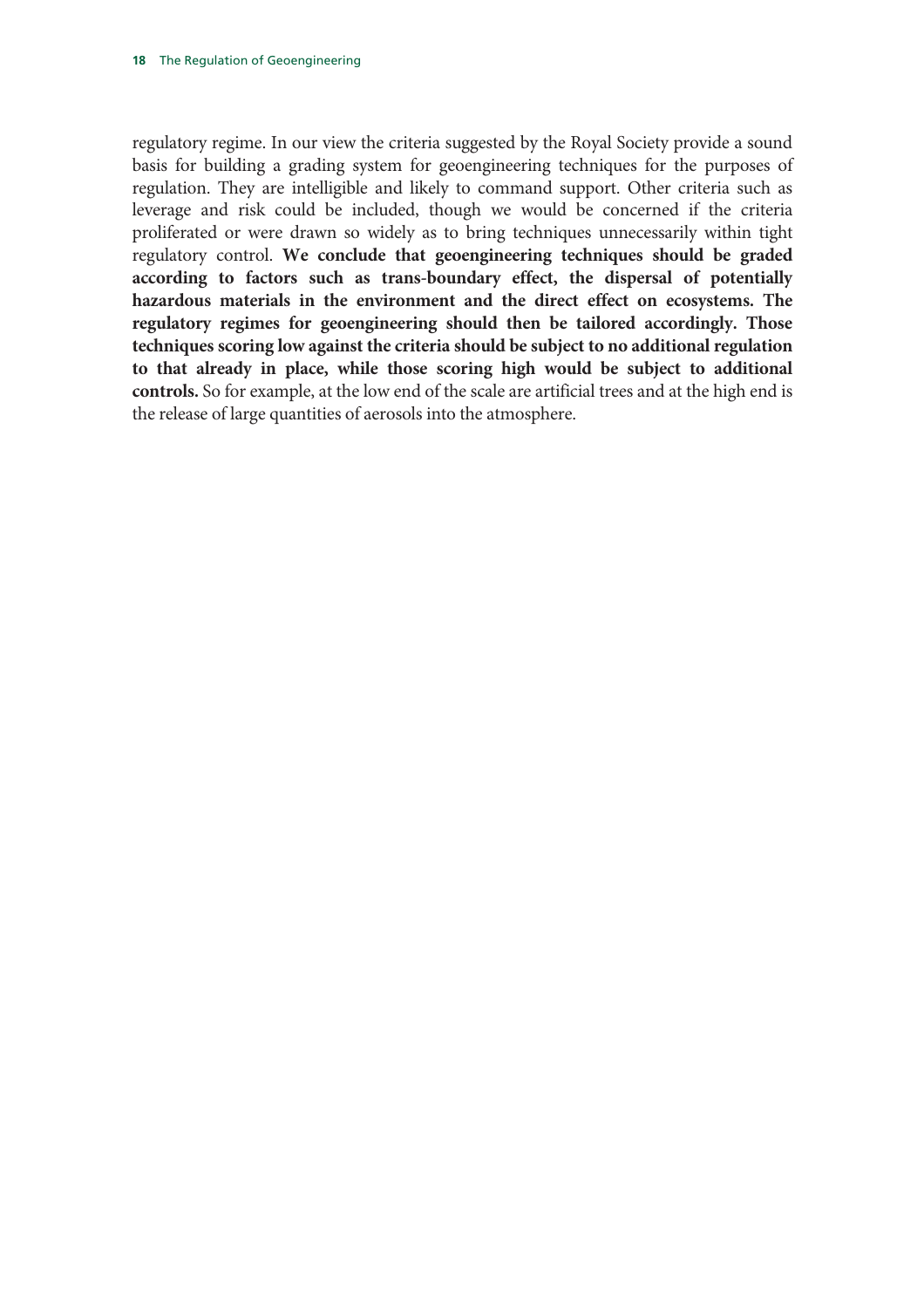# 3 Need for regulation of geoengineering

34. The first question in our terms of reference for this inquiry was: is there a need for international regulation of geoengineering research and deployment and if so, what international regulatory mechanisms need to be developed? The answer we received split into two: some geoengineering techniques are already subject to regulation; and as regards the remaining techniques the position is not yet clear.

### **Geoengineering techniques currently subject to regulation**

35. The Royal Society pointed out that:

CDR technologies could mostly be adequately controlled by existing national and international institutions and legislation. Many of the technologies are closely related to familiar existing technologies. Air capture technologies are very similar to those of carbon capture and storage; and this is likely to be one of the most environmentally benign technologies. Ocean fertilisation techniques are currently being managed by the London Convention on ocean dumping, under the London Protocol. The Convention of Biological Diversity has also adopted a decision on ocean fertilisation which is mostly consistent with that of the London Convention. Biochar and BECS<sup>73</sup> face similar regulatory issues to that of biofuels including life cycle analysis, and land use management. Ecosystem impacts of enhanced terrestrial weathering would be contained within national boundaries. Methods of enhanced weathering involving oceanic dispersion of the products would have trans-boundary effects, but may also be able to be managed under the London Convention.<sup>74</sup>

36. John Virgoe in a recent article identified an important shortcoming of the existing international systems of regulation. He pointed out that "No existing treaty deals explicitly with geoengineering. None of these treaties was drafted with geoengineering in mind, and none of them clearly prohibits or regulates relevant activities" but he considered that they might provide "contexts in which a possible geoengineering intervention might be regulated—or challenged.75 He pointed out that even the UNFCCC, the basic legal instrument on climate change, did not address the possibility of intentional attempts to change the climate, except for the "enhancement of sinks and reservoirs". 76 In our view this is not a defect that could or should be rectified by excluding geoengineering from the ambit of these protocols or erecting parallel arrangements for the purposes of regulating geoengineering.

37. Instead, the existing regimes could be developed to encompass geoengineering. Mr Virgoe could "see no good reason not to encourage (carefully supervised) research in these techniques" and "to ensure carbon accounting/trading rules are crafted in a way which

<sup>73</sup> Biomass with carbon sequestration.

<sup>74</sup> Ev 52, para 13; see also Q 8 [Dr Blackstock]

<sup>75</sup> J Virgoe, "International governance of a possible geoengineering intervention to combat climate change", *Climatic Change*, 2009, 95:103–119, para 3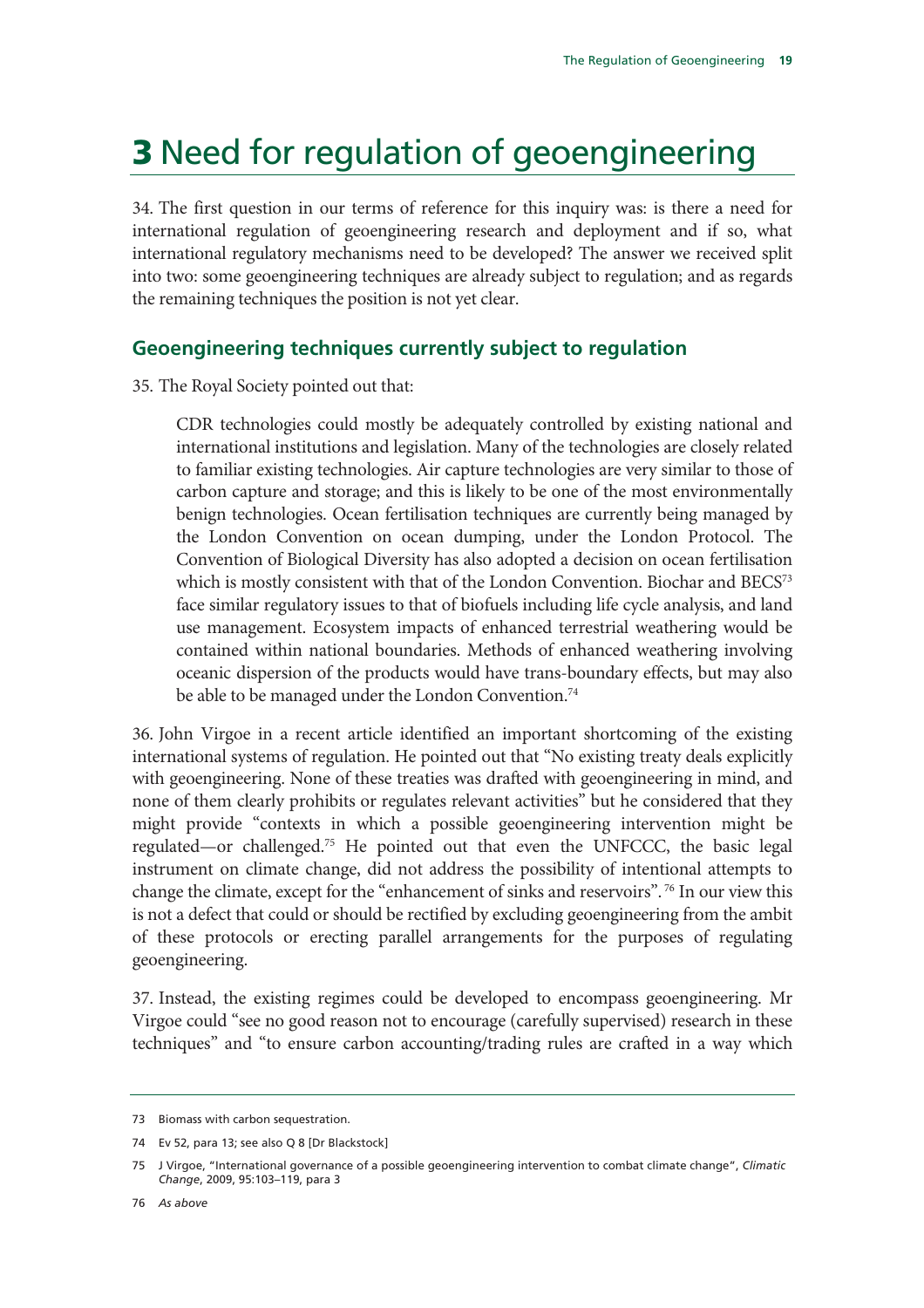might include such activities (once issues of safety, verification etc are taken into account)".77 Research Councils UK made a similar point. On the assumption that geoengineering techniques, particularly CDR, were formally recognised as contributing to climate change mitigation (that is, as part of national commitments to international climate change agreements), "such techniques will need linking to emission trading schemes or other mechanisms that may evolve".78

38. The existing international regulatory arrangements on climate change, such as UNFCCC, need to be developed to encompass geoengineering techniques. We see a role for the Government. **Through its involvement in the existing international regulatory arrangements such as the UN Framework Convention on Climate Change and when these instruments come up for revision we recommend that the Government raise geoengineering, particularly those for Carbon Dioxide Removal (CDR), and seek to develop, in conjunction with other governments, the arrangements provided by these international instruments so that they address research on, and deployment of, CDR geoengineering techniques.**

### **Geoengineering techniques currently not subject to regulation**

39. In contrast, regulatory regimes for many SMR techniques have yet to be developed. Again the Royal Society summarised the position:

For SRM technologies there are fewer existing institutions that could manage research and development. Land surface albedo modification could be managed under national regulatory frameworks as there are unlikely to be major transboundary issues. The oceanic cloud brightening technologies would not fall under national jurisdiction and no existing international institutions have a clear mandate, so modifications and extensions of existing treaties (e.g. ENMOD) and institutions would be required. Existing treaties governing the atmosphere and space (CLRTAP79 & OST)80 would similarly not be adequate to regulate stratospheric aerosols and space mirrors. There is a risk that these methods could be applied by an individual nation or corporation which highlights the need for international regulation for deployment (and in some cases research).<sup>81</sup>

Dr Blackstock pointed out that for SRM "we do not have the appropriate regulatory mechanisms in place, and I do not believe we have even a forum in which that discussion has begun to occur".<sup>82</sup>

40. The Government appeared to share this view. It told us that geoengineering was an emerging policy area and there "were at present no international treaties or institutions with sufficient mandate to regulate the broad range of possible geoengineering activities"

82 Q 9

<sup>77</sup> Ev 5, para 8

<sup>78</sup> Ev 24, para 16

<sup>79</sup> The 1979 onvention on Long-range Trans-boundary Air Pollution

<sup>80</sup> The 1967 Outer Space Treaty

<sup>81</sup> Ev 53, para 14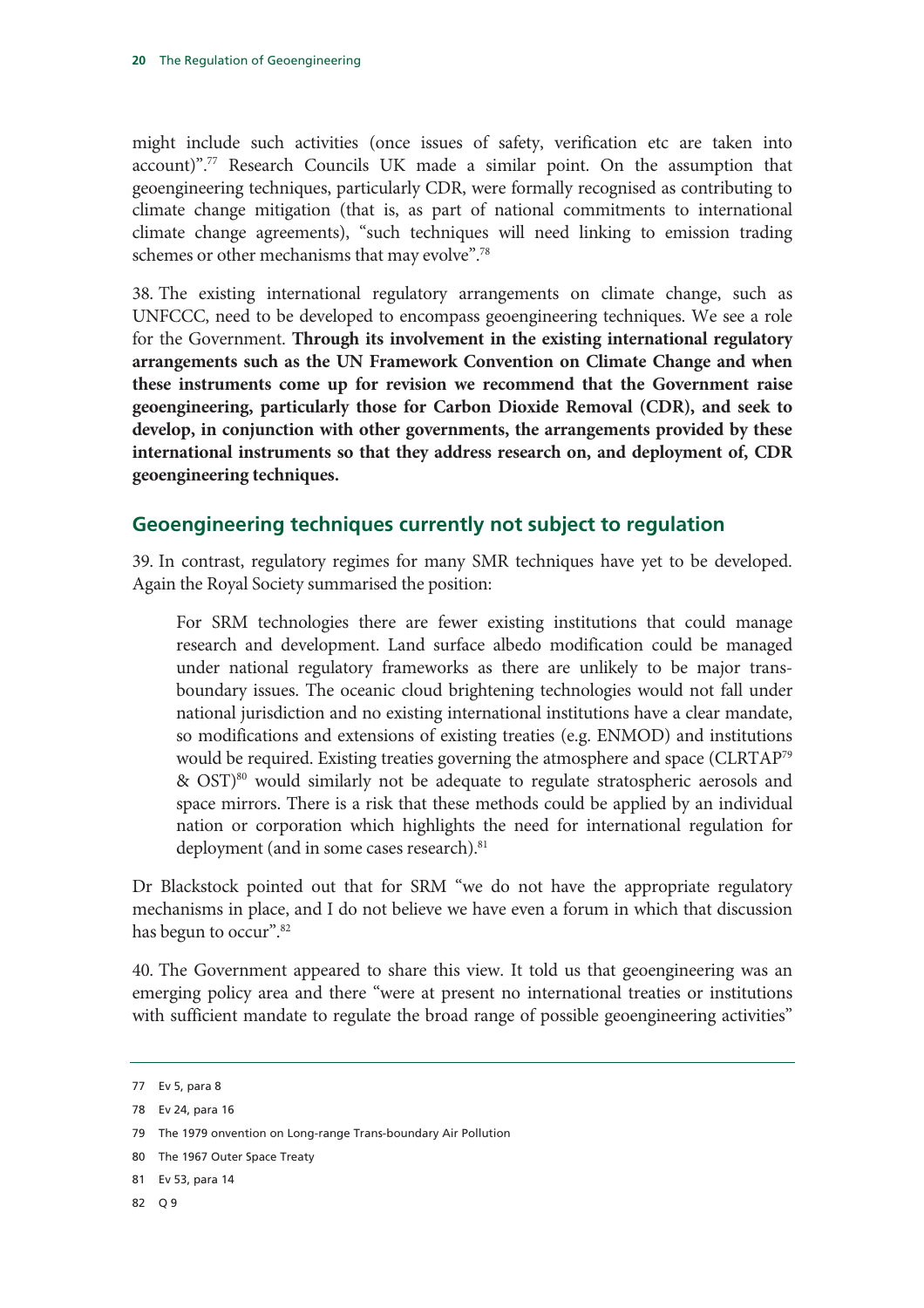and that, while regulation of some of the technologies might be feasible by employing or amending existing treaties and protocols of international law, others—such as atmosphere and space-based methods—"may require new international mechanisms".83 **We conclude that there is a gap in the regulatory framework for geoengineering techniques, especially for SRM techniques.**

- 41. But does this gap matter? There are three issues which we consider are relevant:
- a) whether there is a need for urgency;
- b) the state of the science; and
- c) public attitudes.

#### *Urgency*

42. The Government considered that there was no urgency. The Minister, Joan Ruddock MP, did not see geoengineering as a priority for Government. She said that geoengineering techniques were "far from being developed to the point of viability at the moment".<sup>84</sup> But the Government was keeping a "watching brief" on the subject and did "things at a *de minimis* level".<sup>85</sup> What it considered as urgent was "reducing greenhouse gas emissions in this country, of legislating to that effect, and of participating in the international discussions about trying to arrive at a global deal".<sup>86</sup> Indeed, she saw a danger in adopting Plan B<sup>87</sup> (that is, research into geoengineering), "if that were even feasible, which I would question, but the danger in adopting a Plan B is that you do not apply yourself to Plan A, and the point of Plan A is it is all entirely do-able."88

43. As we explained in a previous chapter, we have disagreed strongly with the Government on the advisability of investigating geoengineering as a fallback option, Plan B. Sir David King directly addressed the concern that appears to inhibit the Government's view of geoengineering that it was a distraction from the reducing greenhouse gas emissions. He said that the major effort had to be around defossilising economies, as that would manage the anthropogenic (that is, human made) problem directly rather than indirectly through geoengineering.<sup>89</sup> He considered that, if "we [could] manage the transition over the next 40 years into a defossilised economy", geoengineering techniques might not be needed. It was, however, necessary:

to factor in the probability distribution functions that the best science can deliver around what the temperature rise for the planet will be even at a level [...] of 450 parts per million of greenhouse gas  $CO<sub>2</sub>$  equivalent in the atmosphere. The best that science can tell us at the moment is that the eventual temperature rise is going to lie

85 Q 58

- 87 See paragraph 3 above.
- 88 Q 56
- 89 Q 34

<sup>83</sup> Ev 19

<sup>84</sup> Q 51; see also Q 58

<sup>86</sup> Q 51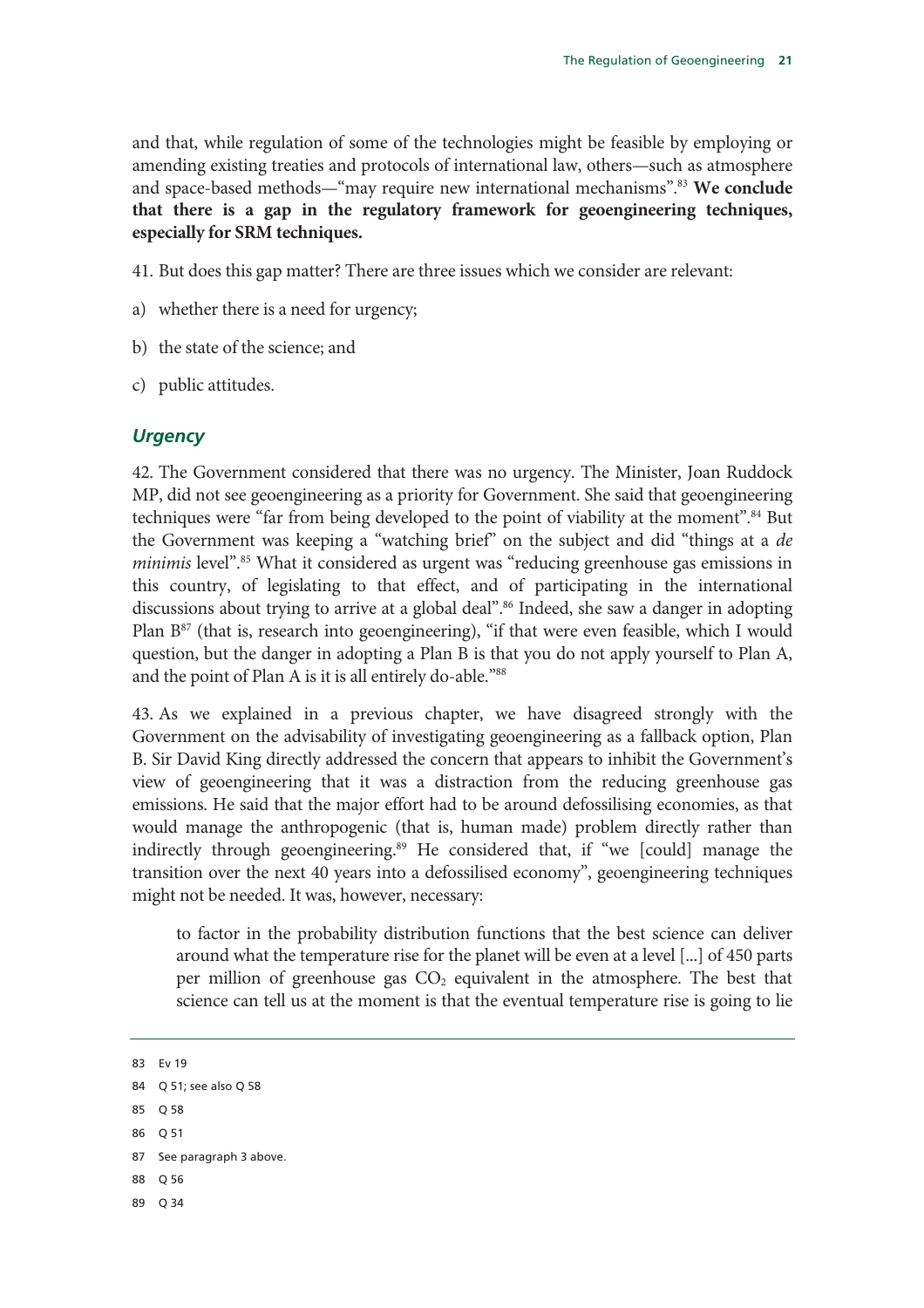somewhere between 1° Centigrade and 4° Centigrade with a peak in that probability distribution function above 2° Centigrade, and so we only have a 50 per cent chance of staying below a 2° Centigrade rise. There is still, for example, a 20 per cent chance that the temperature rise will be above 3.5° Centigrade, and I am putting to you the idea that the 450 parts per million figure is what we ought to aim for globally—it is the lowest figure that is manageable—but even there we have to manage risks by keeping in reserve an alternative way forward.<sup>90</sup>

Dr Maarten van Aalst took a similar view:

we need to be cautious of investing at too large a scale to even give the impression that this is a suitable alternative in the short-term to mitigation or [...] much more extensive capacity building and adaptation, especially among the most vulnerable groups [...] On the side of the risks, I agree that it is something that we might want to have up our sleeves, and we are nowhere near the level of certainty about what these different options are that we could consider these options that we have at this stage, so further research, in that sense, on a small scale to get slightly further in our understanding would be important.<sup>91</sup>

44. Sir David saw a need to manage the acidification of the oceans as the increase in carbon dioxide levels meant that more carbonic acid formed in the oceans. The oceans were "part of the ecosystem services for humanity. It is the oceans that provide the beginning of the food chain" and he saw a need to invest research in carbon dioxide removal from the oceans and for prior regulation particularly on ocean removal.<sup>92</sup>

45. Dr Blackstock considered that in spite of the limitations and risks "avoiding SRM research would be a mistake".<sup>93</sup> He pointed out that the ability to influence rapidly the climate meant SRM might be the only recourse should a climate crisis materialise. Since severe climate change could bring about such national or regional crises within decades, he considered that "prudence suggests we should improve our understanding of the likely feasibility, effectiveness and dangers of SRM interventions" and that without prior research "uninformed and rash unilateral action by less responsible actors becomes more likely".<sup>94</sup> Moreover, near-term authoritative research would help "discredit ungrounded fringe claims that SRM could provide an alternative to dramatic near-term emission reductions" and he added that "establishing good governance of SRM requires good understanding of the schemes and risks to be governed, which first requires research".95

46. Both Professor Keith<sup>96</sup> and Dr Blackstock made the point that SRM technologies appeared to be relatively cheap and therefore relatively technically simplistic.<sup>97</sup> Dr Blackstock explained that this was:

- 94 *As above*
- 95 *As above*
- 96 Q 17

<sup>90</sup> Q 34; see also Ev 45 [Sustainability Council of New Zealand]

<sup>91</sup> Q 35

<sup>92</sup> Q 39

<sup>93</sup> Ev 2, para 11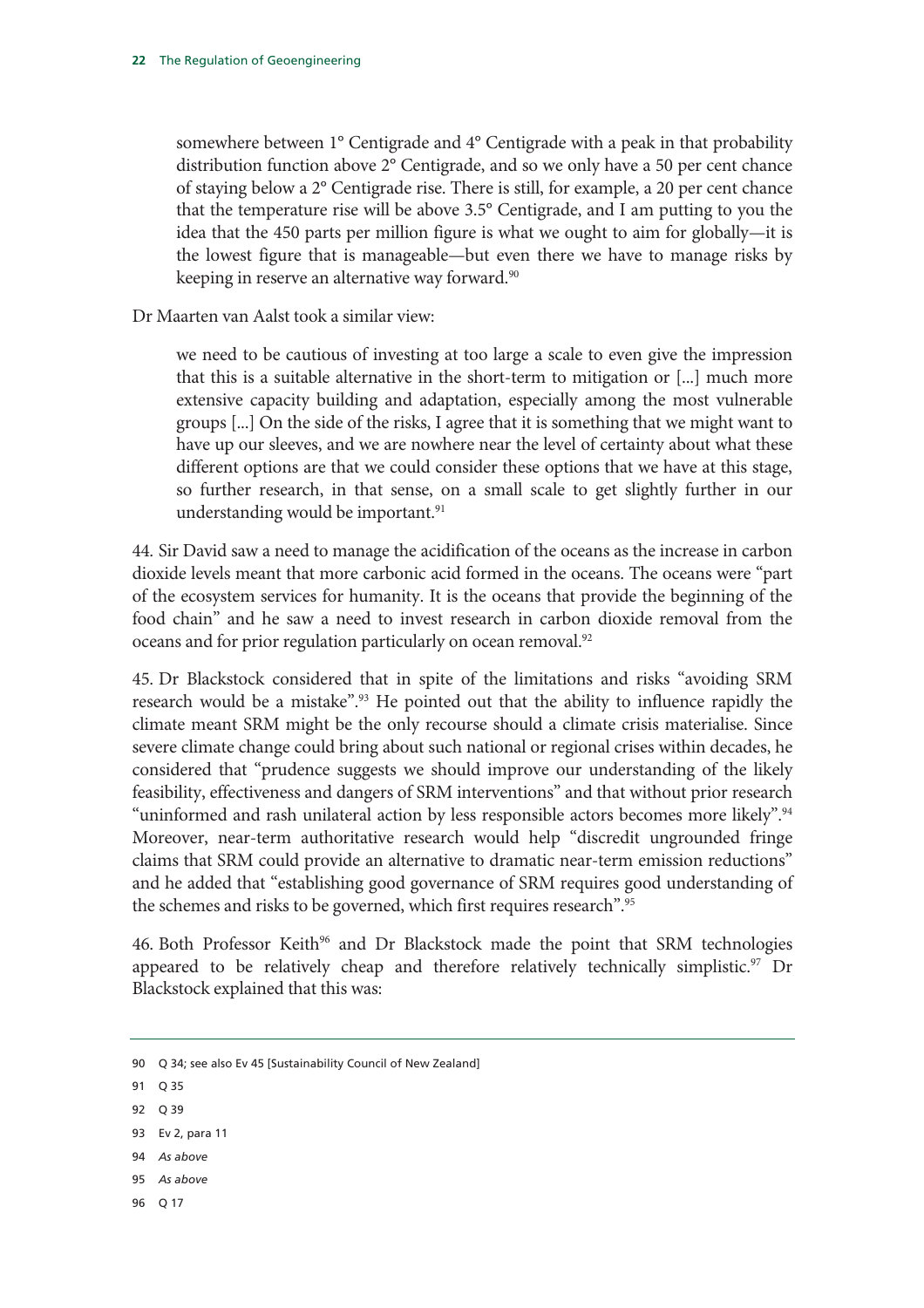because most of the technologies required to actually deploy solar radiation management are things that are available to numerous countries already. These are not technologies that require huge technological progress from where existing technologies are at. The idea that we can potentially regulate and control the technology underlying solar radiation management, like we do, or attempt to do, with nuclear technologies, is not a good analogy for this. The technology is going to proliferate and be accessible to a large number of individuals or countries and, therefore, we have to look at controlling behaviours in this case, not just access to technology.98

47. The Sustainability Council of New Zealand put to us a scenario for unilateral action where one region was significantly affected by climate change and felt the international community was responding too slowly. The Council pointed out that developing nations would in general suffer soonest from the more serious effects of climate change and it envisaged that a small group of developing countries could deploy reflection schemes shifting the balance of power such that the pace of climate change responses in general would tend to better align with those countries' preferences.<sup>99</sup>

48. Nor is geoengineering confined to modelling and the distant future. Professor Keith told us that the Russians were already carrying out testing,<sup>100</sup> though Dr Blackstock added that the Russian tests were "extremely subscale".101 Professor Keith also explained that it was becoming urgent to undertake tests into stratospheric geoengineering as it had become clear that the main method that had been considered did not work. He explained that if sulphur was put in the stratosphere the way scientists have been assuming, it did not do what they expected. Tests were necessary and these would have "no detectable climate effect, but they would be subscale tests, and if we want to actually understand whether this technology works or it does not, we need to do those tests relatively soon".<sup>102</sup>

49. The Government's focus on Plan A—the reduction of the emissions of carbon dioxide and other greenhouse gases—is an approach that is becoming increasingly untenable as geoengineering testing is already beginning and SRM techniques are within the reach of a growing number of nations. Nor is its aversion to geoengineering on the grounds that it will distract from Plan A evidence-based. An equally plausible view is that, if the Government were to focus more than at present on geoengineering, it would persuade more people that the threat of global warming was serious and needed to be addressed. In this regard Sir David King made a telling point that "knowing the nature of the possible challenges in the future—[for example one country using geoengineering to divert another's monsoon]—is a very sobering way of managing the business of defossilising".103 **We recommend that the Government review its policy on geoengineering to give it greater priority.**

-

<sup>97</sup> Q 18 [Dr Blackstock] 98  $\cup$  18 99 Ev 45 100 Q 27; see also Ev 3 [Dr Blackstock], para 15 101 Q 27 102 *As above* 103 Q 40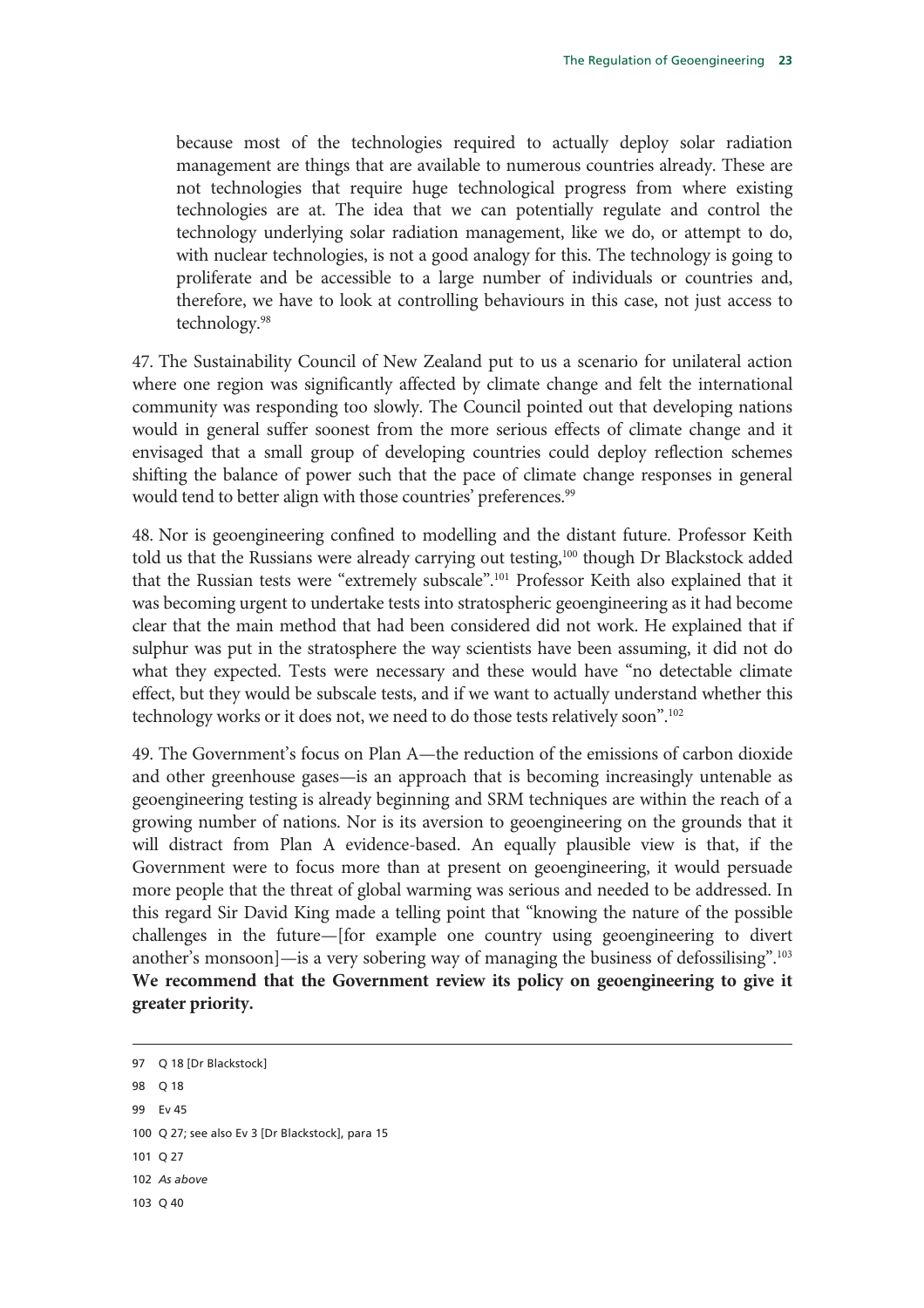#### *Geoengineering is too unpredictable*

50. An argument made by some against geoengineering is that climate systems are already unpredictable and contain much "noise" and that, as the ETC Group stated, "for any research activities on geoengineering techniques to have a noticeable impact on the climate, they will have to be deployed on a massive scale, and thus any unintended consequences are also likely to be massive".104 John Virgoe weighed up the issues:

The state of knowledge about geoengineering, both on the technical side but also on the political, ethical and regulatory sides, is simply not at a point where I think any sensible person would be able to recommend that we should be implementing a geoengineering technique at this point. I think, however, there is increasing reason to think that we may be heading that way in the future. [It] depends to some extent on your degree of optimism about whether the world will actually get on top of global warming through the mitigation methods and through international negotiations. If we believe that we may be heading in that direction and that in some years from now [...] we may be looking seriously at a geoengineering intervention, I think it does make sense for us to be starting, at this point, not only to research the science and the technology, but also to think through some of these issues around the politics and the regulation so that when we do get to the point [...] we are in a position to take a mature, measured and informed decision.<sup>105</sup>

51. Dr Blackstock considered that because stratospheric aerosols and cloud whitening were the only category of techniques that could be used with a rapid impact on the climate system there was a need to get regulatory structures in place before large scale field tests were started.106 He said that field experiments designed to have demonstrably negligible environmental and trans-boundary risks were valuable for feasibility testing deployment technologies, and for exploring local-scale physical, chemical and biological interactions that could damage the environment when scaled up.<sup>107</sup> Dr Blackstock explained that once "you start running into the potential for transboundary impacts, or at least a perception of transboundary impacts, and so international mistrust, international concern of what another country will do with that technology can come up very rapidly".<sup>108</sup> Professor Keith added that "governance is central at the point where we lock it, and the reason is that it is so cheap that the challenge for the international system will be to restrain unilateral action".109

52. Beyond the small test, Dr Blackstock said that robust understanding of SRM would eventually require tests with demonstrable climatic impacts and that confidence in SRM climate model predictions could only come from "poking" the climate system and comparing the predicted and observed responses. But due to the natural complexity and variability of the climate system, "signal-to-noise issues will plague the attribution of

104 Ev 50, para 13 105 Q 6 106 Q 8 107 Ev 3, para 15 108 Q 8 109 Q 12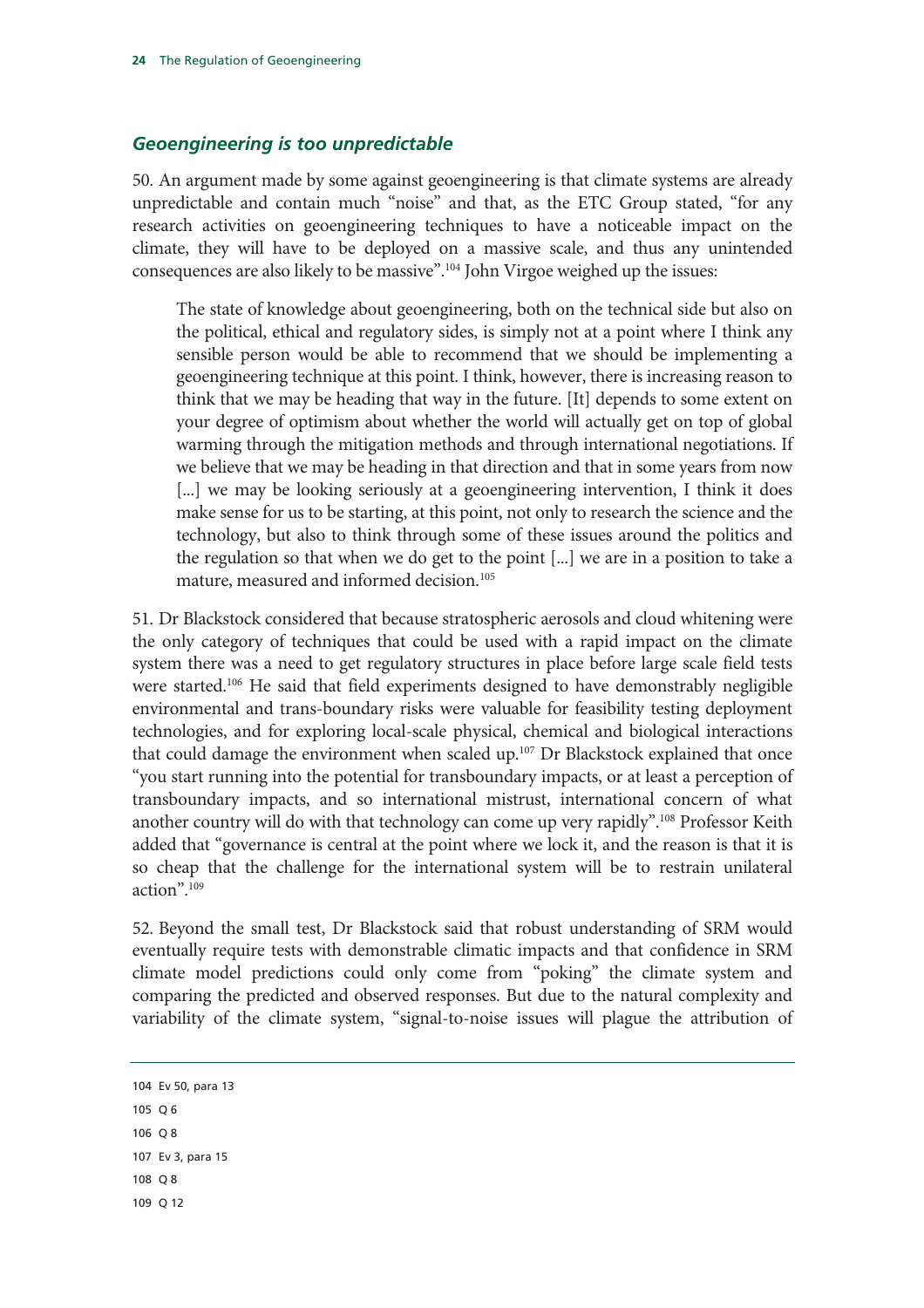climatic impacts and unintended consequences to a particular test" and that for "any SRM scheme it might prove impossible to test for most impacts with 'pokes' below a scale considered (at least politically) to constitute deployment of a low-level climatic intervention".110

53. There is a wider issue. For understandable reasons there is a tendency to approach regulation of geoengineering as we do reducing emissions of greenhouse gases, which requires action by many parties. Reduction of emissions requires global action with a global impact. By contrast, as John Virgoe has pointed out, some geoengineering techniques only require local action to have a global impact—one possible example, would be the release of stratospheric aerosols. The regulatory regime applying to a geoengineering technique does not need to be so extensive as that for the reduction of emissions. It could focus on setting targets, managing a process and cost-sharing. This reduces the complexity of the governance task, while simultaneously reducing the need for a universal process, though wide participation would remain strongly desirable on ethical and political grounds.<sup>111</sup>

#### *Conclusions on the need for the regulation of geoengineering*

54. **The science of geoengineering is not sufficiently advanced to make the technology predictable, but this of itself is not grounds for refusing to develop regulatory frameworks, or for banning it. There are good scientific reasons for allowing investigative research and better reasons for seeking to devise and implement some regulatory frameworks, particularly for those techniques that a single country or small group of countries could test or deploy and impact the whole climate.**

55. **We conclude that there is a need to develop a regulatory framework for geoengineering. Two areas in particular need to be addressed: (i) the existing international regulatory regimes need to develop a focus on geoengineering and (ii) regulatory systems need to be designed and implemented for those SRM techniques that currently fall outside any international regulatory framework.**

#### **Public attitudes**

56. The Royal Society said in its report that the acceptability of geoengineering would be determined as "much by social, legal and political issues as by scientific and technical factors".<sup>112</sup> The Minister told us that it was not for the Government to encourage a debate on the social acceptability of geoengineering, because that presumed that the Government had taken a view that geoengineering was a good thing, and that it should be deployed. The Government had not, however, taken that view. The Minister considered it was "important to involve the public in discussions as these things develop".113 She was "alive to the fact that there would need to be public engagement" and pointed out that the Natural

<sup>110</sup> Ev 3, para 17

<sup>111</sup> J Virgoe, "International governance of a possible geoengineering intervention to combat climate change", *Climatic Change*, 2009, 95:103–119, para 2.2

<sup>112</sup> The Royal Society, *Geoengineering the climate Science, governance and uncertainty*, September 2009, p ix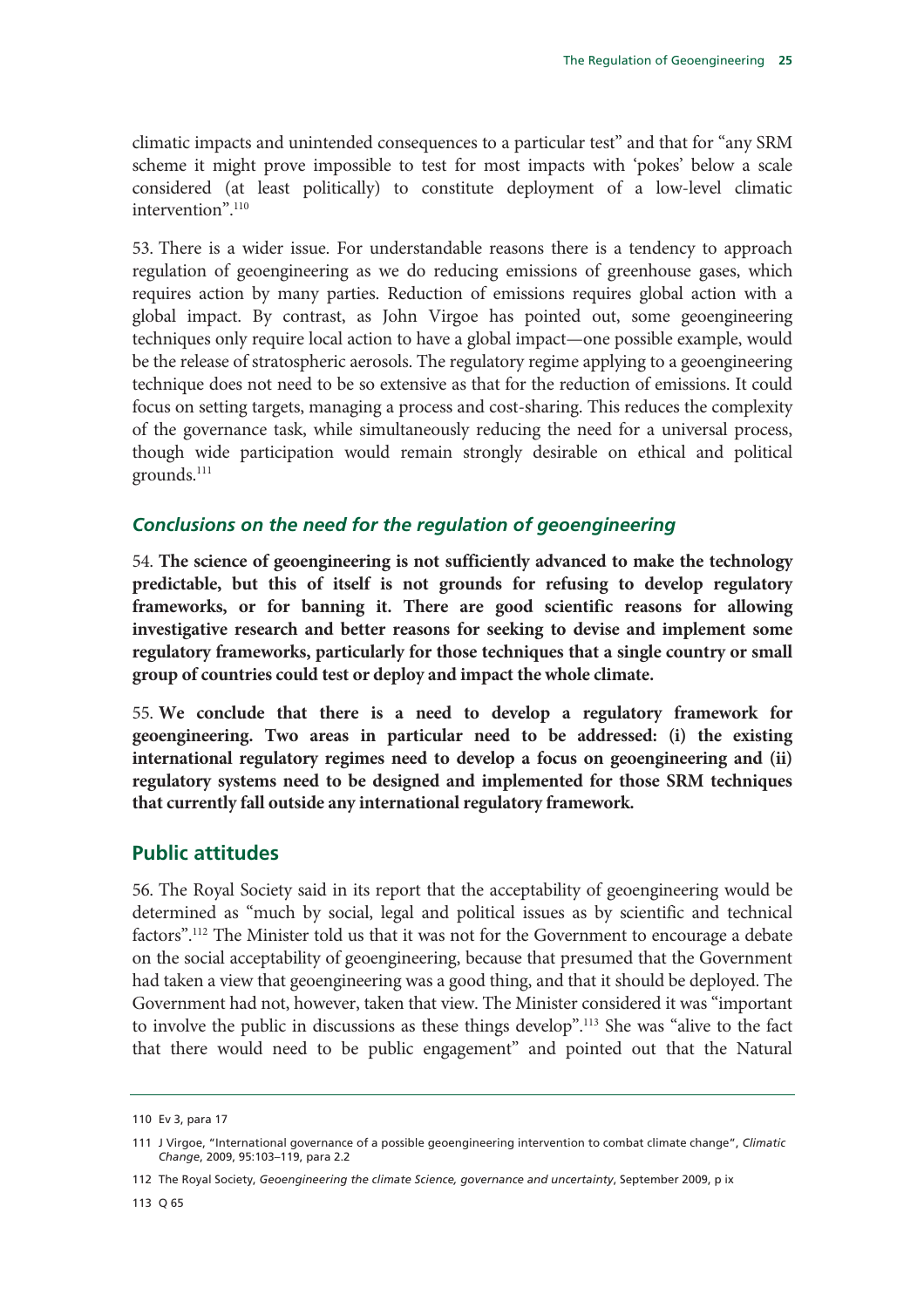Environment Research Council "have a public dialogue programme that they are about to launch. So it is important to talk with the public and to avoid ignorance and prejudice, but at the same time, it is not for the Government to persuade the public of the need for this."114

57. Dr Adam Corner and Professor Nick Pidgeon, on behalf of the Understanding Risk Research Group at Cardiff University, said that a key consideration would be the public acceptability of both specific geoengineering proposals themselves and the governance arrangements set in place. They explained that

Research in the UK and elsewhere on the public acceptance of the risks of new technologies (such as nuclear power or biotechnology) shows clearly that people raise a range of generic concerns about new technologies. These include concerns over: long-term uncertainties; who will benefit; arrangements for control and governance; and who to trust to regulate any risks. Geoengineering is unlikely to be any different in this regard.

[W]ork on the technical feasibility of geoengineering should not begin prior to a thorough evaluation of governance arrangements for research. Our most fundamental concern is that a programme of public engagement should be an important component feeding into governance and research priorities. **Thus, the first challenge for geoengineering governance is to pursue an international programme of upstream public engagement.**<sup>115</sup>

58. While we welcome the work that NERC is doing on public engagement on geoengineering, we find the Government's approach unduly cautious. In part this appears to be a product of its view that geoengineering is a distraction from reducing carbon emissions, which, as we have already discussed, is not an evidence based approach and does not recognise some of the alternatives in pay-off of government support for geoengineering. **We recommend that the Government give greater priority to public engagement on geoengineering by, for example, showing how it relates to its policy on the reduction of carbon dioxide emissions. We welcome the work of Natural Environment Research Council (NERC) on public engagement on geoengineering and we request that, when the work is completed, the Government provide our successor committee with an explanation of how it will inform its policy on geoengineering.**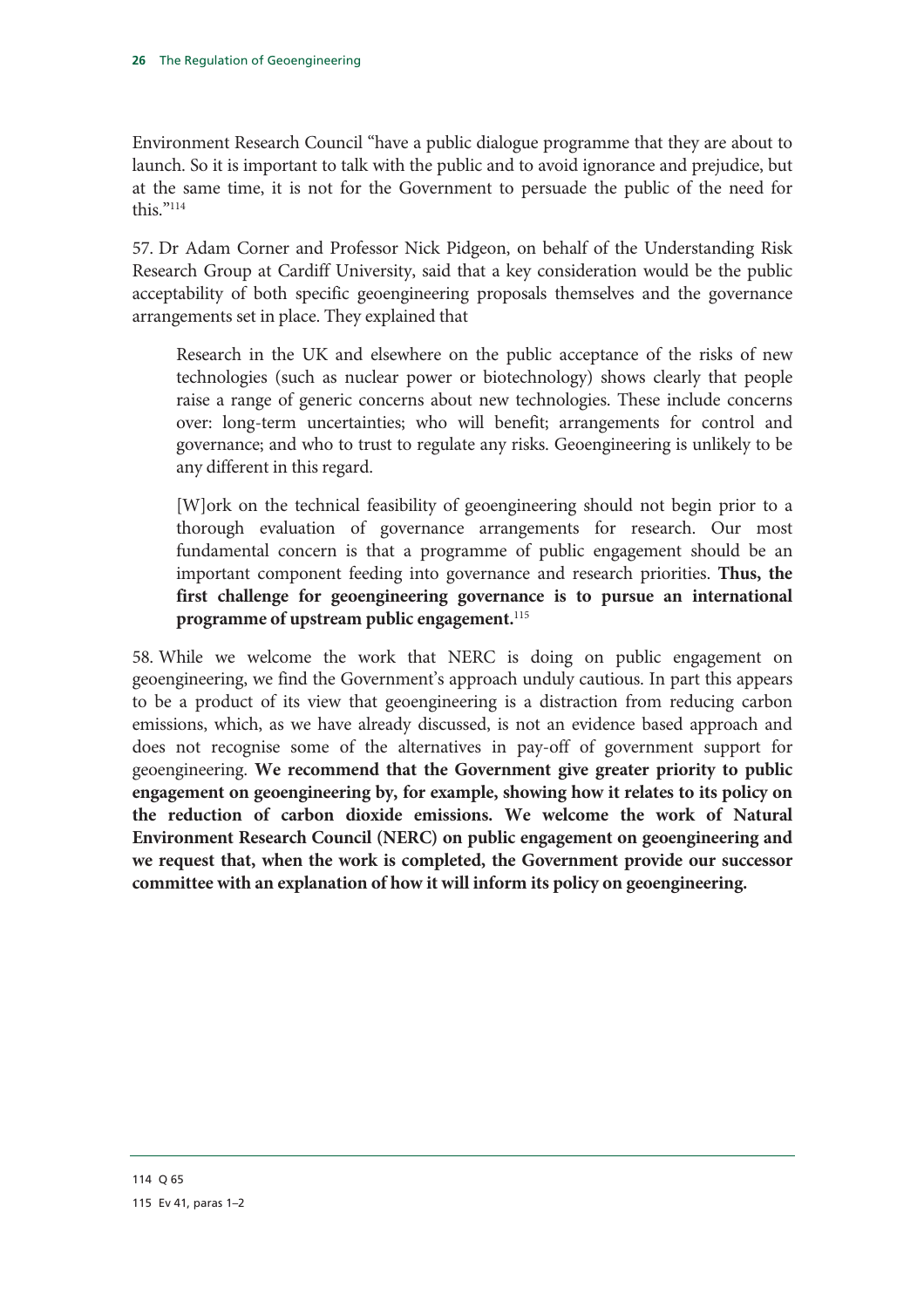# 4 Future regulatory arrangements

59. Having concluded in the previous chapter that there is a need to develop the regulatory regimes for geoengineering, we examine in this chapter what regulatory principles and arrangements should apply and how they might operate.

### **The formulation of a regulatory regime**

60. The first stage in establishing a regulatory regime (or regimes) is to decide on principles and common procedures. The experts who gave us oral evidence favoured a "bottom-up generation of norms"116 rather than a "top-down" approach from an organisation such as the UN. John Virgoe wished to develop and "socialise" the norms "among the community of nations, the community of scientists and other stakeholders".117 He considered that the state of international understanding and also the knowledge base was currently so weak that the outcome from a top-down approach could be unsatisfactory. He explained:

it is very possible to imagine, if this is put on the table in some sort of UN forum, you could end up with a decision [...] to make geoengineering a taboo, to outlaw it, and that would be a mistake, for a couple of reasons. One is that it may be that we actually need to be doing this research and that, some decades down the line, we will be very sorry if we have not started thinking through these techniques. The second is that I think there are a lot of actors out there [...] with the capacity to research and implement these techniques. Some of them may not feel bound by that sort of international decision, some of them may not be as responsible, and it would be very unfortunate if what geoengineering research was happening was going on under the radar screen, if you like. What we need is an open process which builds on some of the principles that are already out there around similar issues; for example, principles developed to deal with long-range air pollution or weather modification: principles around openness, transparency and research, notifying a neighbouring country or countries which might be affected. We probably develop these through maybe a slightly messier process than an international negotiation. Individual countries will have a role; communities of scientists will certainly have a role.<sup>118</sup>

61. While accepting that the "bottom-up" approach could work well for developing deployment technologies, laboratory research and computational modelling, Dr Blackstock had reservations whether it would be sufficient when it came to field tests, particularly high leverage SRM technologies and those with trans-boundary impact. He said that as well as the technical risk and the environmental risk there was the political risk in the perception of the test.119 He cited the recent case of the ocean fertilisation experiment in 2009— Lohafex—an Indo-German collaboration. He said that the test would have had very small impacts in terms of the ecosystems and trans-boundary.<sup>120</sup> But it demonstrated the political

<sup>116</sup> Q 23 [Professor Keith]

<sup>117</sup> Q 22; see also Q 23

<sup>118</sup> Q 22; see also Q 28

<sup>119</sup> Qq 23 [Dr Blackstock] and 24

<sup>120</sup> Q 23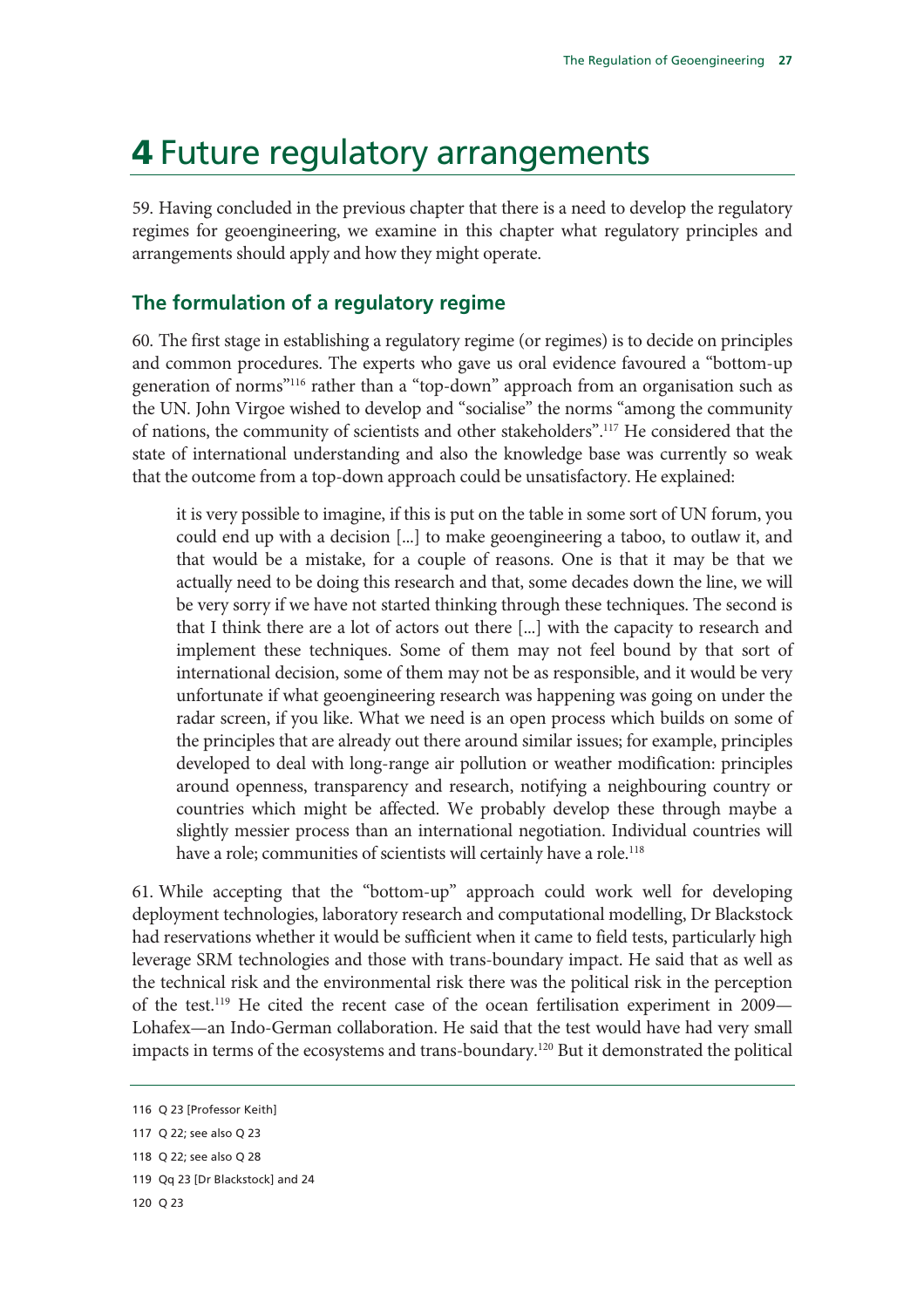sensitivities any geoengineering experiments could evoke. He said that at the core of this controversy was also the "difficulty of defining politically acceptable (national and international) scientific standards and oversight mechanisms for ensuring the environmental and transboundary risks of nominally subscale geoengineering field tests were in fact 'demonstrably negligible'".121 DECC explained that a moratorium had been placed on large-scale ocean fertilisation research under the Convention for Biological Diversity while a regulatory agreement was being developed under the London Convention/Protocol.<sup>122</sup>

62. Dr Blackstock took the view that "the consideration of the norms is partly necessary but not sufficient to address the sort of political issues that will raise".123 In his view it was necessary to have a "mechanism of legitimacy", to define subscale (that is, small) experiments "before we start pushing the boundaries of [...] subscale, that is [...] where we really need to have, not just scientific, but political agreement".124 Where nation states were starting to fund research, particularly if it went to funding subscale experimentation, Dr Blackstock considered that "we need to ask what preventive commitments, what precautionary commitments nation states need [...] up front in order to avoid exacerbating all the mistrust that already exists within the international climate arena".125

63. Research Councils UK took a more cautious view than Dr Blackstock. It was concerned that even small-scale actions could generate negative environmental, social and economic consequences if undertaken without appropriate controls in place or a sufficient level of expertise. It cited, as an example, a field trial involving atmospheric SRM manipulations that might temporally—but perhaps coincidentally—be linked to extreme weather events resulting in high economic consequences. Research Councils UK also considered that some highly controversial techniques could be applied at relatively low cost and with relative ease, opening up geoengineering as a feasible unilateral activity to a wide range of actors with different knowledge, skills and motivations. Such actions might be linked to political as well as, or even instead of, environmental concerns. This suggested to Research Councils UK that "regulation might be best monitored at the level of supra-national governance structures such as the UN".126

64. Dr van Aalst was anxious that if geoengineering was raised at a high political level too early, it could be sending the "wrong signals".<sup>127</sup> He considered that there were more technically oriented UN bodies that would be more appropriate, such as the Intergovernmental Panel on Climate Change (IPCC). He hoped that, along with some conscious efforts at consultation focussed primarily on looking at risks, it "might actually be then guiding us towards more investments on the mitigation and adaptation sides".<sup>128</sup> He hoped that discussions in "UN bodies would then trigger a much wider debate,

121 Ev 3, para 16 122 Ev 21, para 9 123 Q 24 124 Q 27 125 *As above* 126 Ev 23, para 12 127 Q 46 128 *As above*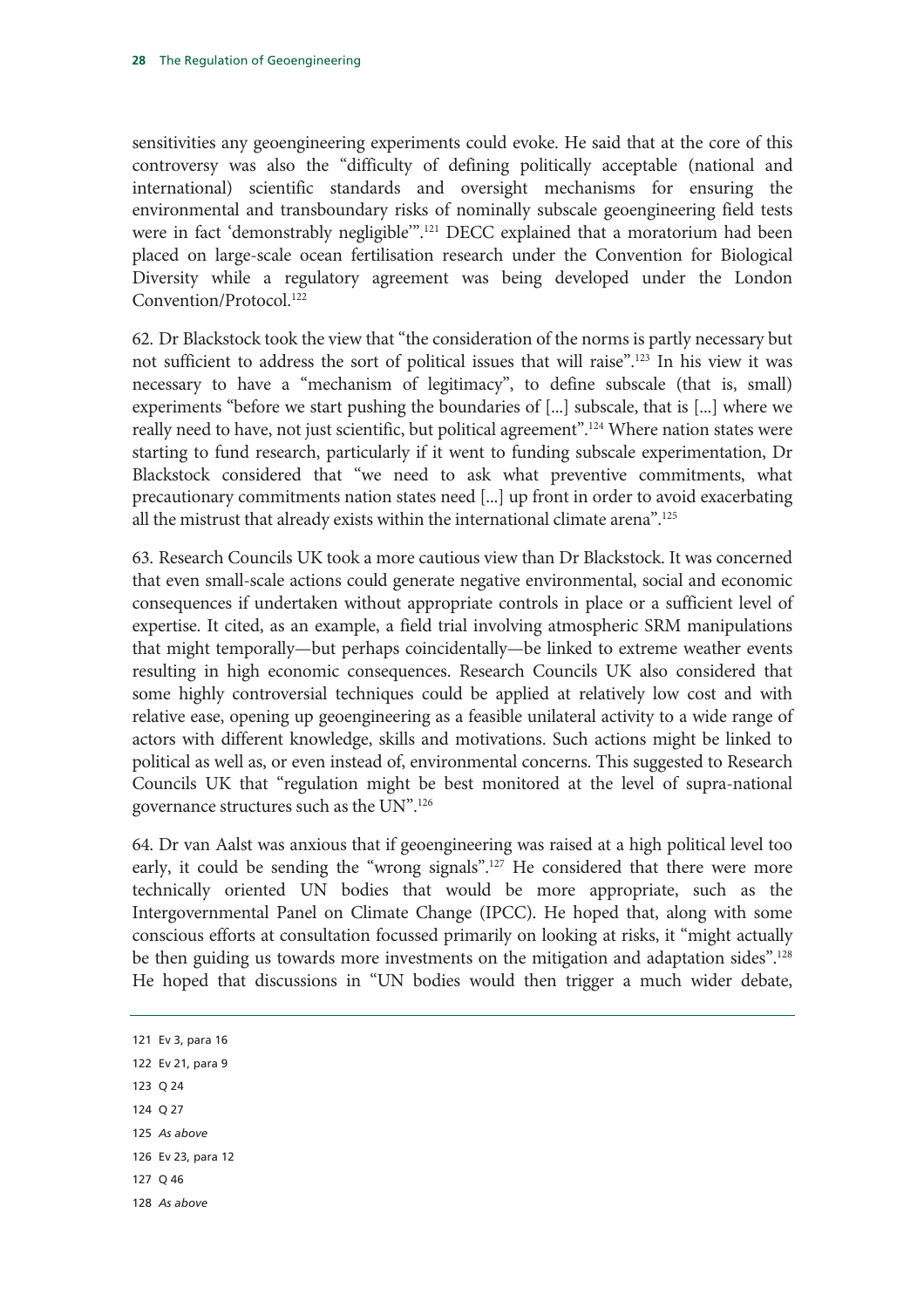involving a larger range of stakeholders, and a more diverse set of stakeholders than have been taking part in this discussion so far".129

65. In our view, there is a case for starting to develop the international framework for geoengineering now as opposed to waiting for the state of international understanding and the knowledge base for geoengineering to grow. Characterising the development of an international framework as top-down may be exaggerated as development will not be uniform for geoengineering techniques and the development of geoengineering regulatory arrangements is likely to take years. Nor does it preclude the building of bottom-up practices and approaches to geoengineering. **While accepting that the development of a "top-down" regulatory framework may have risks and limitations, we consider that these are outweighed by the benefits of an international framework: legitimacy; scientific standards; oversight mechanisms; and management of environmental and trans-boundary risks.**

#### *Principles to be applied to geoengineering research*

66. In a submission to our inquiry a group of academics set out five key principles by which they believed geoengineering research should be guided.<sup>130</sup> We welcome the **production of the principles by a group of academics which provide a basis to begin the discussion of principles that could be applied to the regulation of geoengineering.** We consider that the proposed principles could be useful both to the "top-down" approach and, to a lesser extent, to a "bottom-up" approach. (It could, for example, inform the drafting of the code of practice on research suggested by the Royal Society—see paragraph 89.) We therefore examine the principles in detail. The principles and part of the explanatory text are set out in the box below.

#### **Principle 1: Geoengineering to be regulated as a public good**

While the involvement of the private sector in the delivery of a geoengineering technique should not be prohibited, and may indeed be encouraged to ensure that deployment of a suitable technique can be effected in a timely and efficient manner, regulation of such techniques should be undertaken in the public interest by the appropriate bodies at the state and/or international levels.

#### **Principle 2: Public participation in geoengineering decision-making**

Wherever possible, those conducting geoengineering research should be required to notify, consult, and ideally obtain the prior informed consent of, those affected by the research activities. The identity of affected parties will be dependent on the specific technique which is being researched for example, a technique which captures carbon dioxide from the air and geologically sequesters it within the territory of a single state will likely require consultation and agreement only at the national or local level, while a technique which involves changing the albedo of the planet by injecting aerosols into the stratosphere will likely require global agreement.

#### **Principle 3: Disclosure of geoengineering research and open publication of results**

There should be complete disclosure of research plans and open publication of results in order to facilitate better understanding of the risks and to reassure the public as to the integrity of the process. It is essential that the results of all research, including negative results, be made publicly available.

129 Q 46

<sup>130</sup> Ev 42: Professor Steve Rayner (University of Oxford), Professor Catherine Redgwell (University College London), Professor Julian Savulescu (University of Oxford), Professor Nick Pidgeon (Cardiff University) and Mr Tim Kruger (Oxford Geoengineering Institute)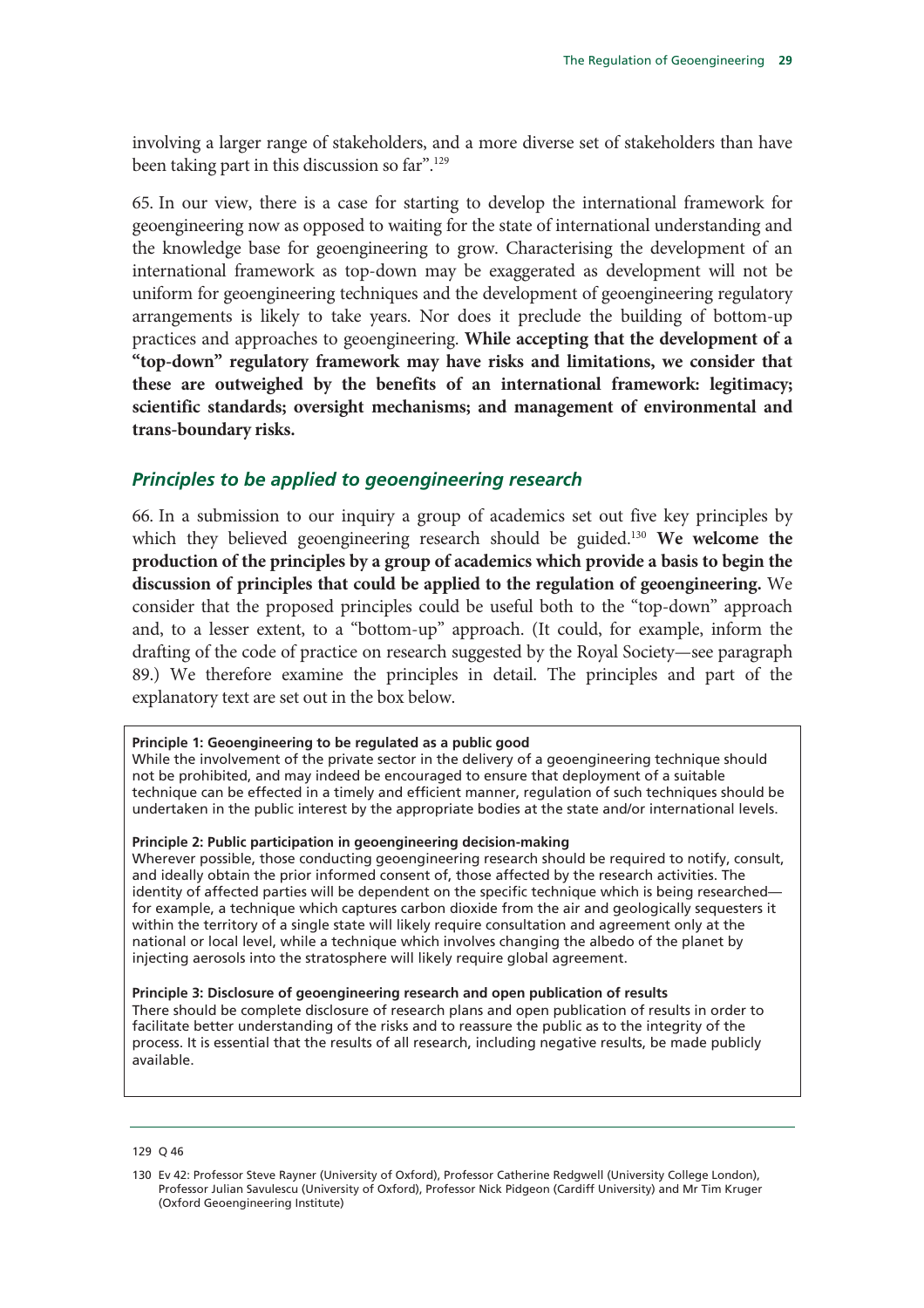#### **Principle 4: Independent assessment of impacts**

An assessment of the impacts of geoengineering research should be conducted by a body independent of those undertaking the research; where techniques are likely to have trans-boundary impact, such assessment should be carried out through the appropriate regional and/or international bodies. Assessments should address both the environmental and socio-economic impacts of research, including mitigating the risks of lock-in to particular technologies or vested interests.

#### **Principle 5: Governance before deployment**

Any decisions with respect to deployment should only be taken with robust governance structures already in place, using existing rules and institutions wherever possible.<sup>131</sup>

67. In putting forward these principles the academics said that transparency in decisionmaking, public participation, and open publication of research results were key elements of the framework, designed to ensure maximum public engagement with, and confidence in, the regulation of geoengineering research. Alone or in combination, many of these principles were already applied in the regulation of hazardous substances and activities such as the trans-boundary movement of hazardous wastes and pesticides, radioactive substances and Genetically Modified Organisms (GMOs).<sup>132</sup>

68. Most debate and reservations focused on the regulation of geoengineering for the public good and public participation in geoengineering decision-making.

### *Principle 1: Geoengineering to be regulated as a public good*

69. Commenting on Principle 1—geoengineering to be regulated as a public good—Mr Virgoe asked who was the public—the global public? He pointed out that geoengineering interventions affected the planet as a whole and that there were number of publics. Some publics were suffering very badly, or would be suffering very badly, from the effects of climate change. But some populations might benefit from climate change and, therefore, would not be happy to see climate change being put into "reverse gear", if that could be achieved. He said that the impact of some of the techniques was likely to be heavily differentiated. Some areas might continue to warm, whereas other areas cooled faster and there might be unintentional side effects. He considered that below the surface of the public good "you get into some difficult ethical territory".133

70. Sir David King raised the treatment of intellectual property rights (IPR). He pointed out that

if we are going to go down the route of carbon dioxide capture from oceans or atmosphere, and this is going to be a good thing, we also need to know, where is the investment going to come from, to take the research into demonstration phase and into the marketplace, and there will be a marketplace with a price of carbon dioxide. That is going to be the private sector companies. If we do not allow protection of IPR, are we going to actually inhibit that process of investment? So I think I am a

<sup>131</sup> Ev 44, para 17

<sup>132</sup> Ev 43, para 6

<sup>133</sup> Q 26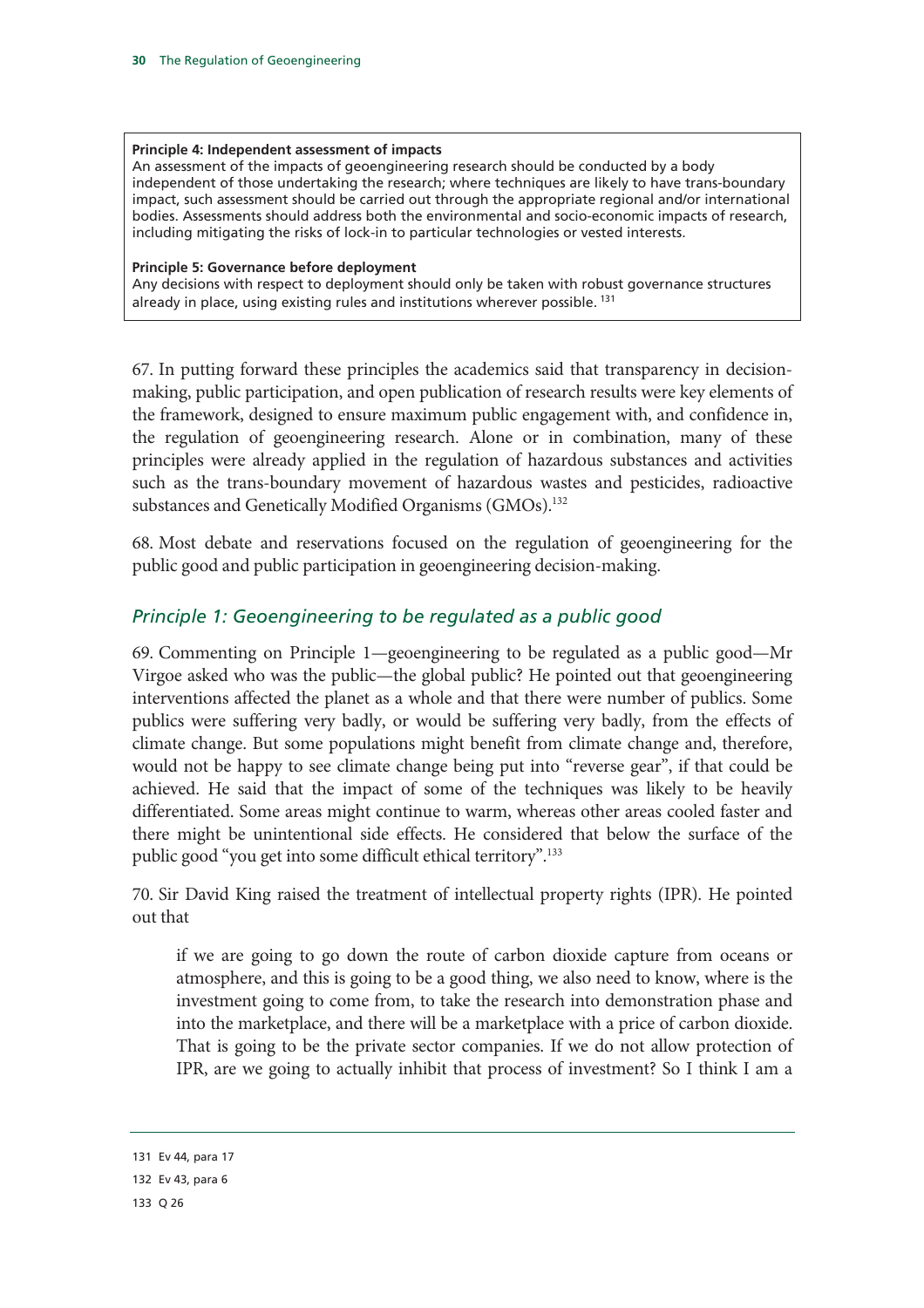little hesitant to simply back the pure public good argument without IPR protection.134

71. **We conclude that Principle 1 of the suggested five key principles on how geoengineering research should be guided—"Geoengineering to be regulated as a public good"—needs, first, to be worked up in detail to define public good and public interest. Second, the implied restriction suggested in the explanatory text to the Principle on intellectual property rights must be framed in such a manner that it does not deter investment in geoengineering techniques. Without private investment, some geoengineering techniques will never be developed.**

#### *Principle 2: Public participation in geoengineering decision-making*

72. One of the principles international law suggests might be used in developing a regulatory regime for geoengineering is the requirement to inform or consult (Principle 10 of the Rio Declaration).135 In the context of geoengineering, however, Mr Virgoe questioned what the principle meant at the global level, specifically, how public participation was achieved at the global level and how to ensure that certain parts of the public, or the public in certain countries, did not have privileged access compared with other countries, publics or other parts of the global public.136

73. Dr Blackstock said that some countries already had populations marginalised in terms of climate change or were on the edge of suffering from climate change impacts, because those marginalised populations were likely to be the ones most sensitive to geoengineering experiments and a high level of solar radiation management experiments and particularly implementation. He saw a risk that without directive public engagement, an attempt to reach out and provide the information proactively, "we end up with them inevitably being surprised later on by rapid climate change impacts [and] that requires international public consultation, not just domestic".137 Dr van Aalst voiced a similar concern that the more vulnerable felt "threatened by the possibility that the winners will protect their wins, and the losers, which clearly are mostly them, will not get anything".138 He wished to see an international debate fostered and to "include attention for [the] human dimension, and to try and involve that side of the debate early on".<sup>139</sup>

74. **We conclude that Principle 2—"Public participation in geoengineering decisionmaking"—is to be supported but it needs to spell out in the explanatory text what consultation means and whether, and how, those affected can veto or alter proposed geoengineering tests.** 

139 Q 44

<sup>134</sup> Q 43

<sup>135</sup> Ev 6 [Mr Virgoe], para 12

<sup>136</sup> Q 26

<sup>137</sup> Q 30

<sup>138</sup> Q 44; see also J Virgoe, "International governance of a possible geoengineering intervention to combat climate change", *Climatic Change*, 2009, 95:103–119, para 2.3.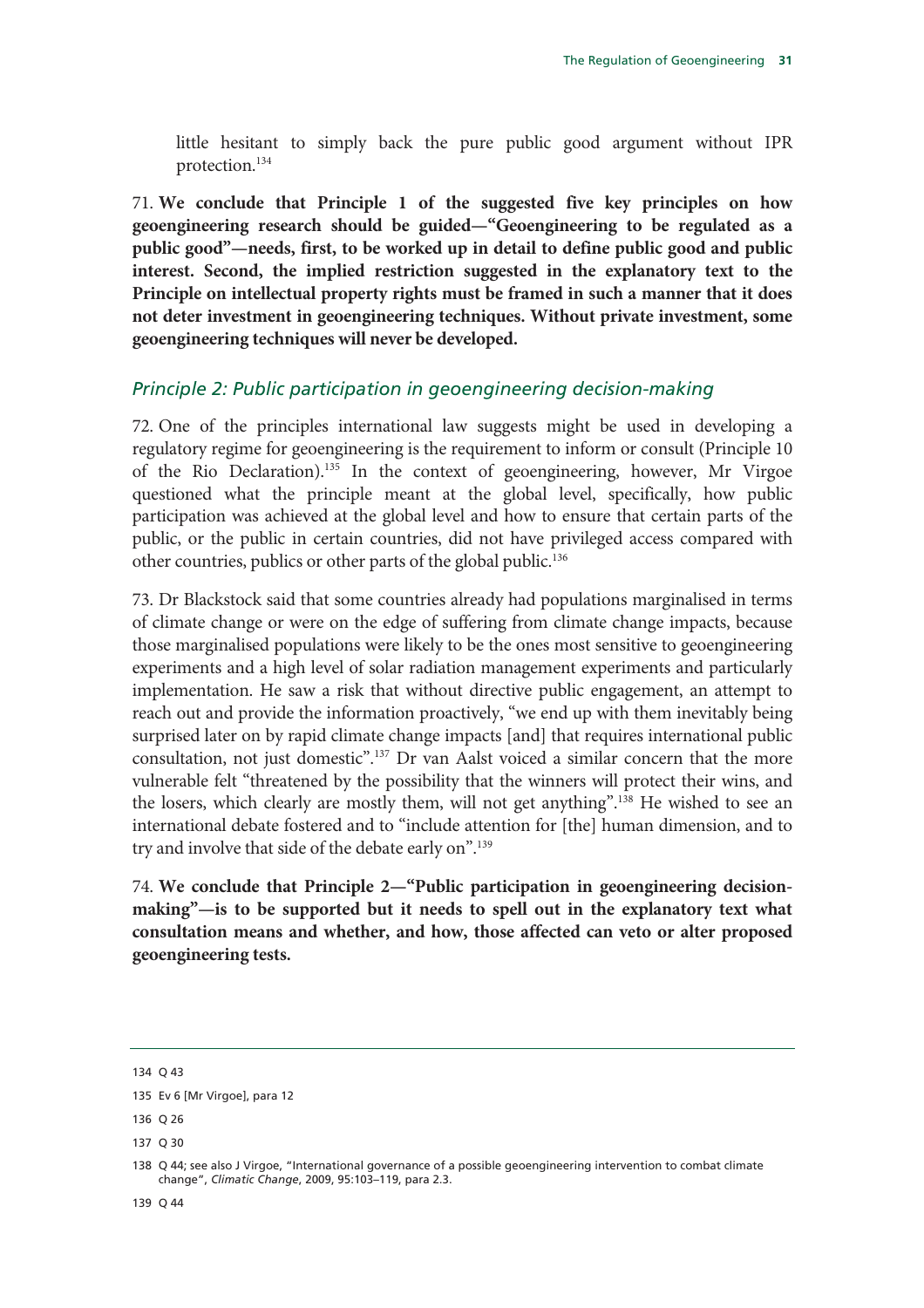# *Principle 3: Disclosure of geoengineering research and open publication of results*

75. On Principle 3—disclosure of geoengineering research and open publication of results—we would add that as well as publishing plans and results the agency carrying out the test should also publish any modelling relevant to the test.

76. The one concern that was expressed to us which has a bearing on this principle was the effect of classifying or restricting access to SRM research on grounds of national security. Dr Blackstock commented that it "would dangerously provoke [...] international perceptions [...] that national or corporate interests might try (or just be perceived as trying) to control or profiteer from nascent SRM technologies".<sup>140</sup> He added that nonpublic SRM research would

exacerbate international mistrust about unilateral control, provoking such disputes and potentially sparking a proliferation of similarly closed programs. This could even encourage the development and unilateral testing of SRM schemes targeted to benefit specific regional climates, regardless of other impacts. And any such developments could prejudice many countries against cooperation on broader climate issues—including mitigation."141

77. **We endorse Principle 3—"Disclosure of geoengineering research and open publication of results". The requirement to disclose the results of geoengineering research should be unqualified. We recommend that the Government press for an international database of geoengineering research to encourage and facilitate disclosure.** 

### *Principle 4: Independent assessment of impacts*

78. On Principle 4—independent assessment of impacts—we regard independent review of the results of geoengineering research not only to be good scientific practice but also good politics. In the final resort decisions weighing the benefits and risks of a geoengineering intervention will be made by those most affected by climate change and those affected by the geoengineering. Those affected and those taking the decisions on their behalf will need to be confident that the scientific assessment is the best that can be provided in the circumstances.

79. It is also important to link any decision to develop, and eventually to deploy, geoengineering to global warming. Sir David King reminded us that research into impacts, both in terms of the physical and economic impacts, would also need to take into account the impacts from rising temperature. In other words, geoengineering interventions would be deployed against a temperature rise of, say, 3.5 degrees centigrade.<sup>142</sup>

80. Consideration of impact raised the question of compensation for those affected by geoengineering interventions. Research Councils UK said that "approval-based

<sup>140</sup> Ev 3, para 14

<sup>141</sup> Ev 4, para 19

<sup>142</sup> Q 48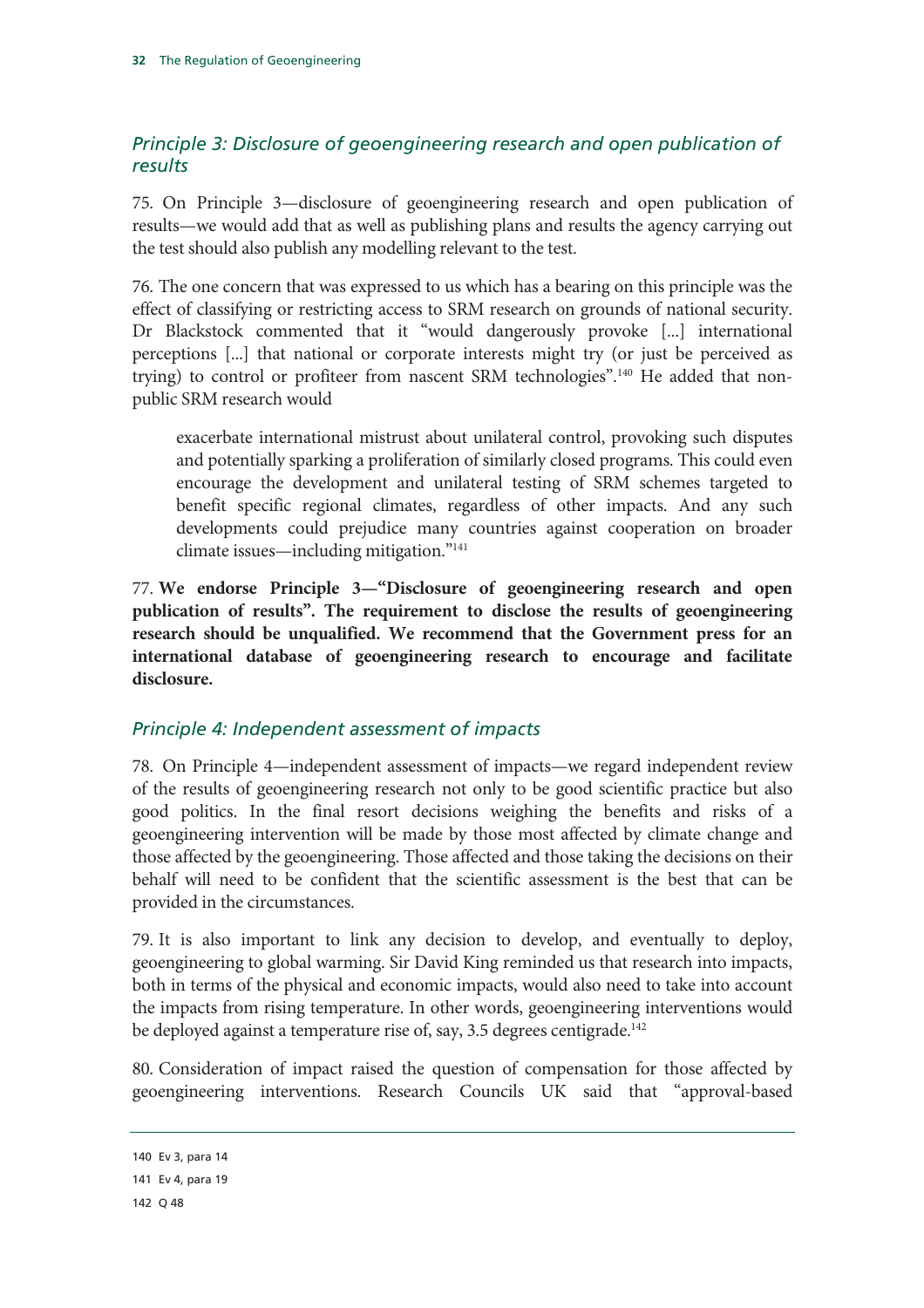mechanisms should [...] include protocols for the assessment of fair compensation; should adverse impacts occur, who would meet the costs of such impacts" but acknowledged that in some cases it would be difficult to attribute climatic impacts to particular acts of geoengineering and "research on how this should be done is essential".143 Dr van Aalst cautioned against purely economic impact assessments as they tended "to lose out on the perspective of the most vulnerable groups, which do not count much on the economic analysis side".144

81. Distributional issues—between countries, and between groups—is likely, in our view, to raise questions of compensation, as well as political and legal issues of liability, which, as Mr Virgoe pointed out, will need to be addressed by a governance regime or through litigation. These issues would be particularly problematic in the case of a geoengineering intervention by one country, or a group of countries. We agree with him that this strengthens the case for seeking the explicit agreement of all countries through a UN-led, multilateral process.145

82. **We also endorse Principle 4—"The independent assessment of impacts". But it too needs to be worked up in more detail in the explanatory text to: (i) define impacts; (ii) produce agreed mechanisms for assessing impacts, including for assessing the impact of global warming; and (iii) determine whether and how compensation should be assessed and paid. The agreement of these arrangements will need to command the broadest level of support across the globe and we consider that UN-led, multilateral processes are the best way to secure concurrence.** 

#### *Principle 5: Governance before deployment*

83. The sponsors of the principles were clear that it was imperative that governance structures were in place to "guide research in the short term and to ensure that any decisions taken ultimately with respect to deployment occur within an appropriate governance framework".146 Others took the same view147 and we consider that this is a sensible approach. It does not mean that research, including tests, the regulation of which we consider below, has to be halted until regulatory frameworks are in place. It does mean that research must be carried out in parallel with discussions on the legal, social and ethical implications of geoengineering, and its regulation and governance.<sup>148</sup>

84. **We endorse Principle 5—"Governance before deployment of any geoengineering technique". We recommend that the Government carry out research, and press for research to be carried out through international bodies on the legal, social and ethical implications, and regulation and governance of geoengineering.** 

146 Ev 43, para 6

148 Ev 21 [DECC], para 14

<sup>143</sup> Ev 23, para 11

<sup>144</sup> Q 48

<sup>145</sup> J Virgoe, "International governance of a possible geoengineering intervention to combat climate change", *Climatic Change*, 2009, 95:103–119, para 2.3

<sup>147</sup> Ev 53 [The Royal Society], para 15, and Ev 21 [DECC]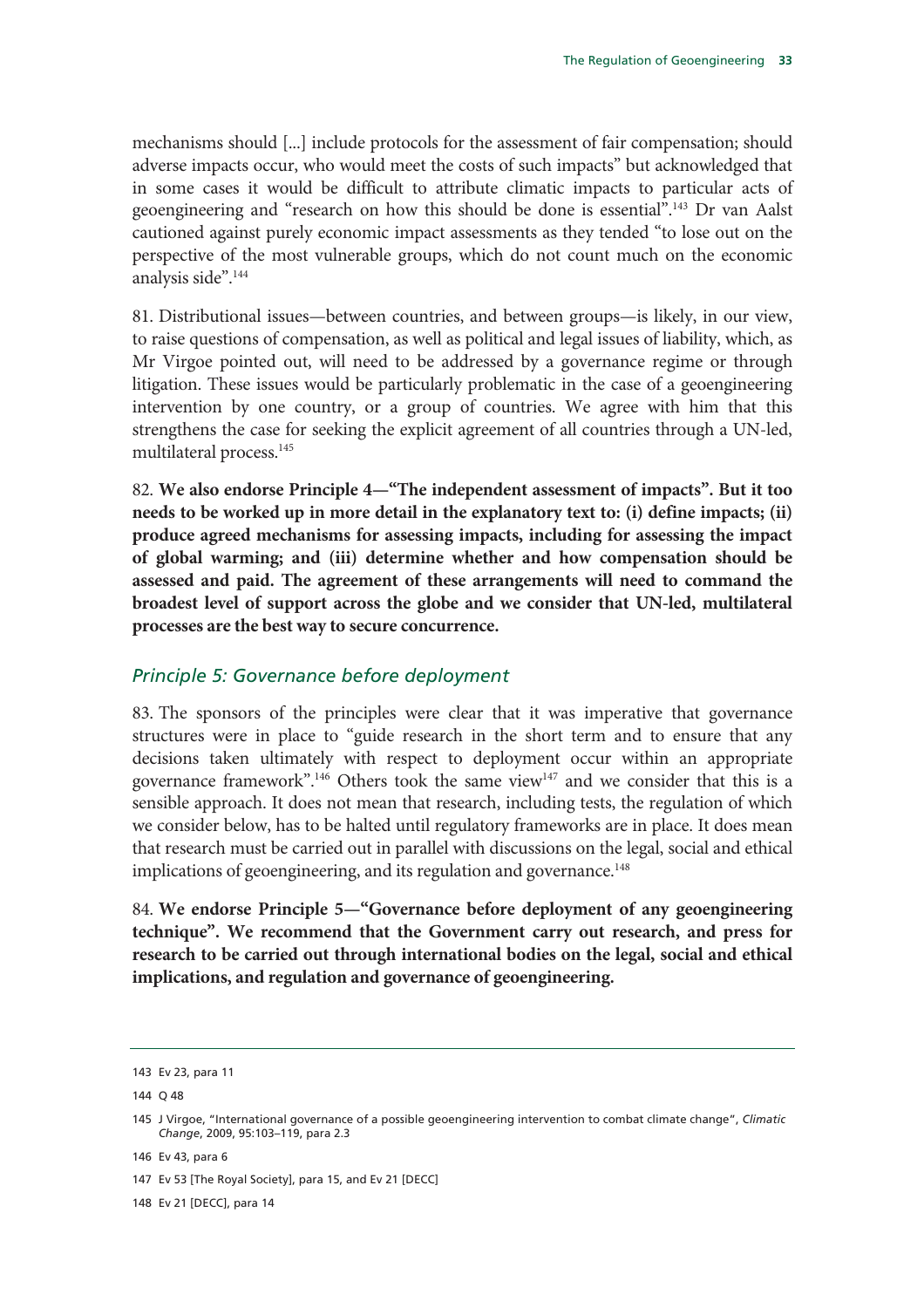#### *The precautionary principle*

85. One principle of international law not included in the suggested list is the precautionary principle (Principle 15 of the Rio Declaration).<sup>149</sup> In his recent article Mr Virgoe pointed out that the

precautionary principle would be likely to influence debate, particularly as the sideeffects of geoengineering techniques are not yet well understood. But it is unlikely that it could act as a legal, as opposed to rhetorical or moral, constraint on geoengineering: as noted by Weiss (2006), "no non-European international court has thus far accepted the Precautionary Principle as a binding principle of international law."150

He said that it would be necessary to be cautious in the way international debate on geoengineering was initiated. Geoengineering was so far from the current mitigationadaptation paradigm, and raised so many concerns, "that a premature discussion might well see geoengineering banned in line with the precautionary principle".<sup>151</sup> Already, in June 2008, the Conference of the Parties to the Convention on Biological Diversity cited the precautionary principle in calling for a moratorium on ocean fertilisation activities. While he had sympathy for that decision on the specific issue of ocean fertilisation, Mr Virgoe said that it was "important that genuine research into geoengineering techniques are subjected to an appropriate, cautious regulatory regime rather than a blanket ban".152

86. The precautionary principle is an issue that our predecessor committee considered in 2006. In its Report on *Scientific Advice, Risk and Evidence Based Policy Making*, the Committee noted that, while the precautionary principle was "valuable in dealing with uncertainty",<sup>153</sup> it believed that it was

best to use the term precautionary approach, but with a consistent explanation of the degree and nature of the risks, benefits and uncertainty and an explanation of the concept of proportionality. It should never be considered a substitute for thorough risk analysis which is always required when the science is uncertain and the risks are serious.<sup>154</sup>

This approach holds good for geoengineering. To go further and make the precautionary principle predominant risks not only halting geoengineering research and small tests being carried out by those states playing by the rules to develop a Plan B but it could also force

<sup>149</sup> The Precautionary Principle has been endorsed internationally on many occasions. At the Earth Summit meeting at Rio in 1992, World leaders agreed Agenda 21, which advocated the widespread application of the Precautionary Principle in the following terms: "In order to protect the environment, the precautionary approach shall be widely applied by States according to their capabilities. Where there are threats of serious or irreversible damage, lack of full scientific certainty shall not be used as a reason for postponing cost-effective measures to prevent environmental degradation." (Principle 15)

<sup>150</sup> J Virgoe, "International governance of a possible geoengineering intervention to combat climate change", *Climatic Change*, 2009, 95:103–119, para 3

<sup>151</sup> Ev 6, para 16

<sup>152</sup> *As above*

<sup>153</sup> Science and Technology Committee, Seventh Report of Session 2005–06, *Scientific Advice, Risk and Evidence Based Policy Making*, HC 900–I, para 165

<sup>154</sup> Science and Technology Committee, Seventh Report of Session 2005–06, *Scientific Advice, Risk and Evidence Based Policy Making*, HC 900–I, para 166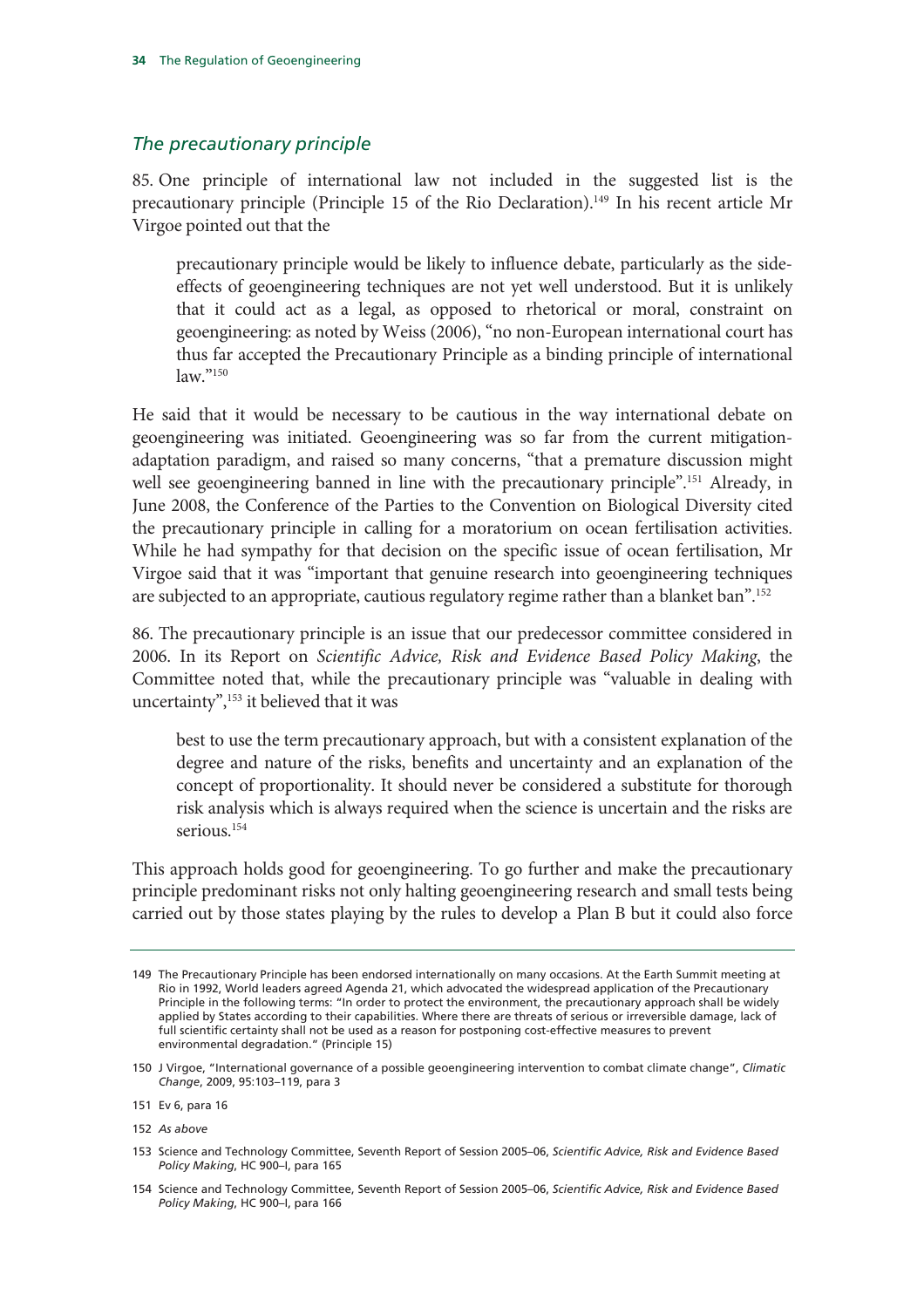from international and public scrutiny any research carried out by other bodies or states not playing by the rules. In our view the five Principles as drafted contain a precautionary approach and that to go further is unnecessary. **We conclude that the key principles should not include the precautionary principle as a discrete principle.**

## *Conclusion on principles*

87. In our view the principles as drafted provide a good starting point for either a bottomup or a top-down approach to building a regulatory arrangements for geoengineering research. **While some aspects of the suggested five key principles need further development, they provide a sound foundation for developing future regulation. We endorse the five key principles to guide geoengineering research.**

## **Research**

88. In our earlier Report on engineering we supported research into geoengineering. The research that is most controversial is that into SRM technologies. Dr Blackstock supplied the table below which summarises the stages of SRM research that could be undertaken, along with the environmental risks and political issues each raises.<sup>155</sup> In this Report we have examined three stages of research: modelling; development and subscale (that is, small) field testing; and climate impact testing.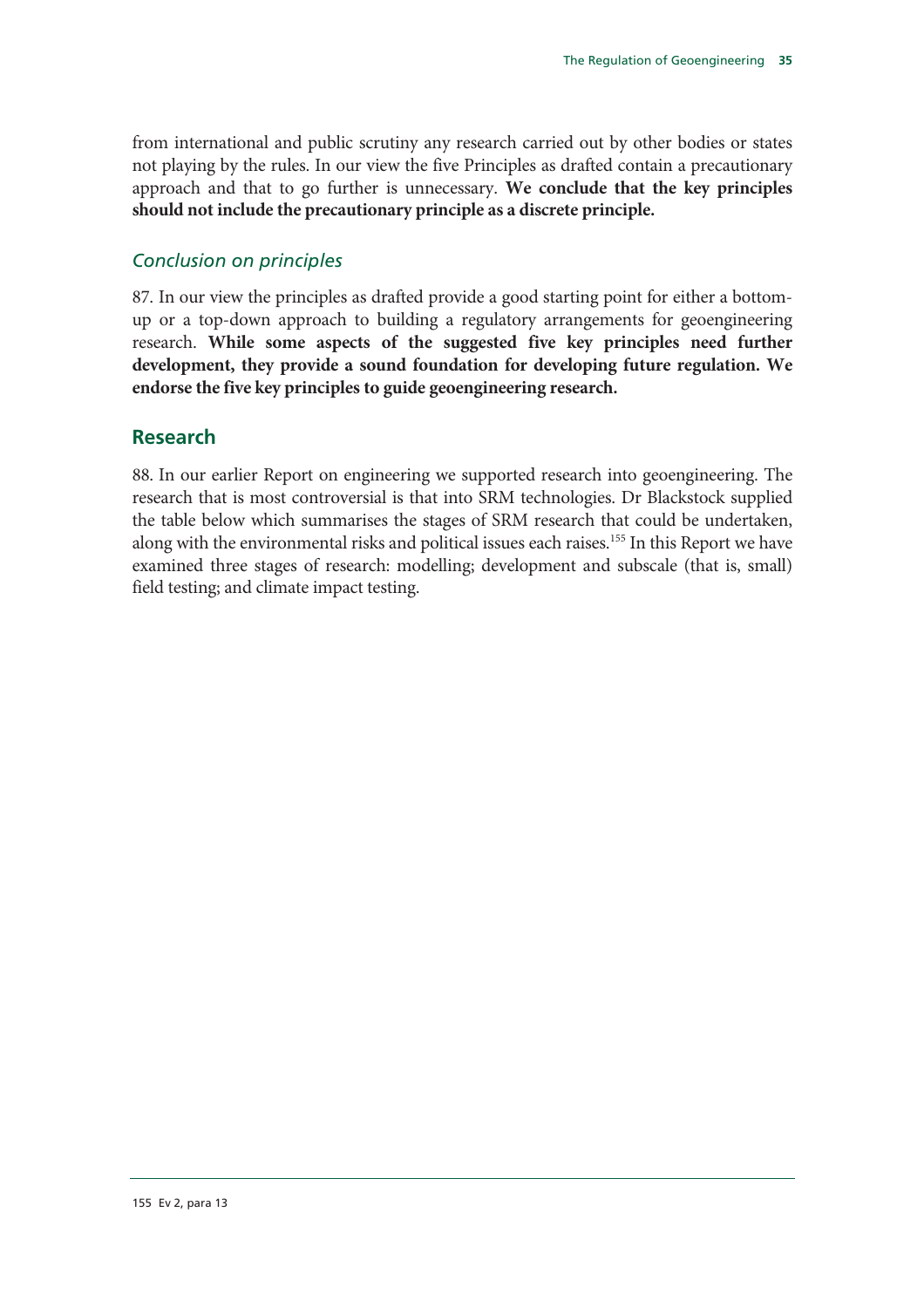

**Depiction of the level of environmental impacts and the type international political issues associated with each progressive stage of SRM research**

# *Research: modelling*

89. The Minister did not seek to put any constraint on modelling work and pointed out that the Royal Society had suggested there should be a code of conduct for research<sup>156</sup> at a certain level. In her view "a code of conduct is probably entirely appropriate, and we would very much support that".157 Professor Keith considered that the "crucial thing" was to start from the

bottom up through the management of a research programme in an international and transparent way. From the bottom up does not mean just that the scientists decide—that is certainly not the right answer—but it means, I think, that it would be premature to start a full UN scale EU Court treaty process, because it is simply not clear yet what the capacities are and states, individuals, have not had long enough to consider seriously what the trade-offs are.<sup>158</sup>

Mr Virgoe said that countries commencing geoengineering research prior to an internationally agreed framework being in place needed to make voluntary commitments

156 The Royal Society, *Geoengineering the climate Science, governance and uncertainty*, September 2009, rec 7

157 Q 62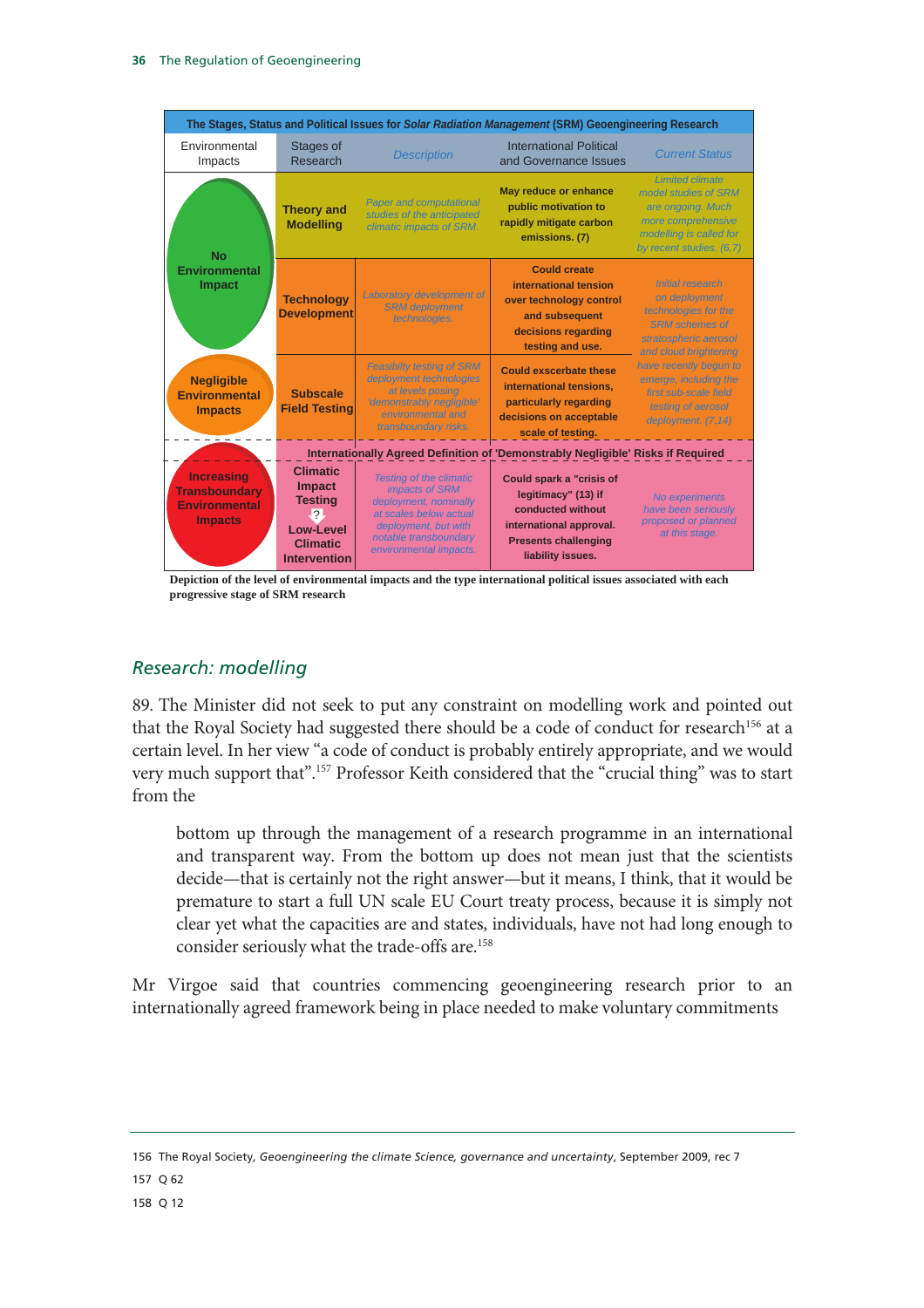to full international collaboration and transparency. Otherwise national geoengineering research that failed to make or meet such commitments "could spark international mistrust over future intentions, and disrupt the already inadequate progress toward essential mitigation".159

90. We agree with DECC and Professor Keith and see no reason to develop the panoply of international regulation to cover modelling of geoengineering interventions. **Provided those carrying out research follow a code of practice along the lines of that suggested by the Royal Society, incorporating in particular Principle 3 on the disclosure of geoengineering research and open publication of results, we see no reason for an international regulatory regime applying to paper and computer modelling of geoengineering techniques.**

## *Research: development and field testing*

91. The ETC Group in a graphic phrase wanted to draw a "'line in the sand' at the lab door". It did not believe that it was "warranted to move geoengineering out of the laboratory and the most urgent questions of governance concern keeping that 'lab door' closed against the pressures from industrial players to move to open air geoengineering research and deployment".160

92. Sir David King took that view that there should be a temporary ban on solar radiation management as "the unintended consequences of that are extremely difficult to foresee".161 He was

not happy about smaller experiments being conducted at this stage in time before the unintended consequences have been fully evaluated. We are dealing with an extraordinarily complex issue here, and we all know scientifically that complex phenomena, as complexity increases, we get emergent properties that are not always easy to predict. So I do think we need to watch the stratosphere very carefully, but at the same time, in terms of regulation of the others, get ahead of the game, precisely because firstly, you want to keep the public on side, if we lose the public, then we lose the game; and secondly, we want to see that the regulation encourages the right behaviour.162

93. While cautious also, Dr Blackstock did not go quite as far as Sir David. To encourage international climate cooperation, he considered that countries beginning SRM research needed to take early steps to encourage the collective international exploration of SRM as a possible means for insuring global public welfare in the face of highly uncertain climate change. This, he suggested, meant making several preventive commitments. First, to foreswear climatic impacts testing—and very conservatively limit field testing—until approved by a broad and legitimate international process. Second, to keep all SRM

<sup>159</sup> Ev 1, para 4

<sup>160</sup> Ev 50, para 10

<sup>161</sup> Q 39

<sup>162</sup> Q 40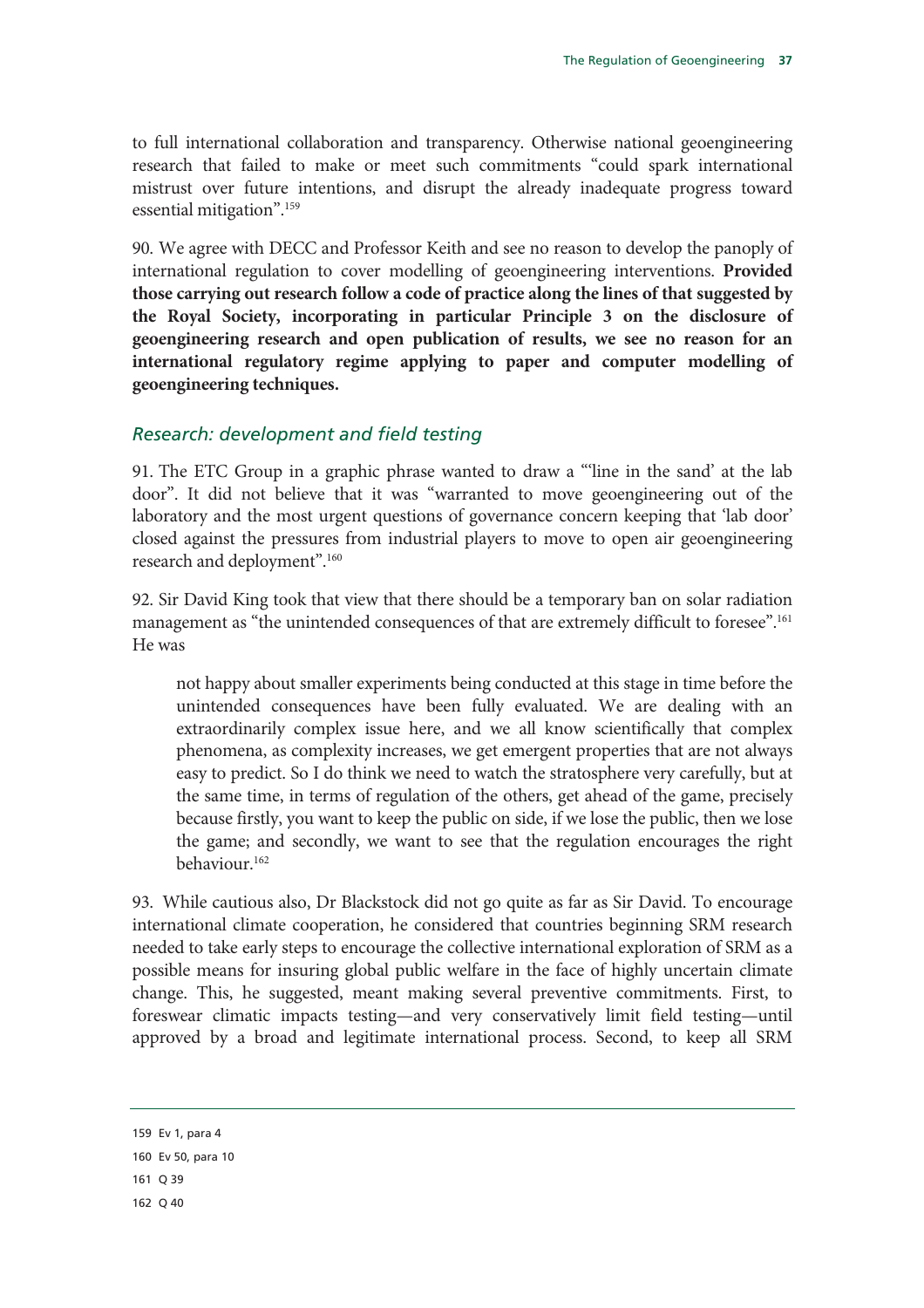research, including generated knowledge and technologies, in the public domain. Third, to integrate all SRM research into any subsequent international research framework.<sup>163</sup>

94. While we understand Sir David's concerns, we consider that a temporary ban on SRM may not be the way forward. First, it would have to be negotiated through an international agreement which will take time and may not be achieved. Second, as we noted in the previous chapter, small scale testing may already be underway. Third a ban on all testing could inhibit laboratory development of geoengineering techniques. Instead, we consider that the approach suggested by Dr Blackstock may be the way forward. Much of the focus in the previous chapter on the need for regulation was on testing. For the reasons we set out in that chapter, we are of the view that there are good scientific reasons for allowing investigative research and for seeking to devise and implement some regulatory frameworks, particularly for those techniques with the potential to allow a single country or small group of countries to test or deploy, in order to affect the global climate. **We consider that a ban, even a short-term ban, on all SRM geoengineering testing would prevent work on geoengineering as "Plan B". It may well also be unenforceable and be counter-productive as those carrying out tests do so in secrecy.**

95. As we have indicated we favour international regulation of SRM technologies. But we recognise that it is going to take time to devise, agree and implement regulatory frameworks for the testing of SRM technologies. In the meantime, in order to encourage research into geoengineering techniques and to foster public understanding of geoengineering, **we conclude that development and small tests of SRM geoengineering should be allowed provided they:**

- a) **are fully in accordance with an internationally agreed set of principles such as those we have considered in this Report;**
- b) **have negligible or predictable environmental impact; and**
- c) **have no trans-boundary effects.**

## *Research: climate impact testing*

96. As tests increase in scale and impact they need to be regulated. **We consider that any testing that impacts on the climate must be subject to an international regulatory framework.**

## *Research: international confidence and cooperation*

97. Mr Virgoe pointed out that given the pre-existing mistrust on global climate issues, further steps should also be taken to foster international confidence and cooperation. He considered that national SRM programmes should involve international scientists, particularly including those from vulnerable developing countries and "more importantly, these programmes should give priority to research on SRM schemes that may preserve global public welfare, rather than focusing on narrowly defined national interests".164

<sup>163</sup> Ev 4, para 21

<sup>164</sup> Ev 4, para 22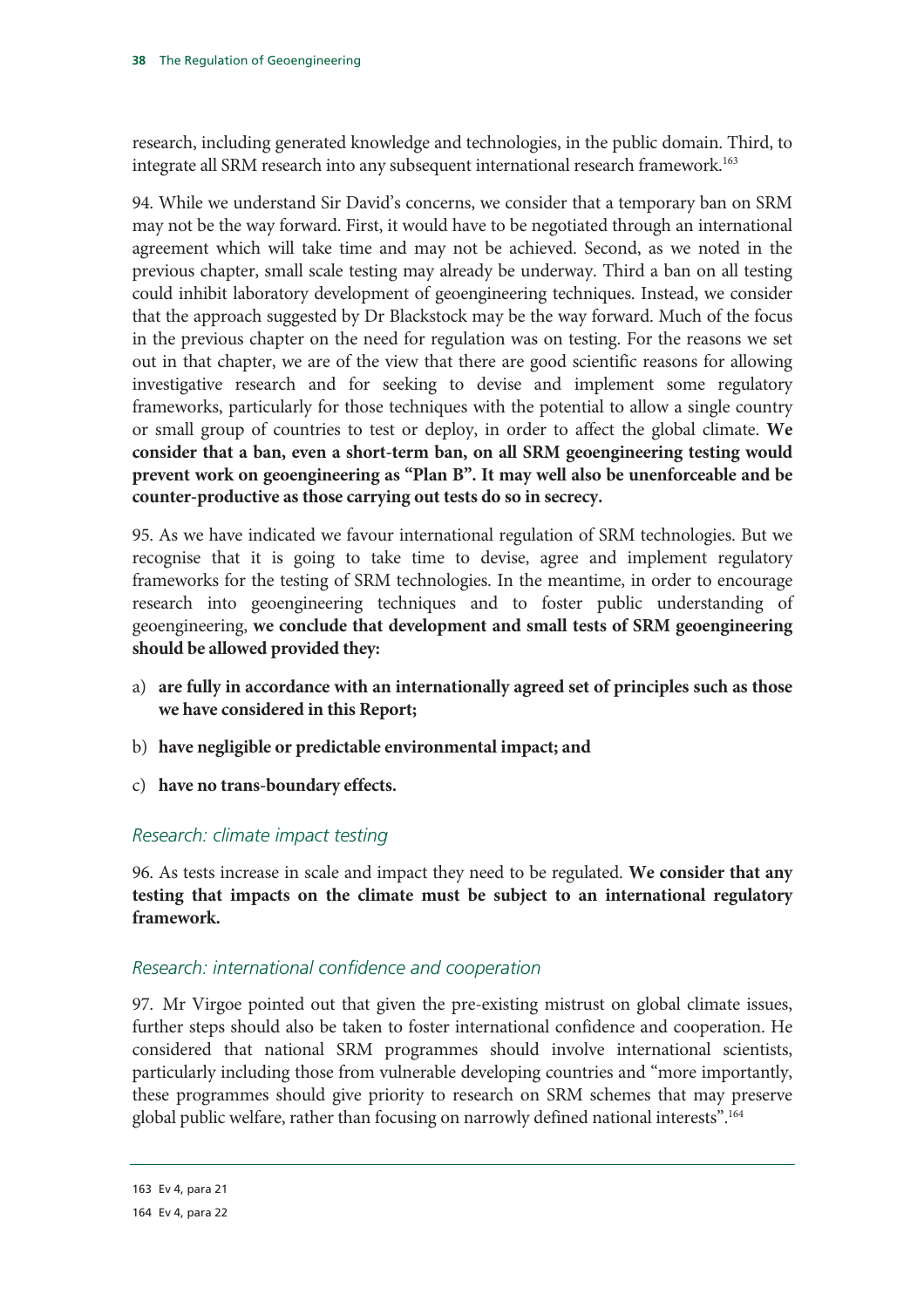98. We agree with both points and consider that the UK Government should lead by example. **We recommend that any UK SRM programmes should involve international scientists, particularly including those from vulnerable developing countries, and that these programmes should give priority to research on SRM schemes that may preserve global public welfare. We further recommend that the UK Government press the governments of other countries to a adopt similar approach to SRM research.**

# **Formulating international regulatory arrangements for geoengineering**

99. As we noted at paragraph 39, regulatory regimes for most SMR techniques have yet to be developed. As Mr Virgoe noted in his recent article,<sup>165</sup> there are important arguments in favour of a UN process. It would give the implementation of geoengineering legitimacy, in the form of a multilateral mandate. Most multilateral environmental regimes tend to operate by consensus, at least where major decisions are concerned, whatever their formal decision-making rules. We would add that it would give a voice to those likely to be most likely to be affected by the direct environmental consequences of the use of geoengineering technology. The problem he noted was that the UN process complicated and slowed down the decision-making process and any serious geoengineering proposal would certainly lead to vigorous international debate. He considered that the chances of achieving a multilateral agreement to deploy geoengineering were "not good". He identified the following difficulties.

- The UNFCCC/Kyoto process was committed to the mitigation/adaptation paradigm. Institutional inertia, and the commitments already made by states, would make it hard to argue for a complete change in approach under this process—and equally difficult to establish a separate multilateral process.
- The introduction of a whole new approach would raise developing country suspicions that it would divert attention and funds from adaptation; other countries and communities would be concerned that it would reduce pressure to mitigate climate change.
- In the absence of a substantial political community in its favour, international discussion of geoengineering would be likely to result in its prohibition in line with the precautionary principle.<sup>166</sup>

100. But he identified a way forward. The dynamics might be different if a powerful country, or a group of countries, "were to act as a policy entrepreneur, pressing for serious consideration of, or research into, geoengineering" and that "growing global concern over global warming might also create more fertile soil for such a proposal, particularly among developing countries which are likely to be hit earlier, and harder, by the negative impacts of climate change".167 None of the alternative approaches—waiting for events, individual action or regional or interested groups—would have the legitimacy that action through the

166 *As above*

167 *As above*

<sup>165</sup> J Virgoe, "International governance of a possible geoengineering intervention to combat climate change", *Climatic Change*, 2009, 95:103–119, para 4.1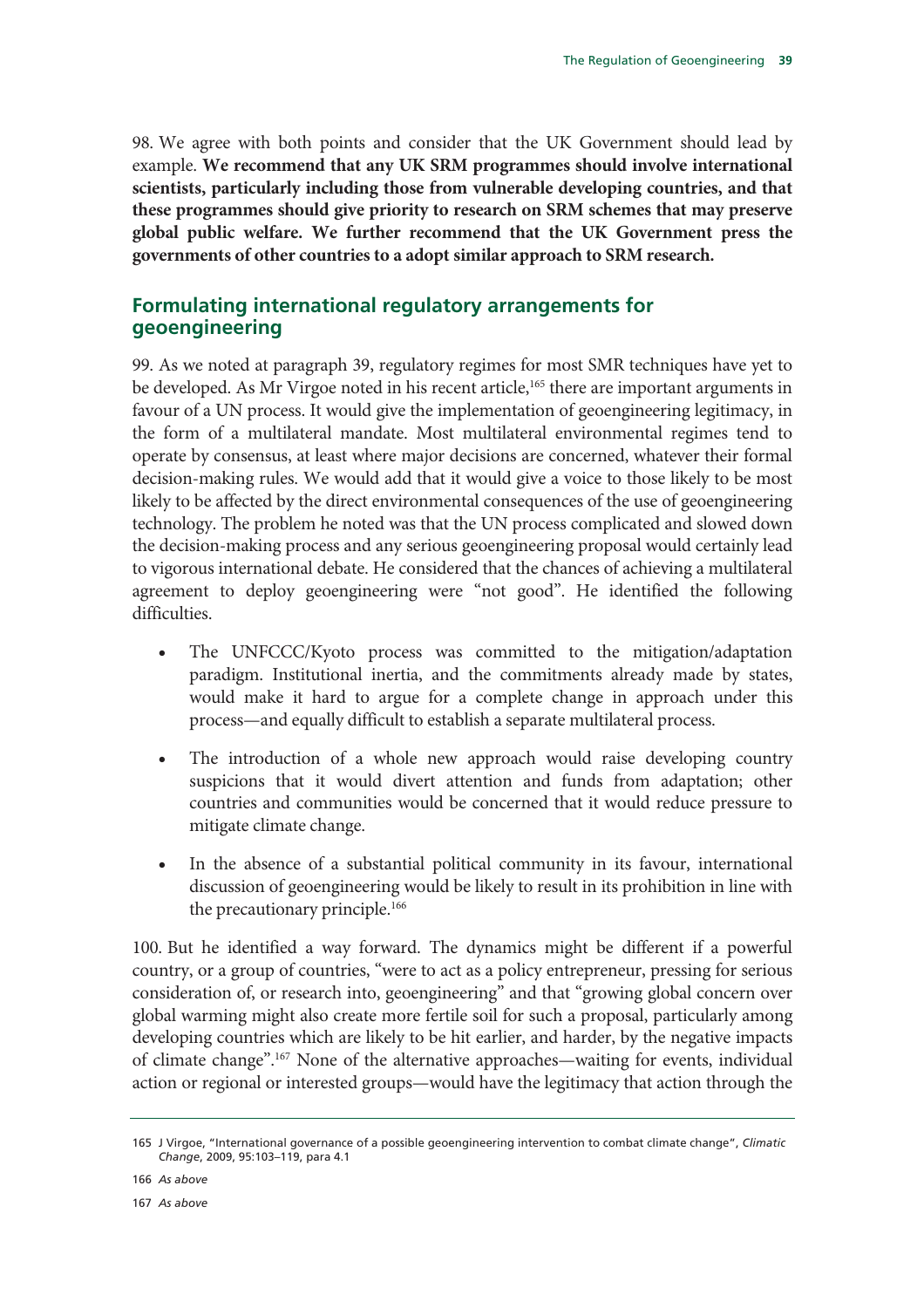UN would provide. **We consider that the way forward for the regulation of geoengineering is through the UN and we recommend that the UK Government and other interested countries develop proposals for the regulation of not only CDR but also SRM techniques and begin to press them through the UN.**

101. The starting point for the formulation has to be the five key principles which we have discussed in this chapter. In addition, as Mr Virgoe pointed out, it will be important to ensure evidence based decision-making.<sup>168</sup> It will also be crucial that regulatory measures are able to respond rapidly, if necessary, following the application of geoengineering techniques. A key criterion for geoengineering to be taken forward will be the facility to withdraw applications quickly in case of negative consequences.<sup>169</sup> The Royal Society considered it was essential that mechanisms for the regulation of geoengineering were imbued with a high level of flexibility because:

First, regulatory controls will need to adapt to the evolution of environmental, scientific, technological, geo-political, economic and social risks. Major uncertainties remain about geoengineering and it is impossible to foresee how technologies will develop, their public confidence, and the measures that will be needed to shape and respond to such developments. In addition, environmental, geo-political, economic and social factors that will influence the development of geoengineering are also in a constant state of flux and must therefore be accounted for through flexible regulatory arrangement.<sup>170</sup>

102. As we have noted at paragraph 27, the ENMOD treaty requires members "not to engage in military or any other hostile use of environmental modification techniques having widespread, long-lasting or severe effects as the means of destruction, damage or injury to any other State Party". We consider that it is crucial to the development of geoengineering that this principle is applied comprehensively to all geoengineering technologies.

103. **We recommend that the UK Government is proactive in persuading and working with other governments to press for regulatory arrangements for geoengineering through the UN. They should do this on the basis of the following principles and objectives:**

- a) **geoengineering to be regulated as a public good;**
- b) **public participation in geoengineering decision-making;**
- c) **disclosure of geoengineering research and open publication of results;**
- d) **independent assessment of impacts;**
- e) **governance arrangements to be clear before deployment;**

<sup>168</sup> J Virgoe, "International governance of a possible geoengineering intervention to combat climate change", *Climatic Change*, 2009, 95:103–119, para 4.1

<sup>169</sup> Ev 24, para 19

<sup>170</sup> Ev 24, para 17; see also J Virgoe, "International governance of a possible geoengineering intervention to combat climate change", *Climatic Change*, 2009, 95:103–119, para 2.4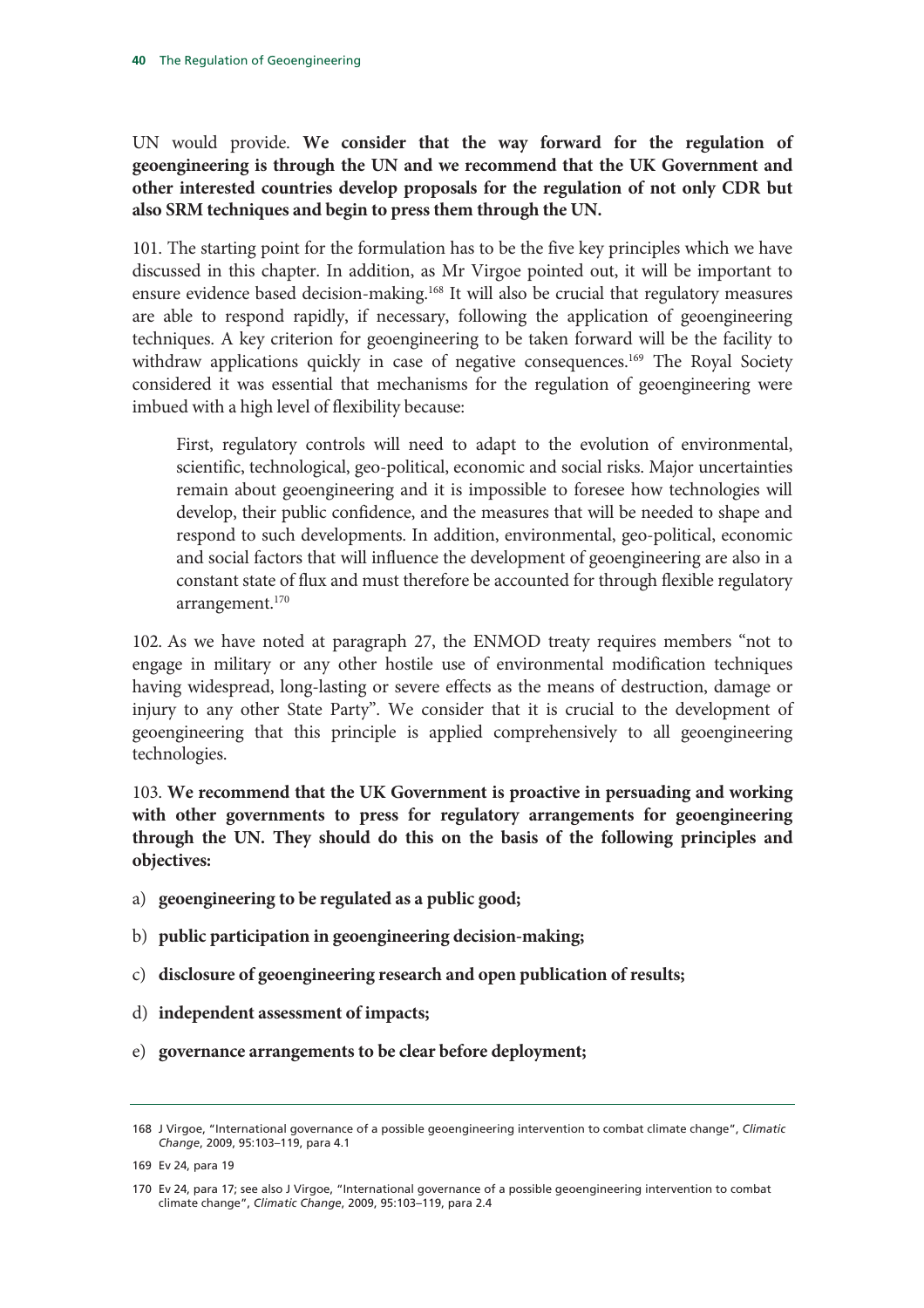- f) **decisions to be based on the best scientific evidence, including social science;**
- g) **regulatory measures to be able to respond rapidly;**
- h) **regulatory measures imbued with a high level of flexibility to be able, for example, to encompass new technologies as they emerge; and**
- i) **prohibition of the use of geoengineering techniques for military purposes.**

## *Suitability of existing bodies to provide regulation of geoengineering*

104. We received evidence on the suitability of existing international bodies to provide a model for the regulation of geoengineering, particularly SRM.171 In the time available we have not been able to examine the operation of the bodies sufficiently to reach a view on whether:

- a) any organisation would provide a model for a regulatory regime for SRM; or
- b) existing bodies could be adapted to encompass SRM.

105. We were therefore attracted to the proposal of the Royal Society that a suitable international body, not exclusively a UN body, should commission a review of existing international and regional mechanisms to:

- consider the relevant roles of the following bodies such as UNCLOS,<sup>172</sup> LC/LP,<sup>173</sup> CBD,<sup>174</sup> CLRTAP,<sup>175</sup> Montreal Protocol,<sup>176</sup> Outer Space Treaty,<sup>177</sup> Moon Treaty,<sup>178</sup> UNFCCC/KP,<sup>179</sup> ENMOD<sup>180</sup> the regulation of geoengineering;
- identify existing mechanisms that could be used to regulate geoengineering research and deployment activities, if suitably extended as necessary; and
- (for geoengineering in general) identify where regulatory gaps exist in relation to geoengineering methods proposed to date, and establish a process for the development of mechanisms to address these gaps.<sup>181</sup>

106. **We recommend that the Government press for a suitable international body to commission a review of existing international and regional mechanisms to: (i) consider** 

<sup>171</sup> For example, Ev 53 [Royal Society], para 21

<sup>172 1994</sup> United Nations Convention on the Law of the Sea

<sup>173 1972</sup> London Convention with the 1996 Protocol of the London Convention

<sup>174 1992</sup> Convention on Biological Diversity

<sup>175 1979</sup> Convention on Long-Range Transboundary Air Pollution

<sup>176 1987</sup> Montreal Protocol on Substances That Deplete the Ozone Layer

<sup>177 1967</sup> Treaty on Principles Governing the Activities of States in the Exploration and Use of Outer Space, including the Moon and Other Celestial Bodies

<sup>178 1979</sup> Agreement Governing the Activities of States on the Moon and Other Celestial Bodies

<sup>179 1997</sup> United Nations Framework Convention on Climate Change/ Kyoto Protocol

<sup>180 1977</sup> Convention on the Prohibition of Military or Any Other Hostile Use of Environmental Modification Techniques

<sup>181</sup> Ev 53, para 21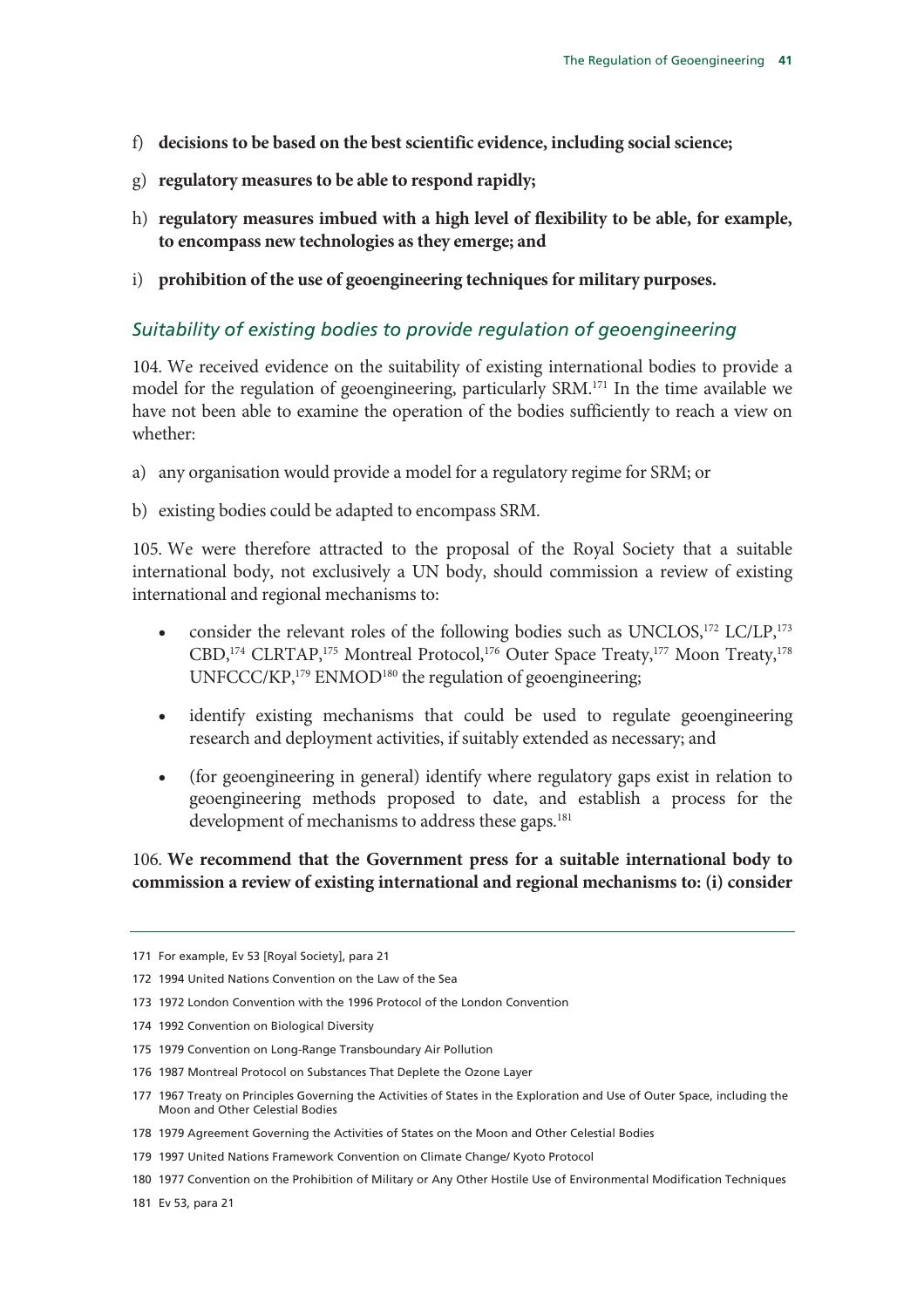**the relevant roles of the existing international bodies in the regulation of geoengineering; (ii) identify existing mechanisms that could be used to regulate geoengineering research and deployment activities, if suitably extended as necessary; and (iii) identify where regulatory gaps exist in relation to geoengineering methods proposed to date, and establish a process for the development of mechanisms to address these gaps.**

107. The next stage, which DECC suggested, was that a suitable organisation needed to be identified, whose mandate would enable it to take the lead in facilitating the collaborative development of international regulations.<sup>182</sup> The Royal Society has suggested that an international consortium is formed to explore the safest and most effective geoengineering options while building a community of researchers and developers,183 and we, like DECC,<sup>184</sup> consider that this is worth pursuing.

108. As the cost, effectiveness, timeliness and risk of putative geoengineering approaches vary substantially, Research Councils UK considered that it was therefore important that international collaboration was sought at an early stage. It explained that:

An international geoengineering advisory group may well be an appropriate body to help address these challenges. With representation from the scientific, policy, commercial, regulatory and non-governmental communities, such a group would provide independent oversight of evolving regulatory issues concerning geoengineering. It would be tasked with the coordination of existing research, and the identification of a new research agenda, as well as the development of an effective and objective assessment framework to inform the regulation of geoengineering. This would involve making informed judgements about the weight of different environmental, social and economic costs and benefits and striking an appropriate balance between short-term and long-term effects.<sup>185</sup>

109. **We recommend that, in parallel with the development of an international regulatory framework, the UK Government press for the establishment of an international consortium, to explore the safest and most effective geoengineering options, while building a community of researchers and developers.**

## **Role of the UK**

110. Dr van Aalst pointed out that there was probably a difference between the sort of debate taking place on geoengineering in the UK and the debate in other countries, including in several different states which may already be at the stage of small scale testing of some geoengineering techniques. He considered that the UK was "in a way also operating as an international arena, and in a way setting moral standards and setting an

<sup>182</sup> Ev 21, para 12

<sup>183</sup> The Royal Society, *Geoengineering the climate Science, governance and uncertainty*, September 2009, rec 4.2

<sup>184</sup> Ev 21, para 13

<sup>185</sup> Ev 25, para 24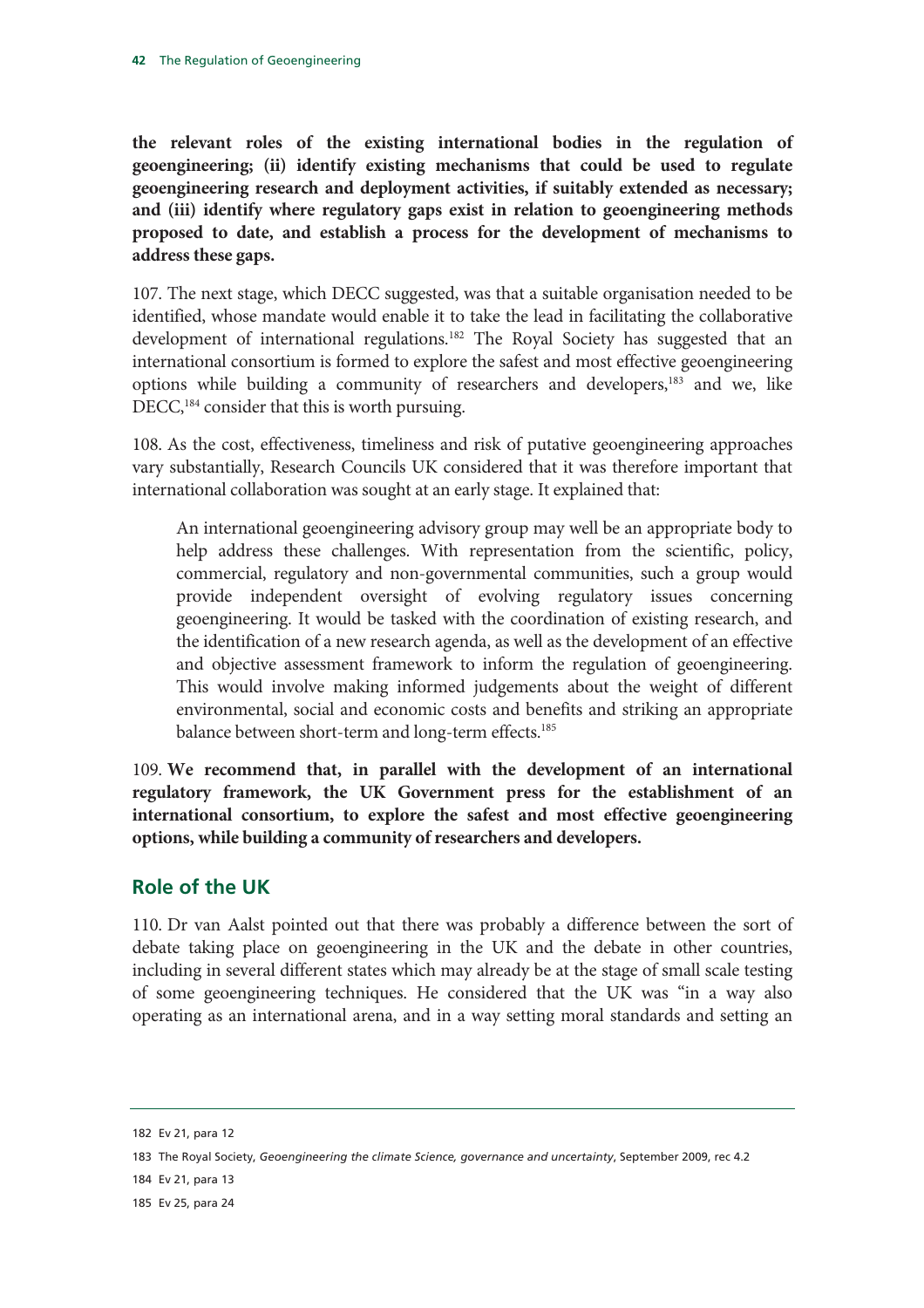example for how globally we should be approaching this, which is a very important side effect for your own considerations, I think, at this stage".<sup>186</sup>

111. We were disappointed to be told by the Minister that she could not recall any ministerial involvement in discussions on geoengineering and that it was "unlikely that we have had any ministerial discussions on regulation, but we are aware, our officials are alive to the issue, and it is something that we know needs to be done".187 She continued:

Of course, the IPCC is going to be reporting itself, and we have taken a lot of our leads from reports from the IPCC. It is clear that if there is to be regulation, it is going to have to be in some international body, whether a scientific body, or whether the UN itself, but clearly, this is something that will have to be developed over time.<sup>188</sup>

112. **We recommend that the UK should take the lead in raising geoengineering within international bodies such as the EU and the Commonwealth.**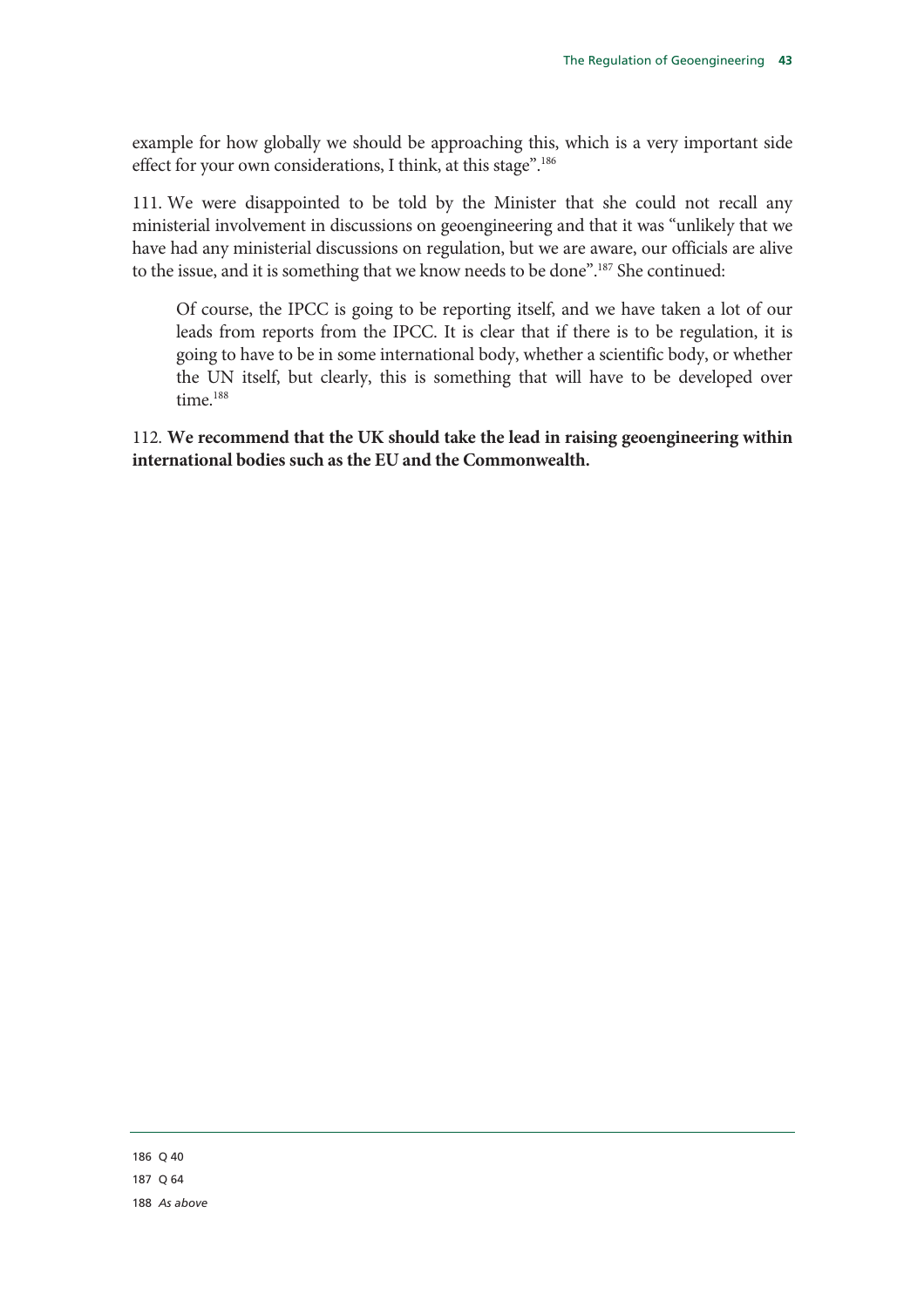# 5 Collaborative working with the US Congress

# **Introduction**

113. As we have explained in chapter 1, the suggestion for collaborative working came during our visit to Washington DC in April 2009, when Representative Bart Gordon, Chairman of the House of Representatives Science and Technology Committee, suggested that the two Committees might wish to identify a subject on which they could work together. When drawing up our joint programme with the House Committee, we took the recommendations in the Royal Society's report into consideration. The House Committee would conduct an inquiry on geoengineering—its first exploration of the topic—while we would run a complementary short inquiry on the regulatory aspects of geoengineering. The text of a joint statement agreed between the Committees is the Annex to this Report. The House Committee is examining issues regarding the research and development of geoengineering proposals, focusing its inquiry on the following questions:

- Under what circumstances would the US consider initiating research or the actual deployment of geoengineering?
- Which, if any, of the proposed geoengineering activities warrant further evaluation through coordinated, government-sponsored research, and which activities should be removed from consideration due to unacceptable risks or costs?
- Which US Federal Agencies have either the legal jurisdiction or technical resources to address geoengineering and, of those, which should lead a coordinated US effort?
- To inform international decision-making processes regarding the deployment of geoengineering activities, what level of investment in research is appropriate?
- Which existing international frameworks would govern research, development and deployment of geoengineering? And what new models for international cooperation must be developed to address the unique challenges of geoengineering deployment?
- How could these international frameworks for research and development serve to inform the regulation of deployment of geoengineering activities?

Ultimately, the hearings may lead to the formation of legislation authorising US government agencies to undertake certain geoengineering research activities and establish intergovernmental research agreements with other nations.

114. The evidence we have gathered and our Report will form part of the House Committee's evidence and our Chairman plans to give oral testimony to the House Committee when it takes testimony on issues of governance on 18 March 2010. When the US House Committee publishes its Hearing Record, it will include our Committee Report.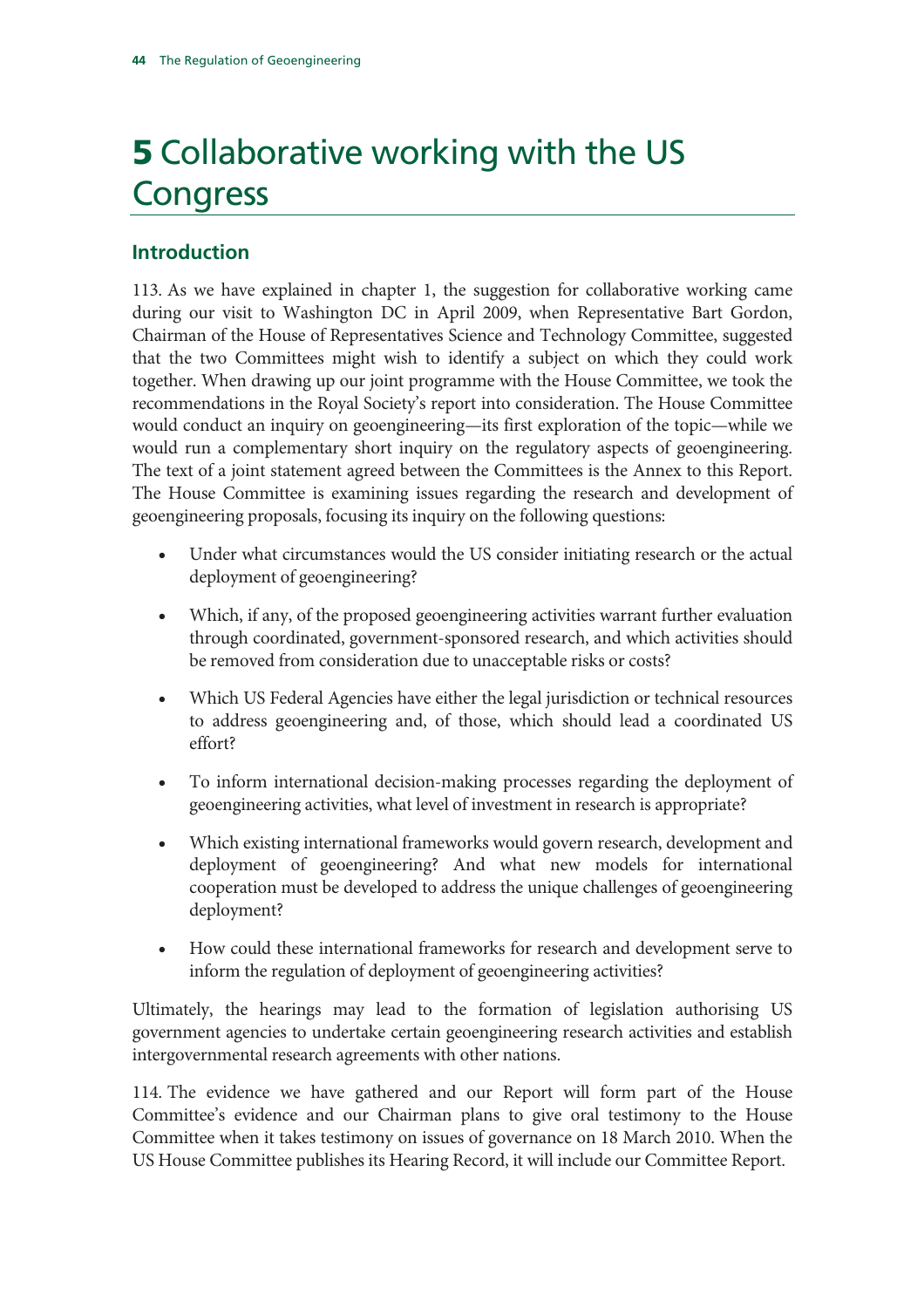# **Arrangements for collaborative working**

115. The House of Commons has specific procedural arrangements for joint working with the National Assembly for Wales but not the national legislatures of foreign countries. In these circumstances we adopted straightforward arrangements. We each ran discrete but dovetailed inquiries. We discussed and agreed areas to cover and an outline timetable with the House Committee.

116. The two Committees could not sit or take evidence together—which would anyway be difficult to arrange in practical terms—but within the procedural constraints we worked together sharing publicly available papers and kept in close contact. The following arrangements were adopted:

- the staff of each Committee were in regular contact with one another and shared information on geoengineering;
- all Commons Committee memoranda and transcripts were sent to the US Committee once reported to the House of Commons;
- all House Committee papers were sent to the Commons Committee once reported to the Committee Clerk;
- the Commons Committee's report was to contain a chapter drawing on the experience of two Committees working together with, if necessary, recommendations on arrangements for future coordination; and
- the Chairman of the Commons Committee would testify in March 2010 on the conclusions and recommendations in the Commons Committee report to the House Committee, which would be treated as testimony to the House Committee.

## **Review of procedural arrangements**

117. We have seen the collaborative working with the House Committee as part of our search for innovative methods of working. From our point of view, we regard it as a success and we hope that the House Committee will regard it similarly. Having seen the way the House Committee organises its business and with its focus on producing draft federal legislation it is clear that full joint inquiries and hearings with members from both Committees sitting together in joint session may not be practicable at this stage. From our discussions with colleagues on the House Committee we understand that they feel the same way. That said, **we must put on record that we are enthusiastic supporters of collaborative working between national legislatures on topics with international reach such as geoengineering and we consider that there are a range of measures that could be taken to streamline the process of collaborative working.**

118. In administrative terms, many processes employed by the House Committee were familiar to us and we found that coordination of these processes was essential to successful collaborative working. These "basics" between the two committees include:

a) agreeing terms of reference for inquiries and hearings along with an indicative timetable and the collaborative arrangements at the outset;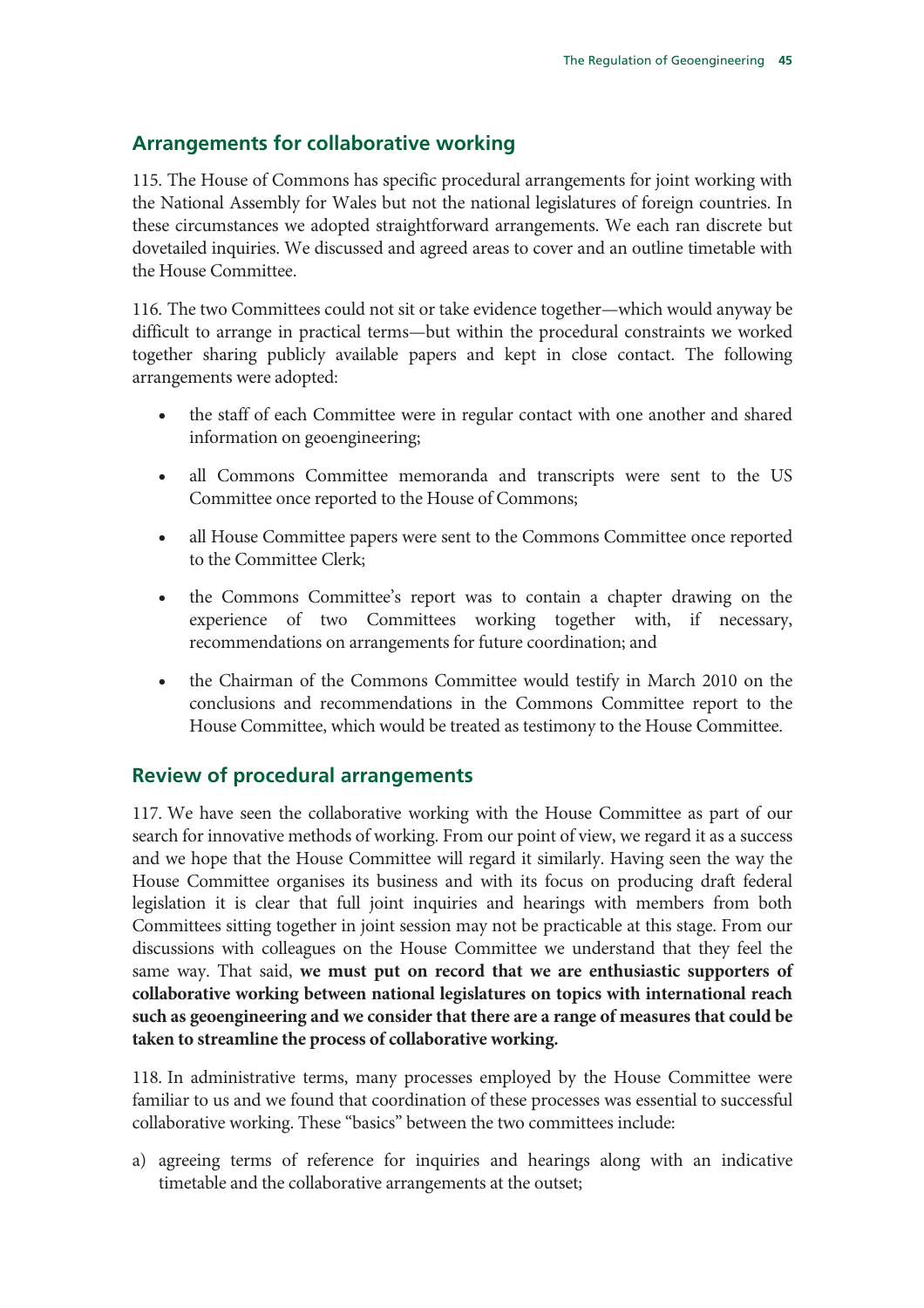- b) sharing of background papers and submissions received once made publicly available;
- c) regular contact to discuss progress; and
- d) once our Report is published the Chairman conveying its conclusions and recommendations to the House Committee.

119. Beyond the basics, as we have carried out the inquiry it became clear to us that there was room to employ and, if necessary, develop House of Commons procedures to improve the collaborative process. First, one of the processes select committees can use is the witness who attends all public evidence sessions.<sup>189</sup> Given the improvements we noted in video communications we see scope for such a witness being available via video link from the "collaborating" legislature. It would therefore be possible for a witness from the collaborating legislature to be available by video link throughout the oral evidence sessions with other witnesses. The nature and circumstances of the inquiry would determine whether such a person was an official, a member of the collaborating committee or a specialist adviser appointed for the length of the inquiry. While we were able to draw on the papers available to the House Committee, it would have given an increased US perspective to our work if such an arrangement had been in place. Such a person would have been treated as witness to our inquiry with their contributions on the published record. We would be content to put in place a reciprocal arrangement, if the committee with which we were collaborating wanted it. **We conclude that in future collaborative working between legislatures House of Commons committees should request the committee with which collaboration is taking place to provide a "permanent" witness either an official or member of the committee—to provide oral evidence via video link at all oral evidence sessions.**

120. Second, we received enquiries about the possibility of joint submissions to both committees. We are keen to encourage such submissions: they reinforce the collaborative nature of the committees' work and encourage members of both committees to focus on the same issues. **We consider that in future when House of Commons committees participate in collaborative work they should include a statement in the call for submissions that, subject to the appropriate considerations of privilege, memoranda received may be passed to the committee in the other legislature. Reciprocal arrangements should be sought from the other committee. It should also be agreed that the committee receiving the memorandum will arrange and lead on publication.**

121. The third area raises more significant procedural issues. When considering our Report, the collaborative nature of the inquiry highlighted the need for an American perspective. As we have said, the papers supplied by the House Committee went some way to filling this gap but we would have found it beneficial to have included a member of the House Committee or a special adviser based in the USA. This was highlighted when it came to framing our recommendations to the UK Government to initiate international action in that we refrained from suggesting similar action to the US Federal Government. **We consider that the House of Commons should consider procedural changes to the effect that, where a select committee resolves to carry out collaborative working with a** 

<sup>189</sup> Used predominately by select committees carrying out pre-legislative scrutiny where the witness is a Government official who can assist the committee when requested.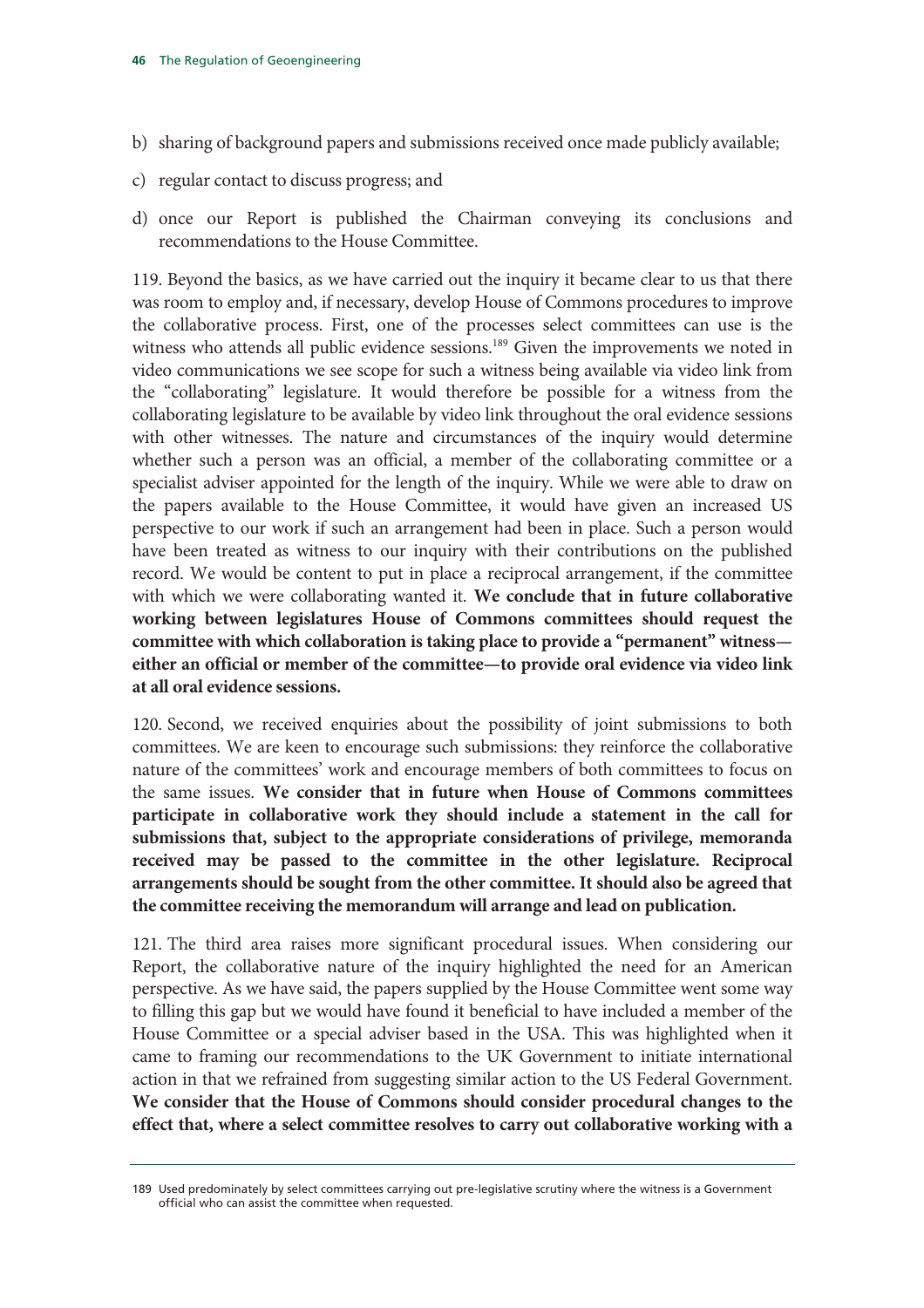**committee in another national legislature, a member of that committee attend—or communicate via video link—private sessions of the House of Commons committee.**  Although extending the power for joint working to the legislatures of foreign states would be a straightforward step, in many ways the issue of principle involved has already been taken by the House's decision to allow joint working of this kind between the Welsh Affairs Committee and the relevant committees of the National Assembly for Wales.

## **Conclusion on collaborative working**

122. **Science, technology and engineering are key to solving global challenges. Only through international collaboration will these challenges be met with success. We suggest that the next Science and Technology Committee should re-establish the working relationship with the US House of Representatives Science and Technology Committee. It should also consider making working connections with other international committees.**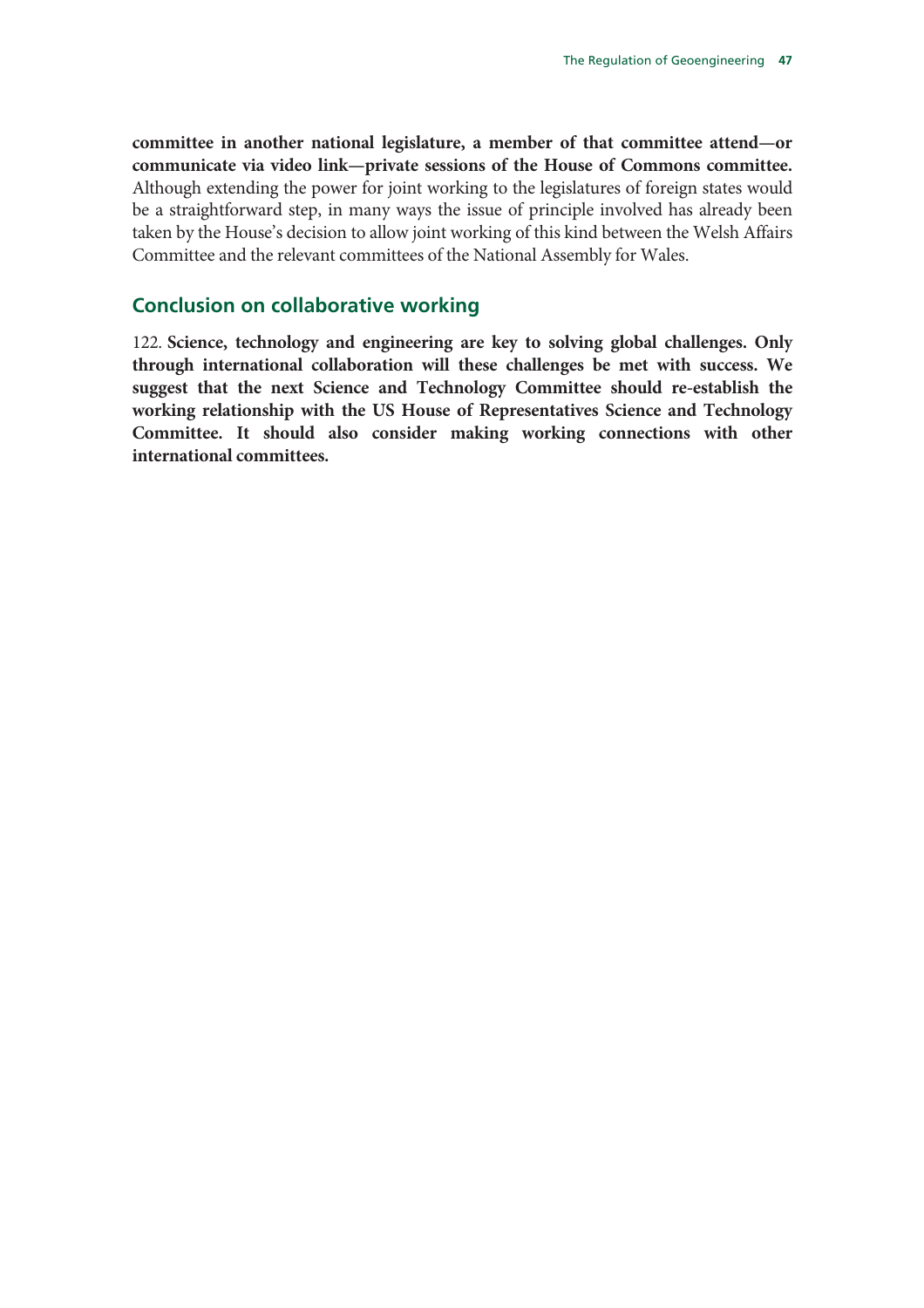# **6 Conclusion**

123. **We are clear that serious consideration for the regulatory arrangements for geoengineering needs to start now, not once highly disruptive climate change is under way.** If we start now it will provide the opportunity "to explore the technological, environmental, political and regulatory issues in a measured, science-led process".<sup>190</sup> The UN is the route by which eventually we envisage the regulatory framework operating but first the UK and other governments need to prime the UN pump. As Mr Virgoe pointed out, such "an approach would encourage enhanced awareness of the options and help ensure that, if and when a crisis arrives, there is a reasonable chance of getting multilateral agreement to a geoengineering deployment through the UN.<sup>191</sup>

124. We found collaborative working with the House Committee to be constructive and rewarding and, we hope, successful. We have commented on the process to made a number of suggestions for improvements which should assist future select committees embarking on collaborative working. Science, technology and engineering are key to solving global challenges and we commend to our successor committee international collaboration as an innovative way to meet these challenges with success.

<sup>190</sup> J Virgoe, "International governance of a possible geoengineering intervention to combat climate change", *Climatic Change*, 2009, 95:103–119, para 5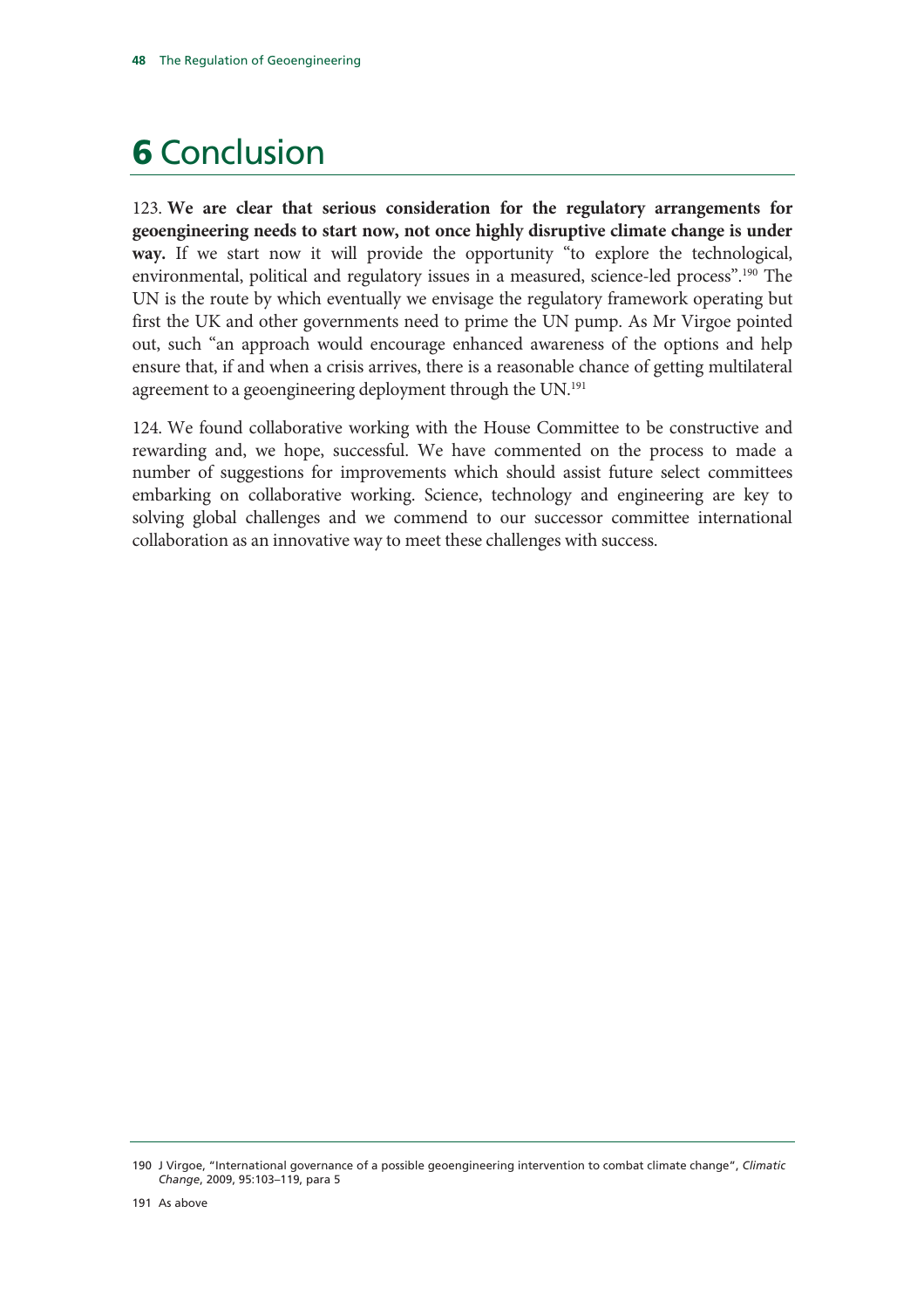# Conclusions and recommendations

## **House of Commons video conferencing facilities**

**1.** We welcome the review that the House is carrying out of the audio-visual facilities in committee rooms to enable the taking of oral evidence in committee by video link. (Paragraph 14)

# **Definition of geoengineering**

- **2.** We conclude that weather techniques such as cloud seeding should not be included within the definition of geoengineering used for the purposes of activities designed to effect a change in the global climate with the aim of minimising or reversing anthropogenic climate change. (Paragraph 28)
- **3.** In our view, geoengineering as currently defined covers such a range of Carbon Dioxide Removal (CDR) and Solar Radiation Management (SRM) technologies and techniques that any regulatory framework for geoengineering cannot be uniform. (Paragraph 30)
- **4.** We conclude that geoengineering techniques should be graded according to factors such as trans-boundary effect, the dispersal of potentially hazardous materials in the environment and the direct effect on ecosystems. The regulatory regimes for geoengineering should then be tailored accordingly. Those techniques scoring low against the criteria should be subject to no additional regulation to that already in place, while those scoring high would be subject to additional controls. (Paragraph 33)

# **Regulatory framework**

- **5.** Through its involvement in the existing international regulatory arrangements such as the UN Framework Convention on Climate Change and when these instruments come up for revision we recommend that the Government raise geoengineering, particularly those for Carbon Dioxide Removal (CDR), and seek to develop, in conjunction with other governments, the arrangements provided by these international instruments so that they address research on, and deployment of, CDR geoengineering techniques. (Paragraph 38)
- **6.** We conclude that there is a gap in the regulatory framework for geoengineering techniques, especially for SRM techniques. (Paragraph 40)
- **7.** We recommend that the Government review its policy on geoengineering to give it greater priority. (Paragraph 49)
- **8.** The science of geoengineering is not sufficiently advanced to make the technology predictable, but this of itself is not grounds for refusing to develop regulatory frameworks, or for banning it. There are good scientific reasons for allowing investigative research and better reasons for seeking to devise and implement some regulatory frameworks, particularly for those techniques that a single country or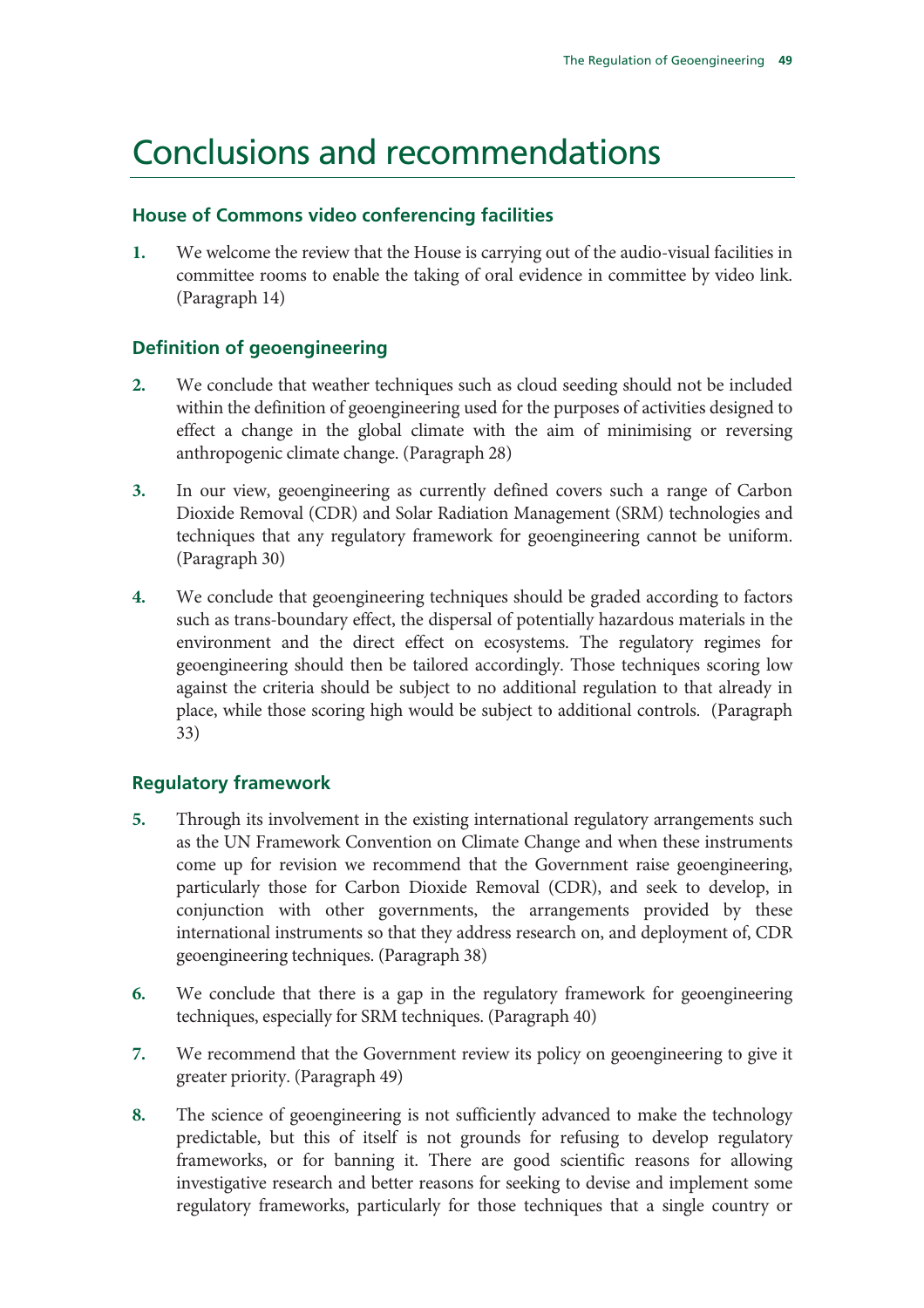small group of countries could test or deploy and impact the whole climate. (Paragraph 54)

**9.** We conclude that there is a need to develop a regulatory framework for geoengineering. Two areas in particular need to be addressed: (i) the existing international regulatory regimes need to develop a focus on geoengineering and (ii) regulatory systems need to be designed and implemented for those SRM techniques that currently fall outside any international regulatory framework. (Paragraph 55)

## **Public engagement**

**10.** We recommend that the Government give greater priority to public engagement on geoengineering by, for example, showing how it relates to its policy on the reduction of carbon dioxide emissions. We welcome the work of Natural Environment Research Council (NERC) on public engagement on geoengineering and we request that, when the work is completed, the Government provide our successor committee with an explanation of how it will inform its policy on geoengineering. (Paragraph 58)

## **The formulation of a regulatory framework**

- **11.** While accepting that the development of a "top-down" regulatory framework may have risks and limitations, we consider that these are outweighed by the benefits of an international framework: legitimacy; scientific standards; oversight mechanisms; and management of environmental and trans-boundary risks. (Paragraph 65)
- **12.** We welcome the production of the principles by a group of academics which provide a basis to begin the discussion of principles that could be applied to the regulation of geoengineering. (Paragraph 66)
- **13.** We conclude that Principle 1 of the suggested five key principles on how geoengineering research should be guided—"Geoengineering to be regulated as a public good"—needs, first, to be worked up in detail to define public good and public interest. Second, the implied restriction suggested in the explanatory text to the Principle on intellectual property rights must be framed in such a manner that it does not deter investment in geoengineering techniques. Without private investment, some geoengineering techniques will never be developed. (Paragraph 71)
- **14.** We conclude that Principle 2—"Public participation in geoengineering decisionmaking"—is to be supported but it needs to spell out in the explanatory text what consultation means and whether, and how, those affected can veto or alter proposed geoengineering tests. (Paragraph 74)
- **15.** We endorse Principle 3—"Disclosure of geoengineering research and open publication of results". The requirement to disclose the results of geoengineering research should be unqualified. We recommend that the Government press for an international database of geoengineering research to encourage and facilitate disclosure. (Paragraph 77)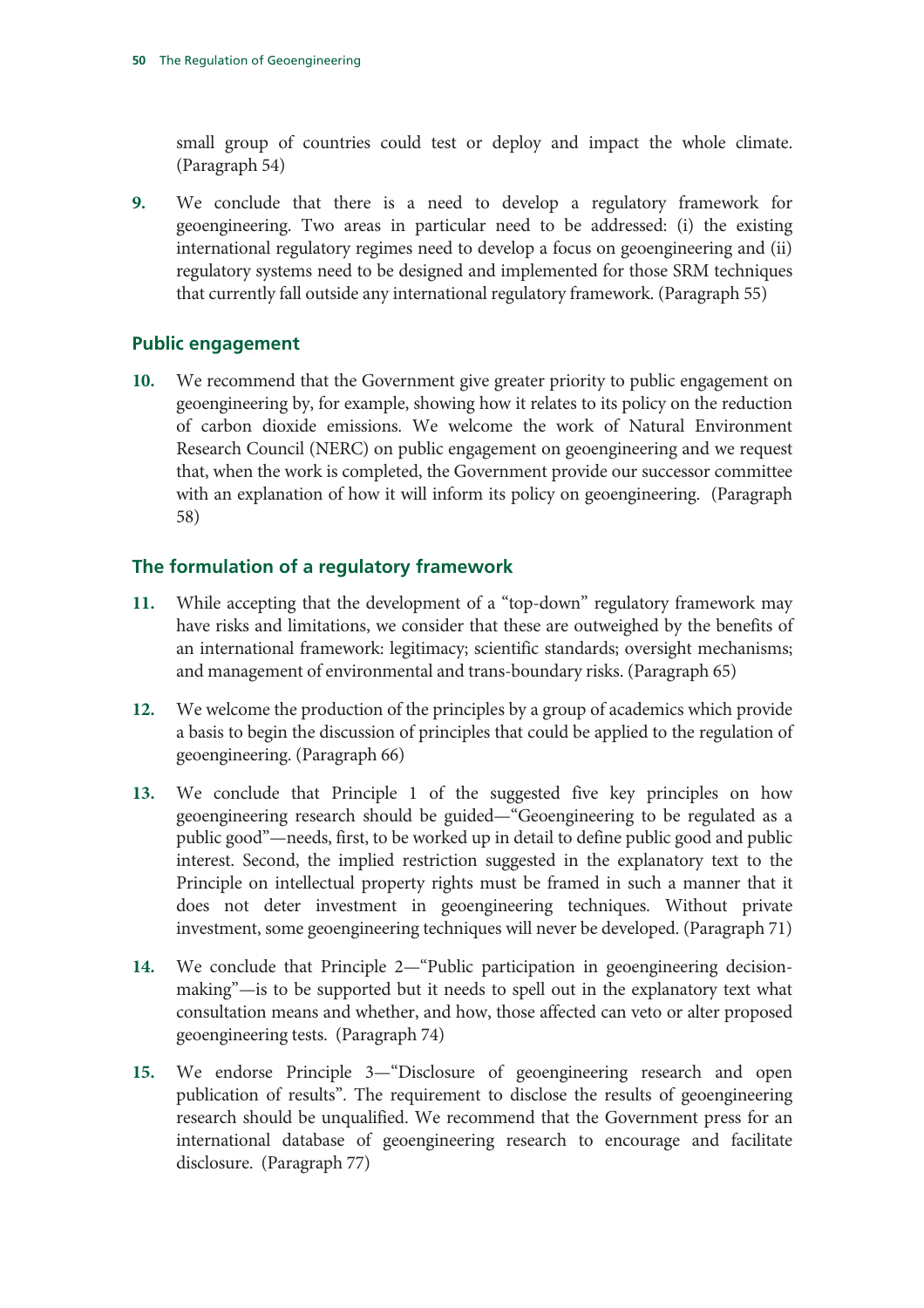- **16.** We also endorse Principle 4—"The independent assessment of impacts". But it too needs to be worked up in more detail in the explanatory text to: (i) define impacts; (ii) produce agreed mechanisms for assessing impacts, including for assessing the impact of global warming; and (iii) determine whether and how compensation should be assessed and paid. The agreement of these arrangements will need to command the broadest level of support across the globe and we consider that UNled, multilateral processes are the best way to secure concurrence. (Paragraph 82)
- **17.** We endorse Principle 5—"Governance before deployment of any geoengineering technique". We recommend that the Government carry out research, and press for research to be carried out through international bodies on the legal, social and ethical implications, and regulation and governance of geoengineering. (Paragraph 84)
- **18.** We conclude that the key principles should not include the precautionary principle as a discrete principle. (Paragraph 86)
- **19.** While some aspects of the suggested five key principles need further development, they provide a sound foundation for developing future regulation. We endorse the five key principles to guide geoengineering research. (Paragraph 87)

## **Regulation of research and testing**

- **20.** Provided those carrying out research follow a code of practice along the lines of that suggested by the Royal Society, incorporating in particular Principle 3 on the disclosure of geoengineering research and open publication of results, we see no reason for an international regulatory regime applying to paper and computer modelling of geoengineering techniques. (Paragraph 90)
- **21.** We consider that a ban, even a short-term ban, on all SRM geoengineering testing would prevent work on geoengineering as "Plan B". It may well also be unenforceable and be counter-productive as those carrying out tests do so in secrecy. (Paragraph 94)
- **22.** We conclude that development and small tests of SRM geoengineering should be allowed provided they:
	- a) are fully in accordance with an internationally agreed set of principles such as those we have considered in this Report;
	- b) have negligible or predictable environmental impact; and
	- c) have no trans-boundary effects. (Paragraph 95)
- **23.** We consider that any testing that impacts on the climate must be subject to an international regulatory framework. (Paragraph 96)
- **24.** We recommend that any UK SRM programmes should involve international scientists, particularly including those from vulnerable developing countries, and that these programmes should give priority to research on SRM schemes that may preserve global public welfare. We further recommend that the UK Government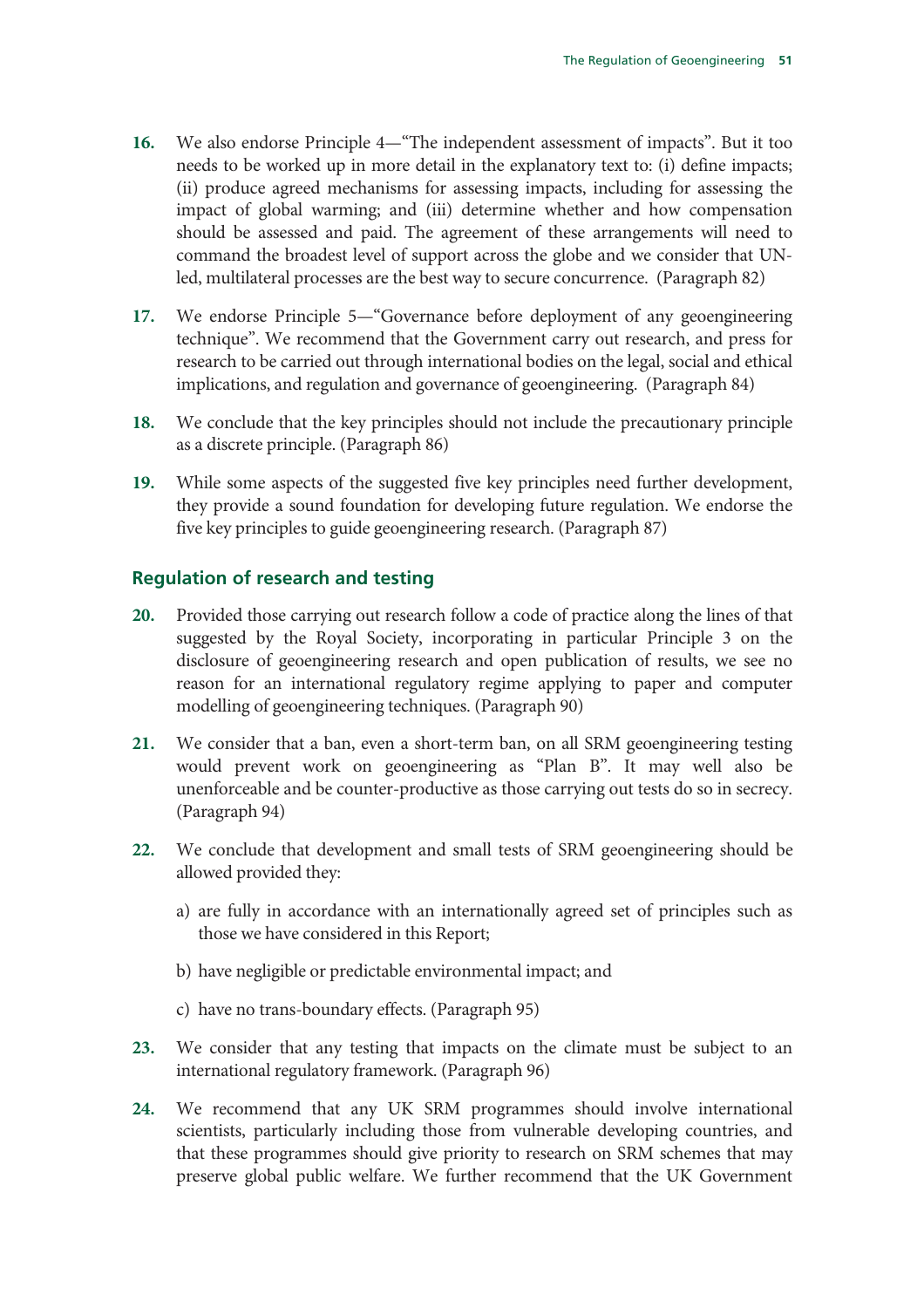press the governments of other countries to a adopt similar approach to SRM research. (Paragraph 98)

## **International regulatory arrangements**

- **25.** We consider that the way forward for the regulation of geoengineering is through the UN and we recommend that the UK Government and other interested countries develop proposals for the regulation of not only CDR but also SRM techniques and begin to press them through the UN. (Paragraph 100)
- **26.** We recommend that the UK Government is proactive in persuading and working with other governments to press for regulatory arrangements for geoengineering through the UN. They should do this on the basis of the following principles and objectives:
	- a) geoengineering to be regulated as a public good;
	- b) public participation in geoengineering decision-making;
	- c) disclosure of geoengineering research and open publication of results;
	- d) independent assessment of impacts;
	- e) governance arrangements to be clear before deployment;
	- f) decisions to be based on the best scientific evidence, including social science;
	- g) regulatory measures to be able to respond rapidly;
	- h) regulatory measures imbued with a high level of flexibility to be able, for example, to encompass new technologies as they emerge; and
	- i) prohibition of the use of geoengineering techniques for military purposes. (Paragraph 103)
- **27.** We recommend that the Government press for a suitable international body to commission a review of existing international and regional mechanisms to: (i) consider the relevant roles of the existing international bodies in the regulation of geoengineering; (ii) identify existing mechanisms that could be used to regulate geoengineering research and deployment activities, if suitably extended as necessary; and (iii) identify where regulatory gaps exist in relation to geoengineering methods proposed to date, and establish a process for the development of mechanisms to address these gaps. (Paragraph 106)
- **28.** We recommend that, in parallel with the development of an international regulatory framework, the UK Government press for the establishment of an international consortium, to explore the safest and most effective geoengineering options, while building a community of researchers and developers. (Paragraph 109)
- **29.** We recommend that the UK should take the lead in raising geoengineering within international bodies such as the EU and the Commonwealth. (Paragraph 112)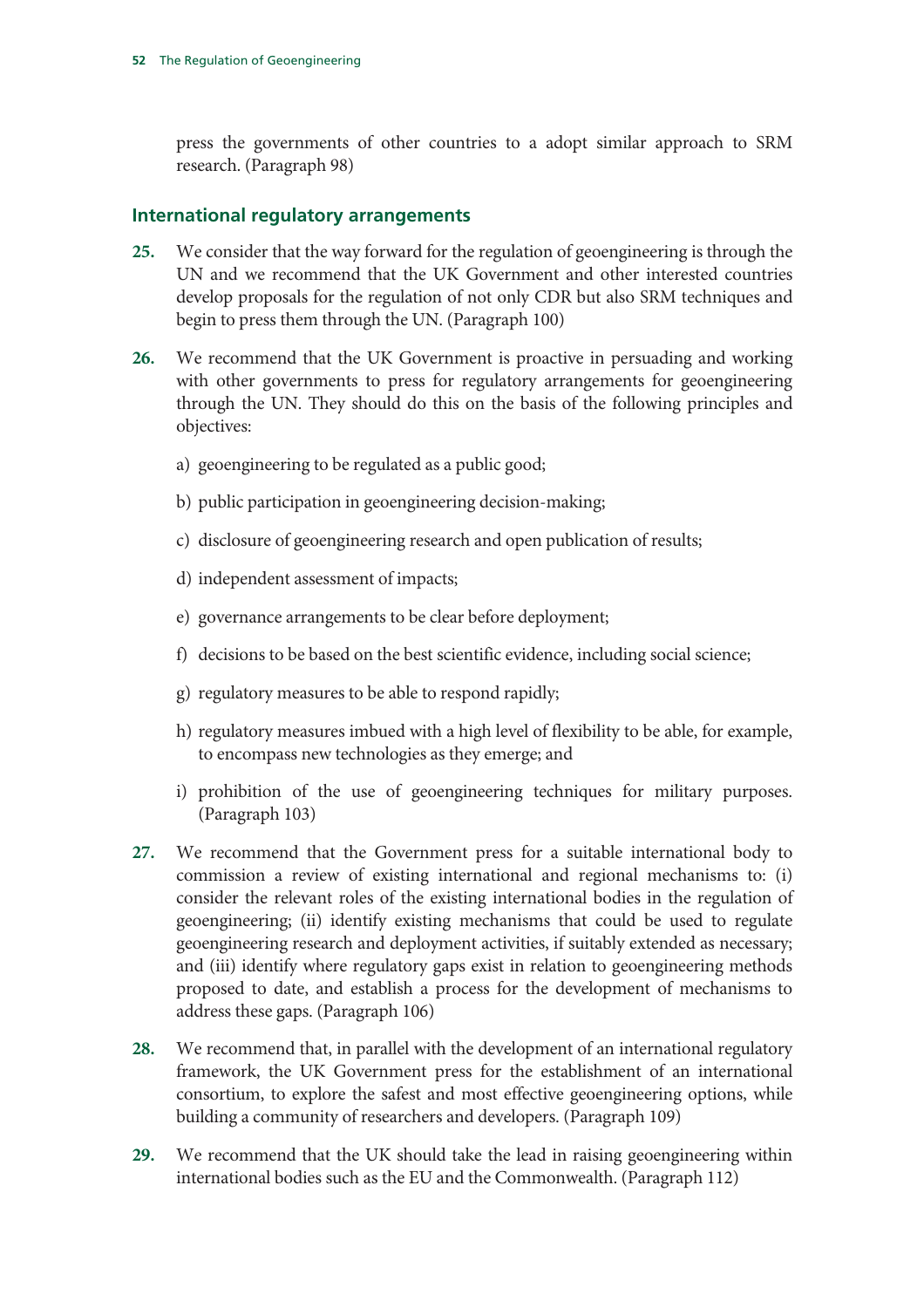## **Collaborative working with the US Congress**

- **30.** We must put on record that we are enthusiastic supporters of collaborative working between national legislatures on topics with international reach such as geoengineering and we consider that there are a range of measures that could be taken to streamline the process of collaborative working. (Paragraph 117)
- **31.** We conclude that in future collaborative working between legislatures House of Commons committees should request the committee with which collaboration is taking place to provide a "permanent" witness—either an official or member of the committee—to provide oral evidence via video link at all oral evidence sessions. (Paragraph 119)
- **32.** We consider that in future when House of Commons committees participate in collaborative work they should include a statement in the call for submissions that, subject to the appropriate considerations of privilege, memoranda received may be passed to the committee in the other legislature. Reciprocal arrangements should be sought from the other committee. It should also be agreed that the committee receiving the memorandum will arrange and lead on publication. (Paragraph 120)
- **33.** We consider that the House of Commons should consider procedural changes to the effect that, where a select committee resolves to carry out collaborative working with a committee in another national legislature, a member of that committee attend—or communicate via video link—private sessions of the House of Commons committee. (Paragraph 121)
- **34.** Science, technology and engineering are key to solving global challenges. Only through international collaboration will these challenges be met with success. We suggest that the next Science and Technology Committee should re-establish the working relationship with the US House of Representatives Science and Technology Committee. It should also consider making working connections with other international committees. (Paragraph 122)

## **Conclusion**

**35.** We are clear that serious consideration for the regulatory arrangements for geoengineering needs to start now, not once highly disruptive climate change is under way. (Paragraph 123)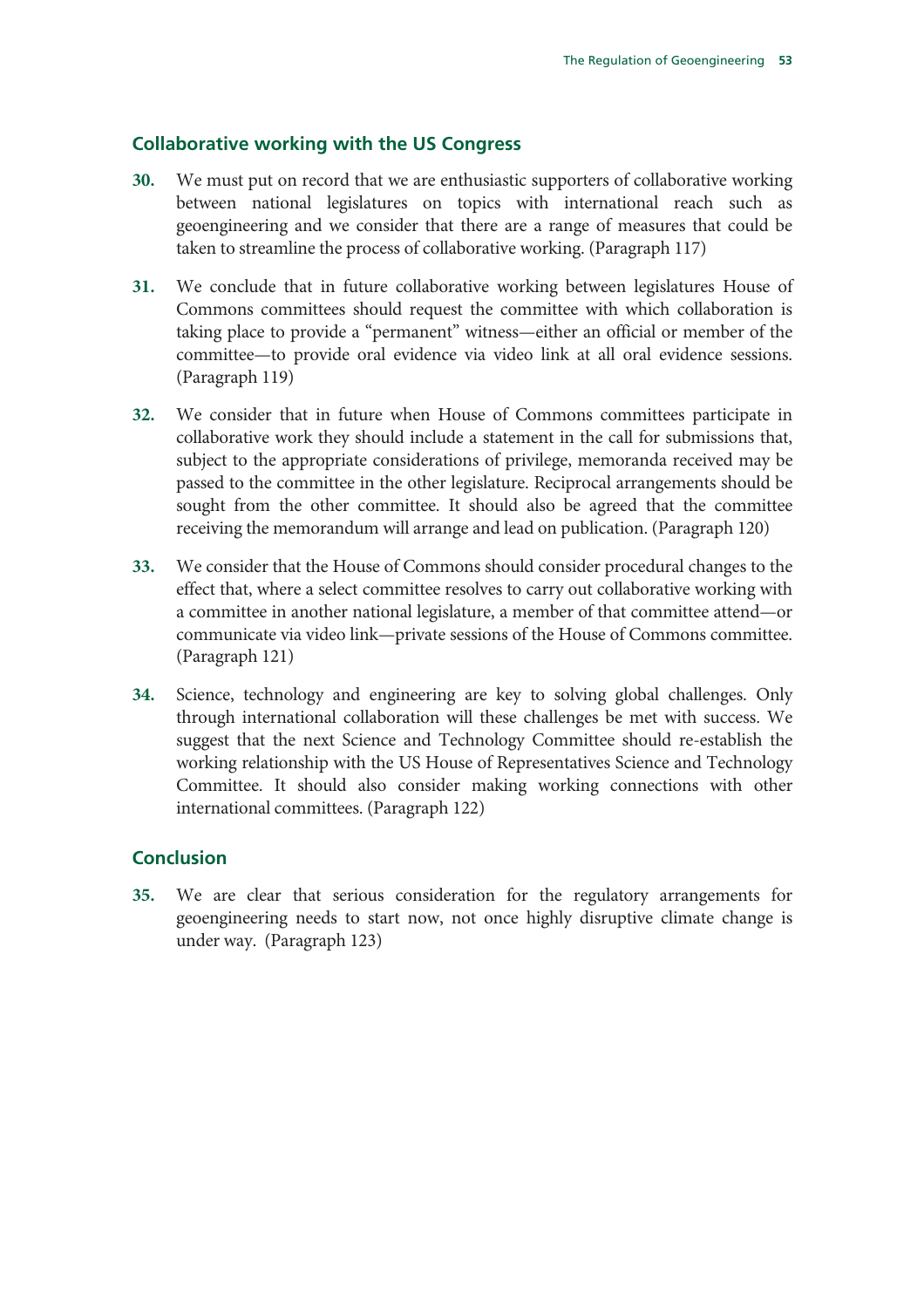# Annex: Joint Statement of the U.K. and U.S. Committees on Collaboration and Coordination on Geoengineering

# **Introduction**

A joint inquiry on geoengineering was initiated in 2009 by the Science and Technology committees of the U.S. House of Representatives and the U.K. House of Commons. Geoengineering is the deliberate, large-scale modification of the Earth's climate systems for the purposes of counteracting climate change. This document serves as an explanation of the committees' coordination and collaboration on the topic.

# **Background**

In April 2009, the U.K. Committee with the remit for science visited Washington D.C. Its Members met with Representative Bart Gordon, Chairman of the U.S. House of Representatives Science and Technology Committee, and the chairmen of both committees—Phil Willis MP was the Chairman of the House of Commons Committee discussed topics of mutual interest and potential collaboration. Representative Gordon suggested that there would be value in the two Committees collaborating on an emerging science and technology subject with important international implications.

The committees explored several potential topics and arrangements for coordinating activities. Geoengineering emerged as an attractive subject for the collaboration, particularly as most geoengineering projects will have international implications and require international collaboration. The two committees were at different stages of examination on the subject, with the U.K. Committee having already produced a report and the U.S. Committee initiating a series of preliminary hearings on the subject. This would allow the committees to leverage each other's experience by covering distinct aspects of subject.

# **Geoengineering**

In its report, Engineering: turning ideas into reality, (HC (2008–09) 50–I, March 2009) the U.K. Committee recommends that the Government develop a publicly-funded programme of geoengineering research (para 217). Following the Committee's report the U.K. Royal Society published, on 1 September 2009, the findings of a major study into geoengineering, Geoengineering the climate: science, governance and uncertainty. This study provided a detailed assessment of the various methods and considered the potential efficiency and unintended consequences they might pose. The U.S. Committee is drawing on the Royal Society's report and its contributing scientists and policy experts, including Professor John Shepherd, who chaired the working group that produced the report.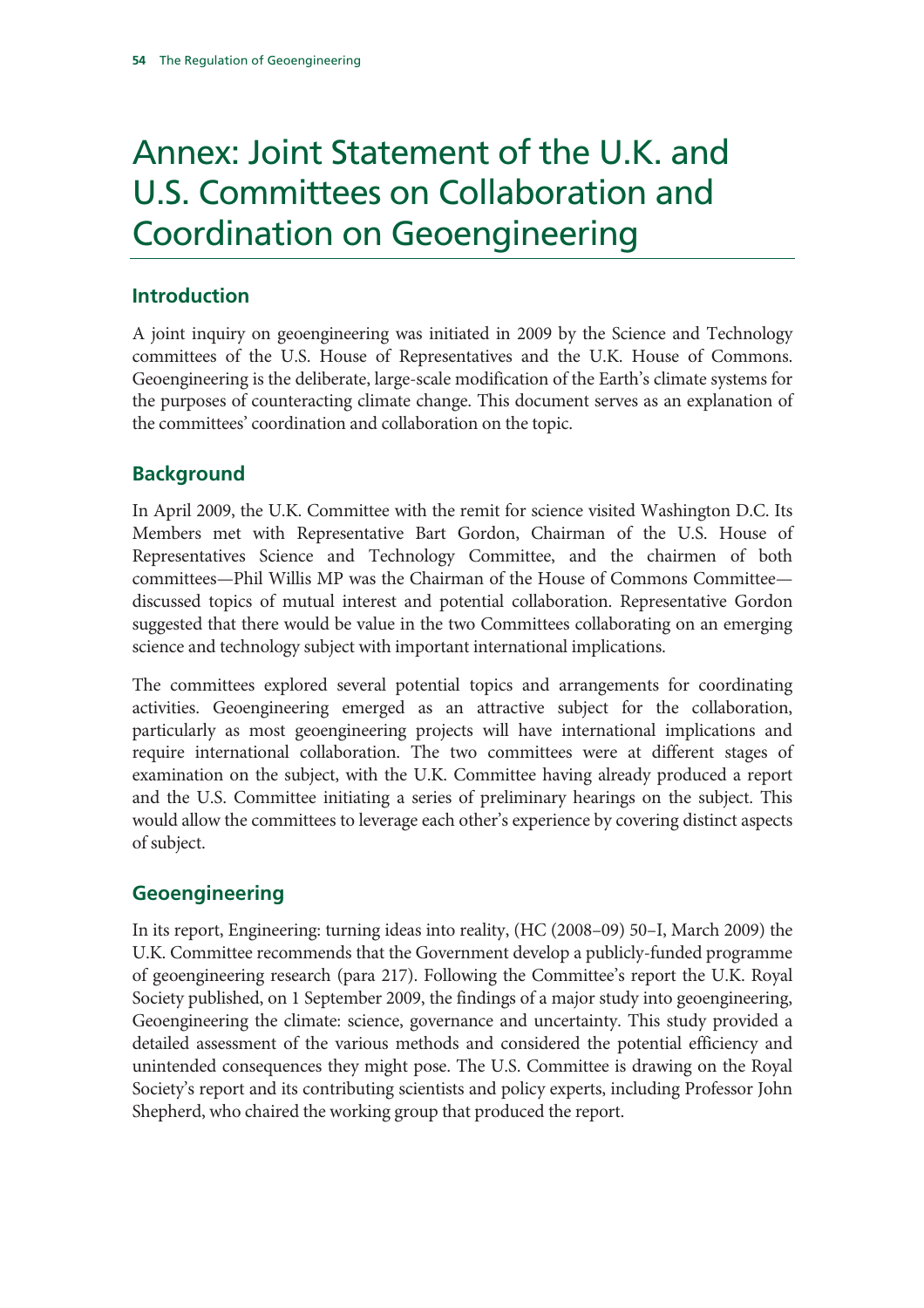# **The U.S. inquiry**

The U.S. Committee is examining issues regarding the research and development of geoengineering proposals, focusing their inquiry on the following questions:

- Under what circumstances would the U.S. consider initiating research or the actual deployment of geoengineering?
- Which, if any, of the proposed geoengineering activities warrant further evaluation through coordinated, government-sponsored research, and which activities should be removed from consideration due to unacceptable risks or costs?
- Which U.S. Federal Agencies have either the legal jurisdiction or technical resources to address geoengineering and, of those, which should lead a coordinated U.S. effort?
- To inform international decision-making processes regarding the deployment of geoengineering activities, what level of investment in research is appropriate?
- Which existing international frameworks would govern research, development and deployment of geoengineering? And what new models for international cooperation must be developed to address the unique challenges of geoengineering deployment?
- How could these international frameworks for research and development serve to inform the regulation of deployment of geoengineering activities?

The U.S. Committee began its inquiry by convening a series of hearings and they will publish a final report as a capstone to the joint inquiry. The final report will include materials from all three hearings as well as the UK Commons Committee report. The hearings serve both to form the foundation for an informed and open dialogue on the science and engineering of geoengineering, and to provide a Congressional record to underpin the formation of legislation authorizing the United States to engage in geoengineering research at the Federal and international level.

The first hearing provided an introduction to the concept of geoengineering, including the science and engineering underlying various proposals, potential environmental risks and benefits, associated domestic and international governance issues, research and development needs, and economic rationales both supporting and opposing the research and deployment of geoengineering activities. The second hearing explored the science, engineering needs, environmental impacts, price, efficacy, and permanence of solar radiation management and carbon dioxide removal strategies for geoengineering. The third and final hearing in this series will explore issues relevant to the both the domestic and international governance of geoengineering research, with Phil Willis, Chairman of the U.K. Science and Technology Committee, testifying at this hearing.

# **The U.K. inquiry**

One area which the Royal Society's report identified as requiring examination was the need to develop adequate international mechanisms to regulate geoengineering. It noted the importance of identifying where regulatory gaps existed in relation to geoengineering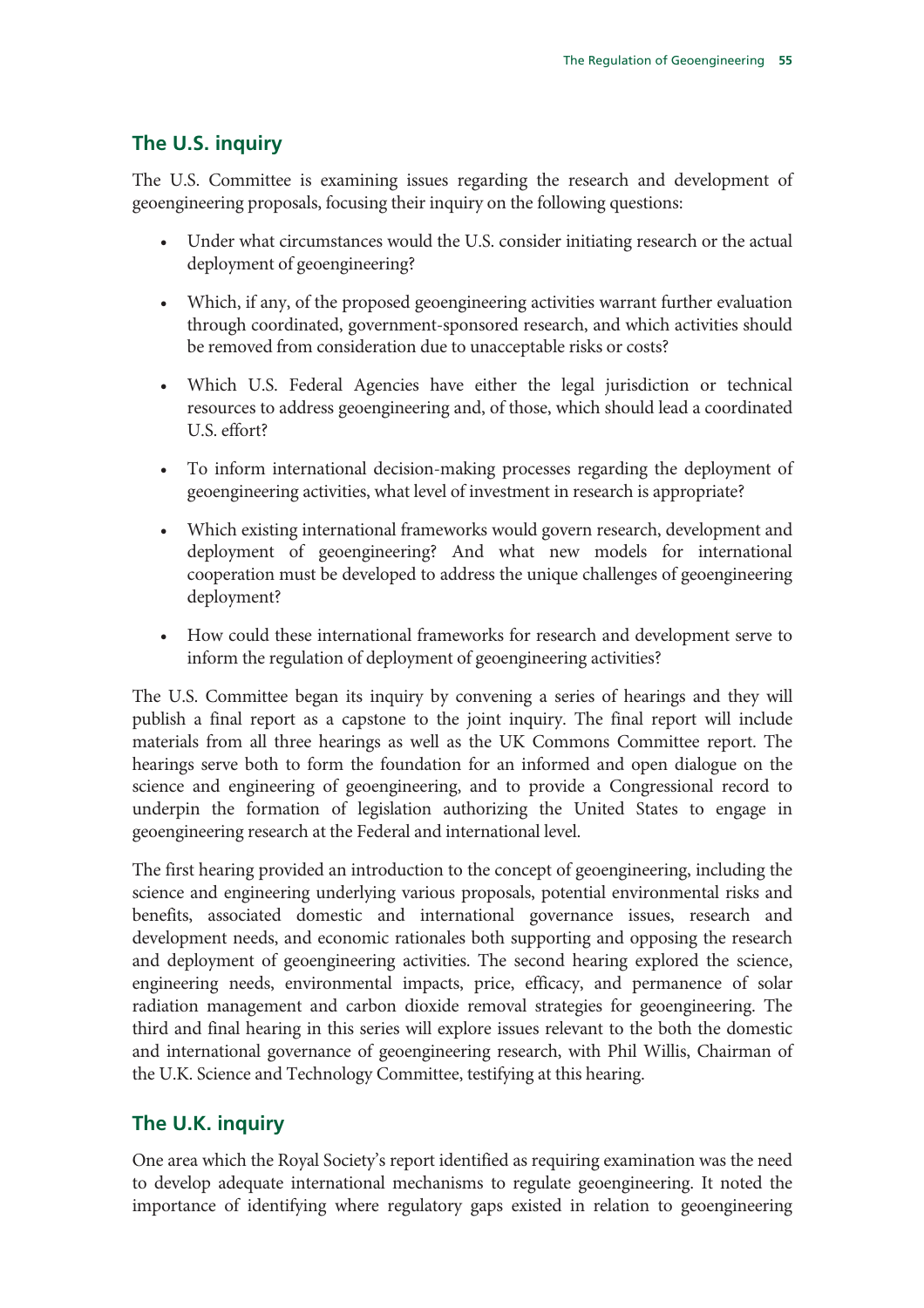methods and to establish a process for the development of mechanisms to address these gaps. Taking its cue from the Royal Society's report, the British Committee settled on the following terms of reference for an inquiry into the regulation of geoengineering:

- What UK regulatory mechanisms apply to geoengineering and what changes will need to be made for purpose of regulating geoengineering;
- Is there a need for international regulation of geoengineering and, if so, what international regulatory mechanisms need to be developed; and
- How should international regulations be developed collaboratively?

The outline timetable for the inquiry is:

| Nov 2009                       | Call for evidence                                                      |
|--------------------------------|------------------------------------------------------------------------|
| Dec 2009                       | Deadline for written submissions to the Committee                      |
| Jan 2010                       | Hearing—experts, international organisations and the UK Government.    |
| Mar 2010<br>the U.S Committee. | Report published and Chairman gives testimony on Committee's report to |

# **Committee co-ordination**

Due to procedure, the committees will not sit jointly; therefore, the committees are working together by sharing publicly available papers and the evidence and testimony that each has received. In addition, the committees are coordinating inquiry-related activities. The following arrangements have been agreed:

- All U.K. Committee memoranda and transcripts (i.e., papers) will be sent to the U.S. Committee once reported to the House of Commons;
- All U.S. Committee papers will be sent to the U.K. Committee once reported to the Committee Clerk;
- The staff of each Committee are in regular contact with one another and sharing information on geoengineering;
- The U.K. Committee's report will contain a chapter drawing on the experience of two Committees working together with, if necessary, recommendations on arrangements for future coordination; and
- The Chairman of the U.K. Committee will testify in March 2010 on the conclusions and recommendations in the U.K. Committee report to the U.S. Committee, which will be treated as testimony to the U.S. Committee.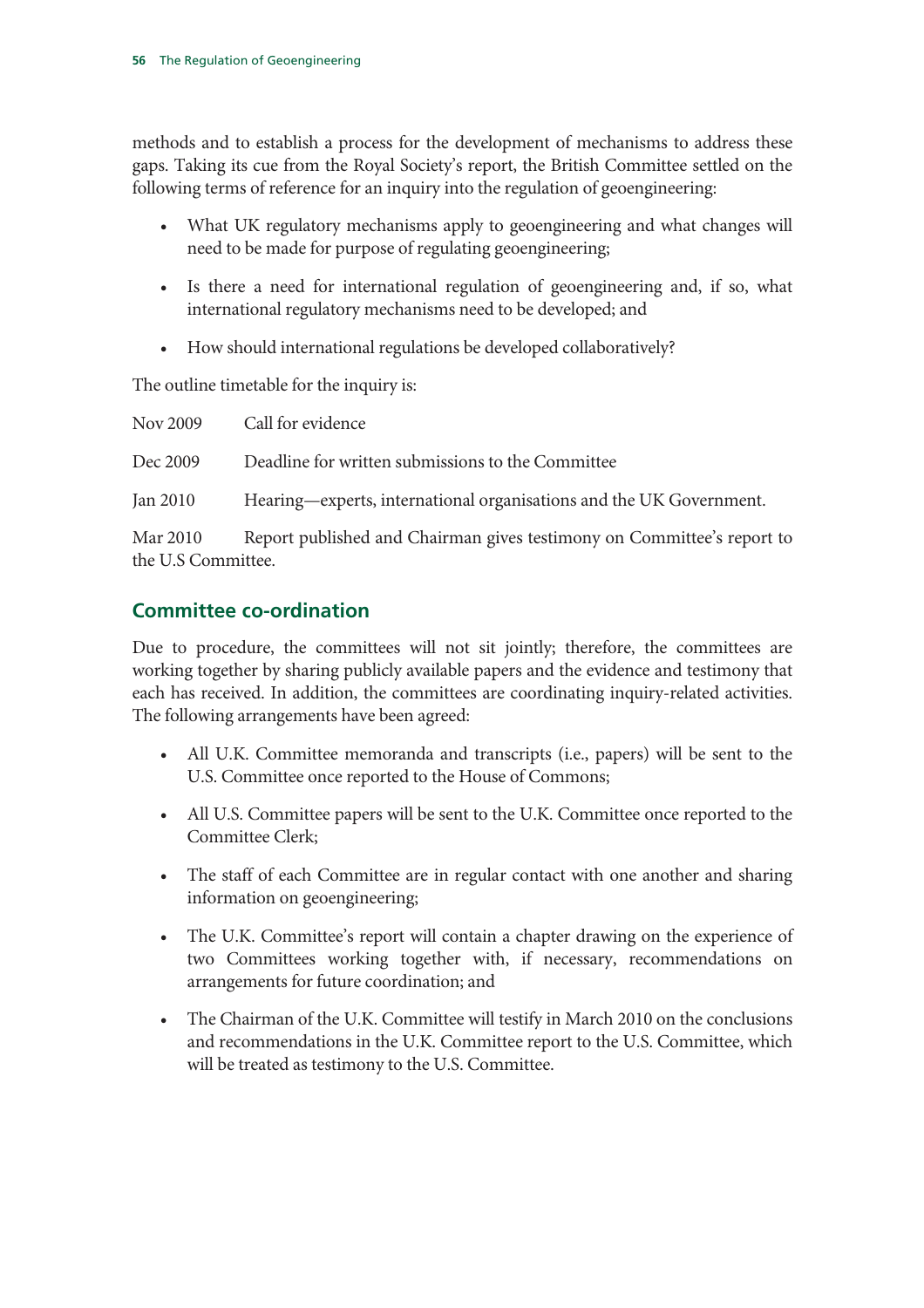# Formal Minutes

# **Wednesday 10 March 2010**

Members present:

Mr Phil Willis, in the Chair

Mr Ian Cawsey Dr Brian Iddon Dr Doug Naysmith Graham Stringer

## *1. The Regulation of Geoengineering*

The Committee considered this matter.

Draft Report (*The Regulation of Geoengineering*), proposed by the Chair, brought up and read.

*Ordered*, That the draft Report be read a second time, paragraph by paragraph.

Paragraphs 1 to 124 read and agreed to.

Annex and Summary agreed to.

*Resolved*, That the Report be the Fifth Report of the Committee to the House.

*Ordered*, That the Chair make the Report to the House.

Written evidence was ordered to be reported to the House for printing with the Report.

## *2. Science Question Time*

The Committee considered this matter.

[Adjourned till Wednesday 17 March at 9.00am.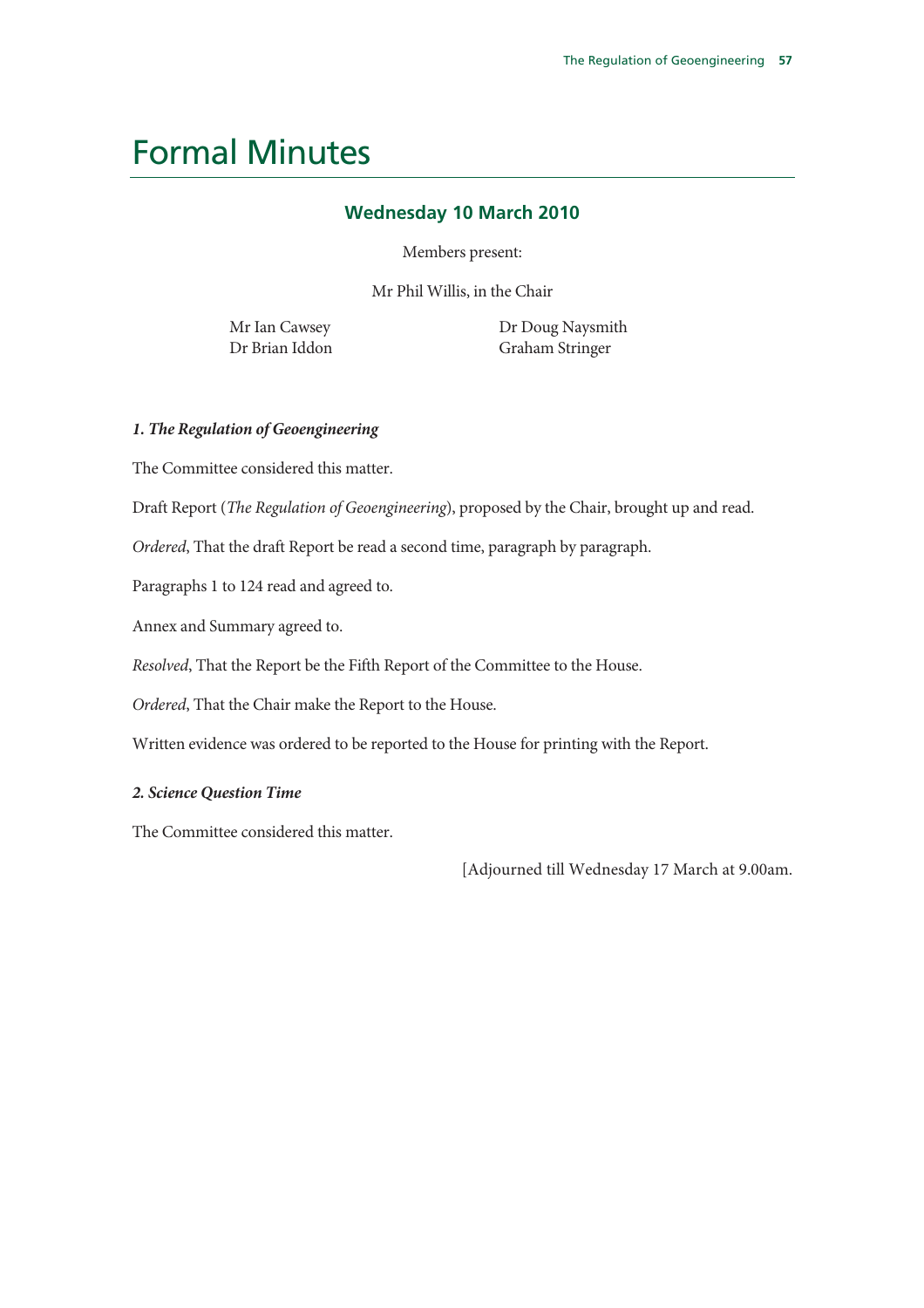# **Witnesses**

| <b>Wednesday 13 January 2010</b>                                                                                                                                                                                                                                      | Page   |
|-----------------------------------------------------------------------------------------------------------------------------------------------------------------------------------------------------------------------------------------------------------------------|--------|
| Dr Jason J Blackstock, Centre for International Governance Innovation, Canada,<br>Professor David Keith, Director, ISEEE Energy and Environmental Systems Group,<br>University of Calgary, and John Virgoe, expert in geoengineering governance;                      | Ev $7$ |
| <b>Sir David King, Director of the Smith School of Enterprise and the Environment</b><br>and former Government Chief Scientific Adviser, and Dr Maarten van Aalst,<br>Associate Director and Lead Climate Specialist at the Red Cross/Red Crescent<br>Climate Centre; | Ev 14  |
| <b>Joan Ruddock MP</b> , Minister of State, Department of Energy and Climate Change,<br>Professor David MacKay, Chief Scientific Adviser, Department of Energy and<br>Climate Change, and <b>Professor Nick Pidgeon</b> , on behalf of Research Councils UK           | Ev 27  |

# List of written evidence

| $\mathbf{1}$      | Dr James Lee                            | Ev 32           |
|-------------------|-----------------------------------------|-----------------|
| 2                 | <b>British Geophysical Association</b>  | Ev 36           |
| 3                 | Alan Gadian                             | Ev 37           |
| 4                 | John Gorman                             | Ev 39           |
| 5                 | John Virgoe                             | Ev <sub>5</sub> |
| 6                 | Dr Adam Corner                          | Ev 41           |
| 7                 | Tim Kruger et al                        | Ev 42, Ev 44    |
| 8                 | Sustainability Council of New Zealand   | Ev 45           |
| 9                 | <b>ETC Group</b>                        | Ev 49           |
| 10                | Research Councils UK (RCUK)             | Ev 22           |
| 11                | The Royal Society                       | Ev 51           |
| $12 \overline{ }$ | Dr Jason Blackstock                     | Ev <sub>1</sub> |
| 13                | Department of Energy and Climate Change | Ev 19, Ev 31    |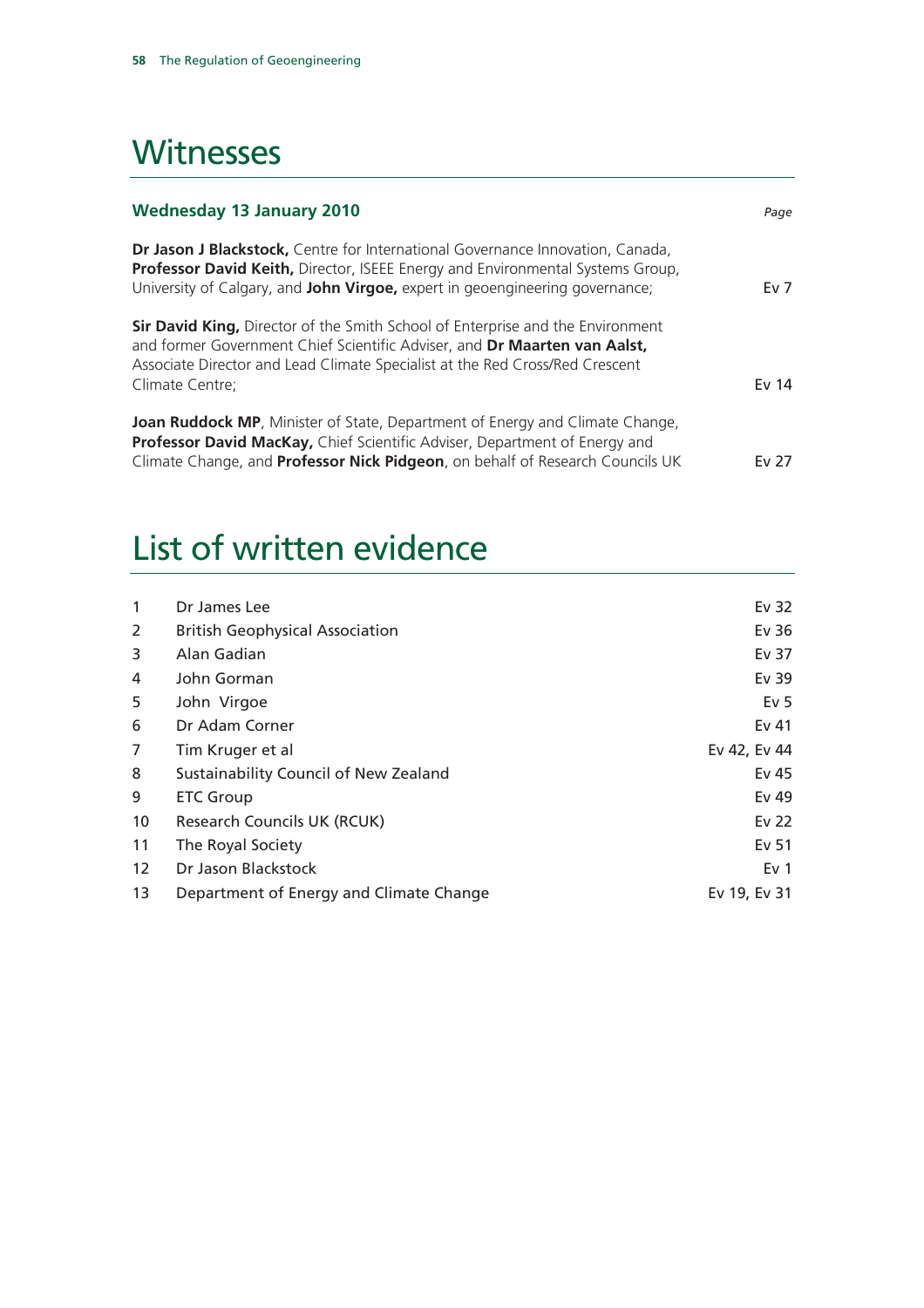# List of Reports from the Committee during the current Parliament

The reference number of the Government's response to each Report is printed in brackets after the HC printing number.

### **Session 2009–10**

| <b>First Report</b>    | The work of the Committee in 2008-09                                                                                                      | <b>HC 103</b>      |
|------------------------|-------------------------------------------------------------------------------------------------------------------------------------------|--------------------|
| Second Report          | Evidence Check 1: Early Literacy Interventions                                                                                            | HC 44 (HC 385)     |
| <b>Third Report</b>    | The Government's review of the principles applying to the<br>treatment of independent scientific advice provided to government            | HC 158-I (HC 384)  |
| Fourth Report          | Evidence Check 2: Homeopathy                                                                                                              | <b>HC45</b>        |
| Fifth Report           | The Regulation of Geoengineering                                                                                                          | <b>HC 221</b>      |
| <b>Session 2008-09</b> |                                                                                                                                           |                    |
| <b>First Report</b>    | Re-skilling for recovery: After Leitch, implementing skills and<br>training policies                                                      | HC 48-I (HC 365)   |
| Second Report          | The Work of the Committee 2007-08                                                                                                         | <b>HC49</b>        |
| Third Report           | <b>DIUS's Departmental Report 2008</b>                                                                                                    | HC 51-I (HC 383)   |
| Fourth Report          | Engineering: turning ideas into reality                                                                                                   | HC 50-I (HC 759)   |
| Fifth Report           | Pre-appointment hearing with the Chair-elect of the Economic and<br>Social Research Council, Dr Alan Gillespie CBE                        | <b>HC 505</b>      |
| Sixth Report           | Pre-appointment hearing with the Chair-elect of the Biotechnology<br>and Biological Sciences Research Council, Professor Sir Tom Blundell | <b>HC 506</b>      |
| Seventh Report         | Spend, spend, spend? - The mismanagement of the Learning and<br>Skills Council's capital programme in further education colleges          | HC 530 (HC 989)    |
| Eighth Report          | Putting Science and Engineering at the Heart of Government Policy                                                                         | HC 168-I (HC 1036) |
| Ninth Report           | Pre-appointment hearing with the Chair-elect of the Science and<br>Technology Facilities Council, Professor Michael Sterling              | <b>HC 887</b>      |
| <b>Tenth Report</b>    | Sites of Special Scientific Interest                                                                                                      | HC 717 (HC 990)    |
|                        | Eleventh Report Students and Universities                                                                                                 | HC 170-I (HC 991)  |

### **Session 2007–08**

| <b>First Report</b>            | UK Centre for Medical Research and Innovation                                                                                                             | HC 185 (HC 459)                    |
|--------------------------------|-----------------------------------------------------------------------------------------------------------------------------------------------------------|------------------------------------|
| Second Report                  | The work and operation of the Copyright Tribunal                                                                                                          | HC 245 (HC 637)                    |
| Third Report                   | Withdrawal of funding for equivalent or lower level qualifications<br>(ELQs)                                                                              | HC 187-I (HC 638)                  |
| Fourth Report                  | <b>Science Budget Allocations</b>                                                                                                                         | HC 215 (HC 639)                    |
| Fifth Report                   | Renewable electricity-generation technologies                                                                                                             | HC 216-I (HC 1063)                 |
| Sixth Report                   | Biosecurity in UK research laboratories                                                                                                                   | HC 360-I (HC 1111)                 |
|                                | Seventh Report Pre-legislative Scrutiny of the Draft Apprenticeships Bill                                                                                 | $HC 1062 - I$<br>(HC (2008-09)262) |
| <b>First Special</b><br>Report | The Funding of Science and Discovery Centres: Government<br>Response to the Eleventh Report from the Science and Technology<br>Committee, Session 2006-07 | <b>HC 214</b>                      |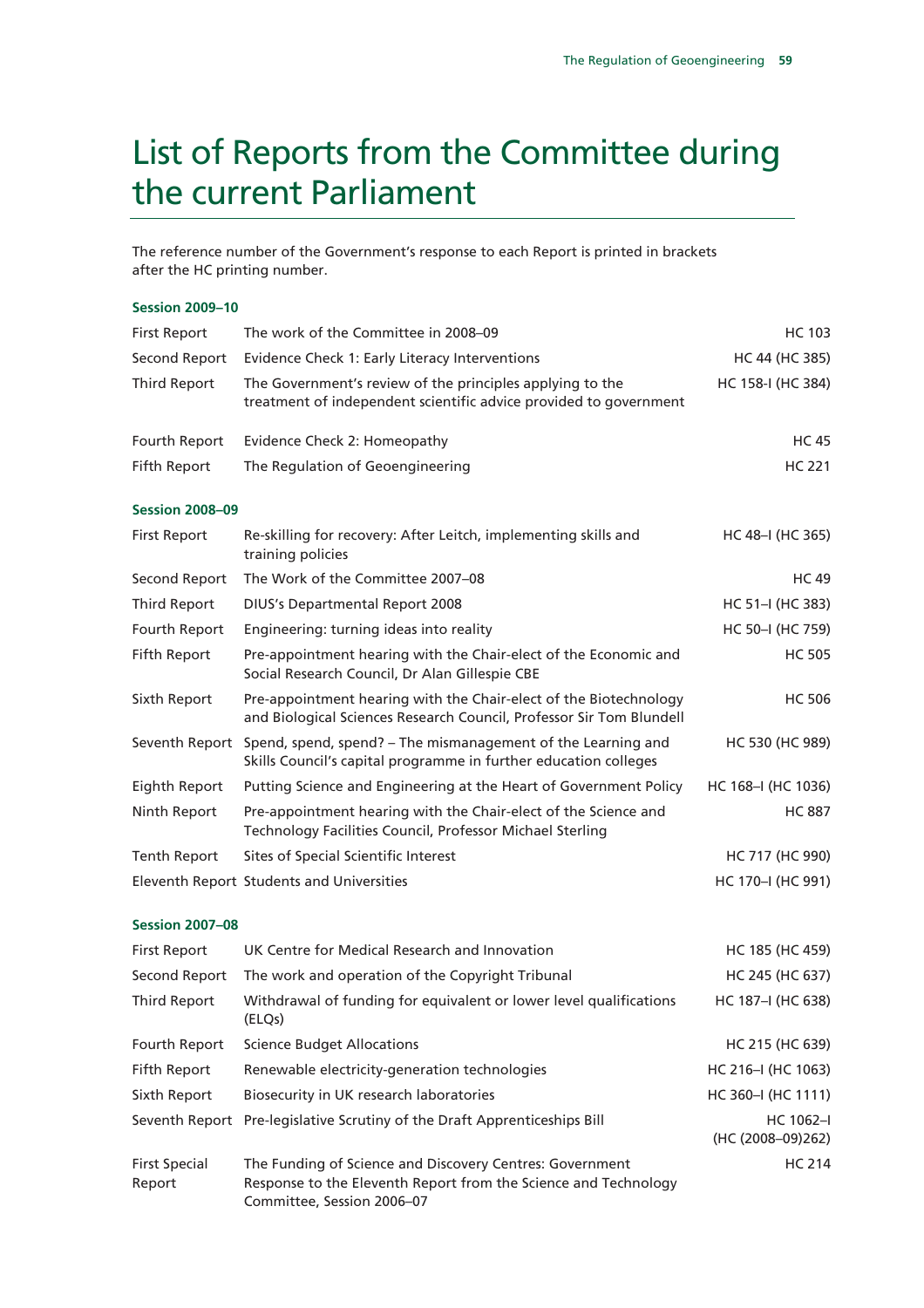## **Session 2007–08 (Continued)**

| Second Special | The Last Report: Government Response to the Thirteenth Report    | HC 244                |
|----------------|------------------------------------------------------------------|-----------------------|
| Report         | from the Science and Technology Committee, Session 2006–07       |                       |
| Fourth Special | Investigating the Oceans: Government Response to the Science and | HC 506                |
| Report         | Technology Committee's Tenth Report of Session 2006–07           | <i>lincorporating</i> |
|                |                                                                  | HC 469-il             |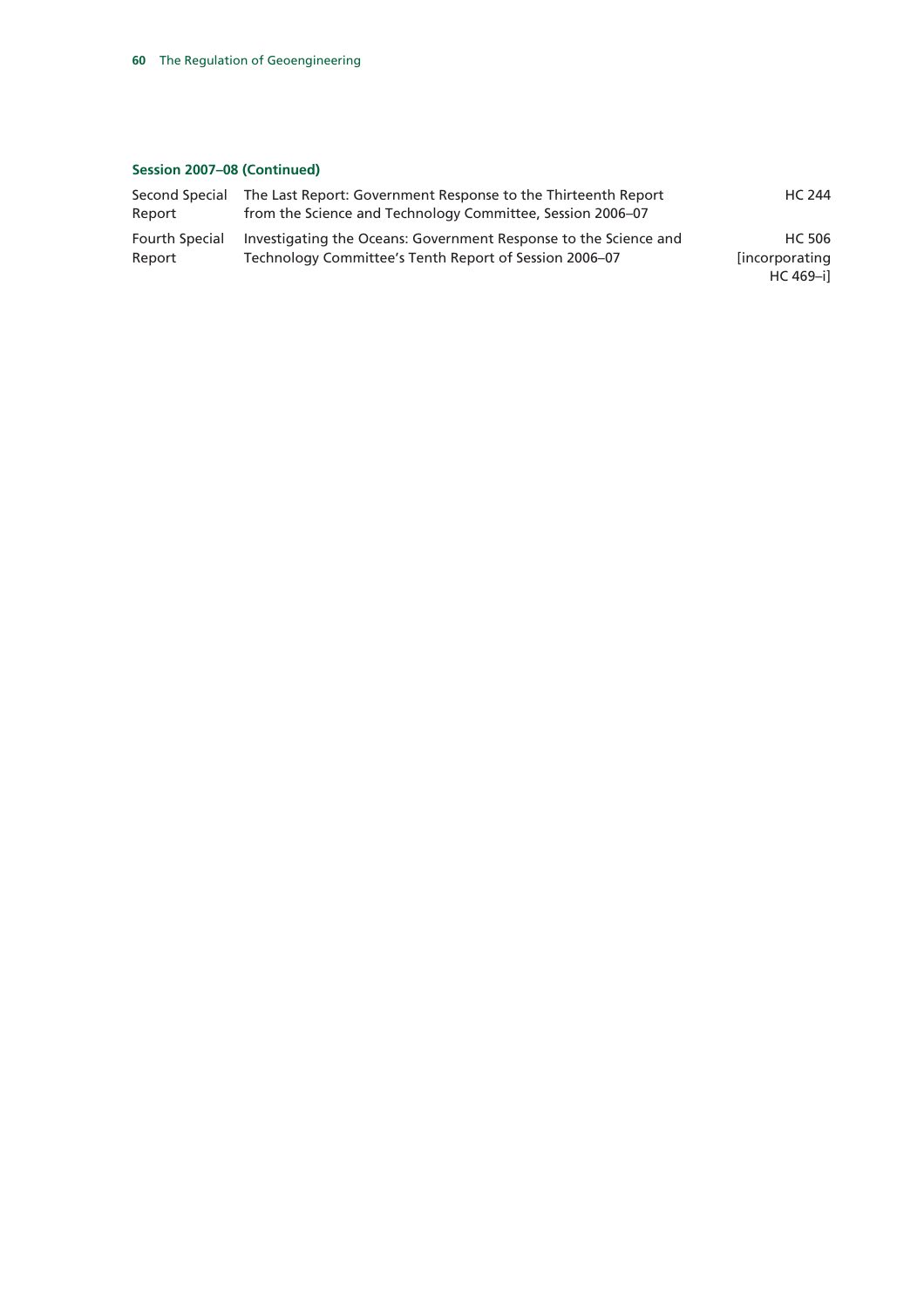# Oral evidence

## **Taken before the Science and Technology Committee (Science and Technology Sub-Committee)**

**on Wednesday 13 January 2010**

Members present

Mr Phil Willis, in the Chair

Mr Tim Boswell **Dr Brian Iddon** 

Mr Ian Cawsey Graham Stringer

### **Memorandum submitted by Dr Jason Blackstock (GEO 12)**

THE INTERNATIONAL POLITICS OF GEOENGINEERING RESEARCH

Executive Summary

1. The recent scientific reviews of geoengineering found existing concepts to be fraught with uncertainties and potential negative side effects, making geoengineering unsuitable as an alternative to dramatic emission reductions.

2. As the global risk of unabated climate change could prove far worse than the risk of geoengineering, expanded research into geoengineering as a possible recourse for limiting at least the most severe potential climate change impacts is recommended.

3. A broadly accessible, transparent and international political process—one that particularly engages vulnerable developing countries—is needed to develop international regulation and coordination of geoengineering research. Such a process will necessarily take many years to develop and evolve, and should be informed by further scientific and socio-political research conducted in the interim.

4. Countries commencing geoengineering research prior to an internationally agreed framework being in place need to make voluntary commitments to full international collaboration and transparency. National geoengineering research that fails to make or meet such commitments could spark international mistrust over future intentions, and disrupt the already inadequate progress toward essential mitigation.

5. This remainder of this memorandum describes the two main categories of geoengieering, the main stages of research that may be undertaken for solar radiation management (SRM) geoengineering, and the international political issues each stage of SRM research might raise. The focus on SRM has been chosen because the international political issues it presents are more accute than for carbon dioxide removal (CDR) geoengineering (though the general issues raised should be considered for both categories).

### About the Author

6. Jason Blackstock is a scientist and international affairs scholar whose research presently focuses on evaluating the climatic and international political implications of geoengineering. He is a lead author of the report "Climate Engineering Responses to Climate Emergencies" (2009), a prominent scientific review study of solar radiation management geoengineering via stratospheric aerosol injection. Jason has received his Master of Physics (Edinburgh, 2001), his PhD in physics (Alberta, 2005), his Graduate Certificate in International Security (Stanford, 2006), and his Master of Public Administration (Harvard, 2008).

### BACKGROUND CONTEXT

7. Despite mounting evidence that climate change could be more severe and rapid than estimated by the IPCC Fourth Assessment Report (AR4), progress toward globally reducing carbon emissions remains alarmingly slow. Concern over the global failure to act on climate change has been the dominant motivation behind scientists' recent convening of several prominent reviews of geoengineering—the intentional, largescale alteration of the climate system—as a potential recourse for moderating the impacts of climate change. These scientific reviews (*particularly the Royal Society and Novim reports on geoengineering in 2009*) found existing geoengineering concepts to be fraught with uncertainties and potential negative side effects, making them unsuitable as an alternative to dramatic emission reductions. Nevertheless, they recommend greatly expanding research, as the risks of unabated climate change could prove far worse than the risks of geoengineering.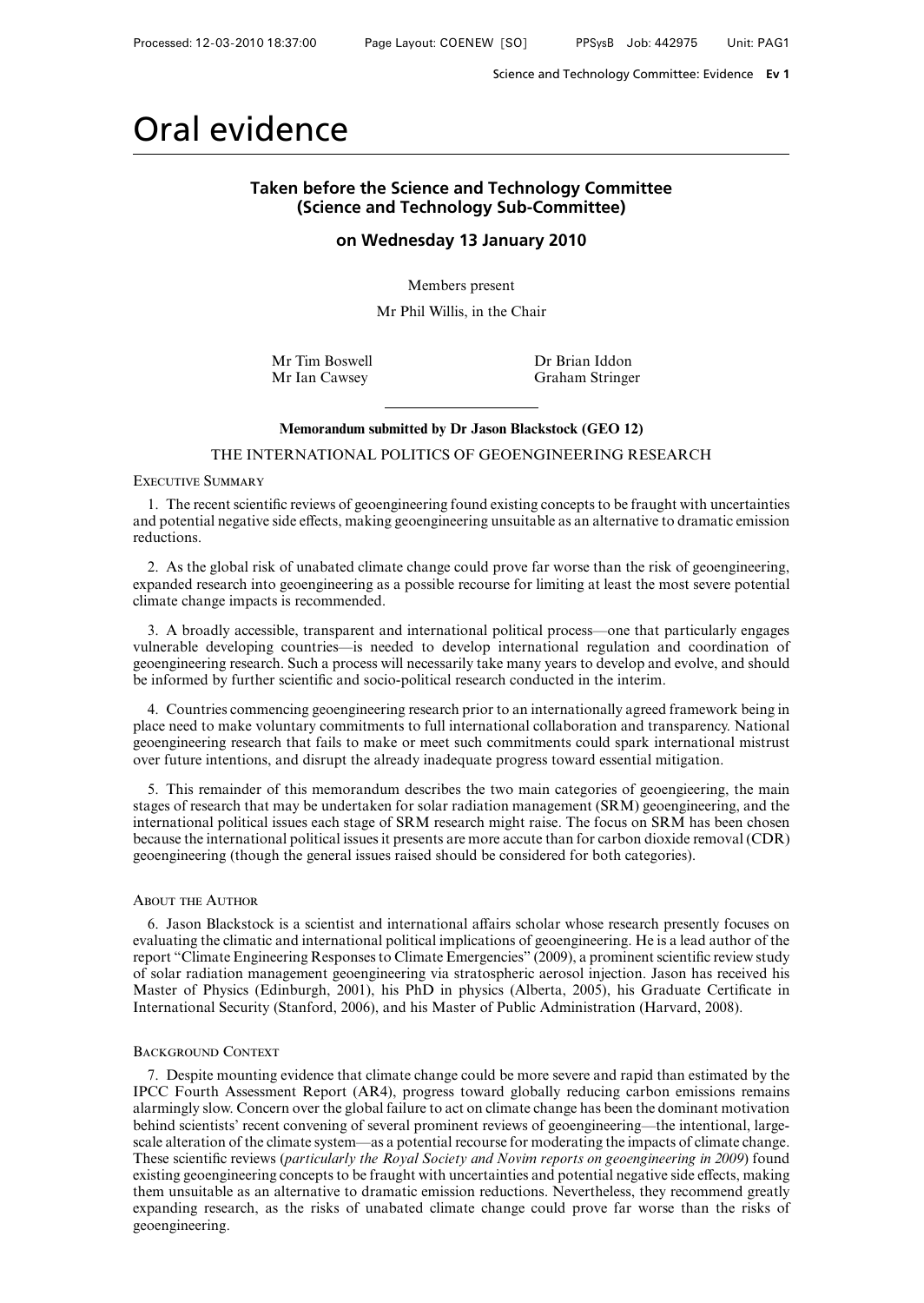8. As geoengineering schemes are now attracting national political attention and research funding in several developed countries, the implications for international climate politics need to be carefully considered.1 Similar to climate change, for many geoengineering schemes both the benefits and the potential risk of severe unintended consequences would be unequally distributed between regions or nations. As a result, national geoengineering research programs could spark international mistrust over future intentions, and serve to further disrupt the already inadequate progress toward essential mitigation commitments. To limit such tensions and preserve options for future cooperation, countries starting geoengineering research should make early preventive commitments to full international collaboration and transparency, and avoid any appearance of pursuing national interests at the expense of global public welfare.

#### Geoengineering Concepts

9. Geoengineering schemes can be divided into two categories, with very different characteristics: carbon dioxide removal (CDR) and solar radiation management (SRM). By removing the cause from the atmosphere, CDR schemes such as direct air capture or ocean fertilization would be effective at diminishing climate change impacts. But technical challenges and large uncertainties surrounding large-scale CDR deployment, along with the long delays in the climatic response to carbon forcing, mean it would take at least decades for CDR to have notable climatic effect. While important for long-term negative emission scenarios, CDR cannot offer rapid climatic influence if severe climate change manifests too quickly for adaptation to avoid substantial damages.

10. Conversely, SRM could substantially influence the climate in months—but with much greater uncertainty about the net climatic effects. SRM schemes such as stratospheric aerosols and cloud brightening aim to cool the planet by reflecting a fraction of the incoming sunlight away from Earth. Natural experiments caused by volcanoes have demonstrated the rapid impact potential of SRM, and the recent reviews show such schemes should be technically simple to deploy at low cost relative to mitigation. But these reviews also stress that SRM would at best unevenly ameliorate regional climatic change, and may generate serious unintended consequences. For example, SRM could produce droughts with severe implications for regional and global food production, and delay the recovery of the ozone layer by decades, while doing almost nothing to address ocean acidification. This makes SRM unsuitable as an alternative to mitigation.

#### Geoengineering Research

11. In spite of the limitations and risks, avoiding SRM research would be a mistake. The ability to rapidly influence the climate means SRM might be the only recourse should a climate crisis materialize. Since severe climate change could bring about such national or regional crises within decades, prudence suggests we should improve our understanding of the likely feasibility, effectiveness and dangers of SRM interventions. Without prior research, uninformed and rash unilateral action by less responsible actors becomes more likely. Moreover, near-term authoritative research will help discredit ungrounded fringe claims that SRM could provide an alternative to dramatic near-term emission reductions. Finally, establishing good governance of SRM requires good understanding of the schemes and risks to be governed, which first requires research.

12. But who should conduct this research, how should it be managed and who would control any generated technologies? These are politically loaded questions with international significance, particularly given that the rapid impact, easy implementation and low cost characteristics of SRM schemes make unilateral deployment a very real possibility for a large number of countries.

13. The table below summarizes the stages of SRM research that could be undertaken, along with the environmental risks and political issues each raises. Until recently, SRM research had been limited to model studies published in the open literature. With no environmental impact and the generated knowledge being transparent and public, such research raises minimal political issues. The main critique of this research is that it could encourage complacency on mitigation by suggesting an illusory alternative. However recent research suggests the opposite may occur; by appearing frighteningly risky to the public, SRM might reduce such complacency by creating a desire to avoid needing it. But emerging stages of research may not prove so politically innocuous.

<sup>1</sup> To the best knowledge of the author, as of the date of this memo, only the EU and (*separately*) the UK have formally announced national level funding for geoengineering research. Through its framework-7 programme, the EU has funded a<br>multi-institutional research consortium for  $\sim$ 3yrs to computationally model the science and potential radiation management concepts (see http://implicc.zmaw.de/for details). Through the Engineering and Physical Sciences Research Councils' Energy Programme, the UK has publicly announced £3 million research funding for geoengineering research.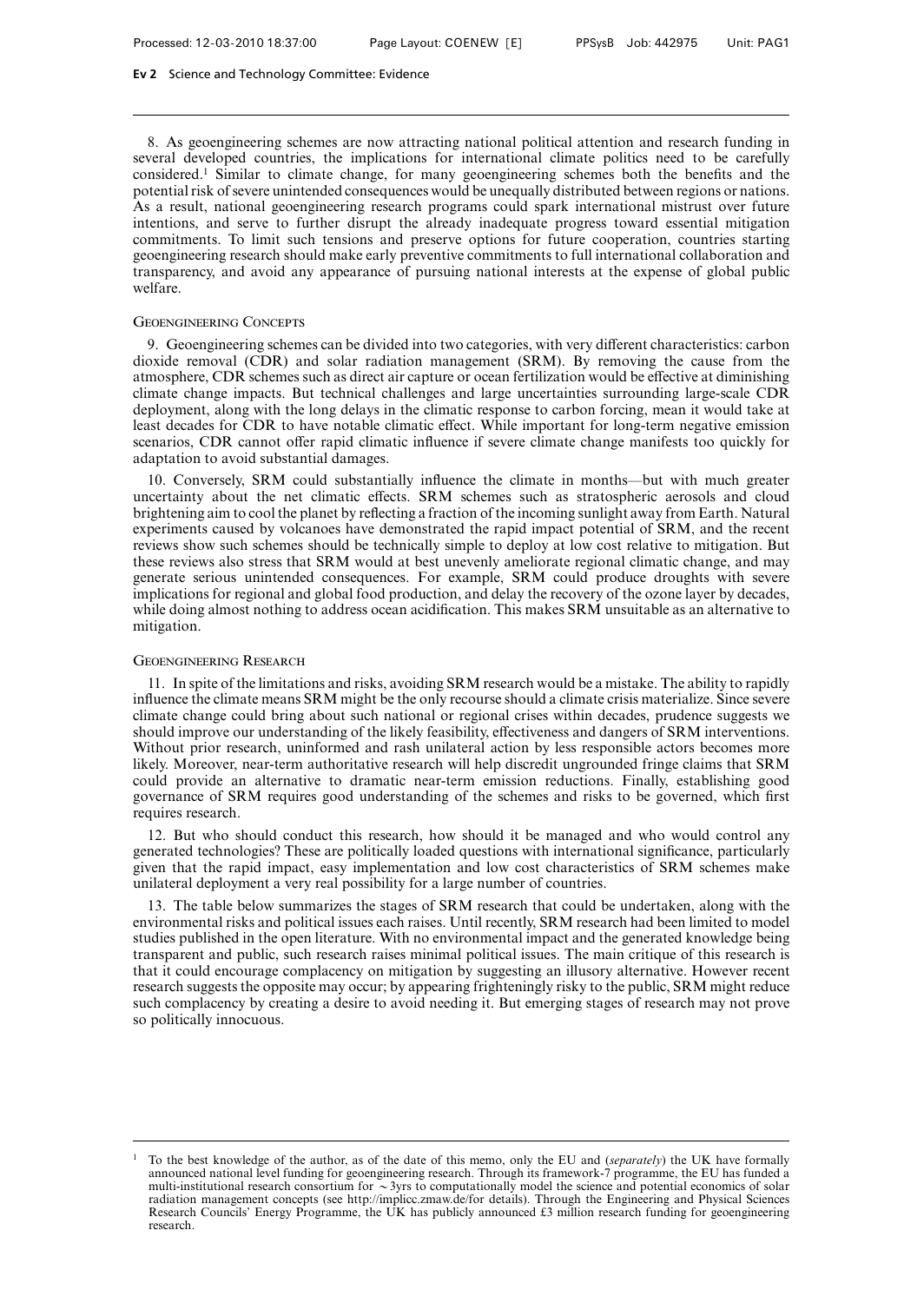| Environmental<br>Impacts                                       | Stages of<br>Research                                                              | <b>Description</b>                                                                                                                                                      | <b>International Political</b><br>and Governance Issues                                                                                      | <b>Current Status</b>                                                                                                                     |
|----------------------------------------------------------------|------------------------------------------------------------------------------------|-------------------------------------------------------------------------------------------------------------------------------------------------------------------------|----------------------------------------------------------------------------------------------------------------------------------------------|-------------------------------------------------------------------------------------------------------------------------------------------|
| <b>No</b>                                                      | Theory and<br>Modelling                                                            | Paper and computational<br>studies of the anticipated<br>climatic impacts of SRM.                                                                                       | May reduce or enhance<br>public motivation to<br>rapidly mitigate carbon<br>emissions. (7)                                                   | Limited climate<br>model studies of SRM<br>are ongoing. Much<br>more comprehensive<br>modelling is called for<br>by recent studies. (6.7) |
| Environmental<br>Impact                                        | Technology<br>Development                                                          | Laboratory development of<br><b>SRM</b> deployment<br>technologies.                                                                                                     | Could create<br>international tension<br>over technology control<br>and subsequent<br>decisions regarding<br>testing and use.                | Initial research<br>on deployment<br>technologies for the<br>SRM schemes of<br>stratospheric aerosol<br>and cloud brightening             |
| Negligible<br>Environmental<br>Impacts                         | Subscale<br><b>Field Testing</b>                                                   | Feasibility testing of SRM<br>deployment technologies<br>at levels posing<br>'demonstrably negligible'<br>environmental and<br>transboundary risks.                     | Could exacerbate these<br>international tensions.<br>particularly regarding<br>decisions on acceptable<br>scale of testing.                  | have recently begun to<br>emerge, including the<br>first sub-scale field<br>testing of aerosol<br>deployment. (7,14)                      |
|                                                                |                                                                                    |                                                                                                                                                                         | Internationally Agreed Definition of 'Demonstrably Negligible' Risks is Required                                                             |                                                                                                                                           |
| Increasing<br><b>Transboundary</b><br>Environmental<br>Impacts | Climate<br>Impact<br><b>Testing</b><br>Ł.<br>Low-Level<br>Climatic<br>Intervention | Testing of the climatic<br>impacts of SRM<br>deployment, nominally<br>at scales below actual<br>deployment, but with<br>notable transboundary<br>environmental impacts. | Could spark a "crisis of<br>legitimacy" (13) if<br>conducted without<br>international approval.<br>Presents challenging<br>liability issues. | No experiments<br>have been seriously<br>proposed or planned<br>at this stage.                                                            |

**The Stages, Status and Political Issues for Solar Radiation Management (SRM) Geoengineering Research**

Depiction of the level of environmental impacts and the type international political issues associated with each progressive stage of SRM research.

14. The increased scientific attention stratospheric aerosols and cloud brightening have been receiving has recently sparked the development and subscale field testing of SRM deployment technologies. Even labbased development of SRM technologies raises the prospect that national or corporate interests might try (or just be perceived as trying) to control or profiteer from nascent SRM technologies. And a national security framing of emerging SRM research, especially if classified, would dangerously provoke such international perceptions. Nonetheless, in 2009 the U.S. Defense Advanced Research Projects Agency (DARPA) held a meeting to consider pursuing geoengineering research highlights the potential for such developments.

15. As technology development graduates to the stage of subscale field tests, these same issues could be further exacerbated—and the first such tests have very recently been conducted in Russia (Izrael, 2009). Field experiments designed to have demonstrably negligible environmental and transboundary risks are valuable for feasibility testing deployment technologies, and for exploring local-scale physical, chemical and biological interactions that could damage the environment when scaled up. But the signals that unilateral subscale tests, no matter how environmentally benign, might send to the international community need to be very carefully considered.

16. The controversy surrounding an Indo-German ocean fertilization (CDR) experiment conducted in early 2009 demonstrates the political sensitivities any geoengineering experiments can evoke (Nature Geoscience Editorial, 2009). At the core of this controversy was also the difficulty of defining politically acceptable (national and international) scientific standards and oversight mechanisms for ensuring the environmental and transboundary risks of nominally subscale geoengineering field tests are in fact "demonstrably negligible."

17. Robust understanding of SRM will eventually require tests with demonstrable climatic impacts. Confidence in SRM climate model predictions can only come from "poking" the climate system and comparing the predicted and observed responses. But due to the natural complexity and variability of the climate system, signal-to-noise issues will plague the attribution of climatic impacts and unintended consequences to a particular test. For any SRM scheme it might prove impossible to test for most impacts with "pokes" below a scale considered (at least politically) to constitute deployment of a low-level climatic intervention. And the testing of multiple SRM schemes by different groups would only further complicate the situation.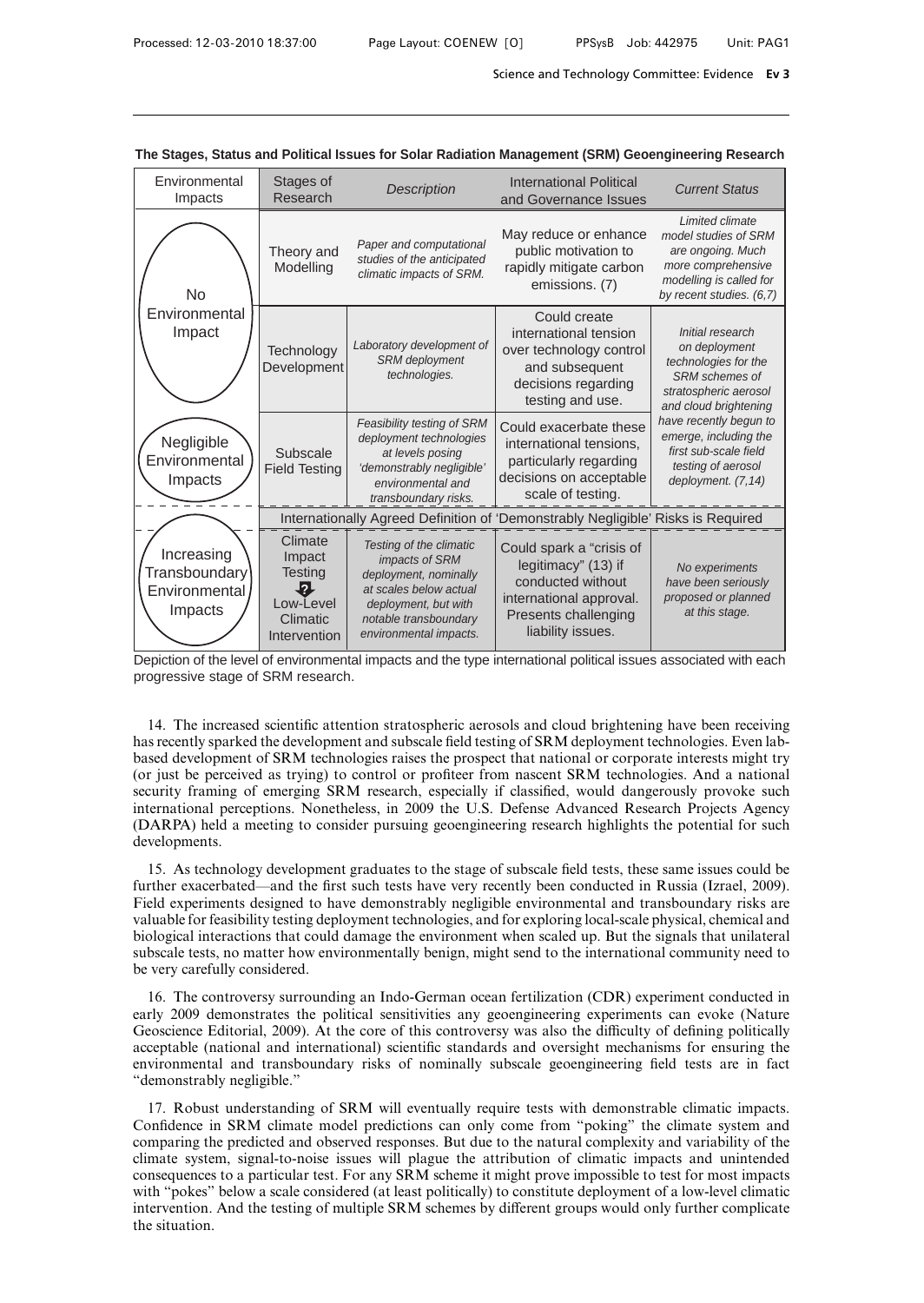18. Attribution challenges also underlie another international political challenge facing SRM—that of liability for real or perceived damages. For example, if the Asian or African monsoon were to have a weak year following an SRM test—a year at the edge of natural variability, but still inducing droughts and food shortages—scientific uncertainty about causation may just exacerbate accusations of responsibility. There would almost certainly be a global "crisis of legitimacy" (Victor, 2009) should a SRM climatic impacts test be conducted without international approval. And since by definition any test would be an intentional act, even nominally subscale field tests could open the door for spurious diplomatic, political or legal disputes (however unscientific) over liability for alleged nonlocal damages.

### Creating Norms and Regulation for Geoengineering Research

19. Anticipation of unevenly distributed benefits and damages could easily steer any international discourse on development and testing of SRM technologies into disputes over national interests. Nonpublic SRM research would exacerbate international mistrust about unilateral control, provoking such disputes and potentially sparking a proliferation of similarly closed programs. This could even encourage the development and unilateral testing of SRM schemes targeted to benefit specific regional climates, regardless of other impacts. And any such developments could prejudice many countries against cooperation on broader climate issues—including mitigation.

20. A valuable first step for addressing some of these issues will be the creation of international norms and best practices for scientists conducting geoengineering research. The upcoming Asilomar conference on Climate Intervention Technologies in March 2010 will bring together  $\sim$  150 scientists to begin this process. However, for most political issues the truly relevant actors are not scientists, but rather the decision makers representing national (or corporate) interests. Questions regarding acceptable risks for subscale field tests, if/when/where climatic impacts testing should begin, or how and by whom SRM technologies should be managed, cannot and should not be answered by scientists alone. A broadly accessible, transparent and international political process is needed to address these issues—one that particularly engages vulnerable developing country perspectives thus far absent from SRM discussions. Whether existing frameworks could facilitate this, and what the target products should be (eg new treaties, organizations, etc), are open questions that urgently need both research and international stakeholder consideration.

21. To encourage international climate cooperation, countries beginning SRM research need to take early steps to encourage the collective international exploration of SRM as a possible means for insuring global public welfare in the face of highly uncertain climate change. This means making several preventive commitments. First, to foreswear climatic impacts testing—and very conservatively limit subscale field testing—until approved by a broad and legitimate international process. Second, to keep all SRM research, including generated knowledge and technologies, in the public domain. Third, to integrate all SRM research into any subsequent international research framework.

22. Given the preexisting mistrust on global climate issues, further steps should also be taken to foster international confidence and cooperation. National SRM programs should explicitly involve international scientists, particularly including those from vulnerable developing countries. More importantly, these programs should give priority to research on SRM schemes that may preserve global public welfare, rather than focusing on narrowly defined national interests.

23. As national geoengineering research emerges, these preventive steps cannot guarantee future climate cooperation. But they would at least limit the new problems this research heaps on the already strained global climate agenda.

#### **BIBLIOGRAPHY**

Blackstock, J J *et al.*, *Climate Engineering Responses to Climate Emergencies* (Novim, 2009), available at http://arxiv.org/pdf/0907.5140.

Izrael,YA *et al.*, *Russian Meteorology and Hydrology* 34, 265 (2009).

McMullen, C P and J Jabbour, Eds., *Climate Change Science Compendium 2009* (U.N. Environment Programme, Nairobi, 2009).

Nature Geoscience Editorial, *Nature Geoscience* 2, 153 (2009).

Shepherd J *et al.*, *Geoengineering the climate: science, governance and uncertainty* (The Royal Society, London, UK, 2009).

Victor, D G, *et al.*, *Foreign AV.* 88, 64 (2009).

*Dr Jason J Blackstock* (jblackstock@cigionline.org) Centre for International Governance Innovation, Canada (Fellow) International Institute for Applied Systems Analysis, Austria (Research Scholar)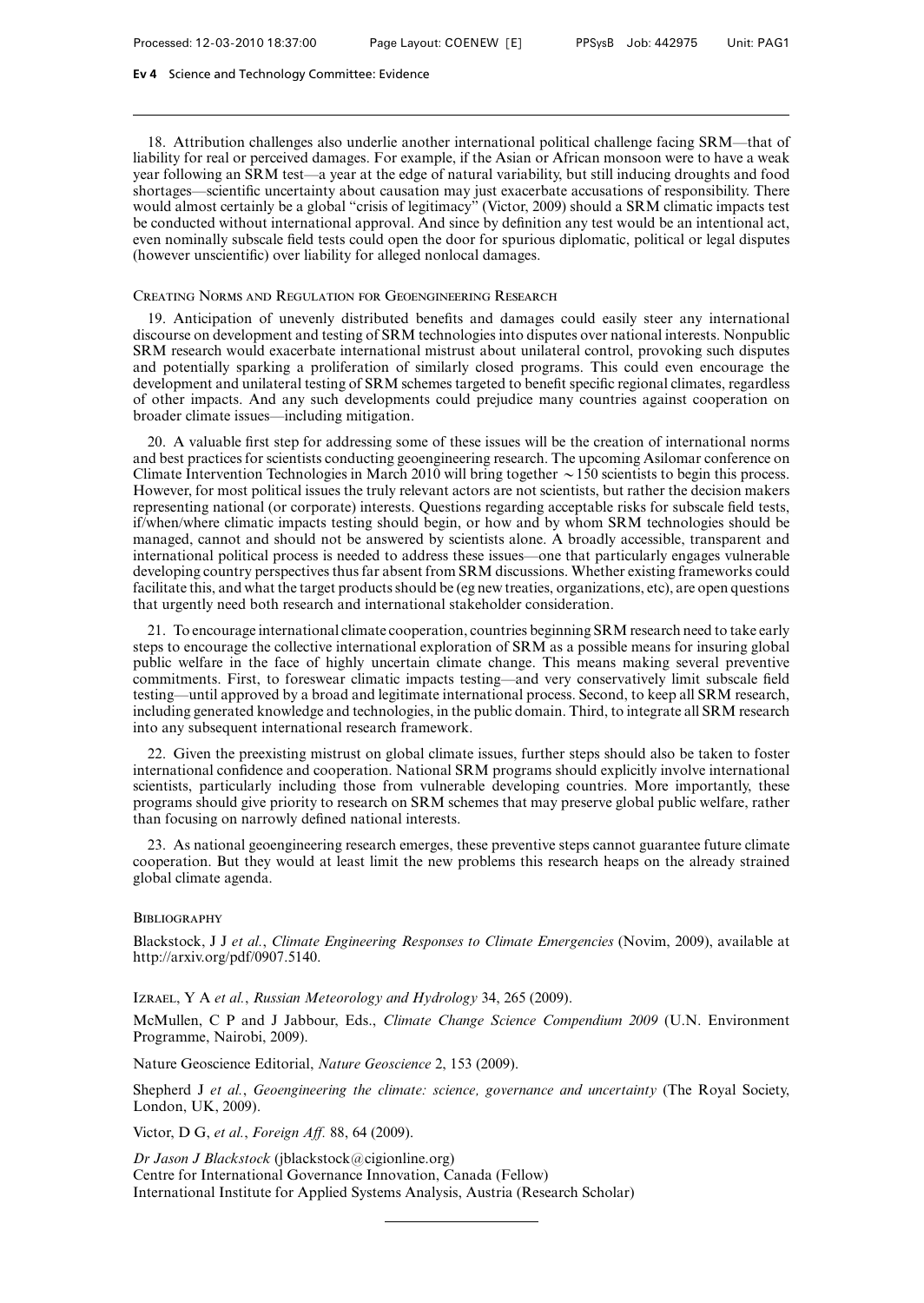### **Memorandum submitted by John Virgoe (GEO 05)**

#### **SUMMARY**

1. Technical research into geoengineering techniques should be accompanied by consideration of regulatory, legal, and decision-making frameworks, and potential distributional and political impacts. Techniques to remove  $CO<sub>2</sub>$  from the atmosphere could usefully supplement conventional mitigation activities, and it is probably unhelpful to describe these as geoengineering. Solar radiation management techniques ("true" geoengineering) raise much more difficult issues, including the potential to foster international tension, but may provide a useful emergency response to dangerous climate change. No existing international legal instrument exists which clearly regulates or prohibits such activities, though there are relevant international legal principles. An international regulatory regime will need to address a number of important issues. Work should begin on such a regime as early as possible, but it will need to be approached in a careful manner.

### Declaration of Interest

2. I conducted research into geoengineering governance and regulation at the Woodrow Wilson School of Public and International Affairs, Princeton University, in 2006–07. I subsequently entered the employ of the Foreign and Commonwealth Office, but this evidence is submitted in my private capacity and does not represent HMG policy.

#### **REMARKS**

3. I support early discussion of the complex regulatory, governance and legal issues thrown up by geoengineering. Calls for some sort of geoengineering intervention are likely to grow as climate disruption becomes more apparent, and particularly if mitigation efforts prove inadequate. It is important that we start thinking through the consequences of such an intervention as early as possible if we are to take mature, informed decisions. Moreover, the development of an international regulatory regime would help reduce the risk that an individual country (or sub-national actor) might decide to deploy geoengineering techniques on a unilateral basis.

4. The opposing argument—that even raising the possibility of geoengineering creates a moral hazard, reducing the incentive to cut emissions—is not without merit. But geoengineering is already being touted by some as a magic bullet. I believe serious analysis will actually underscore what a problematic option it is for a range of technological, ethical and political reasons—and show that there is no attractive alternative to radical emissions cuts. Equally, we are so far from achieving climate stabilisation through conventional mitigation that it would be unwise to ignore any serious option, even at the risk of creating a degree of moral hazard.

5. There was an important new contribution to the debate in September, in the form of a report from the Royal Society "Geoengineering the climate: Science, governance and uncertainty". This is an excellent evaluation of technological options. In particular, the report highlights a key distinction between two broad types of geoengineering: those which remove  $CO<sub>2</sub>$  (or other greenhouse gasses) directly from the atmosphere; and those which seek to balance the warming effects of excess greenhouse gasses by blocking a proportion of solar radiation reaching the earth ("Solar Radiation Management"). Apart from their technological differences, the two have quite different non-technological characteristics, with implications for their regulation. Indeed, they are so different in nature and implications that it is questionable whether it is helpful to describe both as geoengineering. Broadly speaking, the former might form an element within a package along with mitigation and adaptation, while the latter might be deployed as an emergency response in the event of highly disruptive climate change.

6. Removing CO2 from the atmosphere—eg through enhancing natural weatherisation processes or biochar—is arguably not wholly distinct from accepted mitigation approaches. Carbon capture and storage (CCS) from the atmosphere is conceptually similar to CCS from power stations; biochar is really an extension of reafforestation. As such, it could conceivably be managed through a similar regime, as a supplement to conventional mitigation action. The carbon price would determine whether countries decide to meet their emissions targets though energy efficiency, changing their energy mix—or CO2 removal. But this would require the rules on carbon trading to permit the creation of offsets through such activities; alternately, they would need to be treated as credits in national greenhouse gas accounts.

7. In practice,  $CO_2$  removal on a large scale may prove expensive and environmentally destructive— the Royal Society report suggests that it would be necessary to mine, process and transport silicate rocks at a volume equivalent to twice the current rate of global coal mining to remove all the  $CO<sub>2</sub>$  currently emitted by human activity. In some countries, there may be room for such techniques to take place at scale. But it is likely to remain a niche contribution to global mitigation, and one which only makes a difference over a long period.

8. I can see no good reason not to encourage (carefully supervised) research in these techniques, and to ensure carbon accounting/trading rules are crafted in a way which might include such activities (once issues of safety, verification etc are taken into account).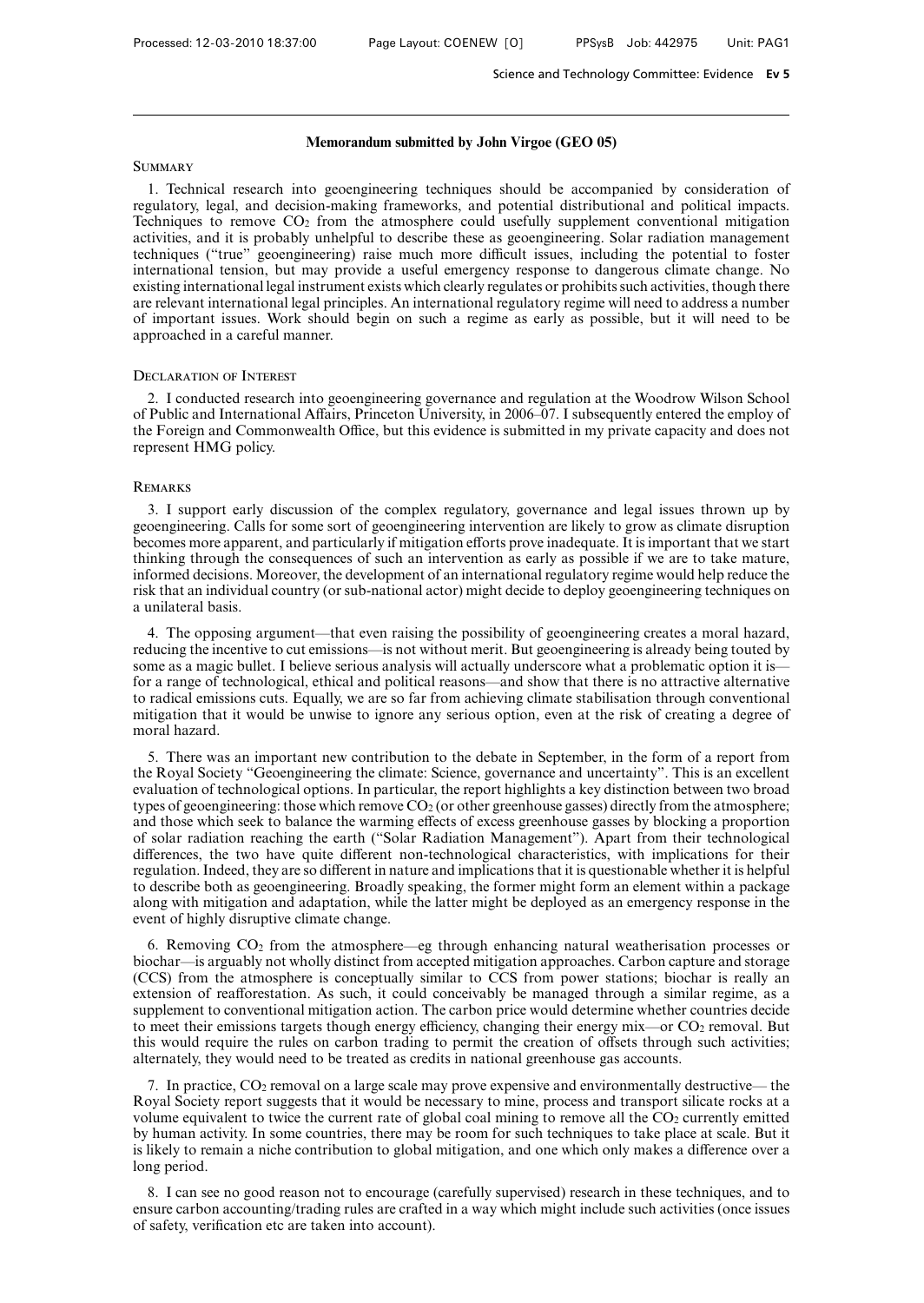9. Looking at Solar Radiation Management techniques, the most widely discussed is injecting sulphur particles into the stratosphere. We know this works—it is why large volcanic eruptions cool the climate for a year or two. But there are potential environmental side effects (eg on the ozone layer). These techniques only address the warming effect of increased  $CO<sub>2</sub>$ , not ocean acidification. So it is not easy to equate them to a carbon price). The cooling effect does not necessarily cancel out global warming equally strongly in every part of the globe—the poles could still warm, for example. That is just one of several reasons why they will be internationally controversial. They are also hard to test—by its very nature, an intervention is global. On the positive side, sulphur injection seems to be relatively low-cost, to be straightforward from a technical perspective, and would have an immediate effect—making it the prime choice for an "emergency" intervention.

10. Solar Radiation Management techniques raise complicated political, ethical and regulatory issues, and are the main subject of my article "International governance of a possible geoengineering intervention to combat climate change" (Climatic Change, 2009, 95:103–119), which was, I think, the first discussion of the international politics of geoengineering from the perspective of international relations theory.

11. My article identifies non-technical characteristics of geoengineering which might influence regulatory models, and then discusses three broad approaches to managing a geoengineering intervention: through the United Nations, by one state unilaterally, and through a consortium of states. Rather than repeat my analysis here, I attach a copy of that article. However, I would draw attention to my conclusion that no existing international instrument exists which clearly prohibits or regulates geoengineering research or activity. It has been suggested that the 1977 UN Convention on the Prohibition of Military or any Other Hostile Use of Environmental Modification Techniques (the ENMOD convention) would make geoengineering illegal. However, article 3.1 specifically preserves the right to use such techniques "for peaceful purposes". It is true, however, that the international regimes for governing the atmosphere and the oceans might have an interest in specific geoengineering techniques—for example, injecting sulphur compounds into the stratosphere might affect the ozone layer, the concern of the Montreal Protocol.

12. International law does suggest principles which might be used in developing a regulatory regime for geoengineering, including the precautionary principle (Principle 10 of the Rio Declaration), the requirement to inform or consult, the principle of common but differentiated responsibilities (Rio principle  $\bar{7}$ ) and the polluter pays principle (Rio principle 16).

13. I should also like to highlight the potential for geoengineering interventions to lead to international tension, bearing in mind the likely distributional impacts. It is unlikely that the use of a Solar Radiation Management technique would exactly counter the effects of global warming in every part of the world. It is more likely that some regions would experience relative warming and others would see relative cooling. Side effects would also be likely to impact differently in different regions. Any freak weather event could be blamed, plausibly or not, on the intervention. Countries or groups which felt they were being harmed by the intervention could seek legal recourse or exert diplomatic pressure. The risk of this would be reduced, though not eliminated, if a consensual international regulatory regime were in place.

14. There are a lot of international bodies with a potential interest, including the Framework Convention on Climate Change (UNFCCC), the UN Environment Programme (UNEP), the Intergovernmental Panel on Climate Change (IPCC), the World Meteorological Organisation (WMO), and—on specific techniques the International Maritime Organisation (IMO), the Montreal Protocol and other parts of the atmospheric governance regime. The Royal Society report suggested that the Commission on Sustainable Development (CSD) might be the appropriate body to lead on geoengineering governance, but the remit and working practices of the CSD seem unlikely to make it a preferred option.

15. I draw attention to pages 114–115 of my article, which set out the key elements which would need to be addressed by an international regulatory regime for geoengineering.

16. It will be necessary to be cautious in the way international debate on geoengineering is initiated. It is so far from the current mitigation-adaptation paradigm, and raises so many concerns, that a premature discussion might well see geoengineering banned in line with the precautionary principle. Already, in June 2008, the Conference of the Parties to the Convention on Biological Diversity cited the precautionary principle in calling for a moratorium on ocean fertilisation activities. I have sympathy for that decision on the specific issue of ocean fertilisation, but it is important that genuine research into geoengineering techniques are subjected to an appropriate, cautious regulatory regime rather than a blanket ban.

17. In terms of international regulation, the first step might be to develop guidelines to govern such research. These might cover, for example, refraining from field experiments until certain conditions have been met. In all cases, it is important that research is conducted in an open fashion, to minimise suspicion.

18. The Royal Society report called for government funding for research into geoengineering techniques. I agree; but it is important that scientific/engineering research is accompanied by work on non-technical aspects. Those non-technical aspects should include the appropriate legal, regulatory and decision-making frameworks, and the distribution of risks and benefits.

*December 2009*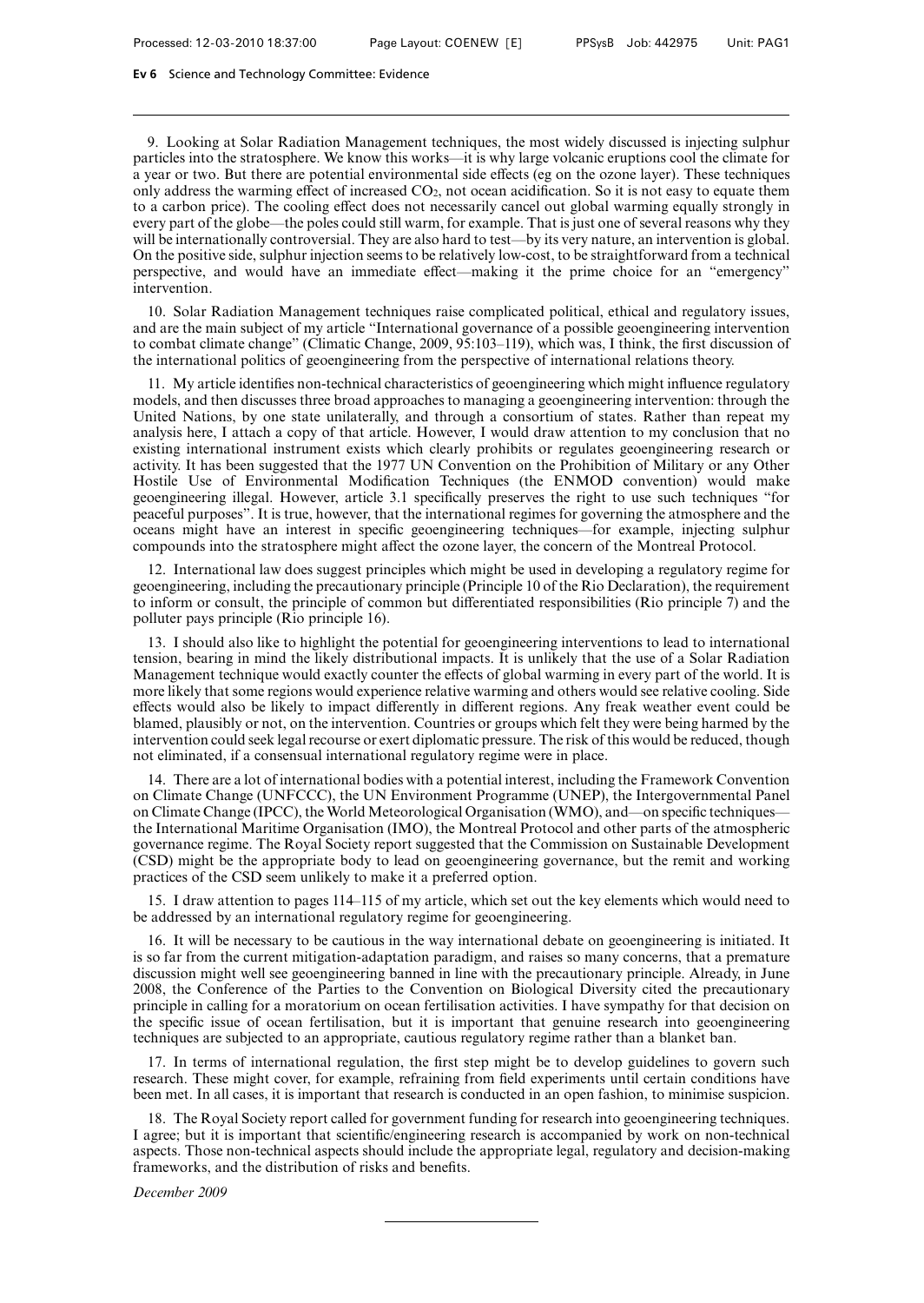*Witnesses:* **Dr Jason Blackstock**, Fellow at the Centre for International Governance Innovation (CIGI) Canada and research scholar at the International Institute for Applied Systems Analysis (IIASA) Austria, **Professor David Keith**, Director, ISEEE Energy and Environmental Systems Group, University of Calgary, Canada, and **John Virgoe**, an expert in climate change policy, gave evidence via video link.

**Chairman:** Could I say a very warm welcome to our guests around the world and, indeed, thank you very much indeed for joining us at what must seem an unearthly hour. It is snowing here in London and I am sure you will tell us what it is like around the world. We are very tight to timescale, and I am going to ask each of you to introduce yourselves very, very briefly so that we know that our feed is up and live, but first I am going to introduce our Committee to you. I am Phil Willis, the Chairman of the Science and Technology Committee here in the House of Commons, and on my immediate right is?

**Dr Iddon:** Dr Brian Iddon, Member of Parliament for Bolton South-East, Labour.

**Graham Stringer:** Graham Stringer, Member of Parliament for Manchester, Blakely.

**Mr Cawsey:** Ian Cawsey, Member of Parliament for Brigg and Goole.

**Mr Boswell:** Tim Boswell, Member of Parliament for Daventry.

**Q1 Chairman:** And on my immediate left is Glenn McKee, the clerk. That is our panel this morning. I wonder if I could ask John Virgoe if you could identify yourself, please?

*John Virgoe:* I am John Virgoe. I am on the line here from Canberra, where we have been enjoying 38) today.

#### **Q2 Chairman:** Professor Keith?

*Professor Keith:* David Keith, University of Calgary, where it is around zero.

**Q3 Chairman:** What time in the morning is it? *Professor Keith:* One-thirty. No, it must be twothirty; sorry.

**Q4 Chairman:** Thank you very much indeed. Dr Blackstock?

*Dr Blackstock:* Yes, is the audio working at this point in time?

### **Q5 Chairman:** It certainly is; yes.

*Dr Blackstock:* Wonderful. I am Jason Blackstock from the International Institute for Applied Systems Analysis and the Centre for International Governance Innovation. I am in Boston right now and it is four-thirty in the morning and about  $0^{\circ}$ Celsius as well.

**Q6 Chairman:** John Virgoe, I wonder if I could start with you. It has been suggested that there is a need for geoengineering intervention. First of all, do you think that there is and do you agree that it needs global regulation?

*John Virgoe:* On the need, I think it would be premature to make that judgment at this point. The state of knowledge about geoengineering, both on the technical side but also on the political, ethical and regulatory sides, is simply not at a point where I think any sensible person would be able to recommend that we should be implementing a geoengineering technique at this point. I think, however, there is increasing reason to think that we may be heading that way in the future. I suppose it depends to some extent on your degree of optimism about whether the world will actually get on top of global warming through the mitigation methods and through international negotiations. If we believe that we may be heading in that direction and that in some years from now (and I would not like to put a figure on it) we may be looking seriously at a geoengineering intervention, I think it does make sense for us to be starting, at this point, not only to research the science and the technology, but also to think through some of these issues around the politics and the regulation so that when we do get to the point, if we get to that that point, where we want to go ahead with these sorts of acts, we have thought about it and we are in a position to take a mature, measured and informed decision.

**Q7 Chairman:** Dr Blackstock, if we take John Virgoe's position as a sensible starting point, there is a huge number of international conventions with the potential to regulate geoengineering. Is there sufficient out there, or do we need to establish new positions? Dr Blackstock, can you hear me? *Dr Blackstock:* Yes, I can.

**Q8 Chairman:** I was just saying that there is a huge number of international conventions with the potential to regulate geoengineering. Is that so, or do we need new ones?

*Dr Blackstock:* I think this depends in part on the types of geoengineering that you are talking about. Geoengineering is not a monolithic subject. The differences between carbon dioxide removal and solar radiation management and even, within carbon dioxide removal, the types that are engineered and, therefore, can be done on a global scale versus the ecosystem management, each of them requires different types of regulation, different regulatory structures. I think that for the engineering of carbon dioxide removal we do have methods in place that can fit largely within the local and national regulatory structures, but once you start getting into managing ecosystems or interventions into ecosystems at a larger scale across borders, we start to have more questions. CDR that is ecosystembased, like ocean fertilisation, has already gone to the Convention on Biological Diversity and the London Convention and we have some regulatory mechanisms there. For solar radiation management I think we really lack the regulatory structure right now, and because solar radiation management—the sort of techniques of stratospheric aerosols, cloud whitening—are the only category of techniques that could be used with a rapid impact on the climate system if we were to intervene, I think that we need to get these regulatory structures in place before large scale field tests are implemented. Because even when you start talking about field testing solar radiation management techniques, you start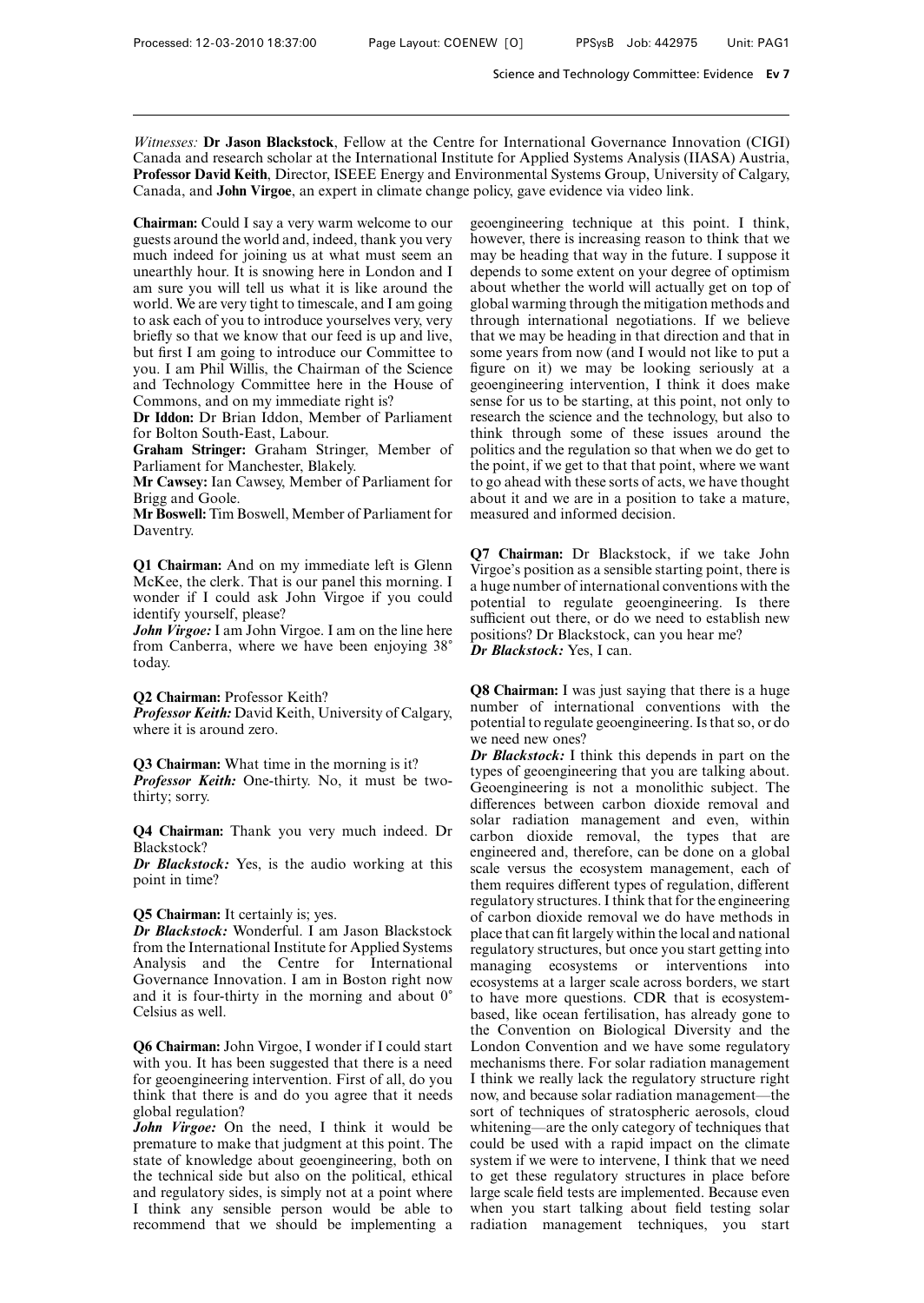#### **13 January 2010 Dr Jason Blackstock, Professor David Keith and John Virgoe**

running into the potential for transboundary impacts, or at least a perception of transboundary impacts, and so international mistrust, international concern of what another country will do with that technology can come up very rapidly.

**Q9 Chairman:** Are you saying, Dr Blackstock, that the Convention on Biological Diversity would be a good starting point, or are you saying that that is sufficient?

*Dr Blackstock:* I am saying that for the different techniques we need different systems. There will not be (and I do not think we should think of there being) one framework which is sufficient to regulate geoengineering as a whole. If we differentiate the categories of geoengineering into the two broad categories of carbon dioxide removal and solar radiation management, I think those techniques that aim to remove carbon dioxide from the atmosphere, we largely have the appropriate regulatory mechanisms. There are some changes that could be made, but they largely exist. For solar radiation management, on the other hand, I believe we do not have the appropriate regulatory mechanisms in place, and I do not believe we have even a forum in which that discussion has begun to occur. I think we need more discussion at the international level of what type of regulatory mechanisms are needed, and that discussion should begin soon.

**Q10 Chairman:** Mr Virgoe, you disagree with that? You feel that we need a single regulatory body. I just wonder if you would let our Committee know how you think that that could work.

John Virgoe: In fact, I do not disagree with that; I agree with almost everything that Dr Blackstock said at that point. I certainly agree that when we are talking about  $CO<sub>2</sub>$  removal, the aspiration, at least, must be to make this part of a broader greenhouse gas management regulatory structure; that once we have addressed the issues around measurability, verification, the efficiency of some of these methods, then, ideally, we will be looking to see these methods implemented as part of a portfolio, if the price makes it sensible to do it that way. So that the countries faced with emissions reduction targets would have the option, and it would be a market-driven process, to what extent they wished to meet those. I agree with him entirely. We do not have the structures in place which would allow us to take the decisions and to regulate that process. The one area that I would differ slightly with him on that is I would certainly agree that we need to start the conversations around these issues as soon as possible, but that does not mean that we should necessarily be jumping straight into an international negotiation. The state of knowledge around these techniques and the possible unintended consequences is such that I just do not think we have enough knowledge to get into that sort of international negotiation and that actually getting into that international negotiation could lead us to some unwanted consequences, but I certainly think that we need to start the discussion and we

need to start the discussion, in particular, around how we are going to manage the process of researching these things.

**Q11 Chairman:** Professor Keith, we have just had a rather disappointing Copenhagen summit with, arguably, science coalescing around a clear understanding that the planet is warming up and that we need to take very, very drastic action. We have still failed to be able to get the sorts of compensation agreements to support countries that require a great deal of support in order to put in carbon mitigation measures. How do you feel? Do you feel that there would need to be significant compensation for geoengineering which might be deployed by one nation but have quite a significant effect on another? Do you think it is possible to work that out?

*Professor Keith:* I cannot see the video. Can you hear me?

**Q12 Chairman:** We can hear you, so please carry on. We can see you now as well.

*Professor Keith:* Again, talking about geoengineering in general is almost meaningless, because there are completely different things in that project. I think the question really refers to solar radiation management, and that is governance is central at the point where we lock it, and the reason is that it is so cheap that the challenge for the international system will be to restrain unilateral action. It is precisely the opposite, or the converse, of the kind of challenge we face to reducing CO2 emissions, but the challenge is to incentive as a collective act. I think we will need methods to do that and, indeed, those may be some of the most challenging developments, some of the most challenging the international community has ever faced. I do not think it makes sense to begin now to develop the full mechanisms for managing full-scale deployment, because I think we simply do not know enough. I agree with what John Virgoe has said. The crucial thing now is to think about how to start doing this from the bottom up through the management of a research programme in an international and transparent way. From the bottom up does not mean just that the scientists decide that is certainly not the right answer—but it means, I think, that it would be premature to start a full UN scale EU Court treaty process, because it is simply not clear yet what the capacities are and states, individuals, have not had long enough to consider seriously what the trade-offs are.

**Q13 Chairman:** Very briefly, before I pass you on to Dr Iddon, it has certainly come to my attention that there is a real worry that the military use of geoengineering might become an attractive proposition for some countries. Is that something that worries you?

#### *Professor Keith:* Yes.

*John Virgoe:* I understand the concern. I am not a lawyer, but my understanding is that such action would actually be prohibited by the 1977 ENMOD Convention, which does outlaw the hostile or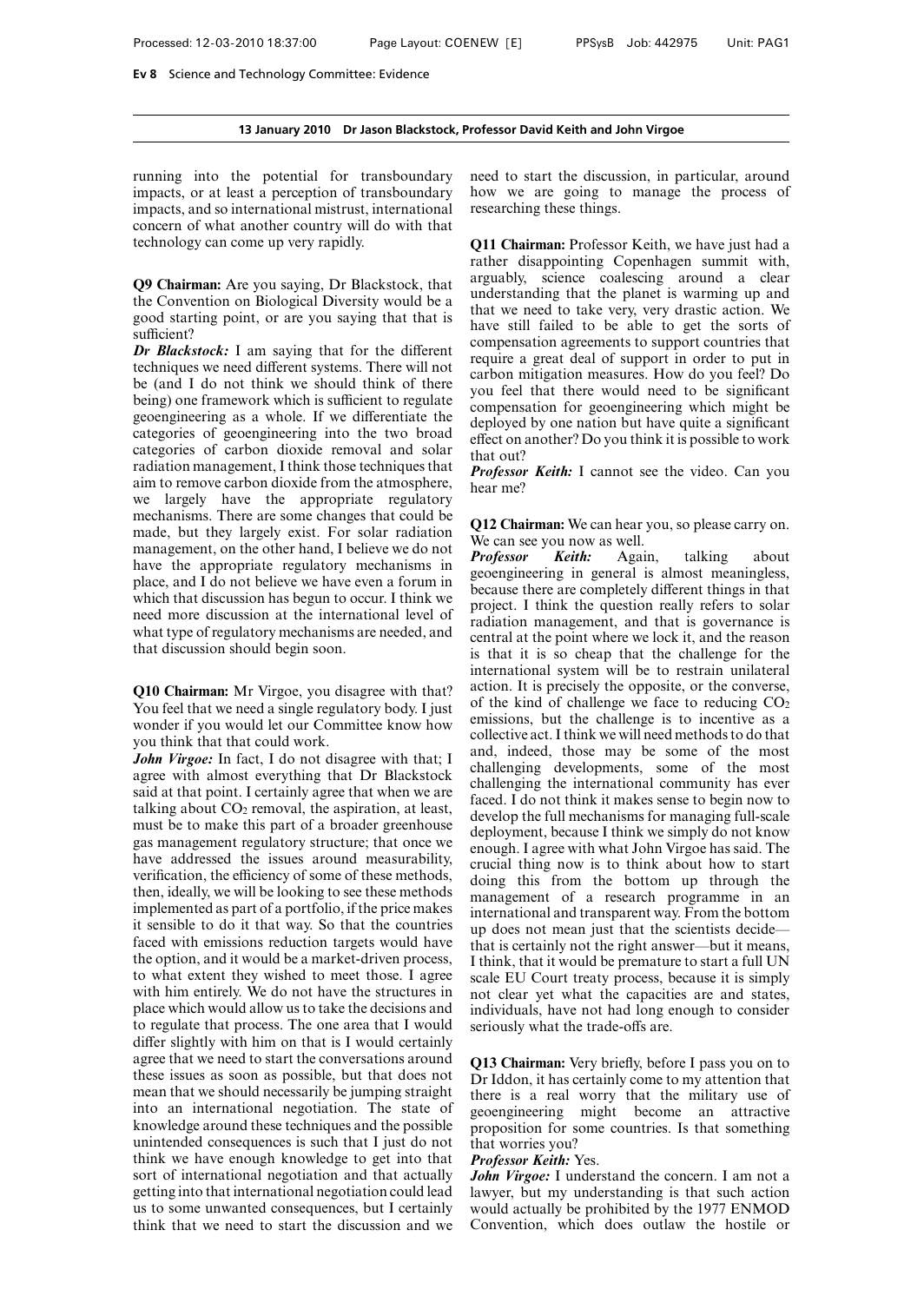military use of environmental modification techniques. That does not mean, however, that the development of these sorts of techniques would not give rise to concerns, and that is certainly the case if militaries or, indeed, powerful governments were seen to be involved in developing some of these techniques. If we decide to move ahead with researching and possibly deploying these sorts of techniques, I think one of the big challenges for the world will be how do you actually deal with those sort of concerns? As I say, I think the legal position is that this would not be allowed under the Convention, but that does not mean there would not be concerns about it.

#### **Q14 Chairman:** Professor Keith.

*Professor Keith:* I would echo Mr Virgoe's comments on this. Let us try getting a scenario on the table. If a very small state, right now, decided to go out and deploy geoengineering with no prior consultation and with no adequate margin to go on, then, whether or not we had some prearranged international regime, it is pretty clear that the great powers would stop that small state. On the other hand, if a large state—and that does not necessarily mean a rich first-world country—began a serious ten-year programme of geoengineering research, subscale testing, and if that programme has international transparency in the form of an advisory committee that had some of the world's best scientists, and then that state moved, after, say, a decade, to say, "We are going to begin slowly and incrementally subscale deployment because we feel it will protect our world's interests", it would be extremely hard to stop. That state would effectively seize the initiative, especially if it was a nuclear power state. The reality here is that there are limits to what we can do in international law because, in the end, this gets to the core national interest. That is not to say we should not try, because, I think, in the end, the stability of the world is going to depend on this over time, but I would use this example to give you a sense of just how valuable it will be. Let us say China decided to do some modification that they think will improve their monsoon but make India's monsoon worse: that will not be directly, as John says, prohibited by an ENMOD treaty, but there is no question that will have a military response on all sides.

*Dr Blackstock:* I would build on Professor Keith's statement quickly and say that those two scenarios that he painted are the ends of the spectrum of possibilities, but as geoengineering research is developing, particularly on solar radiation management, somewhere in the middle ground seems more likely at this stage, where powerful nations begin research programmes on geoengineering and other states' perceptions of how transparent that is. For example, the EU, the UK and the US are all having these conversations about geoengineering; developing countries are not yet present. We need to consider the knock-on consequences of that middle ground perception that powerful countries are beginning to develop these technologies and may be pursuing not necessarily

militaristic interests, but simply national climatic interests by developing these technologies. For example, on the next attempt at Copenhagen, the next attempt to get mitigation discussions going, there will be these arguments. I would agree with Mr Virgoe, we are not ready for international negotiations, but, I think, particularly by countries that are now starting serious geoengineering research, there needs to be an attempt to engage a broader dialogue with those countries which would otherwise feel marginalised on these subjects.

**Q15 Mr Boswell:** My specific question was about the regulation of these processes and what might be termed the international validation of them. It would seem to me (and this prompted my asking to intervene) that the UN Charter and the principle of self-defence, at one level, could actually be invoked by a nation state who wanted to do this by saying, "It is essential we do this in order to protect ourselves." Perhaps you would like to comment on that. Secondly, there is some analogy with the development of nuclear programmes, for example, in states which are not at the moment nuclear weapon states. There may be some suggestion that they are able to shelter under civilian regimes in order to develop what are essentially nuclear military programmes. Do you have any comments on those two?

*Professor Keith:* Let me pick up on the connection of nuclear weapons and point out that we do not just succeed on an international basis by formal treaties. Normal behaviour is very important, even if they are not formally within a treaty. So the norm that said no state should have that first use of nuclear weapons, no first use for them, had a profound role in the Cold War and yet it was not the core of any treaty. I think what we need to develop here are both norms and treaties and we should not look at necessarily getting through a written treaty.

**Chairman:** I am going to leave that there and bring in Dr Brian Iddon.

**Q16 Dr Iddon:** Good morning, gentlemen. Are we quite clear about the width of geoengineering? What I mean by that is that weather-changing techniques such as cloud seeding might be considered to be geoengineering. Do you encompass those techniques within your definition? Could we start with John Virgoe perhaps?

*John Virgoe:* I certainly would not encompass that. One of the criteria for me for geoengineering is that the effect needs to be at a global level, and cloud seeding is a weather modification technique. We should not get hung up, though, on the precise definition of geoengineering for a couple of reasons. One is that the term is a very scary term and I think it does inhibit sensible debate around these techniques. The second is that the term has come to encompass at least two quite different things which are both technically different. I am talking about techniques for solar radiation management on the one hand and for taking  $CO<sub>2</sub>$  or other greenhouse gases out of the atmosphere on the other. They are quite different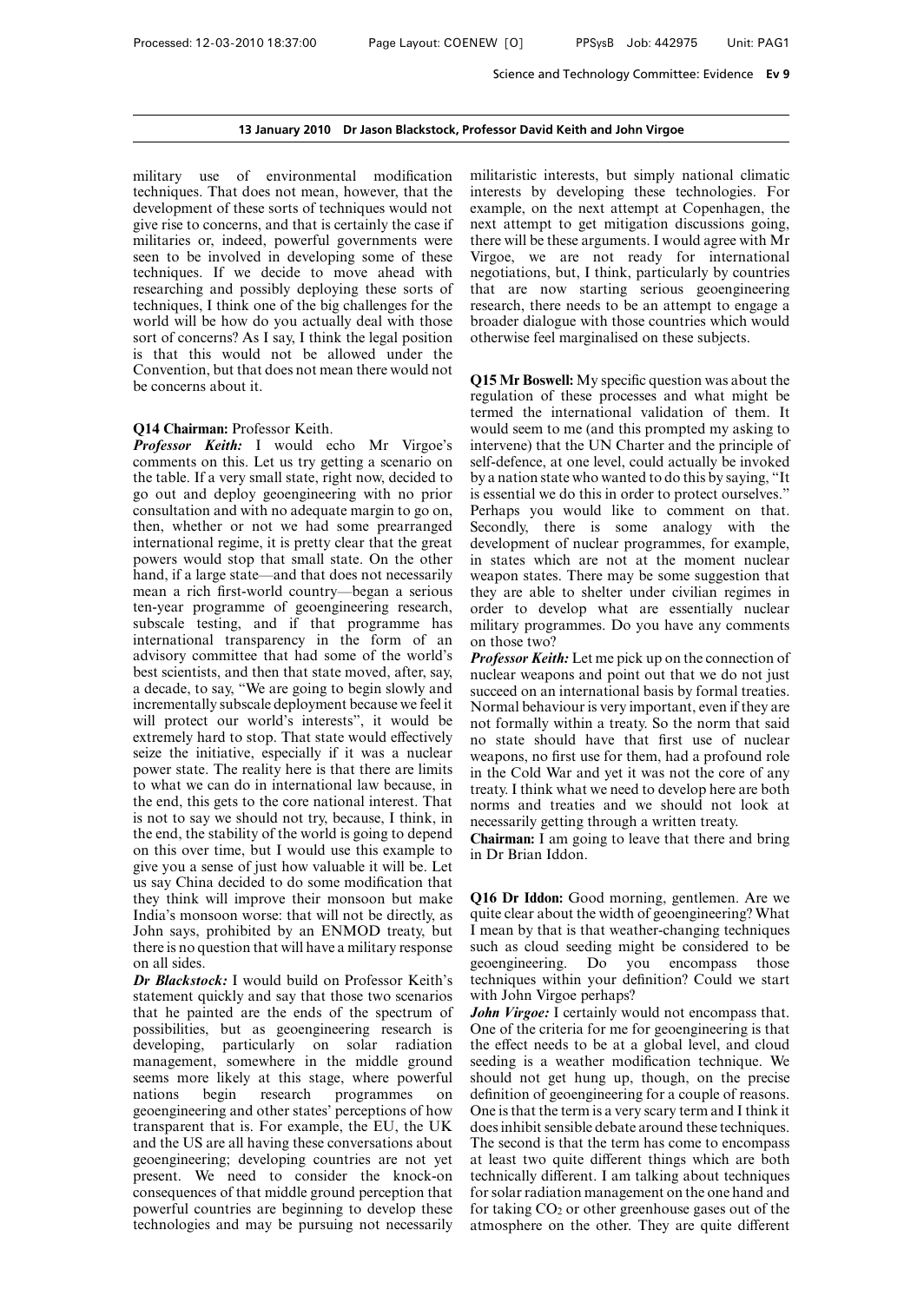#### **13 January 2010 Dr Jason Blackstock, Professor David Keith and John Virgoe**

technically but also in terms of their nontechnological implications. Currently I find it more helpful to think in terms of unconventional or complementary techniques and then to look at them one by one. I think the category of geoengineering is possibly starting to no longer be a particularly helpful one.

**Q17 Dr Iddon:** Professor Keith, do you agree or disagree with John Virgoe?

*Professor Keith:* I strongly agree. I think all three of us have said that in different ways. Let us try and help this by being specific. If biochar is geoengineering, it certainly does not bring out the kinds of direct international security concerns that are brought out by the capacity to do stratosphere solar radiation management, and the reason is all about leverage and money. The fact is that with the right technology it may be cheap enough, through engineering the stratosphere, that literally individual human beings may have the wealth necessary to introduce an ice age. I say that to be deliberately provocative, but there is evidence that is in fact correct, and that enormous leverage—the concept being so cheap—means that the threat of unilateral action is real and the impacts could be very substantial. There is no comparable issue with, say, biochar, and for that reason the sort of regulation management we need is completely different.

**Q18 Dr Iddon:** Dr Blackstock, do you have any comment?

*Dr Blackstock:*I would echo the comments that were just made and build on them, just saying that it is the transboundary impacts, the impacts that go beyond the boundary of one country, that are really going to drive the international regulatory frameworks that we need to develop, and so for a working definition of geoengineering there is obviously the question of intentional intervention requirements. As David Keith just raised, biochar does have the intent of keeping the global atmospheric concentrations of  $CO<sub>2</sub>$  down, but the near-term transboundary impacts are minimal. When we think of developing regulatory structures for what we class as geoengineering, our primary concern should be about how large is the transboundary impact and how soon will that transboundary impact manifest? This is what focuses a lot of the conversation that you heard on solar radiation management, the fact that that can impact the climate system in the nearterm, whereas the CDR techniques, the carbon dioxide removal techniques, have a much longer time lag behind them. Just to echo the last question that was asked about nuclear technology and buildup—Professor Keith's point—as David mentioned a couple of times now, solar radiation management technologies appear relatively cheap, which also means relatively technically simplistic. Therefore, the analogy to nuclear technologies becomes much more challenging, because most of the technologies required to actually deploy solar radiation management are things that are available to numerous countries already. These are not technologies that require huge technological progress from where existing technologies are at. The idea that we can potentially regulate and control the technology underlying solar radiation management, like we do, or attempt to do, with nuclear technologies, is not a good analogy for this. The technology is going to proliferate and be accessible to a large number of individuals or countries and, therefore, we have to look at controlling behaviours in this case, not just access to technology.

**Q19 Dr Iddon:** My second question is about risk. Should we be categorising geoengineering techniques as low risk, medium risk and high risk? If you agree with that, should there be separate regulatory regimes for each risk area? Could I start with Dr Blackstock, please.

*Dr Blackstock:* Simply having three categories of low, medium and high risk, as all three of us have already echoed, there are slightly different things that you would want to lump into categories, that you would want to define the technologies according to, and I think what you have heard echoed here already is an attempt to classify these things in precisely that way. The high risk technologies in this case that we have been discussing, high risk geoengineering methods, are those of solar radiation management because of the cheap and easy technology for implementation, the near-term impact it can have and, therefore, the potential for unilateral action. That creates a high risk category that does require a different type of regulatory framework than, for example, is necessary for biochar or the other carbon dioxide removal techniques, that is a useful framework of low key and higher risk, but understanding why those classifications of higher risk versus lower risk are made will be a very important part of any regulatory framework. That echoes Mr Virgoe's comment that we need a lot more research to understand the science underlying these techniques before going for full-scale negotiations and real international regulation.

### **Q20 Dr Iddon:** Professor Keith, do you agree?

*Professor Keith:* Yes, generally I agree with what Dr Blackstock has said. I think that categorising things like the amount of leverage might be more useful than boundaries. There are things like that, low leverage, where it is implausible for a small amount of money or a small stated effective load and may have high or low risk, and those things do not need a kind of international governance that they will eventually need for these high leverage technologies like solar radiation management. I think actually that high, low, medium risk categorisation is not a particularly useful way to think about overall governance. We need to think about the specific, very different timescale and leverage differences.

### **Q21 Dr Iddon:** John Virgoe, finally?

*John Virgoe:* I would agree with both of those comments and just observe that I think we are talking about a number of different sorts of risk here, and it is going to be important to pick these apart.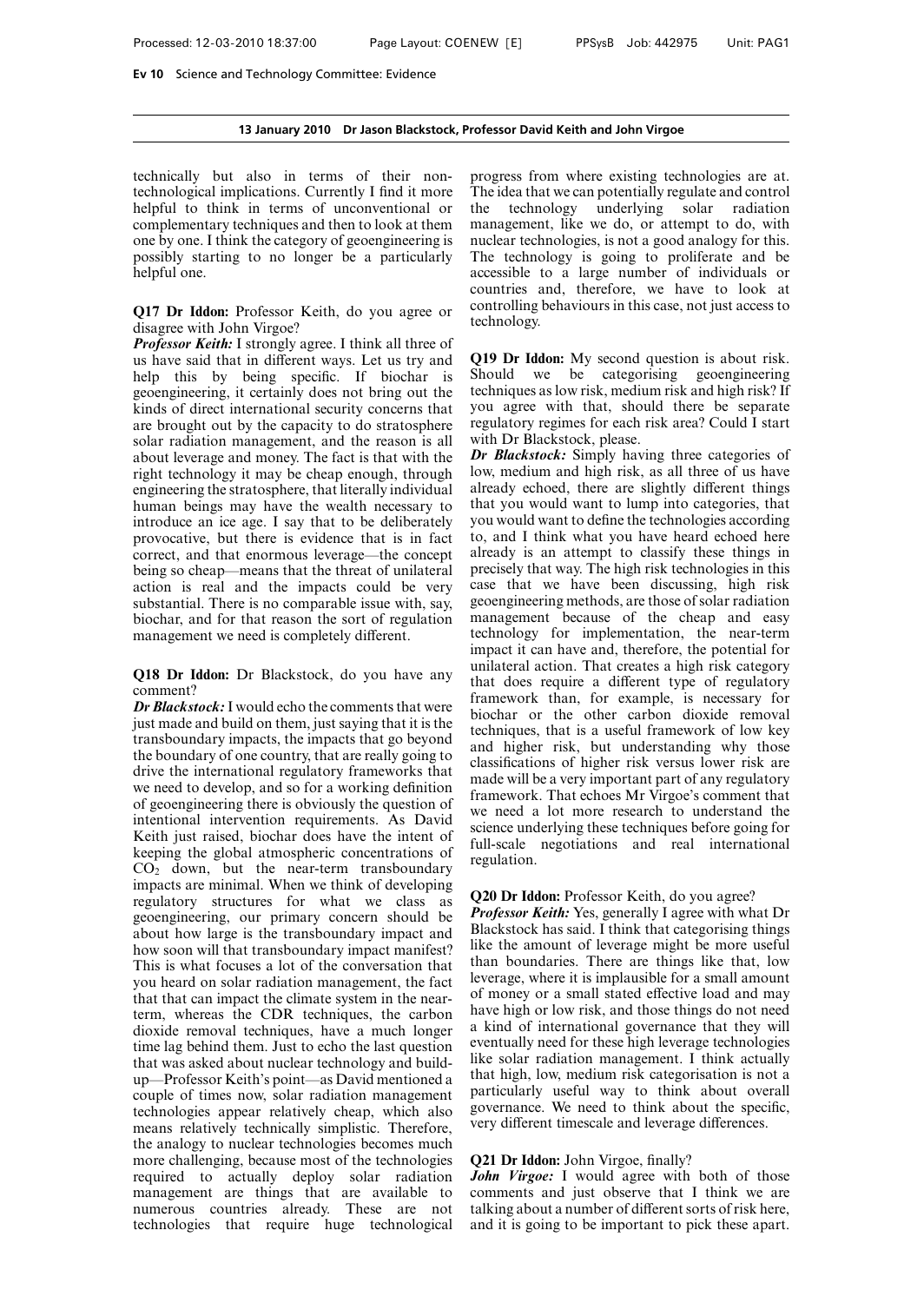There are environmental risks, risks of things going wrong or risks of unintended side effects. There are also political risks, and we have touched on some of these already, and I think there are a number of other potential political risks, risks to the international system, to multilateral or bilateral relations. It is something that particularly concerns me. There is clearly a risk that the techniques do not work and there are also risks around things like legal issues and liability. I think there is a whole range of different risks, and we probably need quite a sophisticated framework for assessing those, but ultimately, you are right, we will be in the business of balancing risks and balancing them against the risk of runaway climate change essentially.

**Dr Iddon:** Thank you, gentlemen.

**Q22 Mr Boswell:**I will start with Mr Virgoe, if I may. In your paper, which is very helpful, you suggested developing guidelines that would apply to the whole area of research into geoengineering. My first question is: who should be formulating these? Should this be individual governments, international organisations or, possibly, some kind of consortia of academics or NGOs that does it?

*John Virgoe:* I think that is an extremely interesting question. I do think that the development of, I suppose, what might more appropriately be called norms or principles is the first task and is a particularly urgent task given the urgent need to restrain what we might call irresponsible entrepreneurial activity in this field. We need to develop these norms and we need to socialise them among the community of nations, the community of scientists and other stakeholders. How do we do that? As I suggested earlier, I do not see turning, in the early instance, to the international multilateral process, negotiating it a treaty, as the right way to go in this. I think the state of international understanding and also the knowledge base is currently so weak that you could get outcomes that would not be the right one. I think it is very possible to imagine, if this is put on the table in some sort of UN forum, you could end up with a decision, basically, to make geoengineering a taboo, to outlaw it, and that would be a mistake, for a couple of reasons. One is that it may be that we actually need to be doing this research and that, some decades down the line, we will be very sorry if we have not started thinking through these techniques. The second is that I think there are a lot of actors out there, as we have all already said several times, with the capacity to research and implement these techniques. Some of them may not feel bound by that sort of international decision, some of them may not be as responsible, and it would be very unfortunate if what geoengineering research was happening was going on under the radar screen, if you like. What we need is an open process which builds on some of the principles that are already out there around similar issues; for example, principles developed to deal with long-range air pollution or weather modification: principles around openness, transparency and research, notifying a neighbouring country or countries which might be affected. We

probably develop these through maybe a slightly messier process than an international negotiation. Individual countries will have a role; communities of scientists will certainly have a role. I think if you look at some analogues, for example, around genetic engineering, fusion physics or, indeed, carbon capture and storage, to come a bit closer to home, you can see examples where research norms and principles have been developed almost from the bottom up in that way involving groups of scientists, other stakeholders and interested countries.

**Q23 Mr Boswell:** That is very helpful. Would the other two, Professor Keith or Dr Blackstock, like to comment?

*Professor Keith:* Yes. I think there is a role for bottom-up generation of norms that has to start most of all with just transparency alone. I think there are parts of the international scientific community, such as the national academies and bodies that link the national academies, such as the InterAcademy Council, that can play an important role here. That is not to say that this should just be the domain of scientists, because it should not. It is vital that we find a way to get a larger set of witnesses in here, not have a reality or perception that the scientific community alone are deciding what to do purely based on research. One of the wonderful things about the global scientific community has been its ability to operate internationally and have some level of transparency even in the middle of the Cold War, and I think that building on that is a certain key way to start but it needs to be done in many places, and we need to have different efforts to develop these norms of behaviour going on, whilst I think it would be a mistake to go for a single, unified system too early.

*Dr Blackstock:* Could I just add one thing on top of what my colleagues have said, which is that when speaking about research on low scales where the research itself has no transboundary impact—for example developing the deployment technologies, laboratory research, computational modelling—for that the framework of developing norms within the scientific community as a bottom-up process, I think, is very political and will work well. I am more sceptical, however, when we start talking about field tests, particularly what Professor Keith has been referring to as high leverage geoengineering technologies, which are specifically the solar radiation management type. When we start talking about field tests, it is a question of—

**Q24 Mr Boswell:** I interrupt you. Typically crossing national boundaries at that level. The field test would be typical.

*Dr Blackstock:* Yes, at some scale you can do what you refer to as subscale field tests, which are tests of such a small scale that they do not have transboundary impact, but defining where that boundary is between subscale and actually having transboundary impact—and this goes a little bit to what Mr Virgoe has just said—there are two types of risk. There is the actual technical risk, the environmental risk, but then there is the political risk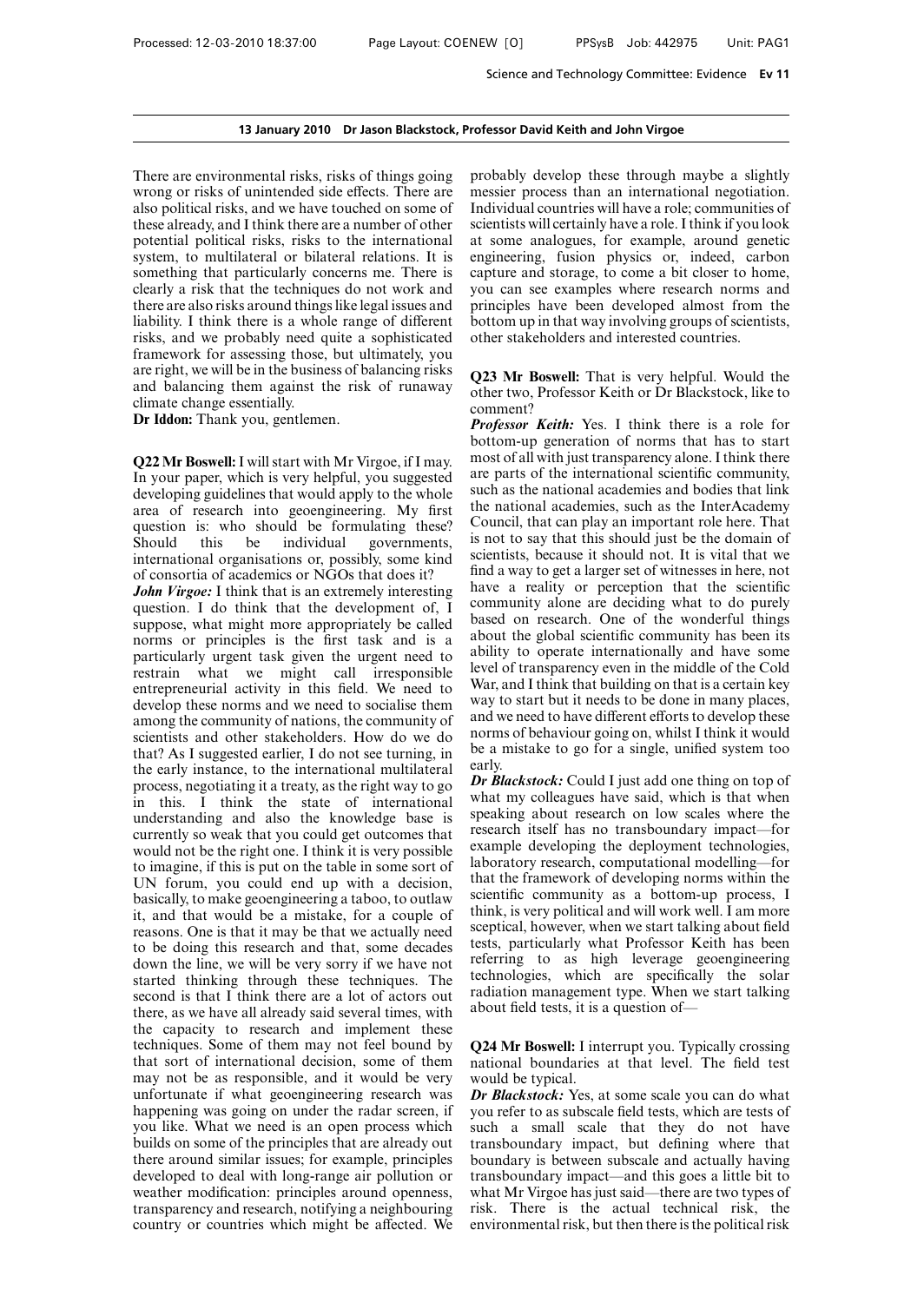## **13 January 2010 Dr Jason Blackstock, Professor David Keith and John Virgoe**

in just the perception. One can conduct what is nominally a subscale test, but the political perceptions of your neighbours can be different to that, and so when talking about the types of research that begin to get into actual environmental testing of these technologies, I think we have to be more cautious about what we are seeing, based on norms alone, prior to a political agreement. We saw an example of this in this last year with the ocean fertilisation experiment, the Lohafex example, that was the Indo-German collaboration that ran it, and the political controversy that emerged surrounding that. Nominally that test would have had very subscale impacts in terms of the ecosystems and certainly in terms of transboundary, yet the political controversy agreed because of the perceptions and the fact that the Convention on Biological Diversity and the London Convention had already been discussing these issues. When you start doing field tests, you start raising more political issues. I think the consideration of the norms is partly necessary but not sufficient to address the sort of political issues that will raise.

**Q25 Mr Boswell:** The second question is really for all of you. By prefacing it, I think I would say that it sounds to me as if the words "norms", "guidelines" and "principles" are pretty well interchangeable, and you might like to comment on that, but a group of leading academics have suggested five key principles—that is the word they use—for guiding research. Broadly, first of all, that geoengineering be regulated as a public good; secondly, the importance of public participation in decision-making; thirdly, disclosure of geoengineering research and open publication of results; fourthly, the independent assessment of impacts; and, fifthly, governance before deployment. I think that last one implies that you start the guidelines and you work on the governance at the stage where you need to perhaps develop specific research projects. They sound pretty good to me at first sight, but are they practicable as a basis for at least starting to consider the acceptability of research? Would Dr Virgoe like to start on that, or whoever?

*John Virgoe:* I am happy to go first, but I should say I am not a doctor.

# **Q26 Mr Boswell:** I am sorry.

*John Virgoe:* On the five key principles, I also agree that they sound pretty good at first sight, or at least three of them do. I would absolutely agree with the principle of open publication and disclosure of research. I think this is absolutely key. The surest way to excite international suspicion about what you are doing is not to be open about it, and that applies whether you are a community of scientists or whether you are government, of course. Starting with governance first, independent assessment of impacts sounds like a good idea to me as well. The two that I have some question marks over are the first two, however. Implementation in the public good. Yes, it is motherhood and apple pie, but I think when you delve below that you have to ask: who is the public in this case? The global public. We

are talking about interventions which will affect the planet as a whole, and there are number of publics out there. There are some publics out there who are suffering very badly, or will be suffering very badly, from the effects of climate change. There are some populations out there who may have seen some benefit from climate change and, therefore, not be very happy to see climate change being put into reverse gear, if we were ever able to achieve that. The impact of some of these techniques is likely to be heavily differentiated. It is not necessarily the case that we will simply be able to slow climate change or put it into reverse at the same rate across the world. You may find some areas were continuing to warm, other areas cooling faster and, of course, unintentional side effects. I think once you peer below the surface of the public good, it becomes quite hard to define it and you get into some difficult ethical territory. As far as public participation is concerned, again it sounds good, but I find it hard to imagine quite what that means at the global level. How do you actually bring about public participation at the global level and how do you ensure that certain parts of the public, or the public in certain countries, do not have privileged access compared with other countries, publics or other parts of the global public?

**Q27 Chairman:** Could I ask you to be as brief as you can, because I am desperately trying to get in another set of questions before we run out of our link. Can I ask you to be very brief in your answers, please. Dr Keith?

*Professor Keith:* I want to return to a previous conversation, because I think it got on to the key point where there is a little disagreement probably between us. Dr Blackstock was suggesting that we need to have political agreement before we do any subscale testing. I would submit that that is problematic. For one thing, the Russians are already doing subscale testing. For another thing, it has recently become clear that, despite all the talk about stratospheric geoengineering, the main method people talk about basically does not work. That is, if you put sulphur in the stratosphere the way we have been assuming, it does not do what we thought. You could do tests on this. These would have no detectable climate effect, but they would be subscale tests, and if we want to actually understand whether this technology works or it does not, we need to do those tests relatively soon. If we say we are not going to allow them until we have a political agreement, essentially that gives a veto to any power that does not want to see that. I think we have to really think hard about whether that would be an appropriate strategy or whether the default outcome of that would be that there was no serious progress in our standard of understanding.

*Dr Blackstock:*I would quickly respond to Professor Keith's point and say I agree with most of what he has just said. The issue that I am trying to raise is the question of how the politics play out. As he pointed out, Russia has begun doing subscale field tests, and they are extremely subscale, at a point where there will clearly be no transboundary impact. While I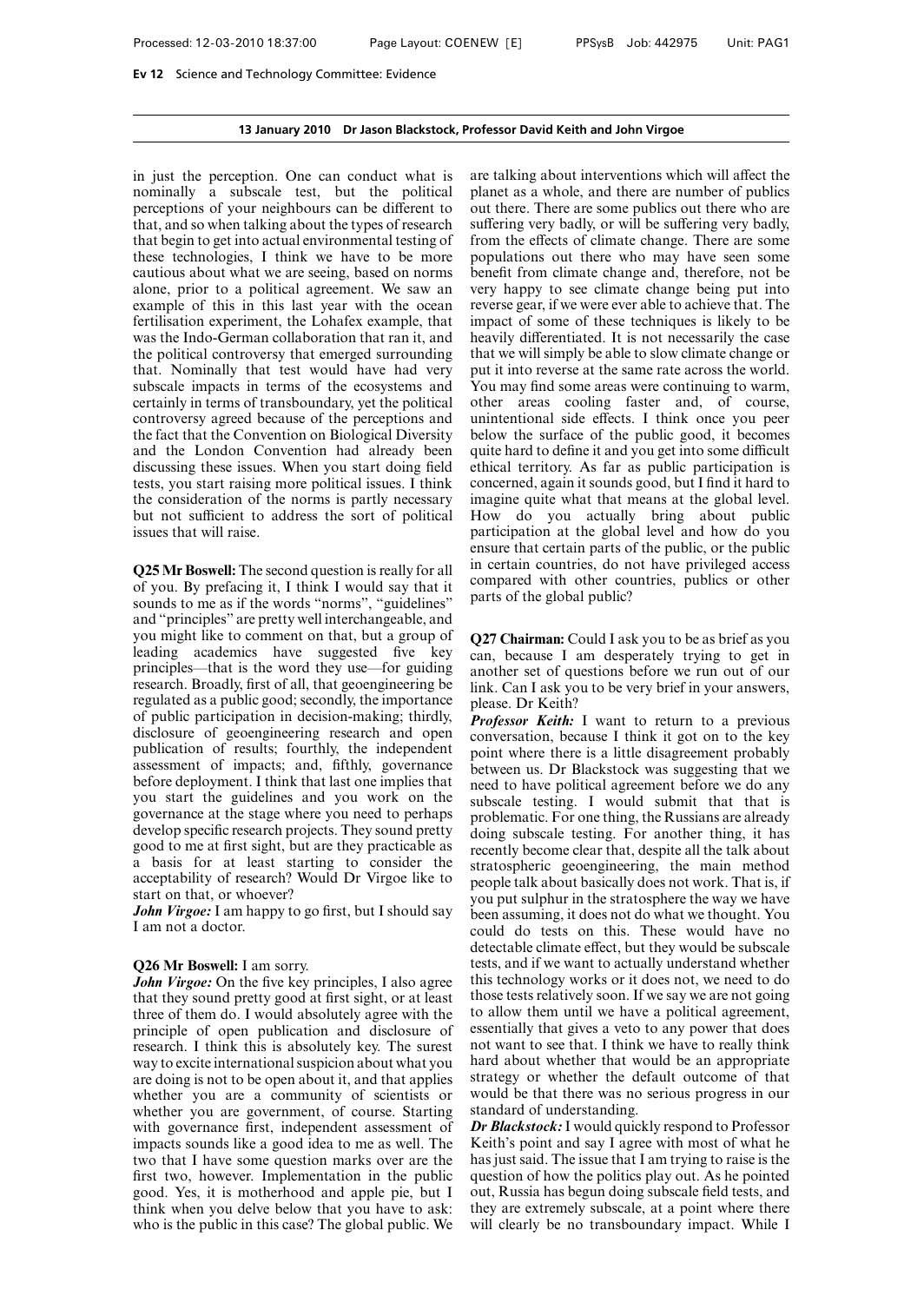would agree that we want to progress our science and we will need to do some of this subscale testing to understand the feasibility of some of these<br>technologies—we want some international technologies—we mechanism, some mechanism of legitimacy, for defining what subscale actually means to begin with, and then, before we start pushing the boundaries of what questionability of subscale, that is, I believe, where we really need to have, not just scientific, but political agreement. As Professor Keith raised before, the international grouping of national academies could be the right body for being able to make a declared statement of a subscale test being actually subscale, but there will be cases where the politics will overrun that and individual scientists, and particularly nation states supportive of subscale testing, need to be very aware of the political issues it can raise and be proactive. In responding directly to this last question, norms, guidelines and principles are all, I feel, interchangeable words, but what I think needs to be considered are commitments. There are some debaters that have operationalised these principles, but I think that nation states who are now starting to fund research, particularly if it goes to funding subscale experimentation, we need to ask what preventive commitments, what precautionary commitments nation states need to make about the sort of research and transparency that they are going to want to commit to up front in order to avoid exacerbating all the mistrust that already exists within the international climate arena.

**Q28 Mr Cawsey:** Mr Virgoe, in your written submission to us, you make the point that it would be necessary to be cautious in the way international debate on geoengineering is initiated. Indeed, you went further to say it may well be banned in line with the precautionary principle if we do not. Why do you think this might happen? Should we prevent it and, indeed, can we?

*John Virgoe:* I think we can try to prevent it by being careful in the way that we raise the issue. To take a very crude example, if you were to take a proposal around geoengineering straight to the floor of the United Nations, in whatever format you liked, you have to think about the politics of how countries would respond to that. At the moment the state of knowledge around geoengineering, the state of understanding, is not great. I think a number of countries will be very alarmed by that proposal. A number of countries might see it as an attempt by the developed nations to escape from having to make cuts in their greenhouse gas emissions; others might be very excited to hear about this potential solution to climate change. I think the consequences of that sort of unprepared debate in that sort of format would be very unpredictable, but you might get a decision of one extreme or the other, either to ban geoengineering or to rush ahead with it when we are really not at the point where we can say that this is at all a sensible road to be going down. That is why I am arguing for a much more cautious and bottomup approach to putting this on the international agenda.

**Q29 Mr Cawsey:** The UK's Natural Environment Research Council has launched a public consultation on geoengineering and it has asked for comments on two topics: what are your thoughts on the hopes and concerns about the potential use of geoengineering technology and what questions people should be asked about the future of geoengineering research? Is that going too far too quickly, or is that sensible? Do you support that consultation and what issues and options should be considered? I will start with Mr Virgoe, but I would be interested in what other witnesses have to say as well.

*John Virgoe:* I thought that was a very interesting initiative and seems to me to be a sensible way of starting to start debate.

#### **Q30 Mr Cawsey:** Professor Keith?

*Professor Keith:* For other consultations to really work, it requires more than just having an open door for the public to pour comments. I think that is a necessity but it is really not sufficient. Good public consultation requires help to give members of the public the tools to ask scientists what is going on and understanding the technical facts, and it typically is more effective if a small group of representatives of the public get to debate and work issues out for themselves and then report. There are various methods of this kind of symmetrical democracy that can work, and I think that pure kind of classic consultation patterns may not be all that helpful.

*Dr Blackstock:* I agree. I would echo that statement from Professor Keith that a more active educational role or involvement in education about these ideas is essential. I would just build back up to something that Mr Virgoe raised in his framing of how we could go wrong by rushing forward in the international community. This programme of starting communications within the UK is a good start, but because of the truly international scope of these geoengineering technologies that we are talking about, we have to ask ourselves who are going to be some of the most sensitive communities within the international sphere who we definitely need to take a proactive role engaging in the conversation early. I can think particularly about countries who already have populations marginalised in terms of climate change or are on the edge of suffering from climate change impacts, because those marginalised populations are likely to be the ones most sensitive to geoengineering experiments and a high level of solar radiation management experiments and particularly implementation. There is that risk that without directive public engagement, an attempt to reach out and provide the information proactively and indeed in a conversation, that we end up with them inevitably being surprised later on by rapid climate change impacts for these technologies which can lead to the unilateral and rash actions that we have been trying to steer that by doing informed research and responsible research we can hopefully avoid, but that requires international public consultation, not just domestic.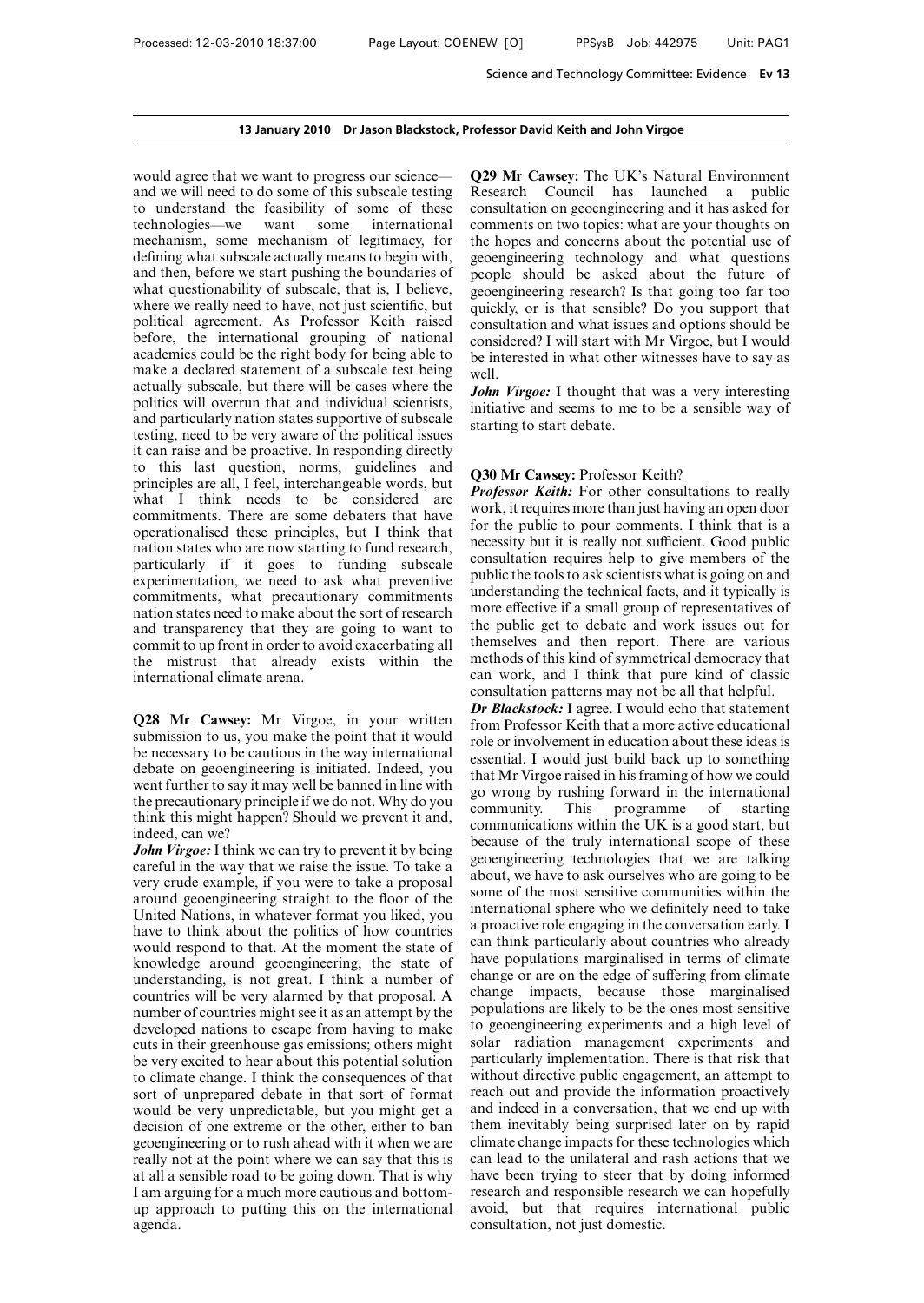### **13 January 2010 Dr Jason Blackstock, Professor David Keith and John Virgoe**

**Q31 Mr Cawsey:** I was going to go on about the Engineering and Physical Sciences Research Council undertaking workshops and sandpit events and ask if you thought other countries should do the same or whether it should be internationally focused, but you are clearly saying you think this should be an international endeavour, not just done by individual states?

*Dr Blackstock:* That would be my opinion on this, yes.

### **Q32 Mr Cawsey:** Mr Virgoe?

*John Virgoe:* Certainly I agree with all of that. I think you have to look at the political structures in some of the countries that I think we are referring to and ask yourself whether going straight to public consultation nationally would actually make sense, but the broad principle that we have to avoid anybody, any country, certainly any powerful country, feeling either threatened, or suspicious, or surprised by any action or discussions we may be having in this area: I absolutely agree with that principle.

**Q33 Chairman:** I will have to call this session to a halt. I am sorry, Dr Keith, not to bring you in there. Could I thank you all very much indeed for joining us on what is the beginning of a journey. It is a piece of work we are doing jointly with the US Congress Science and Technology Committee, but we thank you very much indeed, Dr Blackstock, Professor Keith and John Virgoe, for your help in answering our questions this morning. We wish you either a good night or a good morning. Thank you very much indeed.

*John Virgoe:* Thank you.

*Witnesses:* **Sir David King**, Director of the Smith School of Enterprise and the Environment and former Government Chief Scientific Adviser, and **Dr Maarten van Aalst**, Associate Director and Lead Climate Specialist at the Red Cross/Red Crescent Climate Centre, gave evidence.

**Chairman:** We welcome our second panel this morning, Dr Maarten van Aalst, who has flown in this morning from Holland—and we thank you very much indeed, Maarten, for doing that—and an old friend of the Science and Technology Committee, former Government Chief Scientific Adviser, Dr Sir David King. Sadly, we have lost our third panel member, Dr Kilaparti Ramakrishna, who should have been coming to us from India. Unfortunately, our video link has not worked, which is sad, but it means we have more time for our other two distinguished witnesses this morning. I wonder if I could start with you, Graham Stringer, in this round of questioning.

**Q34 Graham Stringer:** Should we be putting a lot of investment into geoengineering research at the present time?

*Sir David King:* Good morning. I am delighted to be here. Could I congratulate you on conducting much of this by video conference, which must have saved a lot of carbon dioxide, and in a sense that reply addresses this question: because, quite clearly, the major effort has to be around defossilising our economies, and the point about defossilising our economies is that it manages a problem which is an anthropogenic problem directly rather than indirectly, which is what we have been discussing this morning. It gets right to the root of the problem. I think that, while there are real concerns about what the impact on economic growth might be, I do not really share those concerns. If we manage the transition over the next 40 years into a defossilised economy, I think we can manage it and, at the same time, even get a boost to growth through the innovation that follows from this necessity to move away from high-carbon technologies. The shorter answer to your question is, however (and it is a very important however), we need to factor in the probability distribution functions that the best science can deliver around what the temperature rise for the planet will be even at a level, let us say, of 450 parts per million of greenhouse gas  $CO<sub>2</sub>$  equivalent in the atmosphere. The best that science can tell us at the moment is that the eventual temperature rise is going to lie somewhere between 1° Centigrade and 4) Centigrade with a peak in that probability distribution function above 2° Centigrade, and so we only have a 50 per cent chance of staying below a 2° Centigrade rise. There is still, for example, a 20 per cent chance that the temperature rise will be above 3.5) Centigrade, and I am putting to you the idea that the 450 parts per million figure is what we ought to aim for globally—it is the lowest figure that is manageable—but even there we have to manage risks by keeping in reserve an alternative way forward.

#### **Q35 Graham Stringer:** Dr Aalst?

*Dr Aalst:* First of all, let me say that I am not speaking on behalf of either the British Red Cross or the International Federation of Red Cross/Red Crescent Societies but in a personal expert capacity. I would echo many of these remarks. I think we need to be cautious of investing at too large a scale to even give the impression that this is a suitable alternative in the short-term to mitigation or, I would add, much more extensive capacity building and adaptation, especially among the most vulnerable groups, so I would just add to that. On the side of the risks, I agree that it is something that we might want to have up our sleeves, and we are nowhere near the level of certainty about what these different options are that we could consider these options that we have at this stage, so further research, in that sense, on a small scale to get slightly further in our understanding would be important. To give you my primary perspective on that right away, it is not about what is per square metre, it is about people. I think in looking at those options, those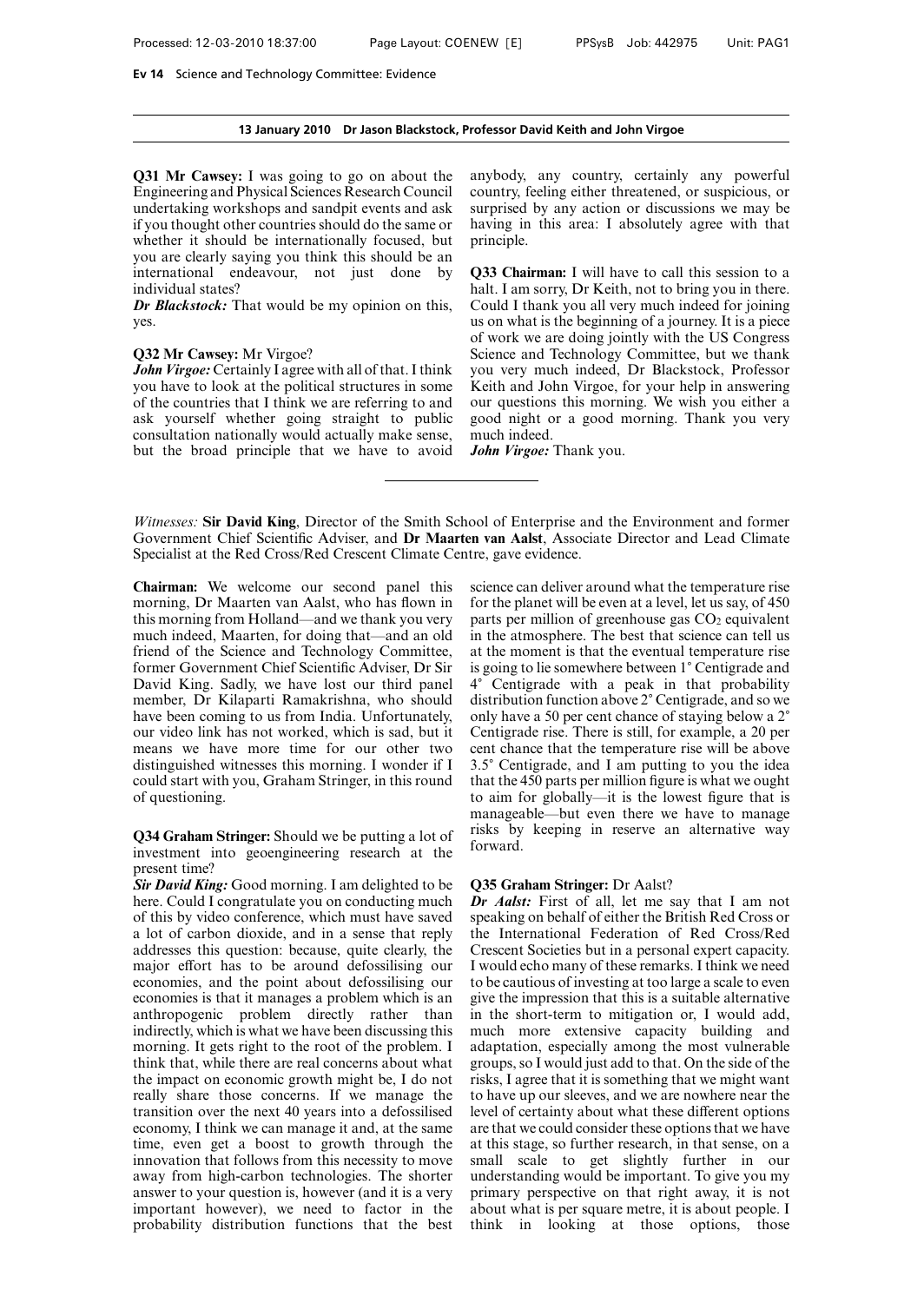distributional effects (and, in particular, the effects on the groups already most affected by climate change as we see it progressing and the end of the probability distribution, not just in terms of the global temperature rise but also the impacts from there) would be crucial.

**Q36 Graham Stringer:** Sir David, when you were advising on the preparation for the Climate Change Bill—and one part of good regulation is that you look at different alternatives to the proposals in the Climate Change Bill—did you seriously consider geoengineering and the costs and benefits of geoengineering as against  $CO<sub>2</sub>$  reduction?

*Sir David King:* I think the answer is, yes, seriously consider, but then, following the answer to your previous question, I do not see that what we are now discussing with geoengineering issues should be a high profile way forward. In other words, it is something, to repeat, that should be there, kept in reserve, there should be a significant effort made both into research and into regulation at this stage, but I do not think that the effort should match in any way.

**Q37 Graham Stringer:** I understand the arguments. I suppose what I am really asking is when you were doing the regulatory impact assessment on the Climate Change Bill did you quantify the costs and benefits of geoengineering against the mitigation of carbon dioxide?

*Sir David King:* A very simple answer is, no, simply because the cost of carbon dioxide capture from the top end of a coal-fired power station is already rather large and there is a much higher density of carbon dioxide at that point of the atmosphere than in the general atmosphere, where it is only 400 parts per million. The cost at our present estimate is already expensive from the top end of a coal-fired power station and, in my view, is prohibitive from the general atmosphere. It was not eliminated without examination.

**Q38 Graham Stringer:** Geoengineering is going up the agenda in a way: more people are talking about it. Where do you think the pressure is coming from for a greater investment in geoengineering? Is it from industry, NGOs, people who are profoundly sceptical about global warming?

*Sir David King:* I do not think it is any of the above. I think it is more pressure coming from people who (a) are concerned about us not managing the problem by defossilising, but (b) a group of people who do not wish to go down the defossilising route and would like to provide an alternative, and I fear that there may be quite a largish group emerging, particularly in the United States, which come from that particular line.

*Dr van Aalst:* Yes, that is my impression as well. I think on the scientific side, this debate was probably started by people with a genuine concern, wanting to map out these options for that tail end of distribution. I think we are now in a shift, and with political attention growing, there is also political attention from the other side. I would also be cautious, including the caution of establishing very large research programmes which might be interpreted as on a similar scale as the investments we are making in mitigation and adaptation.

**Q39 Graham Stringer:** I was going to say, do you think that the risks are too high to consider geoengineering, but in a sense, you have already answered that question by saying we should have it in reserve. It might be a more pertinent question to ask: what do you think the major risks of geoengineering are?

*Sir David King:* I think if I can now adopt the same approach as the previous group, we need to separate geoengineering into carbon dioxide capture and solar radiation management. In terms of solar radiation management, my own view is that there should be, if possible, a temporary ban on solar radiation management. I think the unintended consequences of that are extremely difficult to foresee. I am all in favour of research that would examine possible consequences of putting aerosols up in the stratosphere to reflect radiation away. The concerns expressed by the previous group I would match as well, the total cost of managing to put sulphates into the stratosphere is relatively small, and the technology is there, and I do think that this is something that needs to be addressed immediately, but now moving on to carbon dioxide capture, carbon dioxide capture should be dealt with as well in two forms: one is capture from the atmosphere, and one is capture from the oceans. I think as soon as we move into capture from the oceans, then again, we are dealing with an issue of long range pollution and impact problems, so cross-boundary problems. So the simple categorisation of two is not in my view sufficient. Let me just go back and make a comment about solar radiation management. Let us suppose that we could all be persuaded that Crutzen is right, and we can reduce temperatures in this way. We would still not be managing the acidification of the oceans. In other words, carbon dioxide levels going up means that we would get more carbonic acid formed in the oceans, and why is this a problem? The oceans are part of the ecosystem services for humanity. It is the oceans that provide the beginning of the food chain, and if we do not understand what is going to happen to the oceans as they become more acidified, and there are questions about that already being examined by the scientific community, then I would also be very concerned about this, even as a potential solution. So I am focusing then on these two methods, carbon dioxide removal from the atmosphere and from the oceans, and I would say we should be investing in research in those areas, and we need prior regulation particularly on ocean removal.

**Q40 Dr Iddon:**Goodmorning, gentlemen. Earlier, we were talking about regulating geoengineering, and, of course, it goes frommodelling by computer andin the laboratory through to pilot scale, you know, on differing scales in the environment. At what stage do you think the regulation should kick in, assuming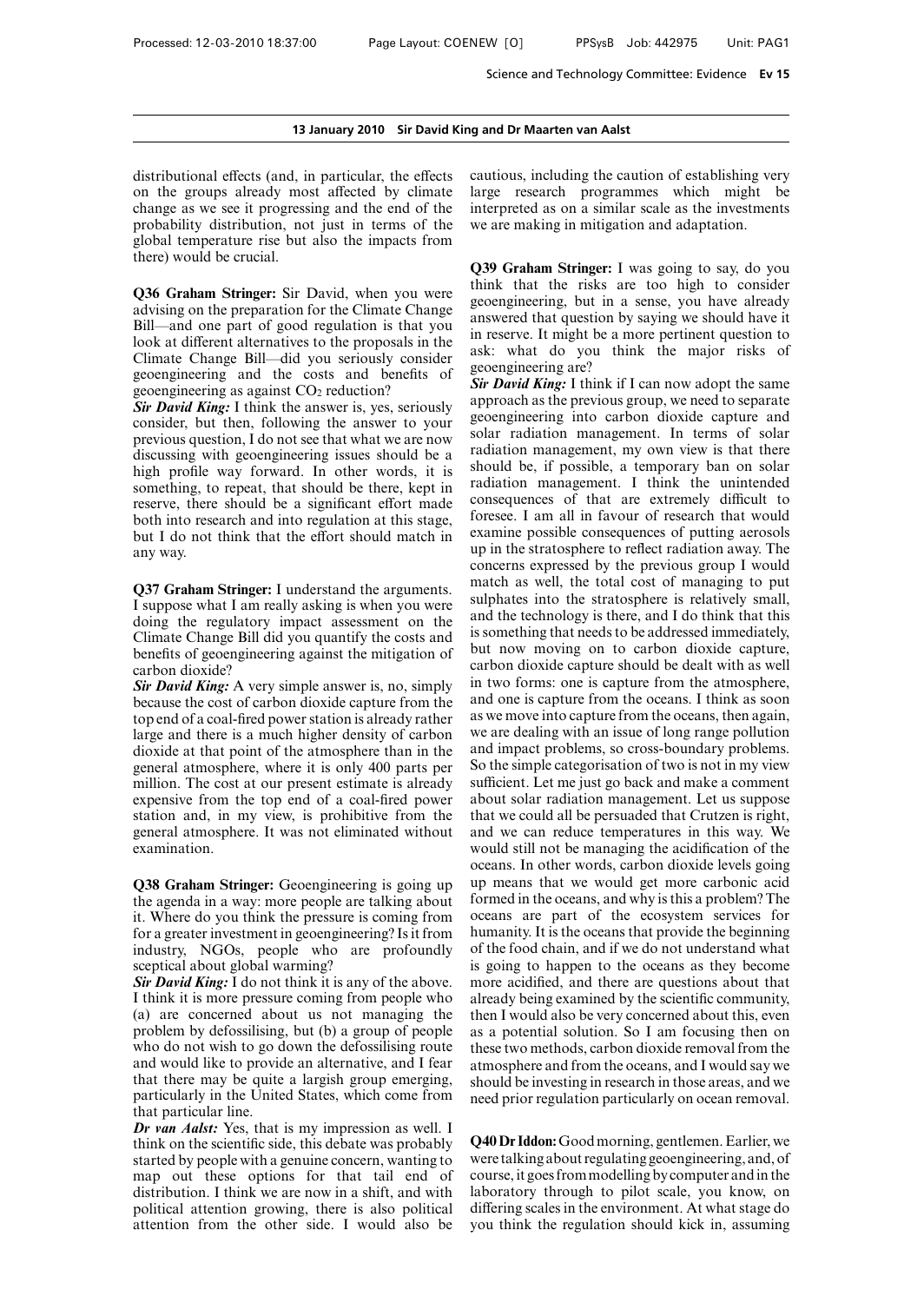that we can get international agreements? Should it apply to the research throughout, or just to quite large scale applications in the environment?

*Dr van Aalst:* I should say, I am not an expert on research regulation per se, so with that qualifier, my impression is that there is probably some regulation in place for some of the experiments that would be considered. The risks are primarily on the transboundary implications, that is where we probably do not have the good structure in place, and we need to look much further; and then there is the moral side of where you invest and how you look at options, and particularly how you include all the distributional effects there, which would probably kick in much earlier. So I think it is clear that we are in that stage, once we are in the stage of testing, once we are testing, and I support the previous views that you want regulation in place before you do large scale testing. For the earlier experiments, in general, I tend to be in favour of fairly free research, so that we can explore these options, and I think we are in too large uncertainty still about many of these options to be able to even design the right regulations.

*Sir David King:* I certainly believe that early regulation in any issue of this kind is essential. That does not mean that we leap straight into regulation, but examining what is the optimal form of regulation is well worth doing in advance. I think, however, that in terms of solar radiation management, I would move fairly swiftly, as I have suggested, into a temporary ban, and find the feasible way forward for that. I am not happy about smaller experiments being conducted at this stage in time before the unintended consequences have been fully evaluated. We are dealing with an extraordinarily complex issue here, and we all know scientifically that complex phenomena, as complexityincreases,we get emergent properties that are not always easy to predict. So I do think we need to watch the stratosphere very carefully, but at the same time, in terms of regulation of the others, get ahead of the game, precisely because firstly, you want to keep the public on side, if we lose the public, then we lose the game; and secondly, we want to see that the regulation encourages the right behaviour. Car exhaust regulation has always been progressive, saying this is the way—the new cars have to meet that standard in three years' time, and it has produced the investment in the right direction. So if the regulatory systemis set out there, everyone knows what the playing field looks like.

*Dr van Aalst:* May I just add a comment, just to clarify? On regulation, I think we definitely need that sort of regulation once we go towards testing, and I would agree with the suggestion to have a ban, even on relatively small scale testing of solar radiation management. I do not think we can go quickly towards regulation of, say, model experiments of stratospheric aerosol injection, that would not even be feasible. I would think that as an alternative, or as a complement to eventual development of regulations for deployment, the sort of consultations that were discussed in the end of the previous panel would be crucial, and those should be international consultations, it should be very pro-active and engaging the public, because I think that will be a crucial factor to understand the feasibility, the acceptability of these options. That discussion needs to take place much before political decisions about eventual deployment, and I think also much ahead of actual regulation, except for a regulation to say let us try and stop it for now. I also think that we need to be realistic here; there is probably a difference between the sort of debate now taking place herein theUK and the debate around the globe, including in several different states which may already be at the stage of small scale testing of some of these options. So I think the UK is in a way also operating as an international arena, and in a way setting moral standards and setting an example for how globally we should be approaching this, which is a very important side effect for your own considerations, I think, at this stage.

*Sir David King:* Can I come back very briefly, because I think there is an important scenario or set of scenarios that we do need to examine here. If we roll forward in time, and we reach the point where the worst impacts are happening, temperature rises are quite excessive, and we take on the notion that came up in the previous discussion about one country protecting its monsoon, and another country finding it is not acceptable, this discussion is critically important to have now, well ahead of time, for two reasons. One, because we want to avoid that being done; but the second reason is knowing the nature of the possible challenges in the future is a very sobering way of managing the business of defossilising. We need to really know what the potential disastrous eventualities will be, if nations start having to take matters into their own hands, and away from the international procedures.

**Q41 Dr Iddon:** Earlier, Tim Boswell read out five principles that have been laid down by the geoengineering community to guide their research. I will not read them out again, I will just read one: "Geoengineering is to be regulated as a public good." Do you think everybody understands what public good is, and who should define it?Who should decide what is in the interests of the general public? *Sir David King:* I feel like saying "pass".

## **Q42 Dr Iddon:** You leave that to us, do you not?

*Sir David King:*It is obviously a very important issue, and within this, I presume, comes the issue of intellectual property rights as well, so I think it is a critically important issue to understand what we mean by the phrase "public good". If we are saying that there should be no intellectual property rights capable of being awarded in this area, I think I would be a bit hesitant to back it.

## **Q43 Dr Iddon:** What is your view on IPR?

*Sir David King:* I think it is a very complex issue, becauseif we are going to go down the route of carbon dioxide capture from oceans or atmosphere, and this is going to be a good thing, we also need to know, where is the investment going to come from, to take the research into demonstration phase and into the marketplace, and there will be a marketplace with a price of carbon dioxide.Thatis going to be the private sector companies. If we do not allow protection of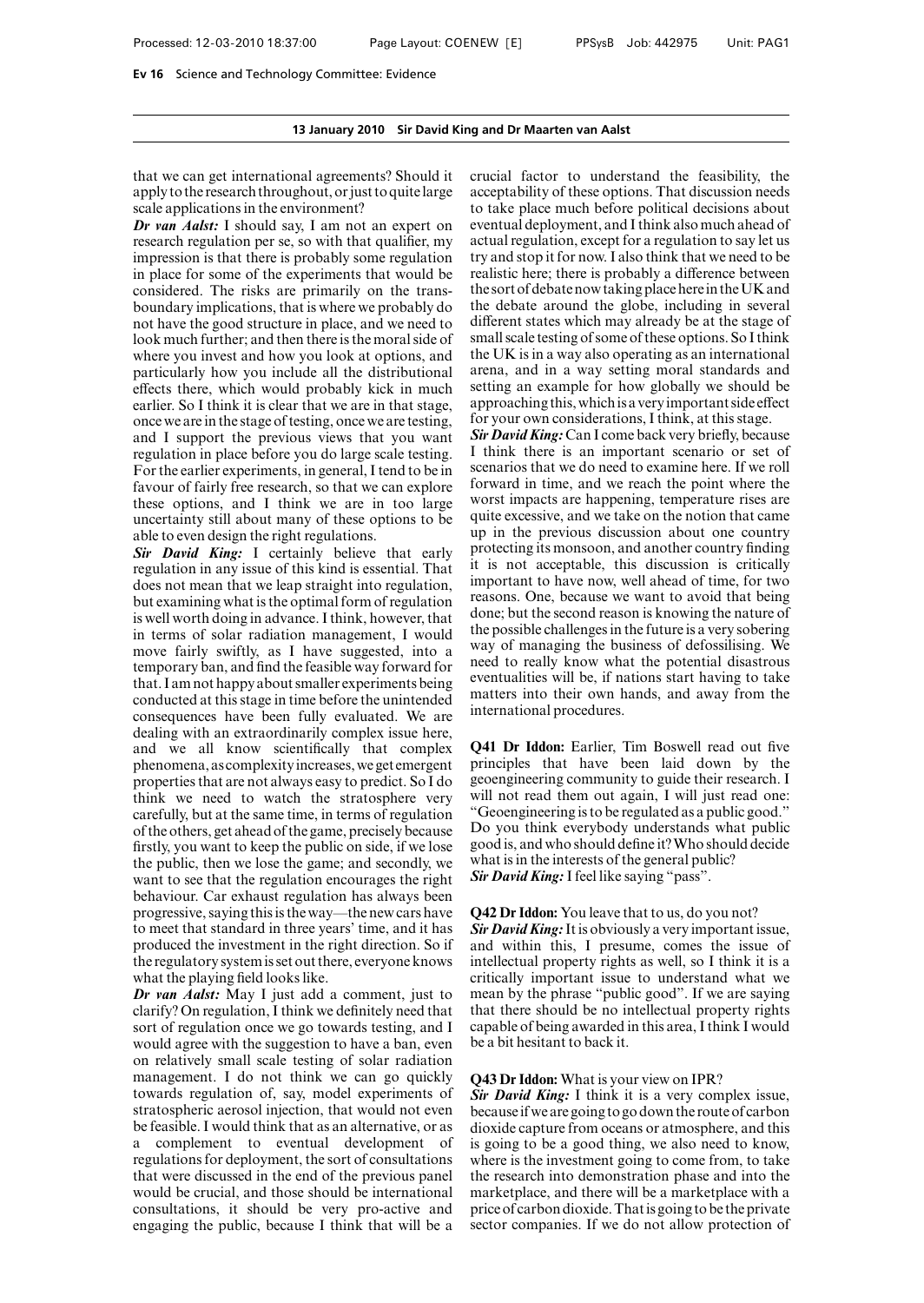IPR, are we going to actually inhibit that process of investment? So I think I am a little hesitant to simply back the pure public good argument without IPR protection.

*Dr van Aalst:* Yes, I would support that. If these are good options, then we want the private sector to play a role in rolling them out, and then we might be excluding—but again, I think for many of these questions, we are so far from large scale deployment that it is difficult to even imagine what we need, but I would say that in principle, good regulation of the deployment, not regulation of the early stage of research, but regulation of the deployment, but having the private sector play a role, might be more effective, if we all agree that there are options in that whole range of potential techniques that we do want to use.

**Q44 Dr Iddon:** I just want to finish by looking at the developing countries, obviously some of the developing countries are already badly affected by climate change, more so than some of the developed countries. How do you think the international community should involve the developing countries in the geoengineering debate?

**Sir David King:** Brian has the difficult questions today! I think it is very clear that one of the positive things to come out of Copenhagen, and the transformation of the global community between Kyoto and Copenhagen, is the much fuller engagement of the emerging powers and of the poorer countries, and the recognition that we now have at least three categories of countries: the developed nations, the emerging powers and the poorer countries. If we talk about the emerging powers in your question, I would engage them as closely as the developed world, as part of the world that can afford the investment that we are now talking about into geoengineering research as a possible way forward. The poorer countries of the world, I do not believe that this is the issue that they will be raising, and I am advising several governments in this category. I think the focus there has to be on adaptation and low carbon economic growth. I do not think this is an issue that comes to them.

*Dr van Aalst:* I would slightly disagree here. Your first point about the emerging powers is clearly right, they need to be involved, and I think if you want a good international regulatory framework, they are going to be crucial. I think they are going to be the ones very cautious once this is brought to the UN, because they want to keep all their options open. So it is also a strategic consideration, if you do want to move towards some sort of international mechanism. The more vulnerable ones, I think, are the more difficult ones, I think they will feel threatened by the possibility that the winners will protect their wins, and the losers, which clearly are mostly them, will not get anything. So politically, they are already very worried. I think there is a second dimension to it, which is the distributional effects within countries, and we have seen that in adaptation, which is, of course, much more local than some of the large scale solutions that we are

talking about here, but these large scale solutions, let us not kid ourselves, we are talking globally average watts per square metre, but these options, particularly on the solar radiation management side, will have specific local impacts as well, and similarly to adaptation, we will need to manage those as well. On the adaptation side, we have seen so many examples, I just heard one last week of a little village in Senegal which was facing increasing flooding, so you think, go and do something about it; well the city further downstream was also facing increased flooding, so they made a little canal to spill some of that floodwater towards the Atlantic, and the little village got hurt. This is the sort of adaptation intervention, of which we know so many have side effects, particularly on the most vulnerable populations, which are not paying for the solutions so they do not get to have a say. I am really afraid we will get similar parallels on the geoengineering side, and I would really like the international debate that will be fostered, and that we had a little discussion about at the end of the last panel as well, to really include attention for that human dimension, and to try and involve that side of the debate early on. They do not come to the table naturally, and certainly not based on a call for comments by the Research Council in the UK or anywhere else in the developed world.

**Q45 Dr Iddon:** With respect to the international discussion, where should that be carried on? Should it be in the United Nations, and if so, is it being carried on there, to your knowledge, or should it be going on in the scientific/engineering communities, or both?

*Sir David King:* I would have said, in terms of the scientific community, the intergovernmental panel on climate change ought to be addressing this issue. It is obviously something that has to become part of their four yearly report in my view, and that would be the proper focus for the international scientific community. In terms of the international community, again I would turn to the United Nations bodies, UNEP, it is a pity we have not got the UNEP person here, is an obvious body, but I think this is an issue that, in terms of regulation, would need to be addressed at a G20 heads of states meeting to have a real impact. I do think in terms of the solar radiation management, it is of sufficient importance that it ought to be raised at that level.

**Q46 Dr Iddon:** Dr van Aalst, do you have a view on this?

*Dr van Aalst:* Let me just be frank, and say that I hesitate, in the sense that I worry that if we elevate it to too high a political level too early, we may be sending the wrong signals, so that would be my concern, putting it that high on the agenda right away. I do think that there are more technically oriented United Nations bodies that would be more appropriate, certainly the IPCC, and I would hope that along with possibly some conscious efforts at consultation, which should primarily be looking at risks, and at whether this is an appropriate thing, and might actually be then guiding us towards more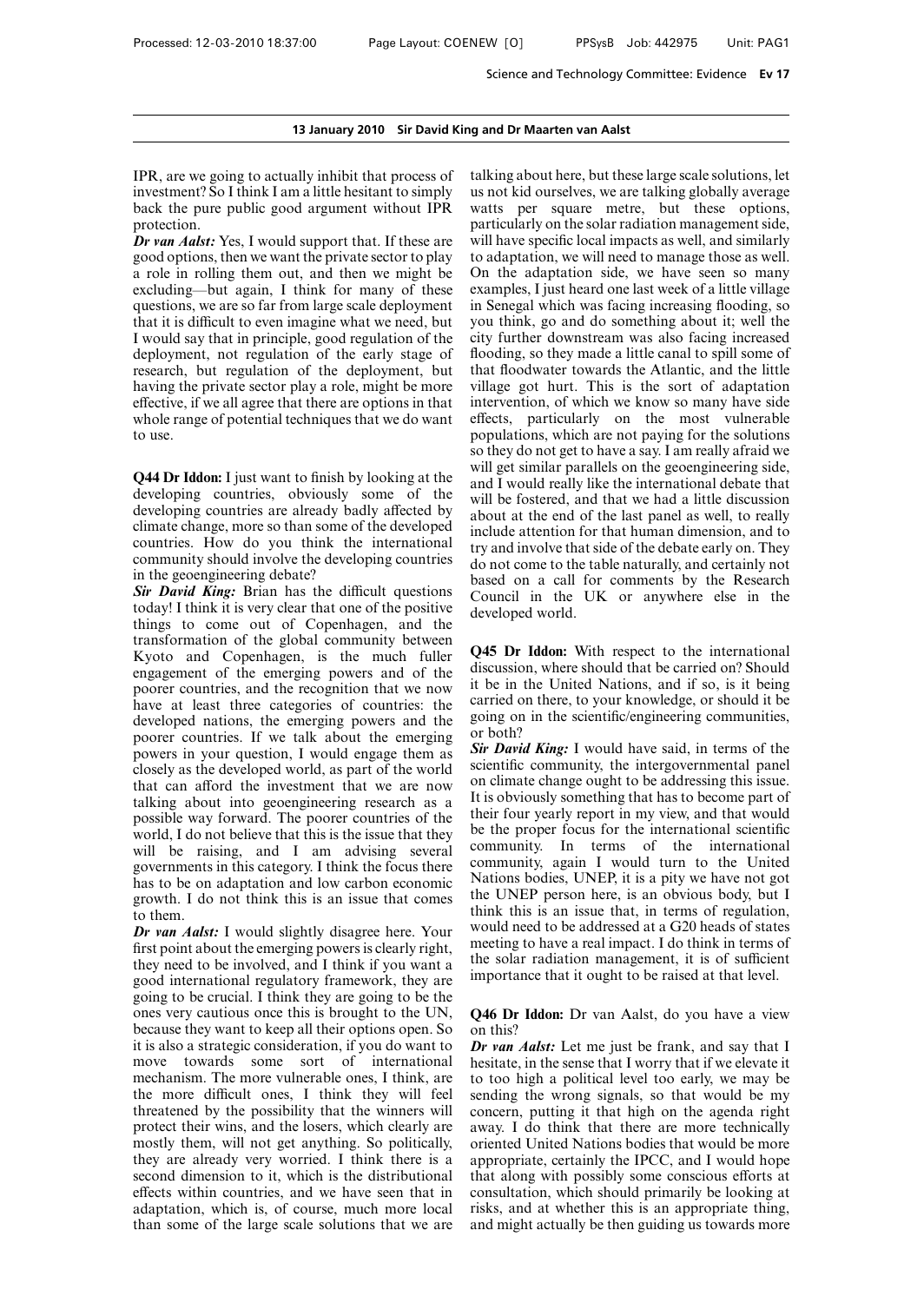investments on the mitigation and adaptation sides. I would hope that those discussions in those UN bodies would then trigger a much wider debate, involving a larger range of stakeholders, and a more diverse set of stakeholders than have been taking part in this discussion so far.

**Q47 Mr Boswell:** It is coming across to me, gentlemen, that it seems that witnesses are looking at this as being a contingency if defossilisation does not do the job, and I suppose it is the nature of a contingency that it needs to be ready to go fairly quickly if that situation arises, although we are not committing ourselves to that yet. I am really asking a little bit more, if I may, about research into the impacts, and the importance of doing that now, and also, and this has been touched on in evidence, in particular research into the differential impacts, either by nation states, and that may be a contingent matter, or regionally, or within quite small areas or different categories of people. I can think of hill farming, for example, if one was looking at that. I just wonder if Sir David and Dr van Aalst could say something about the importance of that research, as it were, digging down into this, in terms of physical impacts, also possibly economic impacts, which I suspect spills back into public acceptability, and the final point would be, to bring all this together, what about having some prior understanding about whether or not there needed to be some compensation mechanism, so that if we did have to use these weapons at short notice, if I may call them that, would we have got the machinery in place, and we would not be bogged down in yet another round of international argument about who should compensate who, or what could be done to mitigate it in individual cases. Is that clear? So with the backdrop of possible need to deploy at short notice, and a need to keep the political debate going, it is really looking at what research do we need to do, and in particular, how do we need to handle the findings of that research in relation to smaller impacts on individual groups?

*Dr van Aalst:* I think these are the critical questions, and also the questions where we have to be quite honest, particularly for the solar radiation management techniques, we are now in a stage of such high uncertainty that we are not really yet doing risk management, it is dealing with vast uncertainties.

**Q48 Mr Boswell:** So we need to get on with that in some sense.

*Dr van Aalst:* Yes, getting on with that in some sense to get a slightly clearer picture on what we are actually looking at is important, so I also think we are not yet at a stage where we can do proper economic impact assessments, I think the uncertainties are probably too large for most of these techniques, although you can do some back of the envelope calculations possibly. I would caution against purely economic impact assessments, in the sense that they tend to lose out on the perspective of the most vulnerable groups, which do not count much on the economic analysis side sometimes, so that is something to consider. On the compensation side, again, my previous comment hints at the fact that I think we are very early in the game to be talking about that even, but if we were, the attribution question is going to be as difficult or probably more difficult as it is for mitigation, or for carbon dioxide emissions. So I think that is a critical one, that we need to consider in how we treat this as a risk management option in the end. If we would ever deploy these options, we would be throwing it out on the world, and the attribution would make it difficult for anyone actually to take the blame, so there will be losers, but the losers will not be able to defend themselves in court possibly, to some extent, unless we go towards precautionary principles and so forth, but then from my perspective, at this stage in the game, we should be keeping them off the table mostly.

*Sir David King:* I think the issue in terms of the research into impacts, both in terms of the physical and economic impacts, would need to take into account the impacts from rising temperature. In other words, we are talking about an issue that would come into play if we are in that piece of the distribution curve that we are hoping we are not going to move into. So this is going to be playing off a temperature rise of, let us say, 3.5 degrees centigrade against the impacts of whatever might happen if we, for example, put up sulphates into the stratosphere.

**Q49 Mr Boswell:** There are always choices, are there not, between two difficult scenarios?

*Sir David King:* Right. I think this is an enormously complicated series of questions. If we look at the impacts from temperature rise, whether it is purely temperature rise, whether it is the changes in weather patterns, rainfall patterns, and therefore food productivity, sea level rises, if you look at all those impacts against the possible impacts of an intervention of the kind we are now discussing, I think that this is an issue that we cannot really tackle in advance. We are now talking 40 years in advance of the situation arising. But we just need to remember that it is going to be a balance of impacts.

**Q50 Mr Boswell:** I am going to ask you a contingency question prompted by that, which is if we were into that position, or thinking ahead at least, to look at the scenario, what kind of mechanism would be the best one for looking at this? Because clearly, there are political feedback loops and inputs as well, and people will be trying to avoid a situation where they or their country or their region may lose out. I mean, how on earth do we keep the integrity of this process if we need it, and the management of it, because of its scale?

*Sir David King:* We are already seeing, Mr Boswell, the problems of trying to achieve equity in negotiations around dealing with  $CO<sub>2</sub>$  emissions, and the equity issues that would arise around what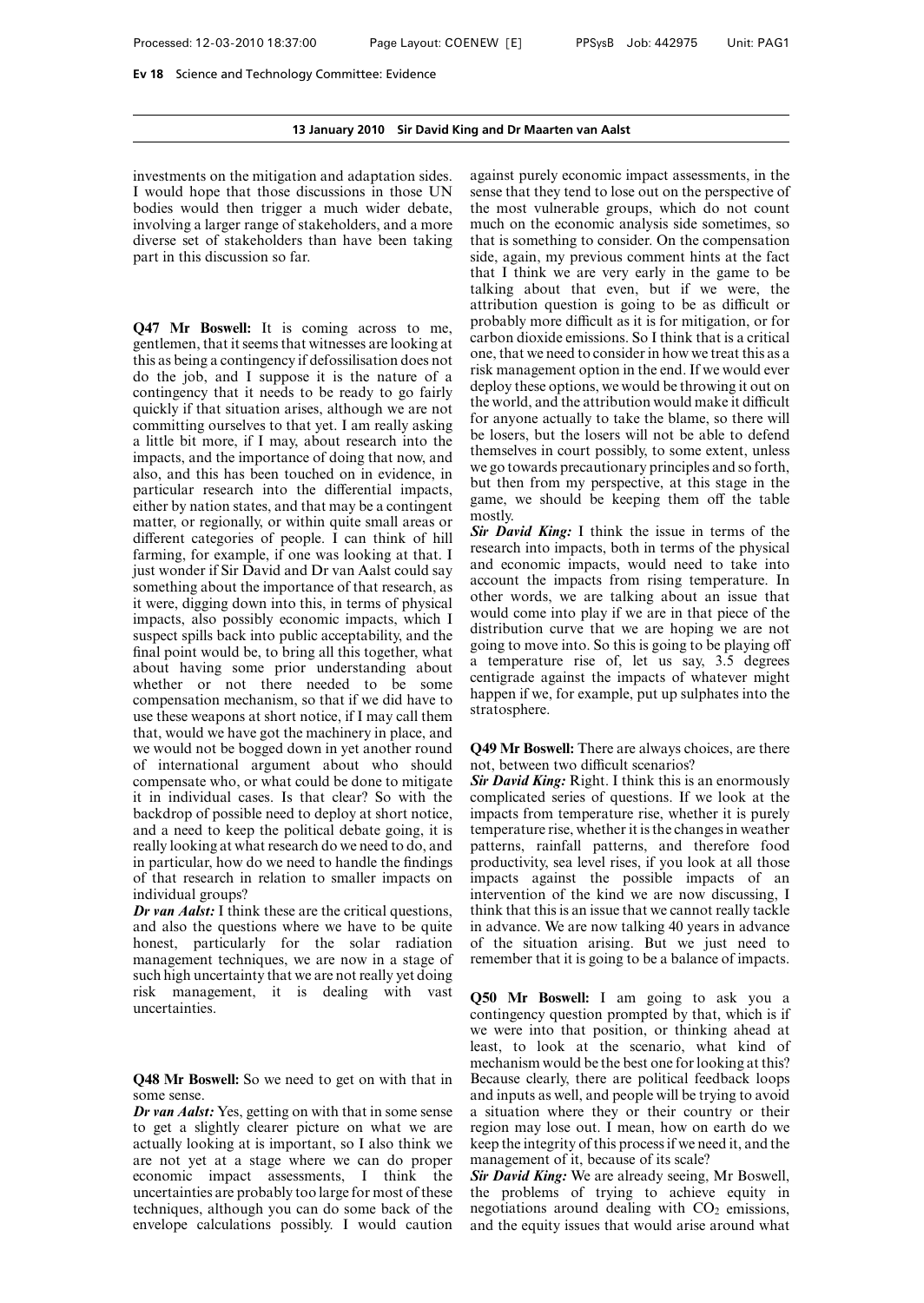### **13 January 2010 Sir David King and Dr Maarten van Aalst**

we are now discussing would be much more severe. That is why I think that the most important thing is to recognise the problems associated with going down this route, so that we amplify the need to go down the route of defossilising our economy.

**Chairman:** On that note, we will bring this session to an end. Could I thank you very much indeed, Dr van Aalst, for coming and joining us this morning; and thank you, Professor Sir David King, for joining us too.

## **Memorandum submitted by the Department of Energy and Climate Change (GEO 13)**

This submission provides written evidence for the Committee's enquiry into:

— The regulation of geo-engineering, particularly, international regulation and regulation within the UK.

It addresses the three questions contained in the Terms of Reference for this enquiry.

### **SUMMARY**

- Geo-engineering is an emerging policy area and there are at present no international treaties or institutions with sufficient mandate to regulate the broad range of possible geo-engineering activities. Thus there are no regulatory frameworks in place aimed specifically at controlling geoengineering activities. The risk consequently exists that some methods could be deployed without appropriate international agreement or regulation.
- The 2009 Royal Society report has concluded that, "*while it is likely that some existing national, regional and international mechanisms may apply to either the activities themselves, or the impacts of geo-engineering, they have yet to be analysed or tested with this purpose in mind*".
- We agree with the Royal Society that appropriate governance mechanisms for regulating the deployment of geo-engineering methods, whether large-scale or contained (ie within national boundaries), should be established before they are needed in practice. Any regulatory framework for geo-engineering will need to be flexible, so it can be adapted to take account of new findings and developments in this emerging area of technology.
- We therefore consider that there is a need for international regulation of geo-engineering research and deployment, in particular for those technologies that have *trans-boundary implications* or take place beyond national jurisdiction, as soon as possible. There is currently insufficient information to be specific about the tools and regulations that would need to be implemented. Regulation of some of the technologies may be feasible by employing or amending existing treaties and protocols of international law. However, others (such as atmosphere and space-based methods) may require new international mechanisms.
- We suggest that international regulations should also seek to differentiate between research and deployment activities, and that regulations concerning research should be developed first. We agree with the recommendation of the Royal Society report that a *de minimis* standard should be established for regulation of tran*s*-boundary research. The appropriate level would need to be decided collectively, according to the type and scale of research.
- We do not have a clear view at this stage as to whether existing national regulatory controls are likely to be sufficient for geo-engineering technologies where the activities and their impacts are confined within national boundaries.

# Department of Energy and Climate Change (DECC)

The Department of Energy and Climate Change (DECC) was created in October 2008, to bring together:

- energy policy (previously with BERR, which is now BIS—the Department for Business, Innovation and Skills), and
- climate change mitigation policy (previously with Defra—the Department for Environment, Food and Rural Affairs).

This new Department reflects the fact that climate change and energy policies are inextricably linked two thirds of our emissions come from the energy we use. Decisions in one field cannot be made without considering the impacts in the other.

DECC has adopted seven specific objectives to help focus efforts towards a low carbon future:

- to secure global commitments that prevent dangerous climate change;
- to reduce greenhouse gas emissions in the UK;
- to ensure secure energy supplies;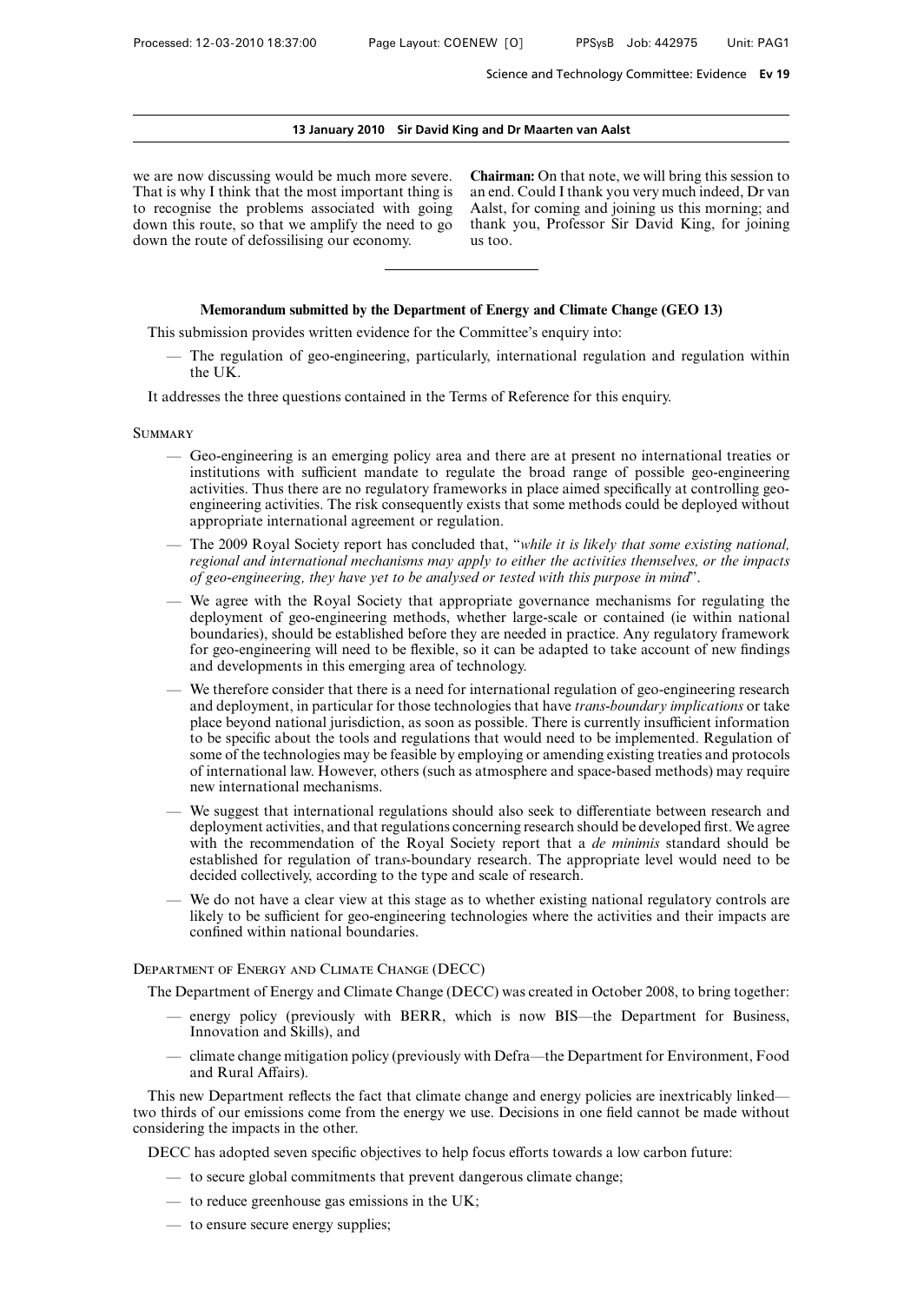- to promote fairness through our climate and energy policies at home and abroad;
- $-$  to ensure the UK benefits from the business and employment opportunities of a low carbon future;
- to manage energy liabilities effectively and safely; and
- to develop the Department's capability, delivery systems and relationships so that we serve the public effectively.

## The Regulation of Geo-engineering

1. Geo-engineering2 solutions have been proposed as an emergency strategy to cool the planet. However, it is clear that geo-engineering technologies are currently incompletely understood, undeveloped and untested, and at present they remain a long way from being practical solutions to an urgent problem. It is, however, recognised that geo-engineering may have a possible role to play in aiding our mitigation efforts to reduce greenhouse gas emissions in the future. Thus, it is essential that full and considered investigation of the risks and feasibility of geo-engineering solutions is performed before implementation.

2. This submission is informed by the Royal Society report "Geo-engineering the Climate", published in September 2009 which represents the most extensive study of geo-engineering issues to date and provides an initial assessment of a range of proposed geo-engineering solutions.

# Q. *Is there a need for international regulation of geo-engineering and geo-engineering research and, if so, what international regulatory mechanisms need to be developed?*

3. The intended impact of any geo-engineering technique is, by definition, global and, as such, international agreement is crucial to ensure clarity and common understanding of the scientific, legal and ethical issues surrounding geo-engineering. While there may be benefits, there are also considerable associated risks. More specifically, there may be significant undesirable environmental effects of geoengineering solutions, particularly solar radiation management techniques or those that interfere with ecosystems. These factors point to the need for some form of international regulation of geo-engineering techniques.

4. International coordination is necessary to develop strategies to ensure that both research and development, and deployment of technologies are pursued responsibly. The Royal Society report highlights a number of specific issues of concern that should be considered in any future discussion of geo-engineering and with which we agree:

- There are a number of proposed geo-engineering technologies that may be sufficiently low cost that they could be implemented by a single nation or wealthy individuals and, therefore, there needs to be agreement on how to guide their activities and guard against risky and irresponsible action.
- Distribution of the environmental impacts of geo-engineering solutions may not be uniformly beneficial across the globe and full consideration of unique national or regional sensitivities to these solutions will need to be made. Some countries may experience detrimental effects due to geoengineering solutions despite net global benefits. The legal and ethical framework for possible compensation arrangements are unlikely to be straightforward.
- $-$  A geo-engineering action taken by an individual country might be seen as an infringement on the territory of other nations. This may be particularly relevant to techniques that entail atmospheric manipulations, which affect national airspace and need to be large-scale to have significant effects.
- Regulation of technologies is generally developed on the basis of existing research and evidence. In this case, however, knowledge and understanding of the risks of these technologies is still at a very low level and any research must be conducted responsibly and with caution. While initial research on the risks and feasibility of different solutions will focus on modelling studies and smallscale field or laboratory experiments, the extent to which these adequately answer questions of unintended and negative consequences is limited and plans should be in place to prepare for largescale experiments.
- As geo-engineering technologies are presently at a very early stage of development, any regulatory framework must therefore feature flexible characteristics to allow for developments in light of new knowledge and evidence and evolving social and political perspectives.

5. Furthermore, different geo-engineering technologies may need different governance arrangements for research and deployment. The technologies can be broadly classified into two groups: Carbon Dioxide Removal (CDR) techniques which seek to remove  $CO<sub>2</sub>$  from the atmosphere and solar radiation

<sup>2</sup> This submission draws upon Royal Society report published in September 2009 to define geo-engineering as "the deliberate large-scale intervention in the Earth's climate system" in order to moderate global warming.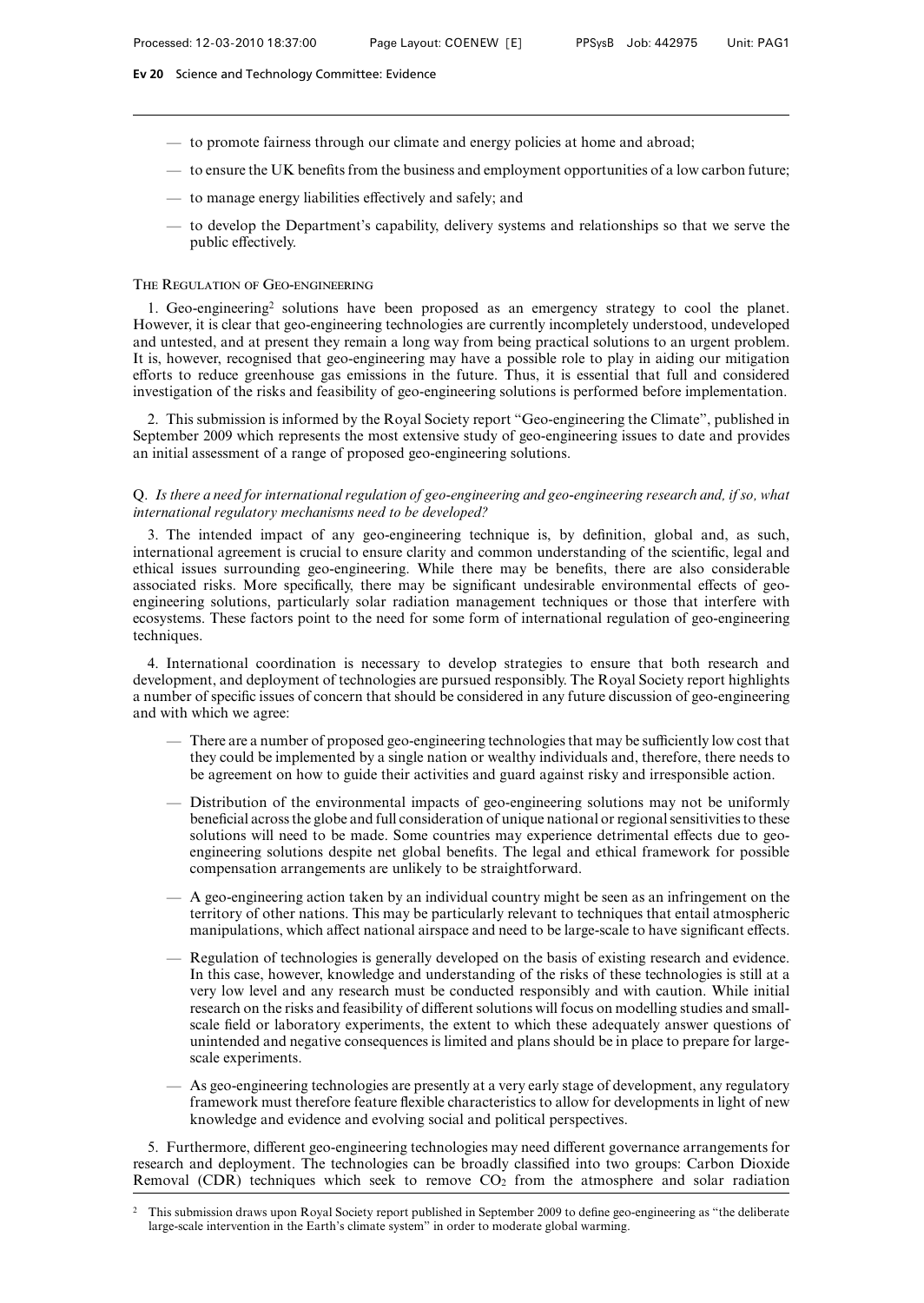management (SRM) techniques which act to reflect sunlight out of the atmosphere. SRM is likely to offer lower cost options than CDR where the investment lead-times are longer and the capital costs are far higher, but SRM entail significant risks and uncertainties. It is also is particularly subject to issues of reversibility and termination.

6. To formulate an overarching governance framework covering all geo-engineering research and deployment will be challenging. A possible approach is to disaggregate technologies and take into account the range in approaches, separating those technologies that focus on  $CO<sub>2</sub>$  reduction from SRM solutions, for example. Some solutions, such as injection of sulphate aerosol into the stratosphere, will require detailed discussion and development of specific regulations but for others, existing treaties may be applied, for example the Montreal Protocol. There are also existing international treaty instruments in place that may cover the broader issues relating to the trans-boundary impacts of many geo-engineering approaches, for example, the UN Framework Convention on Climate Change (UNFCCC) and the UN Law of the Sea Convention.

7. A specific example of the use of existing mechanisms to address geo-engineering research or deployment is the application of the London Convention and its Protocol to ocean fertilisation. At the October 2008 meeting of contracting parties (which includes the UK) to the London Convention and Protocol, a non-binding resolution on the regulation of ocean fertilisation was adopted. Under the Protocol, the disposal of wastes or other matter into the sea is considered "dumping" and is regulated. Where the intention is for a purpose other than mere disposal, such an activity is considered to be "placement" and is permitted provided that such placement is not contrary to the aims of the Protocol.

8. The resolution agreed that the scope of the London Convention and Protocol includes ocean fertilisation activities, and that in order to provide for legitimate scientific research, such research into ocean iron fertilisation should be regarded as placement of matter for a purpose other than mere disposal.

9. The resolution also agreed that, given the present state of knowledge, ocean fertilisation activities other than legitimate scientific research should not be allowed, and should be considered as contrary to the London Convention and Protocol. Contracting parties to the London Convention and its Protocol are considering all the available options identified, and have been requested, following the meeting of governing bodies in October 2009, to deepen understanding of the implications of legally binding options to enable informed consideration and discussion on this issue by the governing bodies in 2010. A moratorium has been placed on large-scale ocean fertilisation research under the Convention for Biological Diversity while a regulatory agreement is being developed under the London Convention/Protocol.

10. The UK supports the precautionary approach towards ocean fertilisation. Any change to the London Protocol to enable all forms of marine geo-engineering for research purposes needs careful consideration before certain techniques that might usually be considered to be "placement" are prohibited as "dumping". Thought needs to be given to whether the London Protocol is the right instrument for this purpose (ie to regulate all forms of marine geo-engineering).

11. There are already many international bodies that may have an interest in geo-engineering, for example, the World Meteorological Organisation, and the IPCC. The IPCC's Fifth Assessment Report will begin to explore the scientific issues and risks surrounding geo-engineering approaches. While this is not expected to discuss governance directly, we consider this work will be a useful contribution in helping to inform international discussions on the mechanisms and strategies that are needed. This would also help develop an international framework for consistently assessing the risks, benefits, costs and feasibility across different geo-engineering approaches and technologies, as currently individual studies apply their own assessment criteria.

### Q. *How should international regulations be developed collaboratively?*

12. We suggest a suitable organisation needs to be identified, whose mandate would enable it to take the lead in facilitating the collaborative development of international regulations.

13. The Royal Society have suggested that an international consortium is formed to explore the safest and most effective geo-engineering options while building a community of researchers and developers, and we consider that this is worth pursuing. It would also be necessary to address the non-technological issues surrounding geo-engineering, including the legal, social and ethical dimensions, and agree a precautionary principle. One example of a successful group which seeks to address the regulation of an ethically contentious area is the Human Genome Project.

14. We agree that further research is required to understand the risks and feasibility of geo-engineering approaches. We also recognise that this research must be carried out in parallel with discussions on the legal, social and ethical implications, and regulation and governance. To this end, DECC proposes to set up a Working Group to explore and develop proposals for governance structures relating to geo-engineering research from Spring 2010.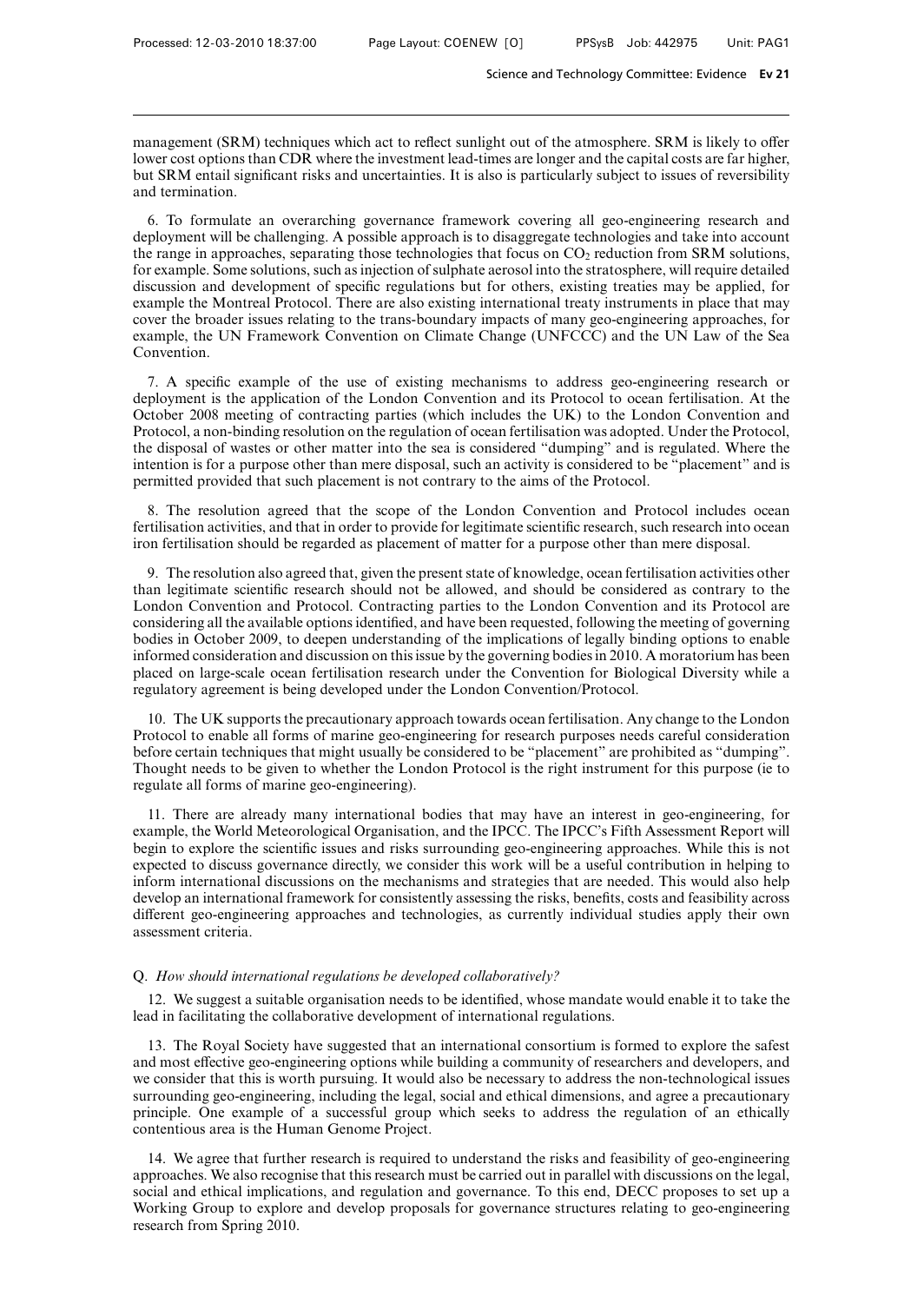Q. *What UK regulatory mechanisms apply to geo-engineering and geo-engineering research and what changes will need to be made for the purpose of regulating geo-engineering?*

15. The Royal Society report notes that issues of liability for some contained activities that remain within State jurisdiction such as air capture or surface albedo enhancements, under public or private initiatives, could largely be covered by domestic law. There is a range of existing national land-use planning and environmental controls that are likely to be applicable to geo-engineering and geo-engineering research.

16. At this stage, further work is needed to identify what, if any, existing regulations can be used to regulate geo-engineering research. This issue will be considered by the Working Group.

*January 2010*

## **Memorandum submitted by Research Councils UK (RCUK) (GEO 10)**

## **INTRODUCTION**

1. Research Councils UK (RCUK) is a strategic partnership set up to champion the research supported by the seven UK Research Councils. RCUK was established in 2002 to enable the Councils to work together more effectively to enhance the overall impact and effectiveness of their research, training and innovation activities, contributing to the delivery of the Government's objectives for science and innovation. Further details are available at www.rcuk.ac.uk.

2. This evidence is submitted by RCUK on behalf of the Economic and Social Research Council (ESRC) and the Natural Environment Research Council (NERC) and represents their independent views. It does not include or necessarily reflect the views of the Department for Business, Innovation, and Skills.

3. The ESRC and the NERC have contributed to the main text of this response. NERC input was provided by Swindon Office staff, the Plymouth Marine Laboratory, and the Oceans 2025 programme. In the preparation of this submission it has been agreed that beyond the potential funding of high quality research there are no conflicts of interest to declare.

## Geoengineering and Regulation

4. While the term "geoengineering" is useful to collectively refer to methods of large-scale intervention in the global climate, it is worth noting that technologies fall into two distinct categories; those which remove CO2 (or other GHG) from the atmosphere (Carbon Dioxide Removal techniques—CDR); and those that mediate the level of sunlight and heat that is absorbed by the Earth (Solar Radiation Management techniques—SRM). Different techniques offer different opportunities, have different effects and carry different risks which raise different questions about the regulation of geoengineering.

5. Given the limited geoengineering research undertaken to date, the major social, environmental and technological uncertainties associated with its developmental infancy, and the specificity of the various techniques and technologies collectively referred to as geoengineering, it is not yet appropriate to outline a definitive framework for its regulation. Indeed, given the levels of uncertainty it is essential that all mechanisms established to regulate geoengineering are able to adapt to the evolving technological, environmental, and socio-political context within which they operate.

6. Public confidence is an essential step towards generating appropriate and effective geoengineering regulation. Building knowledge amongst the public including regulators and law makers is conducive to establishing a genuinely participatory approach which must be sought if geoengineering is to be successfully applied.

7. To better understand public views and concerns, NERC is carrying out a public dialogue on geoengineering. This will assess public opinion and concerns, which will inform the direction, conduct and communication of future research in geoengineering. This activity, which is due to deliver by April 2010, is in partnership with Sciencewise, which supports public dialogue activities in government.

*Is there a need for international regulation of geoengineering and geoengineering research and if so, what international regulatory mechanisms need to be developed?*

8. Many, but not all, potential geoengineering schemes involve winners and losers both nationally and internationally. Given geoengineering will manipulate the climate at a global level, all global citizens should in principle be considered stakeholders in the development and implementation of geoengineering techniques and their regulation. Nevertheless, the expertise and tools required for the research and application of such techniques are likely to be within the direct control of relatively few while the positive and negative effects of geoengineering will be unevenly distributed, both geographically and socially.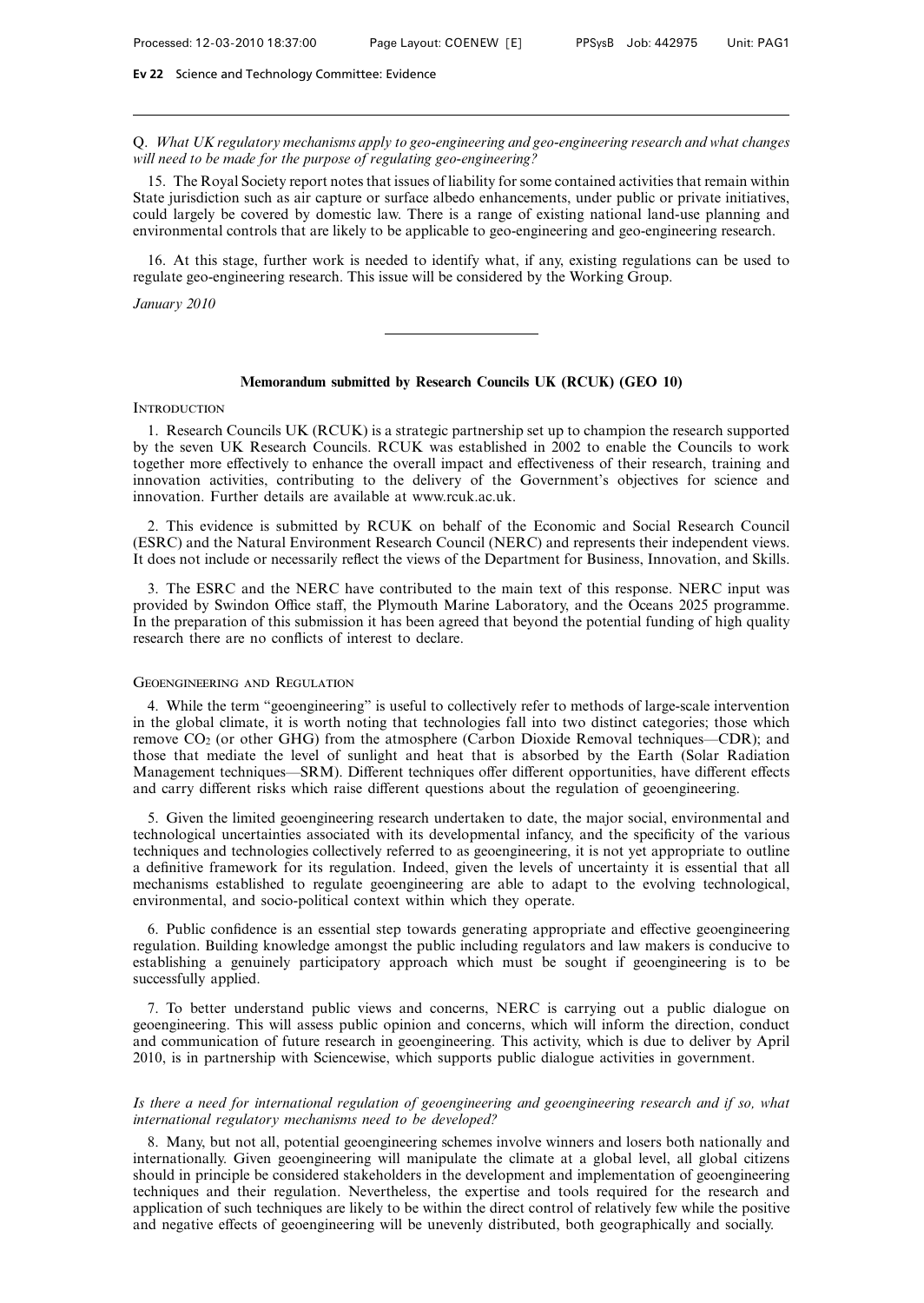9. The need for explicit approval-based regulatory mechanisms for geoengineering primarily arise when the actions of one stakeholder have or could have consequences for others. Where such action is not well-covered by existing legal or regulatory arrangements an initial framework for joint decision-making by all parties is required. This should be used to establish that a net (global) advantage and equitable distribution of those advantages from the geoengineering intervention can be achieved prior to any interventions.

10. Careful consideration is required of who is involved and consulted during the development of geoengineering regulation in order that an equitable consensus can be reached. Different countries and groups will have very different assessments of the balance of risks of unchecked climate change and the application of geoengineering, as well as the morality of intentional manipulation of the climate system. Any geoengineering activity will therefore bring a variety of ethical, legal and social, political and economic questions into sharp focus.

11. Irrespective of the regulatory controls implemented, geoengineering will entail costs (direct and potentially indirect) as well as benefits. This raises significant research questions about ownership of, and responsibility for, both negative and positive effects of geoengineering action which have an international impact. Approval-based mechanisms should, for example, include protocols for the assessment of fair compensation; should adverse impacts occur, who would meet the costs of such impacts—the country or countries carrying out the geoengineering, or the companies involved? In some cases it will be difficult to attribute climatic impacts to particular acts of geoengineering and new, early-stage research on how this should be done is essential. Such research will have to address how to measure and attribute any changes and how to value their impacts including, for example, effects on health, crops and economic well-being. This research will help inform judgements about impact and whether geographical areas or social groups merit compensation.

12. Geoengineering development involves several stages and regulatory frameworks must be flexible enough to cover the full cycle (eg from research through implementation through monitoring to evaluation). While knowledge of geoengineering techniques and the development of relevant technologies remain limited, interest is growing. It is therefore important at this stage that appropriate mechanisms for the regulation of *research* (as well as implementation) are established. Field-based research (such as method testing and small-scale trials) would for instance be expected to have much more limited impact than fullscale geoengineering interventions. Nevertheless, even small-scale actions could generate negative environmental, social and economic consequences if undertaken without appropriate controls in place or a sufficient level of expertise. For example, a field trial involving atmospheric SRM manipulations might temporally—but perhaps coincidentally—be linked to extreme weather events resulting in high economic consequences. Some highly controversial techniques could be applied at relatively low cost and with relative ease, opening up geoengineering as a feasible unilateral activity to a wide range of actors with different knowledge, skills and motivations. Such actions may be linked to political as well as, or even instead of, environmental concerns. This suggests regulation might be best monitored at the level of supra-national governance structures such as the UN.

13. An example highlighting the potential issues arising from the regulation of research on geoengineering is provided by ocean fertilization. Large-scale ocean fertilization is not currently allowed under the Convention on Biological Diversity (CBD). Research is also restricted by the CBD, until a regulatory framework has been developed; this is in progress, via the London Convention and London Protocol (LC/ LP). During 2009, the scientific basis for a framework to allow further research (via large-scale experiments outside territorial waters) was agreed, through discussions that involved a wide range of stakeholder interests. However, whilst representatives of the international scientific community were able to reach consensus relatively rapidly, eight different legal options were developed, covering the range from "light" touch" to much more complex and demanding approval arrangements. Different legal options were favoured by different countries; overall agreement is needed for LC/LP decisions; and there is no early prospect for resolution of this issue to be reached. Thus it could be some time before a regulatory outcome is obtained and, once produced, it will apply only to research, not geoengineering per se.

14. In terms of research and the implementation of geoengineering techniques, the development of new national and international regulation mechanisms, and the feasibility of doing so, is highly dependent on the technique under consideration. This is shown in Table 1, Annex 1, grouping the need for new regulation as high, medium or low for 13 techniques considered by the recent Royal Society report.3 This broadly shows that SRM techniques currently lack regulatory control, in comparison to techniques involving CDR. However, a more fundamental grouping relates to the different environments—space, atmosphere, ocean and land—in which the techniques are deployed, a function of the different jurisdictions applicable to different resource ownership arrangements.

15. The situation is most straightforward for land-based activities, since although there is potential for regional effects any adverse impacts are more likely to be experienced by the country carrying out the action. For the lower atmosphere above nationally-owned land and for territorial waters, any adverse impacts of geoengineering may be predominantly local and "self-inflicted"; for the upper atmosphere and open ocean,

<sup>3</sup> Royal Society (2009) *Geoengineering the climate: science, governance and uncertainty*. RS Policy Document 10/09;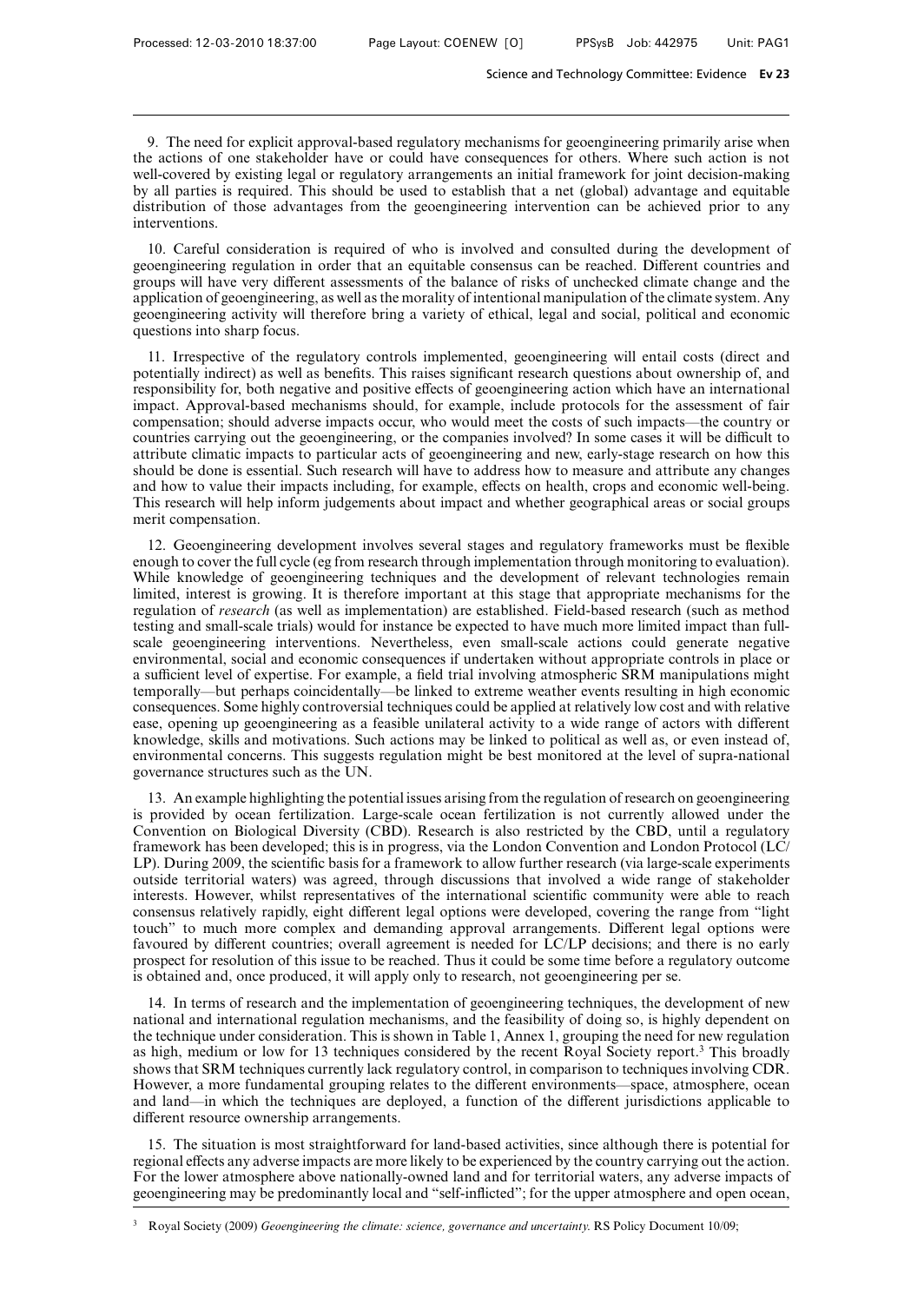much larger adverse impacts are possible, potentially on a global scale (indeed, for geoengineering globalscale impacts are the intended outcome). The ocean has, however, been recognised by most countries as a global good requiring international stewardship, with three legal instruments for potential regulation of geoengineering in non-territorial waters: the UN Convention on Law of the Sea (UNCLOS), LC/LP; and the CBD.

16. In the future, assuming geoengineering occurs, its implementation and monitoring are also likely to require a verification-based form of regulation. These stages are also potentially problematic. Assuming that geoengineering techniques are formally recognised as contributing to climate change mitigation (ie as part of national commitments to international climate change agreements), such techniques will need linking to emission trading schemes or other mechanisms that may evolve. Such regulation is essentially international standard-setting, to verify that the amount of carbon dioxide (or other greenhouse gas) removed from the atmosphere, or cooling achieved by other means, is as claimed. This also raises the broader point that the development of geoengineering techniques should only be considered as complementary to other methods of climate change mitigation and adaptation, and that the regulation of geoengineering should therefore ensure that the aims of such methods are not compromised.

17. As noted above, it is essential that mechanisms for the regulation of geoengineering are imbued with a high level of flexibility. This will be necessary for a variety of reasons. First, regulatory controls will need to adapt to the evolution of environmental, scientific, technological, geo-political, economic and social risks. Major uncertainties remain about geoengineering and it is impossible to foresee how technologies will develop, their public confidence, and the measures that will be needed to shape and respond to such developments. In addition, environmental, geo-political, economic and social factors that will influence the development of geoengineering are also in a constant state of flux and must therefore be accounted for through flexible regulatory arrangements. For example, the low likelihood of being able to create and maintain the decadal-to-century political stability that will be required to manage some geoengineering projects on a global scale would need to be guarded against through sufficient flexibility of regulatory mechanisms. Research is required to both establish the extent to which such instability has been successfully incorporated into other regulatory frameworks and the degree of instability that might reasonably be expected to occur in the geoengineering domain.

18. The potential effects of geoengineering activity are transboundary in nature. Mechanisms must be flexible enough to regulate activity carried out in a wide range of locations and by a variety of people operating under different legislative, social and cultural environments. As a channel through which to trade in the carbon market, the private sector may become an important force in the development of geoengineering in some regions. It will therefore be vital that businesses are subject to the same stringent controls that are applied to other bodies.

19. It will be paramount that regulatory measures are able to respond rapidly, if necessary, following the application of geoengineering techniques. A key criterion for geoengineering to be taken forward is the ability for applications to be withdrawn quickly in case of negative consequences (where this action in itself does not entail further negative impact). Rapid agreement on such decisions will be challenging for many international bodies. A mechanism by which consensus could quickly be reached, and action taken without unilateral counter-action in response, would need to be incorporated into regulatory measures. Research can help inform policy makers about the sort of mechanisms and regulatory frameworks that have been able to successfully respond in such rapid ways.

## *How should international regulations be developed collaboratively?*

20. The international mechanisms currently most applicable to the regulation of geoengineering activity have not been developed for this purpose. However, through modification and expansion, existing international governance mechanisms should be used as much as possible, subject to rigorous evaluation of their fit for purpose. IPCC could, for example, provide a framework to establish whether there is sufficient scientific justification for research on different techniques and, if so, where effort ought to be focussed. The international global change programmes, co-sponsored by International Council for Science (ICSU), (International Geosphere-Biosphere Programme (IGBP); World Climate Research Programme (WCRP); International Human Dimensions Programme on Global Environmental Change (IHDP) and Diversitas; grouped under the Earth System Science Partnership, (ESSP)) also have a role in coordinating relevant research and providing independent international assessments which could be adapted for the purposes of geoengineering research.

21. At the later stages of development, implementation and monitoring, it is unclear whether the regulatory measures and controls needed for geoengineering may be adequately incorporated into existing international, regional, and national regulatory structures and bodies. The Environmental Modification Convention (passed by the UN in 1977) banned the use of weather modification for hostile use and, on a broad conceptual level, therefore offers one channel through which new regulatory mechanisms may be enforced. Given the fundamental aim of geoengineering, the United Nations Framework Convention on Climate Change (UNFCCC) would also need to inform its development. Research of how these legislative frameworks should be amended would be valuable.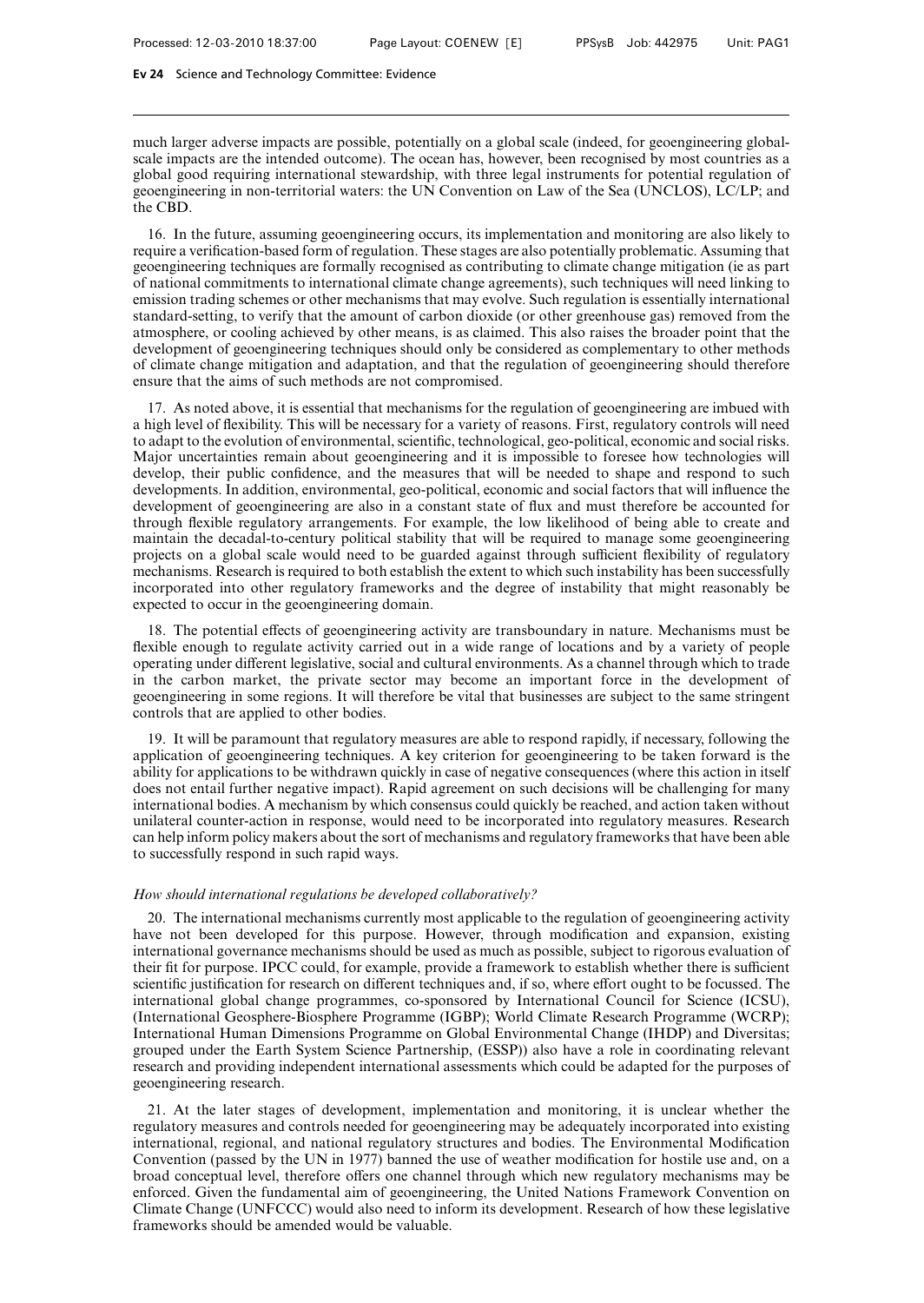22. More specifically, the regulation of particular geoengineering techniques may logically fit into the remits of other international treaties and bodies. Ocean fertilisation for instance has direct relevance to the UNCLOS while the implementation of "space mirrors" may be monitored through the United Nations Outer Space Treaty. It has been suggested that the only major geoengineering technique being discussed that could not be managed within existing regulatory structures is the application of stratospheric aerosols.

23. Polar regions are likely to be at the forefront of future geoengineering debate, because of climatic feedback risks (relating to albedo change and methane emissions) and socio-economic risks (sea level rise due to ice-sheet loss). If SRM geoengineering could (mostly) be confined to these regions, its negative impacts with regard to crop production, natural productivity, economic development and social well being would be minimised. The Antarctic is, however, strongly protected through the Antarctic Treaty System, including the Protocol on Environmental Protection to the Antarctic Treaty (Antarctic-Environment Protocol), whilst any geoengineering activities in the Arctic would be highly politically-sensitive, particularly in the context of recent new claims to undersea resources and the claims of indigenous peoples.

24. The cost, effectiveness, timeliness and risk of putative geoengineering approaches vary substantially. It is therefore important that international collaboration is sought at an early stage. An international geoengineering advisory group may well be an appropriate body to help address these challenges. With representation from the scientific, policy, commercial, regulatory and non-governmental communities, such a group would provide independent oversight of evolving regulatory issues concerning geoengineering. It would be tasked with the coordination of existing research, and the identification of a new research agenda, as well as the development of an effective and objective assessment framework to inform the regulation of geoengineering. This would involve making informed judgements about the weight of different environmental, social and economic costs and benefits and striking an appropriate balance between shortterm and long-term effects.

## *What UK regulatory mechanisms apply to geoengineering and geoengineering research and what changes will need to be made for the purpose of regulating geoengineering?*

25. UK-based terrestrial and atmospheric geoengineering and geoengineering research could be covered by existing national and regional planning and pollution control regulation, and, in part, by research institutes, funders and professional bodies, as well as civil society more generally. However, it is recommended that an early stage testing of these assumptions is undertaken by independent experts with a brief to address public engagement. Marine activities within the UK Exclusive Economic Zone should be covered by the newly-formed Marine Management Organisation (created under the 2009 Marine Act) and the equivalent body for Scotland Marine activities outside UK waters are primarily covered by LC/LP, with Defra as the national regulatory department.

### **Annex 1**

Table 1. Preliminary assessment of the need for geoengineering regulation for specific techniques, based on those identified in 2009 Royal Society report. Convention on Biological Diversity (CBD); Carbon Capture and Storage (CCS); Carbon Dioxide Removal (CDR); London Convention/London Protocol (LC/ LP); Solar Radiation Management (SRM); UN Convention to Combat Desertification (UNCCD); UN Convention on Law of the Sea (UNCLOS); UN Framework Convention on Climate Change (UNFCCC).

| Technique                                                               | Environment                               | <b>CDR</b> or <b>SRM</b> | Existing<br>regulatory<br>framework, if any                                                           | Comment                                                                                                                                                                 |
|-------------------------------------------------------------------------|-------------------------------------------|--------------------------|-------------------------------------------------------------------------------------------------------|-------------------------------------------------------------------------------------------------------------------------------------------------------------------------|
|                                                                         | 1. HIGH need for international regulation |                          |                                                                                                       |                                                                                                                                                                         |
| 1. 1 Cloud albedo Lower<br>enhancement (via atmosphere,<br>ocean spray) | upper ocean                               | <b>SRM</b>               | $\overline{\cdot}$                                                                                    | Potential effects on regional<br>weather, ocean dynamics,<br>marine productivity, food<br>production, economic and<br>social well being                                 |
| 1.2 Stratospheric<br>aerosols                                           | Upper<br>atmosphere                       | <b>SRM</b>               | Long-range<br>Transboundary<br>Air Pollution<br>Convention?<br>Antarctic-<br>Environment<br>Protocol? | Global scale effects—but not<br>direct reversal of<br>$CO2$ warming. Reduced<br>insolation, crop and plant<br>productivity, economic,<br>social and cultural well being |
| 1.3 Space-based<br>methods                                              | Space                                     | <b>SRM</b>               | Outer Space<br>Treaty?                                                                                | Global scale effects—but not<br>direct reversal of<br>$CO2$ warming. Reduced<br>insolation, crop and plant<br>productivity, economic,<br>social and cultural well being |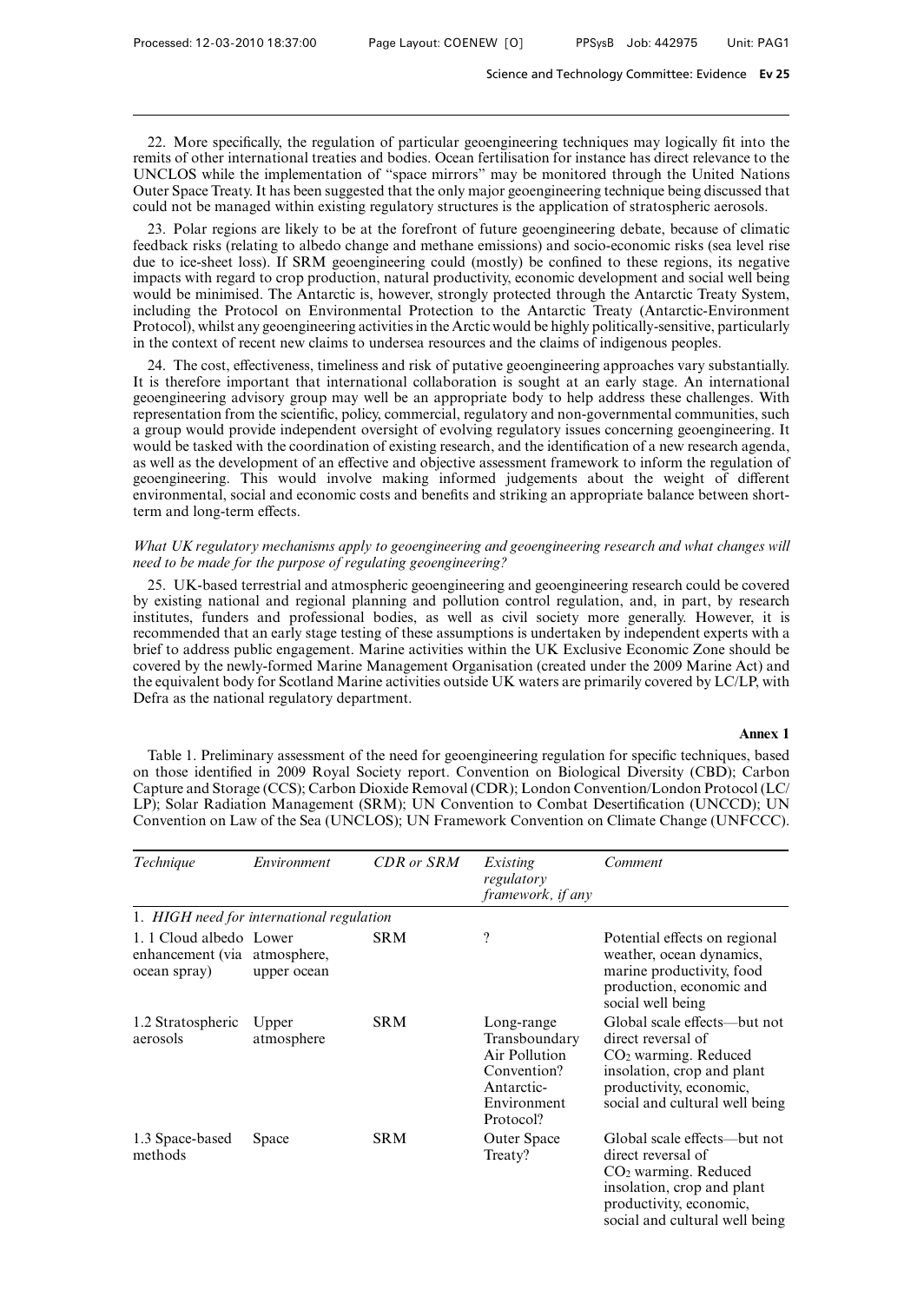| Technique                                                                                      | Environment                                 | <b>CDR</b> or SRM | Existing<br>regulatory<br>framework, if any                                   | Comment                                                                                                                                 |  |  |
|------------------------------------------------------------------------------------------------|---------------------------------------------|-------------------|-------------------------------------------------------------------------------|-----------------------------------------------------------------------------------------------------------------------------------------|--|--|
|                                                                                                | 2. MEDIUM need for international regulation |                   |                                                                               |                                                                                                                                         |  |  |
| 2.1 Biomass<br>burial in deep<br>ocean                                                         | Land and ocean                              | <b>CDR</b>        | LC/LP<br>(potentially);<br>UNCLOS:<br>carbon trading                          | Land-grown crops/timber<br>would be ballasted and sunk<br>to deep ocean, could locally<br>affect food availability and<br>price         |  |  |
| 2.2 Enhanced<br>weathering-<br>ocean                                                           | Land and ocean                              | <b>CDR</b>        | LC/LP<br>(potentially);<br><b>UNCLOS;</b><br>carbon trading                   | Land-mined silicate rocks<br>added to ocean, or<br>carbonates used instead —to<br>derive $Ca(OH)_2$                                     |  |  |
| 2.3 Ocean<br>fertilization                                                                     | Ocean                                       | <b>CDR</b>        | $LC/LP$ :<br>regulation in<br>prep for research<br>(with CBD); also<br>UNCLOS | Could be based on adding<br>iron, other nutrients or<br>enhanced mixing                                                                 |  |  |
| 2.4 Surface<br>albedo—deserts                                                                  | Land                                        | <b>SRM</b>        | <b>UNCCD?</b>                                                                 | Might affect regional<br>weather, crop production,<br>economic, social and cultural<br>well being                                       |  |  |
|                                                                                                | 3. LOW need for international regulation    |                   |                                                                               |                                                                                                                                         |  |  |
| 3.1 Land use<br>management,<br>afforestation.<br>reforestation &<br>deforestation<br>avoidance | Land                                        | <b>CDR</b>        | Carbon trading<br>under UNFCCC                                                | Not necessarily regarded as<br>geoengineering                                                                                           |  |  |
| 3.2 Bio-energy<br>with carbon<br>sequestration<br>(BECS)                                       | Land (ocean?)                               | <b>CDR</b>        | Carbon trading;<br>CCS regulation                                             | Not necessarily regarded as<br>geoengineering. (Ocean?)<br>relates both to potential use<br>of algae and sub seafloor<br>CCS reservoirs |  |  |
| 3.3 Biochar and<br>terrestrial<br>biomass burial                                               | Land                                        | <b>CDR</b>        | Carbon trading                                                                |                                                                                                                                         |  |  |
| 3.4 Enhanced<br>weathering—<br>terrestrial                                                     | Land                                        | <b>CDR</b>        | Carbon trading                                                                | Land-mined silicate rocks<br>added to soil                                                                                              |  |  |
| 3.5 Carbon<br>dioxide capture<br>from ambient air                                              | Land, lower<br>atmosphere<br>(ocean)        | <b>CDR</b>        | Carbon trading;<br>CCS regulation                                             | (Ocean) relates to CCS<br>components                                                                                                    |  |  |
| 3.6 Surface<br>albedo—human<br>settlement                                                      | Land                                        | SR M              |                                                                               | Limited effectiveness on<br>global scale                                                                                                |  |  |

Whilst climate system modelling provides a "safe" means of investigating the effectiveness of different engineering approaches, it does not necessarily include all interactions and effects that will occur in the real world. Further investment in modelling techniques will enhance the accuracy of the models; however, largescale field testing will be an inevitable intermediate step for any geoengineering techniques considered worthy of serious attention. Because of natural variability in weather/climate and biogeochemical processes, multiple studies are likely to be needed for adequate replication to achieve unambiguous effects. For some methods, large-scale field testing is likely to be an extremely fraught and controversial step; research on the potential social, economic and cultural effects, as well as how to mitigate these in advance of implementation, is essential.

*December 2009*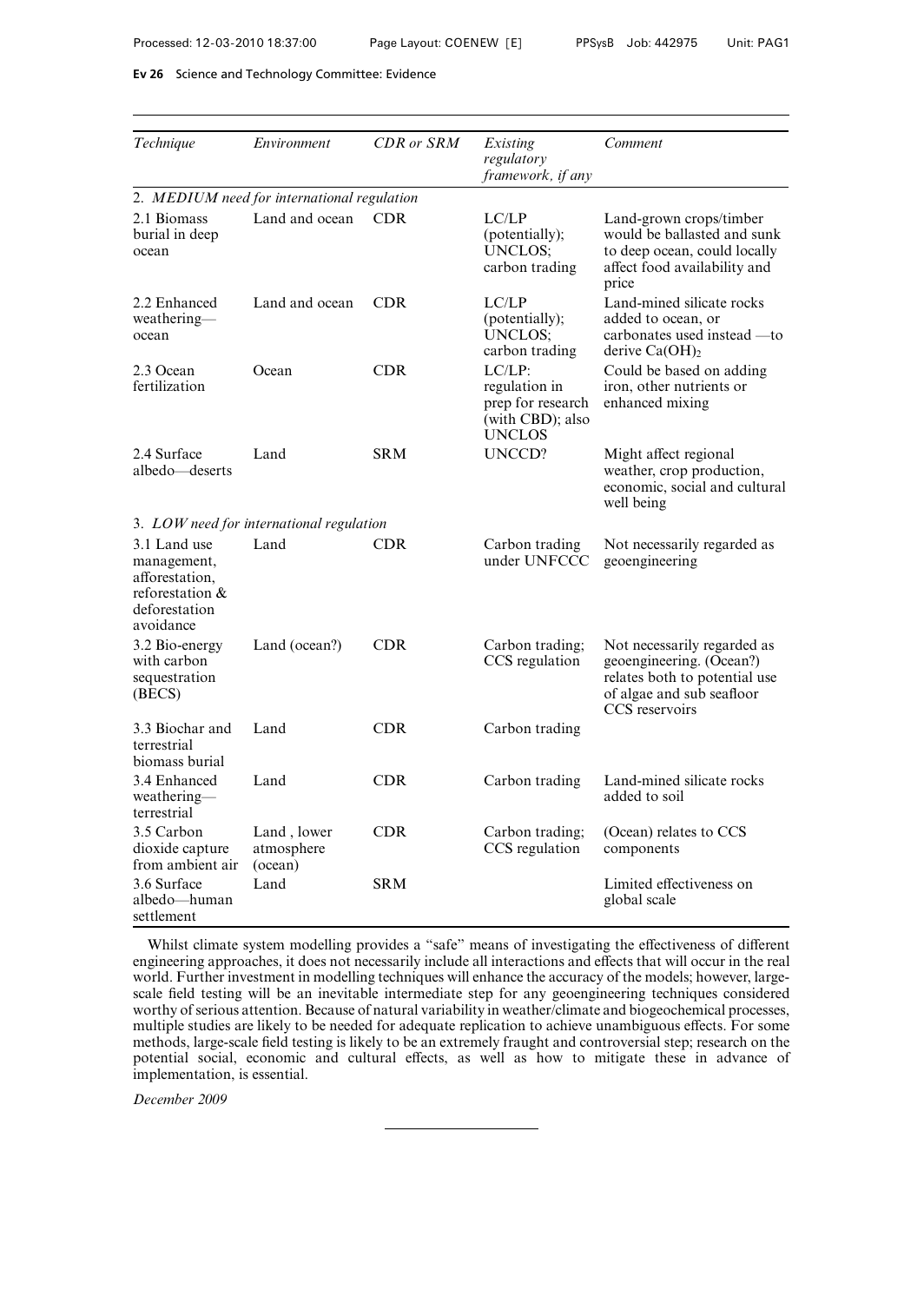*Witnesses:* **Joan Ruddock MP**, Minister of State, Department of Energy and Climate Change, **Professor David MacKay**, Chief Scientific Adviser to the Department of Energy and Climate Change, and professor of natural philosophy in the department of Physics at the University of Cambridge, and **Professor Nick Pidgeon**, on behalf of RCUK, gave evidence.

**Chairman:** We welcome our third panel in what has been a pretty hectic morning, looking at geoengineering and the regulation of. We warmly welcome Joan Ruddock MP, the Minister of State for the Department of Energy and Climate Change. We seem to be seeing a lot of each other at the moment, Joan, we are both working on the Energy Bill. A warm welcome to Professor David MacKay, the Chief Scientific Adviser at the Department for Energy and Climate Change, we have not met you formally before, but you are very welcome to our Committee, Professor MacKay. And last but by no means least, representing RCUK, Research Councils UK, Professor Nick Pidgeon. Welcome to you all. We are very tight for time, we are finishing at 11.25, so if we could keep our answers really quite tight, we would be very grateful.

**Q51 Graham Stringer:** What sort of urgency does the Government give to research into geoengineering? I suppose, so that we are all talking about the same thing, it might be useful to have the Government's definition of what they understand to be geoengineering.

*JoanRuddock:*Thank you for the question.Can I first of all apologise to the Committee for the fact that I understand for some completely unknown reason, you failed to receive, and it is undoubtedly our fault, we did not succeed in delivering to you our written evidence. I understand you now have it, but obviously you would have appreciated it much sooner, and I apologise for that. I will answer your question on urgency, and then I will ask David if he would like to define the geoengineering which he knows that we understand, just in case I fail to be precise in the technical terms. Is there an urgency in this matter? Our view is there is not. We do not think that at the moment, it is a priority for Government. The techniques that are involved are ones which are far from being developed to the point of viability at the moment. That is quite different from saying one should not keep a watching brief, but we do not think there is an urgency in terms of this particular dimension to addressing climate change.What we do believe is utterly urgent is to continue on the route which this Government has followed so keenly of reducing greenhouse gas emissions in this country, of legislating to that effect, and of participating in the international discussions about trying to arrive at a global deal, which goes beyond the Copenhagen accord that we have just struck, so that we can ensure that the world effort is designed to keep us within no more than a two degree Celsius temperature rise.That is the priority of these times, and that is where the Government is on that matter.

#### **Q52 Chairman:** That is clear. Definition?

*Professor MacKay:* I think in DECC, we recognise the same categories that the Royal Society use in their report, we recognise the important distinction between carbon dioxide removal and solar radiation management. I think we would include in geoengineering some forms of activity that I think would be viewed as innocuous and legal, such as someone growing trees and putting them into a disused coalmine, that activity would be essentially the reverse of our current coalmining activity, and I think we would include that as an example of small scale geoengineering activity. We would also include, I think, the growing of biomass for co-firing in a power station that has carbon capture in storage, we would include that as another example of a geoengineering option that again I think would not be viewed as politically unacceptable.

**Q53 Graham Stringer:** Let me be clear, so that I understand you are both saying the same thing, I understand what Joan is saying, that you want to concentrate on reducing carbon dioxide, but does not the Government's energy policy and the security of supply depend on developing carbon capture technology, as Ed Miliband said? If I understand what you are saying, Professor MacKay, carbon capture is understood to be geoengineering but it is not getting urgent treatment?

*Professor MacKay:* Yes, I am sorry to have—

## **Q54 Graham Stringer:** That is what I really want to understand.

*Professor MacKay:* I am sorry to have complicated things. Clearly we do have a policy of developing coal power stations with carbon capture and storage. If those power stations were used to co-fire biomass, then that would cause carbon dioxide reduction, so I was just wanting to give a complete answer. There are some forms of geoengineering that clearly are possible and also are perhaps not controversial—

**Q55 Graham Stringer:** So what you are really talking about that you are not putting research into is solar radiation management; is that too simplistic an understanding?

*Professor MacKay:* I think the Minister's answer was yes, the more controversial forms of geoengineering, especially the forms of geoengineering that would have cross-boundary impacts, are not a research priority.We do think they areimportant concepts that we would like to understand better, and we are happy to see the EPSRC, for example, investing in research into these options, but it is not an urgent priority to have research into these boundary crossing methods, which would include solar radiation management, and also some other forms of geoengineering that do carbon dioxide removal, for example, using the oceans; again, those would have cross-boundary impacts. We view these, as Professor King said earlier, as interesting options to keep on the table, but they are very much options of last resort, and they are not an urgent research priority right now.

*Joan Ruddock:* Can I just for the record, Mr Willis, make it very, very clear that whereas, and perhaps I was foolish to ask our Chief Scientific Adviser to give the definition, because in its broadest sense, it does include things that are already part of the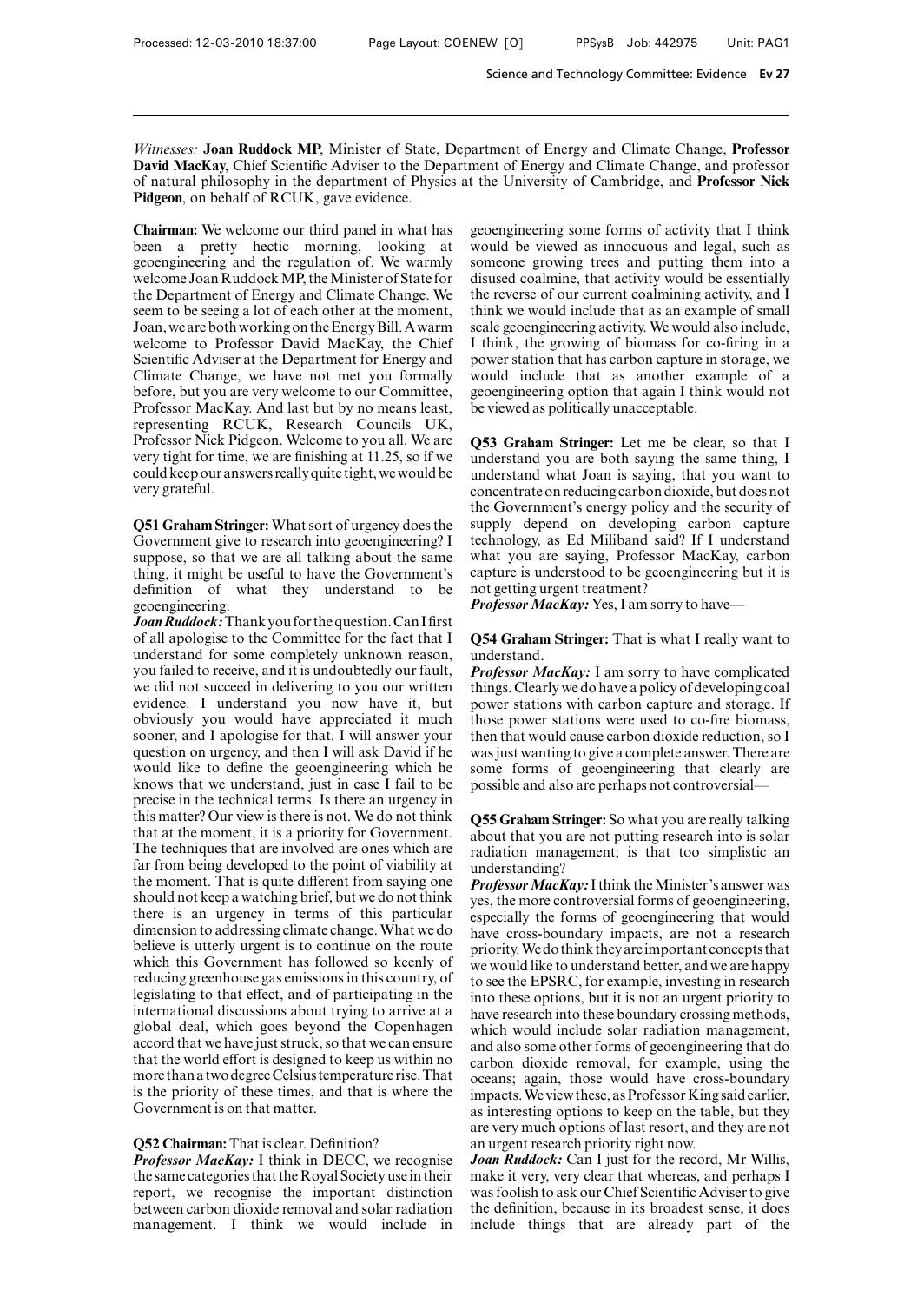#### **13 January 2010 Joan Ruddock MP, Professor David MacKay and Professor Nick Pidgeon**

Government programme. So in its broadest sense, yes, carbon capture and storage, where it is considered to be geoengineering, is part of the programme, and is a matter of considerable urgency, and we are applying ourselves to that, not least in the Energy Bill, which is currently going through Parliament. So there is a distinction which I think we need to be very clear about. The areas that we are not pursuing except in a small way, which I am happy to explain to you if you want that detail, are those of carbon dioxide removal of the kind that is—

**Q56 Graham Stringer:** I just wanted to be clear we were talking about the same things really. Just going back to your original answer, Joan, which I understand, are you not open to the charge of being complacent? Copenhagen, to put it mildly, was not a success, there is no guarantee that the international community will reduce the amount of carbon dioxide in the atmosphere. Do you not think we should be doing research for a Plan B, if the international community fails, as it patently did in Copenhagen?

*Joan Ruddock:* First of all, I do not agree the international community failed in Copenhagen. We did not succeed in getting certain things, we did not get as great reductions as we sought to get, and we did not get a timetable to move towards a legally binding treaty. But we have got, for the first time ever, agreement between developed and developing countries that they will make changes in their emission reductions; those are to be codified, they are going to be delivered by the end of this month, and we have got the agreement that we need the world community to stay within the two degree centigrade rise that all our activitiesin reduction should be aimed to keep us within that framework, and to avoid dangerous climate change. So I do not agree it was a failure, it is a good start, in my view, and it has got to be built upon, and I think the danger of adopting a Plan B, if that were even feasible, which I would question, but the danger in adopting a Plan B is that you do not apply yourself to Plan A, and the point of Plan A is it is all entirely do-able. We know how to do these things. Every country in the world knows how to reduce greenhouse gas emissions. With a financing mechanism, it is possible to help the developing countries that cannot otherwise afford it. If the argument is that we failed to make an international agreement of the best substance on this occasion, then how much more difficult might it be to create a regulatory framework for geoengineering which has greater implications for the whole world, in terms of possible risks and environmental damage and concern? So if one is difficult, then I would suggest the other might be more difficult, and that is why the prioritymust be to enhance and move further beyond what we have with the Copenhagen accord.

**Q57 Graham Stringer:** I understand the priority, and I understand the arguments. I do not agree with you about Copenhagen, I think it was a fiasco and a failure, but we can disagree about that. Is not the danger with the policy that it is all the Government's eggs or all our eggs in one basket, and if that does fail, then there is not a Plan B? Should not the

Government be at least considering in a theoretical sense what choices it would make within the sort of range of geoengineering possibilities, that if things go wrong, and there has to be a different approach, should not the Government be considering that?

*Joan Ruddock:* Well, it is not to say that the Government should not consider, it is a question of urgency, which is the question I was asked.

## **Q58 Graham Stringer:**Well, if it has considered, has it made a choice then?

*Joan Ruddock:* I said it is clearly not in our view a matter of urgency, it is clear that we have other and much greater priorities which we need to apply ourselves to very vigorously, and wewill. Sowhat I am suggesting is that we look to more of a watching brief, and that we do things at a deminimislevel. I think that very much accords, as I understand it, with what the Royal Society is suggesting, and I think they are a very good barometer in these matters. So, for example, we do have some small expenditure on modelling techniques, for example, and if the Committee has time, Mr Willis, I can just say what research is being undertaken with Government money.

**Q59 Chairman:** I think that is in your note to us, is it not?

*Joan Ruddock:*It is.

**Chairman:** No, we will leave that on the record.

**Q60 Graham Stringer:** Just within that spectrum, have the Government made any choices? Does it have any priorities of which way it would want to go if Plan B was necessary?

*Joan Ruddock:*I think it would be entirely premature, because we are dealingwith techniques here which are not proven techniques, which have great risks, which do not have a regulatory framework, and frankly, at the moment, it would be, I think, quite ridiculous for Government to be making any choices. But in terms of the major areas where there is interest, injecting sulphate aerosols into the stratosphere, for example, there is some current work which has Government funding; there has been work on low level cloud development, which again has some Government funding; and there has been another study on the impact of oceanic iron fertilisation on cloud formation. So on some of these areas, which are the ones that are particularly being put forward by those who advocate these kind of solutions as a Plan B, there is what I would call a watching brief taking place, and some small amount of Government funding, and as you continue to question, I can indicate further what the Government is interested in doing.

**Q61 Chairman:** I think just before we leave this particular angle, you have made it clear that you do not want to spend a great deal of money in terms of putting money into research.

#### *Joan Ruddock:* Correct.

**Chairman:** We will come on to RCUK in a second to look at some of the work that is going on there, but surely, Minister, you have an interest in supporting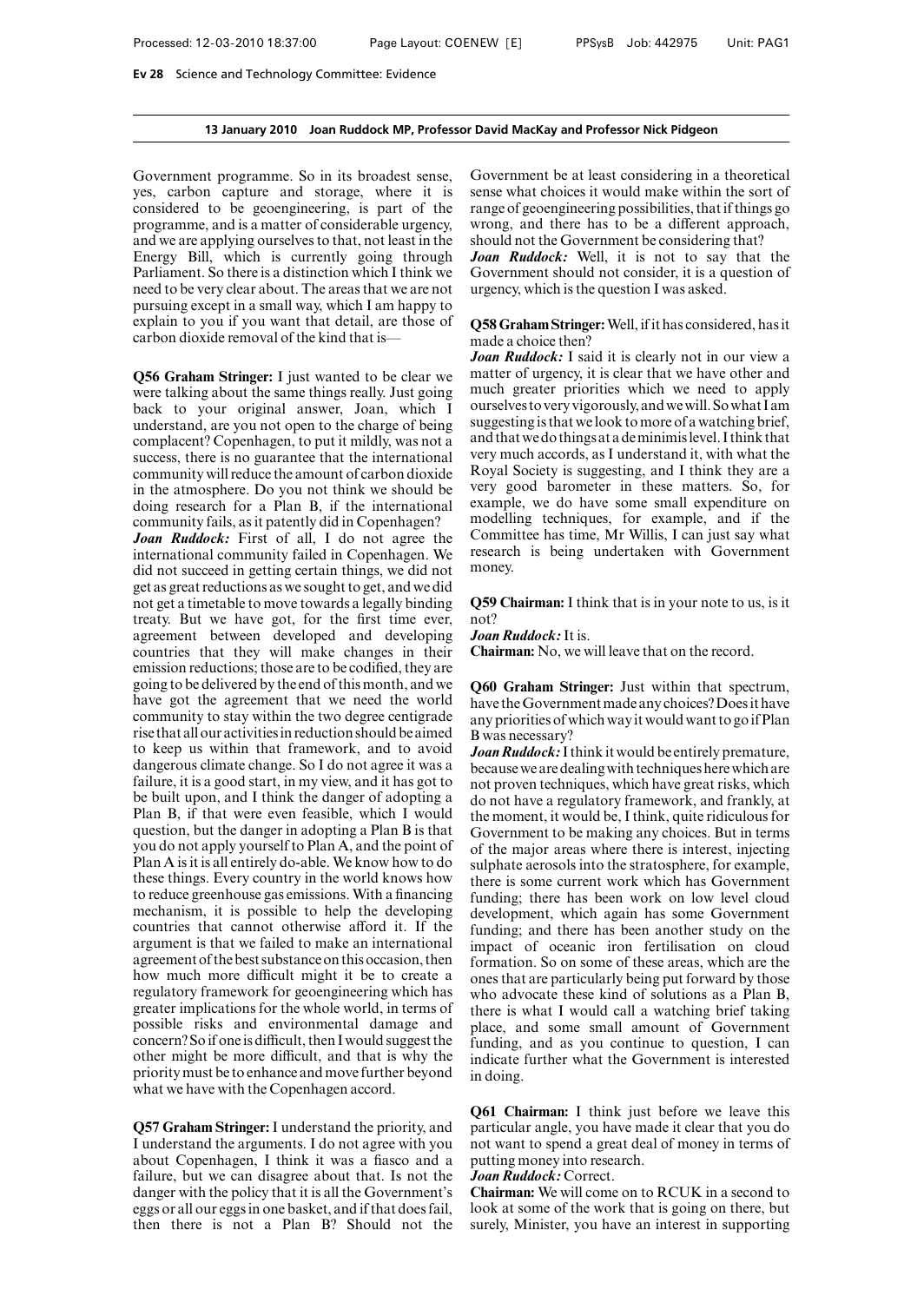### **13 January 2010 Joan Ruddock MP, Professor David MacKay and Professor Nick Pidgeon**

international regulation, because if somebody in the United States or China or Indonesia actually goes heavily into geoengineering in terms of large scale experiments, that may well affect not only neighbouring countries but, of course, work in the oceans, for instance, could significantly impact ultimately on our ecosystem as well. So what are we doing in terms of that global regulation?

**Q62 Dr Iddon:** Could I just add a rider to that, Chairman? Sir David King in the previous panel actually suggested that we ban temporarily solar radiation management techniques, because once you put trillions of mirrors in the sky, for example, they are irretrievable. Do you have an opinion on that as well, Joan?

*Joan Ruddock:*I do indeed. I mean, I think first of all we need to look at what might be being done within any particular research group, and the extent to which we seek to put any legal constraints on that. When it is a case of theoretical work, when it is modelling work, obviously Government does not seek to put any restraint on that. I think the Royal Society has suggested there should be a code of conduct; for research at a certain level, a code of conduct is probably entirely appropriate, and we would very much support that. But as you have just indicated, Mr Willis, and I did not hear Sir David King, but I can imagine why he would have said what he said, there are very, very clear implications for every country in the world, if any individual country were to start on a course of interfering with our atmosphere to that sort of degree. So it is absolutely the case that we need to develop an international regulation that comes before any deployment. Now there is an in between stage, which would be infield experimentation, and we may need to be thinking about that, and what implications that might have—

**Q63 Chairman:** I think my question is: have you done anything in terms of discussions with international partners about the possible regulation of geoengineering? I am not talking about domestic geoengineering, which from this Committee's point of view would not be regarded as geoengineering, but have you had any discussions, I mean, yes or no? *Joan Ruddock:* There are continuing discussions obviously between people in the department and people who are engaged in this work. What we have been considering is setting up within the department a working group that would actually study this issue. Now we are considering that positively, but we are also very aware of the position of the Royal Society, and we will, I think, need to work closely with them, because they are also setting up a series of working groups, and so (a) we do not want to duplicate, (b) there is undoubtedly more expertise, not to embarrass our Chief Scientific Adviser, but more expertise in the whole of the Royal Society than we could possibly have within DECC itself. So we are considering this matter, we are aware that this is work that needs to be done, but we want to proceed in the most useful way, and that is why we are continuing to have discussions with the Royal Society. I do not know if David might want to add something to that?

**Chairman:** Can I just bring in Tim Boswell?

**Q64 Mr Boswell:** I am grateful, Minister, not least because I fear I have to go in a moment, but may I just pick you up on what you have said? I understand why in a sense you are devolving the scientific burden to the Royal Society, but in terms of, as it were, the ministerial clout, you need to be introducing some of your counterpart ministers, either in the EU or climate change fora or whatever, to the importance of this. Is this something that you are doing as a department as well as, as it were, the professional scientific network?

*Joan Ruddock:* I personally cannot recall any ministerial involvement in discussions, and I do not believe our Secretary of State either has been holding such discussions. So I think at this stage, it is unlikely that we have had any ministerial discussions on regulation, but we are aware, our officials are alive to the issue, and it is something that we know needs to be done. Of course, the IPCC is going to be reporting itself, and we have taken a lot of our leads from reports from the IPCC. It is clear that if there is to be regulation, it is going to have to be in some international body, whether a scientific body, or whether the UN itself, but clearly, this is something that will have to be developed over time.

**Chairman:** You have made that clear. You have mentioned the Royal Society, and I know Ian Cawsey wishes to pick that up.

**Q65 Mr Cawsey:** It is quite interesting that an awful lot of what has been said so far is about the Government almost holding a watching brief on this, and waiting to see what the developments are. I just wonder to what extent that is enough, certainly in terms of public opinion, because it strikes me that if you look at quite recent things, GM crops being one, even climate change really, there is quite a significant dislocation between where public opinion is and where scientific opinion is. I can see geoengineering ever so easily fitting into that category yet again. The Royal Society did say in their recent report on it that the acceptability of geoengineering will be determined as much by social, legal and political issues as by scientific and technical factors. Do you agree with that assessment, and if you do, what will the Government do to encourage debate on the social acceptability of geoengineering? *Joan Ruddock:* Well, I do not think it is for the Government to encourage a debate on the social acceptability of geoengineering, because that presumes that the Government has taken a view that geoengineering is a good thing, and that we should actually deploy. We have not taken that view. I think that it is important to involve the public in discussions as these things develop. It is important not to allow the public to get into a position where the public has been alarmed or is ignorant, so it is very important that the dialogue includes public communication. It is one of the considerations that we make about setting up a working group; should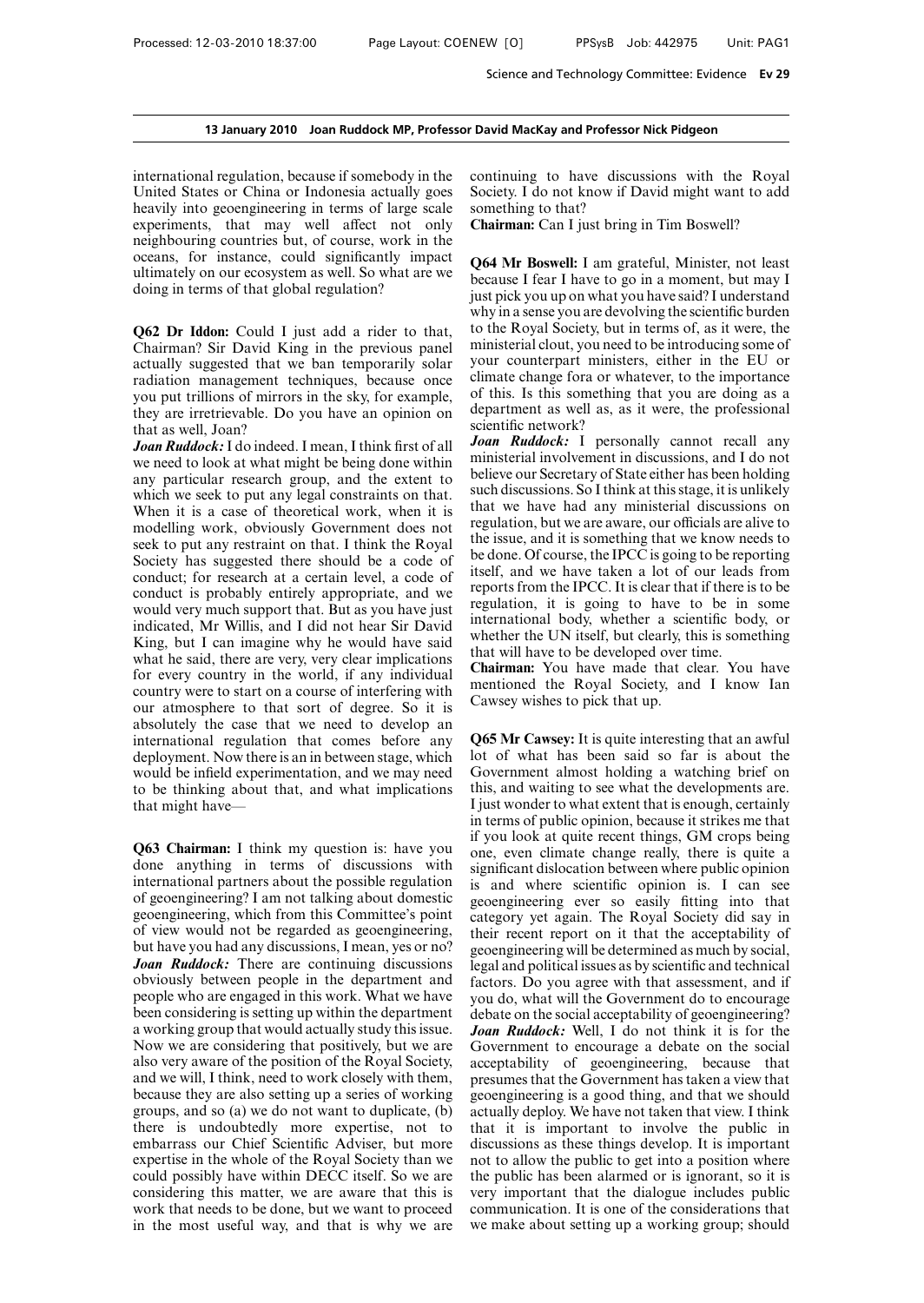### **13 January 2010 Joan Ruddock MP, Professor David MacKay and Professor Nick Pidgeon**

we do so, then indeed we would want to see that it contained a wide spectrum of people, including social scientists, ethicists, as well as scientists and administrators. So we are alive to the fact that there would need to be public engagement, and we know that NERC have a public dialogue programme that they are about to launch. So it is important to talk with the public and to avoid ignorance and prejudice, but at the same time, it is not for the Government to persuade the public of the need for this.

*Professor Pidgeon:* From the RCUK perspective, I will just make one comment about research: obviously, as you know, a small amount of money following the Royal Society report will be going into fundamental research on top of the research that is currently being done, and also the public dialogue has been initiated. The latter will be a first, really, anywhere in the world. For the UK to do that, that is fine, but we might also want to think more widely about public dialogue, because this is an international question, so the poor and people in other countries will have an interest in the outcome of geoengineering research. But the point about research I would like to make is that although it is not urgent, the science and the social and ethical research should come together at an early stage. Very often, those of us who study public acceptance of technology, nuclear power is a good example of this, social scientists were only asked 20 years after nuclear had become extremely unpopular to actually look at why this might have occurred. I think we have learnt that lesson, so RCUK and ESRC in particular are very keen that as research progresses on the science, research on the ethical, legal, economic and public acceptability issues also takes place as well.

**Q66 Mr Cawsey:** In the first session we had this morning, where we had people from different countries via videolink participating, I think they all came to the conclusion that whilst the NERC was going off and doing this consultation here, it was actually much more important that there were international talks going on and protocols and things being established there, so what is the Government doing to try and encourage that to happen? If we do continue with this public consultation through the NERC, how can we diminish criticism that actually, this is what we always do, we always consult the public, and then actually it has no effect on the policies at the end of the day anyway?

*Joan Ruddock:* I think if I may say so, Mr Cawsey, your questioning is still in my view premature, we are not at that point. The Committee clearly may like to comment on this, but our first decision is as to whether we set up a separate working group within Government to look at all of these issues, or whether we work with the Royal Society to look at all of these issues. We are going to do something, it is not that we are doing nothing, we just want to see the lie of the land, and make our decisions as to how we progress, but whatever progression is undertaken, as Professor Pidgeon has said, it will quite rightly engage social scientists and others alongside scientists.

**Q67 Mr Cawsey:** I can understand why the Government would take that view, and I do not necessarily disagree with it, for what it is worth, but it is not necessarily premature to take a decision that this would be better dealt with internationally rather than nationally, is it?

*Joan Ruddock:* I think it is going to be for the working group to—whether with us or jointly, or however it is done, we need a basis on which people have the opportunity to do some work, to do some thinking, and to come up with some proposals, because it is not possible for a government to just leap into an international negotiation. We have to develop our own thinking, we have to decide what it is we think is appropriate to put forward in an international forum, and we have to decide which international forum it would be appropriate to attempt to engage with. So at the moment, none of these things have been worked through, and that is why I cannot say to you, we are just going to rush off to the UN or wherever and say, let us all start this debate. Clearly, the initiative might come from others, but we have to get our own framework sorted out as to what we think is appropriate, and that is work that has not yet been done.

**Q68 Chairman:** Can I bring in Professor Pidgeon here? I am really quite confused about RCUK's position, and certainly the evidence that you have given us. There is an international convention on biological diversity, which deals with issues surrounding the oceans, and yet in your evidence to us, you are suggesting that any sort of regulatory framework is premature, and yet there is a regulatory framework in existence, which presumably the UK participates in developing. *Professor Pidgeon:* I should add, I am not a lawyer myself, so I cannot comment in detail on the law.

**Q69 Chairman:** I am not either, so we are on common ground.

*Professor Pidgeon:* My reading of the evidence, which I had some input to, but obviously not all of it, is that RCUK are saying, as many have said today, that we have a heterogeneous field here that we call geoengineering, so many, many techniques, and it is likely that some techniques and deployments, if they were to come about, will fall under existing regulation, and others will fall between aspects of regulation. For others, there may be nothing at all. Again, that is why we need the analytic work now, to look at what regulation applies. To take another example, with nanotechnology five years ago, we were in a very similar situation, and DEFRA sponsored a gaps analysis to look at what areas of regulation would apply to certain nanomaterials, and that has been very valuable for them, to look at where the gaps are, so I think that is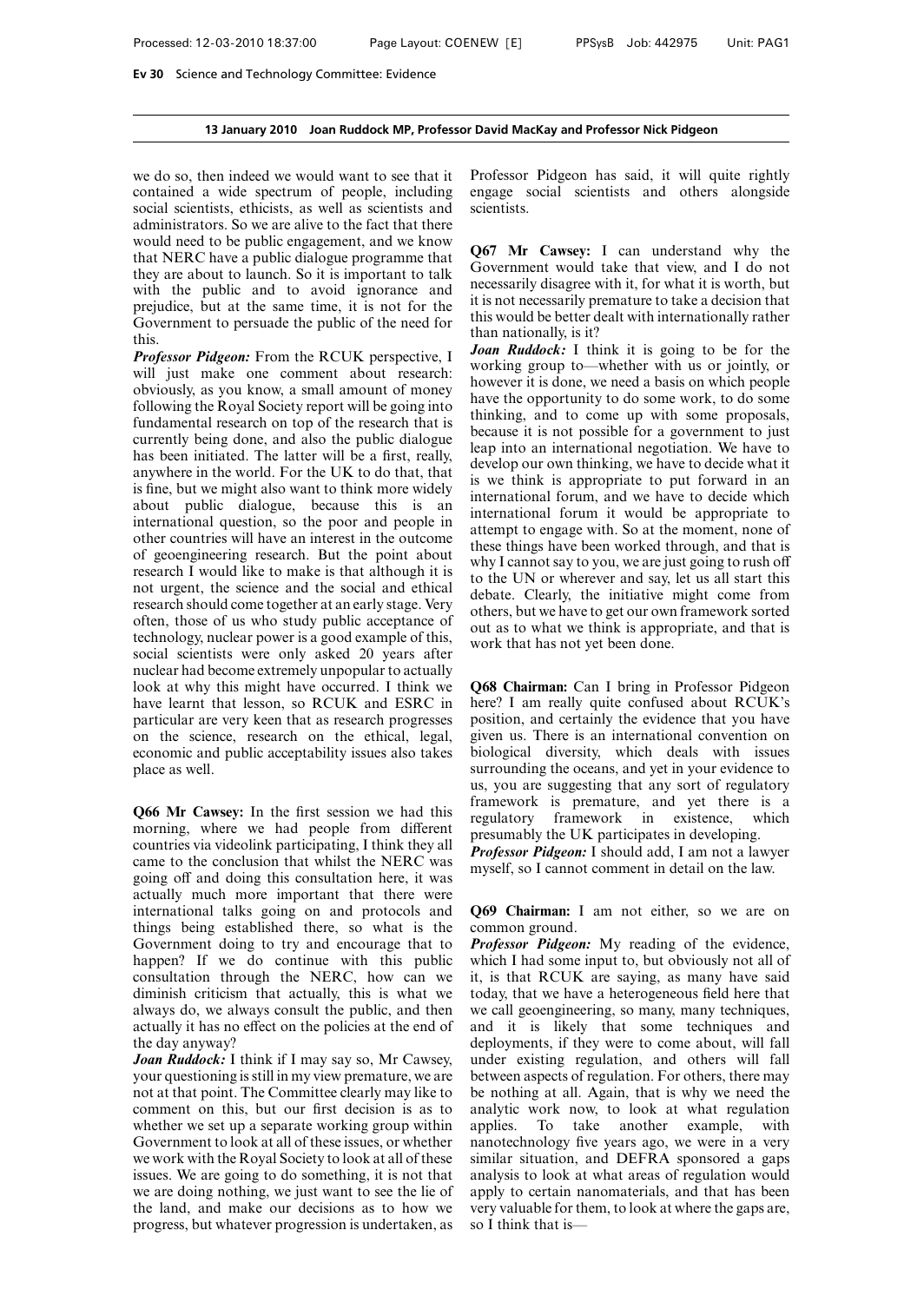**Q70 Chairman:** Sorry, is RCUK doing that? *Professor Pidgeon:* Not at this point in time.

**Q71 Chairman:** Because the Government is not doing it, the Minister has just said the Government is not, and you are not as the Chief Scientist.

*Professor Pidgeon:* But we are at what could be said an upstream moment, that is the way it is described, in the emergence of a new technology.

**Q72 Chairman:** What does an upstream moment mean?

*Professor Pidgeon:* So early that the uncertainties are wide. Compare it to nuclear energy, which is a mature technology, we know what it is, people have views on it. In the upstream moment, we do not even know how it will develop, and what public responses there will be. There is very low public knowledge, which is a big challenge for public engagement, and great uncertainties. So we are in a phase which is very uncertain and difficult to give definitive answers on the technology, governance frameworks and public attitudes. It is not that people are not trying to give answers, it is just very, very early.

**Q73 Chairman:** I will leave the last word with you, Minister, because we are about to close: I think what we are trying to get is that the UK is arguably, well, I would say definitely the world's second scientific nation, second to the United States. We have a position of real leadership in here. We are a nation surrounded by oceans, and we have given, I think with respect to our Government, a real lead in terms of climate science, and yet here is an area where clearly it is a long way off, we are not even prepared to seriously lead the debate in terms of a regulatory framework. Do you not find that disappointing?

*Joan Ruddock:* No, because as I have indicated at the outset of this evidence session, we have real priorities which we are working on. We have within every part of Government people all of whom are engaged in moving us to a low carbon economy, and making the emissions cuts that we have committed to in law. Now that is a way forward to deal with climate change. It is a proven way forward, and we need to do as much of that as we can, and we need to work as intensively as we can in the international community to ensure that as much of that as possible happens. So there is no question about the leadership continuing in this Government and in this country, and you are absolutely right about the climate science. But what I have made clear is not that we are unaware, and totally neglectful of this area of endeavour, it is that we have not prioritised it, and it is that we are on the point of making some decisions about how we as a government should move forward. So we are aware of what is required, it will be undoubtedly some international regulation, that we need to have that in place before there is any question of deployment, but we think deployment is rather a long way off, and therefore, we do have time, and we should not be panicked into this, we know what we are doing, we understand the issues, we will look to international regulation in due course, we will play our part in that, and as I indicated to this Committee, and the Committee may like to comment on it, we either set up a working group within Government, or we work with those who have clearly led this field to date, and that is the Royal Society. That is the point at which we are at, and we will be active.

**Chairman:** Minister, thank you very, very much indeed for your presence this morning. Thank you, Professor David MacKay and Professor Nick Pidgeon.

### **Supplementary memorandum submitted by the Department of Energy and Climate Change (DECC) (GEO 13A)**

(Letter to the Science and Technology Committee)

Thank you for giving me the opportunity to examine the transcript of the oral evidence session of your enquiry onto the regulation of geo-engineering last month at which Professor David MacKay and I gave evidence. We have no corrections to make to the transcript but I hope you will permit me to provide some clarification on a couple of points raised during the session.

We were asked for the Government definition of geo-engineering. The Royal Society broadly defines geoengineering as the *"deliberate large-scale intervention in the climate system"* and I would like to make clear that the Government agrees with this, recognising that this encompasses both carbon dioxide removal and solar radiation management techniques and the distinction made between the two categories.

With regard to the question of carbon capture and Government priorities, we do not consider conventional carbon capture and storage (CCS) coupled to coal-fired plants to be a form of geo-engineering as the carbon dioxide is captured at source and does not enter the climate system. CCS when coupled with bio-energy plants, however, is included in our broad definition of geo-engineering. In this case, carbon dioxide is removed directly from the atmosphere by biomass which is then harvested for use as fuel. Use of coal CCS technology is a Government priority in our transition to a low carbon economy.

I hope this clarifies our position and I await the outcome of your enquiry with interest.

*Joan Ruddock February 2010*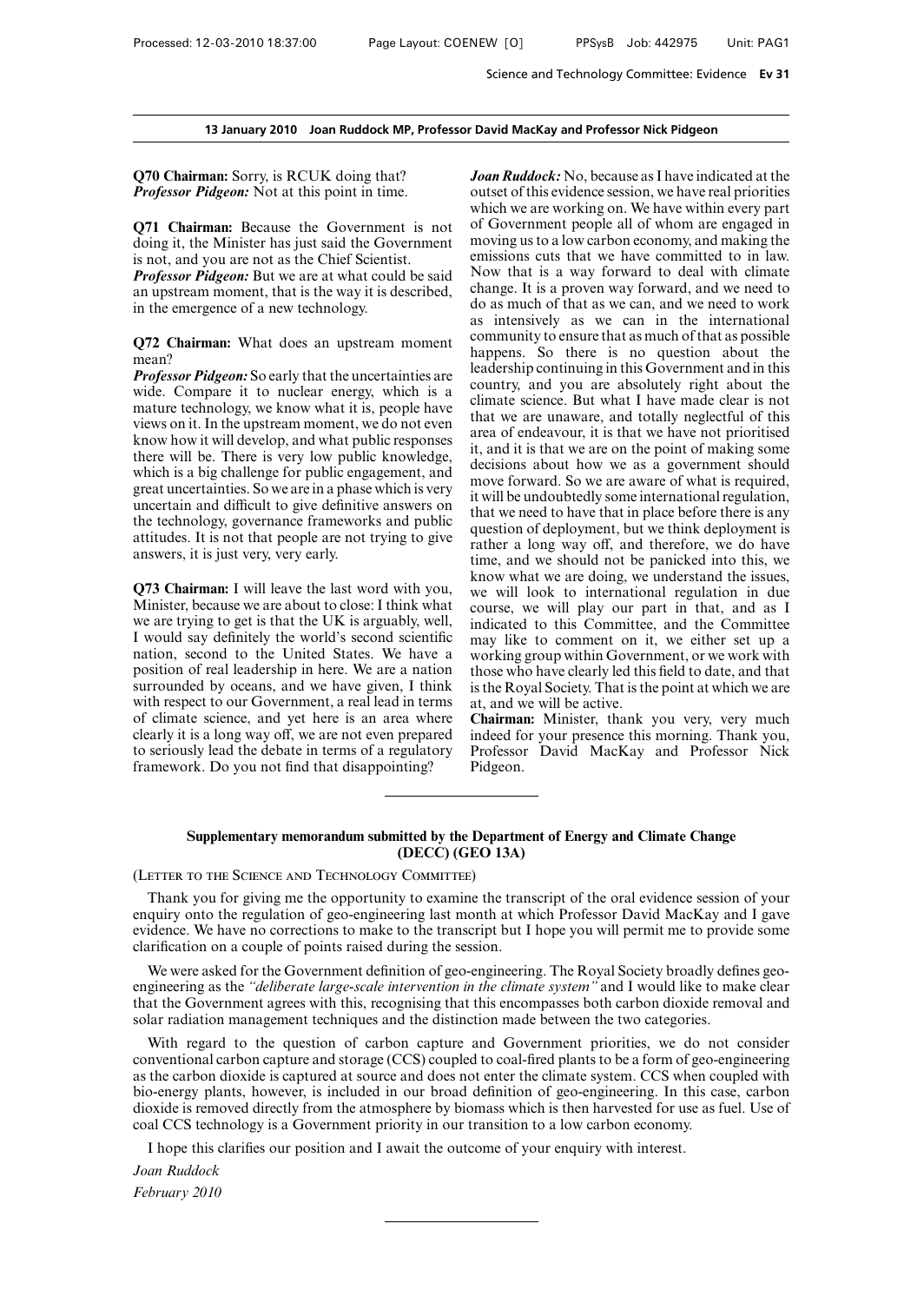## **Memorandum submitted by Dr James Lee (GEO 01)**

# 1. Summary of Main Points

Cloud seeding is a geo-engineering tool that is widely used by more than 30 countries. With climate change, fresh water resources will be in decline in many parts of the world, particularly around the equator. One result may be an increase in the use of cloud seeding. As cloud seeding becomes more effective and widely disseminated, it may be a factor in conflict situations or a reason to precipitate conflict. Disputes over cloud seeding could fall under the Environmental Modification Treaty.

### 2. Brief Introduction about Me

I currently hold administrative and faculty positions at American University. Prior to that, I have worked at the U.S. Trade Representative and U.S. Environmental Protection Agency.

## 3. Factual Information

Most recently, I am the author of Climate Change and Armed Conflict (Routledge, 2009), "Global Warming Is Just the Tip of the Iceberg", Washington Post, 4 January 2009, and "A Brief History of Climate Change and Conflict", Bulletin of the Atomic Scientists, 14 August 2009. I also run the website, Inventory of Conflict and Environment. http://www1.american.edu/ted/ICE/index.html

### 4. Recommendations

There needs to be a better understanding of the modes for cloud seeding and its impacts. A beginning point would be a multilateral registry of cloud seeding events with information and data collection on key characteristics.

### 1. Climate Change and Cloud Seeding

Countries will take measures to counteract and adapt to climate change, namely trends of declining precipitation and increasing temperature. There will be a great temptation and need to use cloud seeding, the oldest and most common form of environmental modification (a type of geo-engineering). Cloud seeding is an issue regarding fresh water resources, rights, and obligations. As with other water issues, cloud seeding can be a source of dispute. Climate change will cause differing regional impacts and thus a variety of motivations for cloud seeding.

It is important to distinguish between climate change and weather, since cloud seeding is more likely to affect the latter. Weather is a state of the atmosphere over the short-term and more likely at specific points and places. Climate is a long-term phenomenon expressed as average weather patterns over a long period. Cloud seeding could affect climate when carried out over a long period. Key measures of weather and climate are precipitation and temperature.

The line between hostile and peaceful uses of cloud seeding (and environmental modification in general) is extremely thin and at times ambiguous. One country in the midst of a severe humanitarian emergency may perceive cloud seeding as a benevolent act. A neighbour country, encountering the same drought and humanitarian crisis, may perceive their lack of rain as being "stolen" by their neighbour. The key word here is "hostile", which of course is in the eye of the beholder.

### 2. The Environmental Modification (ENMOD) Treaty

During the Cold War, the United States and the Soviet Union explored differing Weapons of Mass Destruction (WMD) that included the use of nuclear, biological, and chemical devices. In 1945, the mathematician John von Neumann met with other U.S. scientists to discuss the possibility of deliberately modifying weather (a new WMD) as a tool of war (von Neumann, 1955). Weather modification was one way to destroy Soviet agricultural harvests, cause mass starvation, harm their economy, and incite internal dissension. The goal was to make the Cold War very cold.

There was widespread use of geo-engineering during the Vietnam War. Between 1967 and 1972, the United States ran Operation Popeye, a cloud seeding operation to disrupt transport of military supplies along the Ho Chi Minh trail and aimed at parts of South and North Vietnam, Laos and Cambodia. The operation occurred during the dry season when it was ordinarily easiest for the North Vietnamese to move men and materials south. While the program was successful in causing heavy rains out of season, it was not successful in stopping the flow of men and materials southward. Heavy rains attributed to the cloud seeding program led to catastrophic floods in 1971 that caused a poor harvest in North Vietnam.

The disclosure of Operation Popeye led many to realize that such a tactic took the idea of "all-out war" to a new level, and one that was disturbing. As a result, in 1977 countries agreed to the "Convention on the Prohibition of Military or Any Other Hostile Use of Environmental Modification Techniques" (ENMOD). The treaty forbids the use of environment in hostile circumstances and supports the use of weather modification for peaceful purposes. Climate change is but one of a number of environmental phenomena covered by this treaty.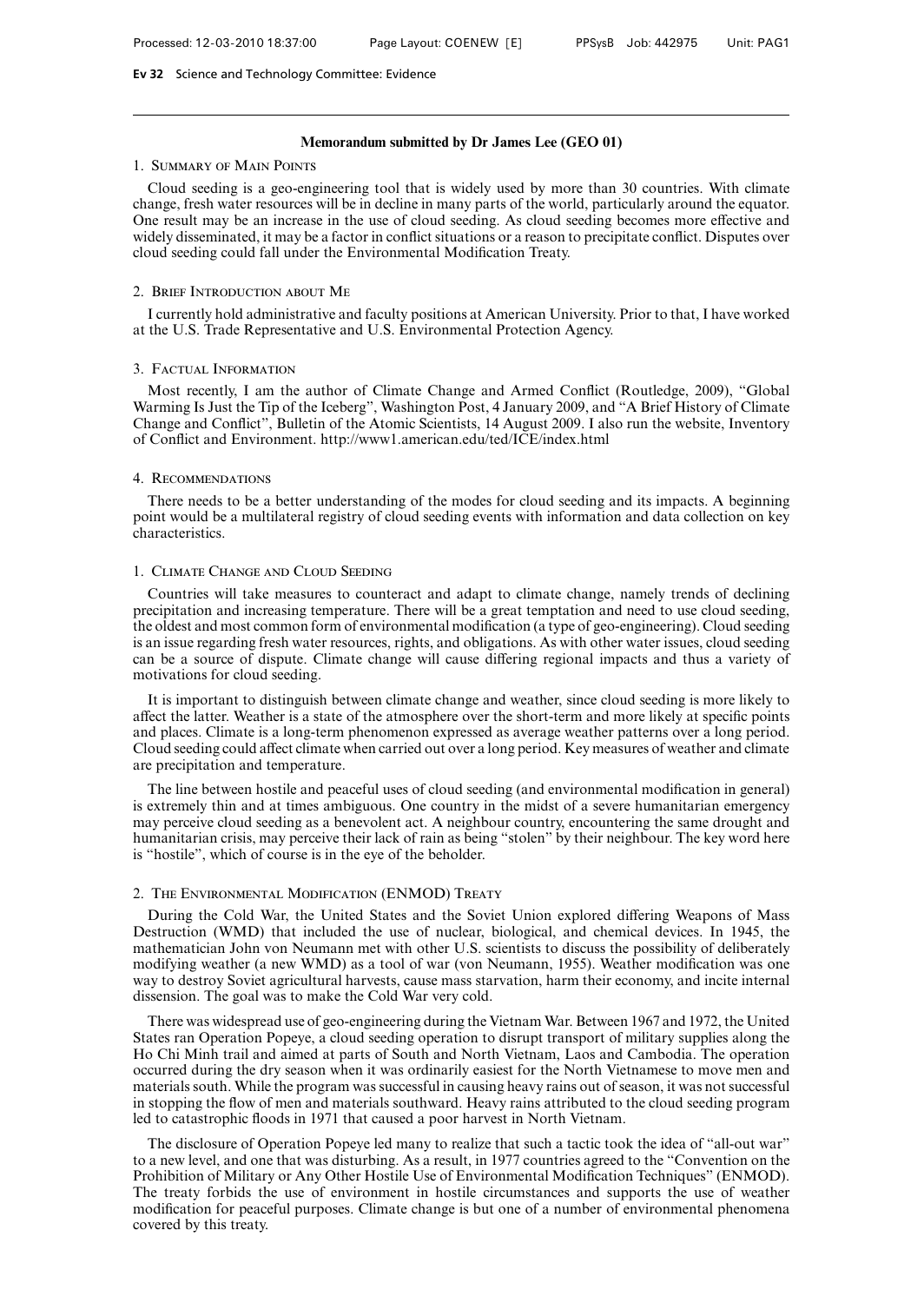Earthquakes, tsunamis; an upset in the ecological balance of a region; changes in weather patterns (clouds, precipitation, cyclones of various types and tornadic storms); changes in climate patterns; changes in ocean currents; changes in the state of the ozone layer; and changes in the state of the ionosphere.

> (Convention on the Prohibition of Military or Any Other Hostile Use of Environmental Modification Techniques 1978)

A re-confirmation of the ENMOD principles occurred at the Framework Convention on Climate Change (UNFCCC) and the 1992 Earth Summit in Rio de Janeiro. The statement suggests far-reaching implications in the jurisdiction of a nation's sovereign area.

"States have… in accordance with the Charter of the United Nations and the principles of international law, the (…) responsibility to ensure that activities within their jurisdiction or control do not cause damage to the environment of other States or of areas beyond the limits of national jurisdiction." (UNFCC, 1992)

Most techniques covered by the ENMOD treaty are quite speculative. Causing earthquakes or tsunamis is far beyond the capacity of current technology. Cloud seeding, on the other hand, is a technology that is often used.

No country has invoked ENMOD, but cases have been possible candidates. During the 1991 Gulf War Iraqi forces burned oil wells on a large scale, placing huge amounts of particulates in the air that may have affected weather patterns in neighbor countries. Iraq also polluted the Persian Gulf with oil that did cause environmental damage to other states, upset the ecological balance in a region, and led the mass sea life destruction.

# 3. A Brief History of Cloud Seeding

Cloud seeding is one of several rainmaking techniques. The first scientific demonstration of cloud seeding occurred in 1946 in the United States. The use of cloud seeding has substantially grown over the last half century.

There is nonetheless controversy over the efficacy of cloud seeding. While many countries report successes, the U.S. National Academy of Science, National Research Council, published a study in 2003 that questioned the utility of cloud seeding and the extent of impacts outside of local areas. The report called for greater research into practices for understanding and improving cloud seeding effectiveness. The reality is that many countries practice cloud seeding and believe it works. Regardless of the scientific debate, the perception of the viability of cloud seeding can lead to dispute.

Cloud seeding causes precipitation by introducing substances into cumulus clouds that cause condensation. Most seeding uses silver iodide, but dry ice (solid carbon dioxide), propane, and salt are also used. At least 30 countries have identified programs and some, like China and the United States, have extensive programs (See Figure 1). Most countries that practice cloud seeding are parties to the ENMOD treaty, but China is not.

## **Figure 1**

## Weather Modification Around the World

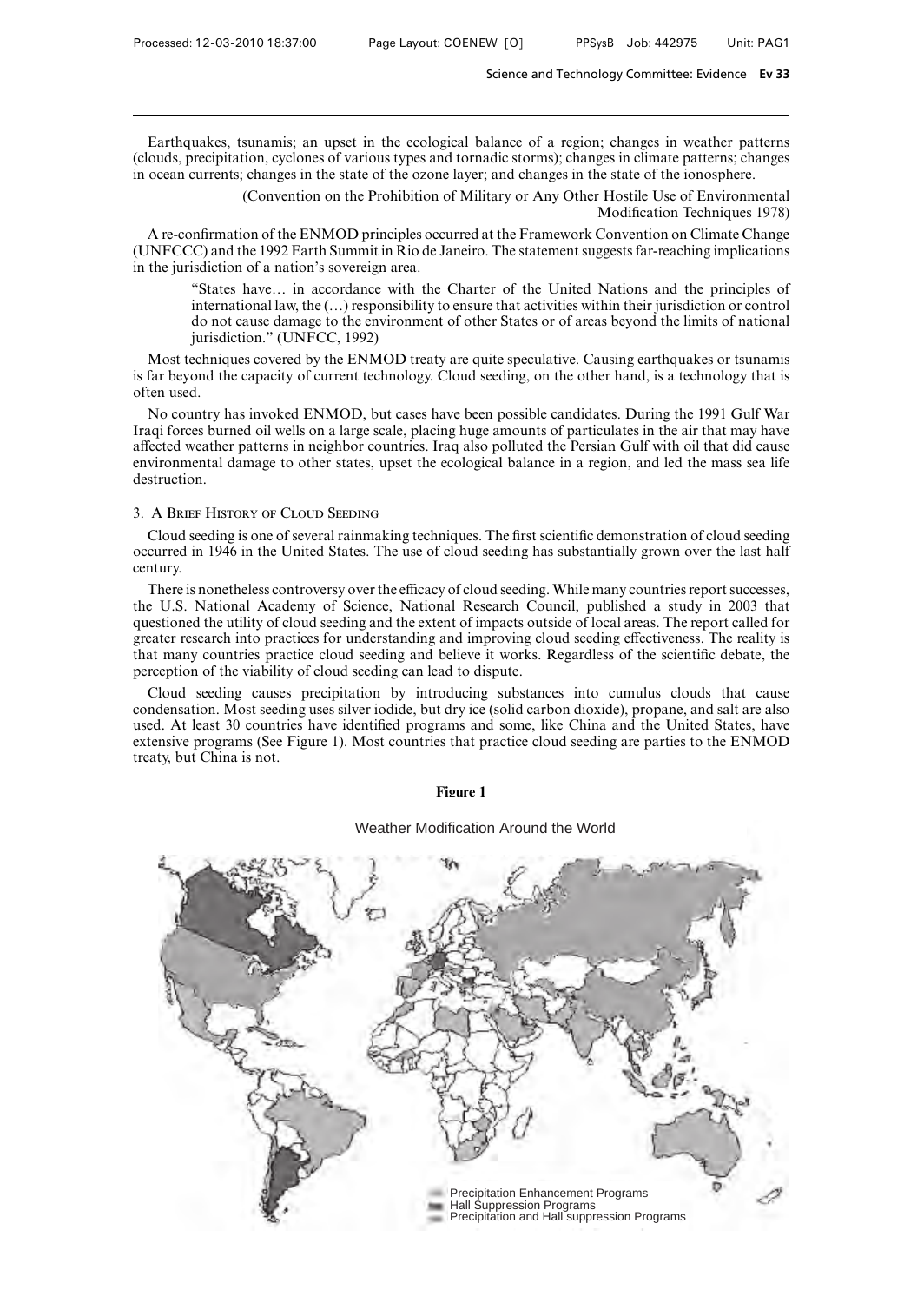*("Overview of Weather Modification Programs Around the World", National Center for Atmospheric Research)*

There has been extensive use of cloud seeding in the United States (see Figure 2), largely in the southern states near the Mexican border. Programs concentrate on two geographical areas. First, there are several south central states, such as Texas, prone to dry conditions in the summer or during spring planting. Hail suppression is a concern in Kansas and Oklahoma. The other major nexus of use is the states in the Colorado River Basin, including Colorado, Wyoming, Utah, Nevada, and California, who use it to increase winter snowpack. North Dakota seeds clouds for hail suppression and Idaho for increasing fresh water resources.



# *("Overview of Weather Modification Programs Around the World", National Center for Atmospheric Research)*

The year that the Katrina and Rita hurricanes devastated the U.S. Gulf Coast, Senator Kay Bailey Hutchinson of Texas introduced S. 517 [109th Congress] the "Weather Modification Research and Development Policy Authorization Act of 2005". It calls for greater research and development into cloud seeding (Section 5, "Duties of the Board") with two key goals. (The measure has never become law.)

- (1) improved forecast and decision-making technologies for weather modification operations, including tailored computer workstations and software and new observation systems with remote sensors; and
- $(2)$  assessments and evaluations of the efficacy of weather modification, both purposeful (including cloud-seeding operations) and inadvertent (including downwind effects and anthropogenic effects).

The United States began technical assistance on clouding seeding to the Mexican state of Coahuila in 1996. Canada uses cloud seeding for hail suppression while Brazil, Argentina and Cuba use it for precipitation enhancement. In November 2009, Venezuela began cloud seeding operations after El Nino conditions led to droughts and water rationing in Caracas. Cuba provided technical assistance to Venezuela in carrying out the program.

China's cloud seeding program is the largest in the world, using it to make rain, prevent hailstorms, contribute to firefighting, and to counteract dust storms. On New Year's Day in 1997, cloud seeding made snow in Beijing, for probably no other reason than popular enjoyment. During the 2008 Olympics, China extensively used cloud seeding to improve air quality. China sees cloud seeding as part of a larger strategy to lower summer temperatures and save energy.

# **Figure 2**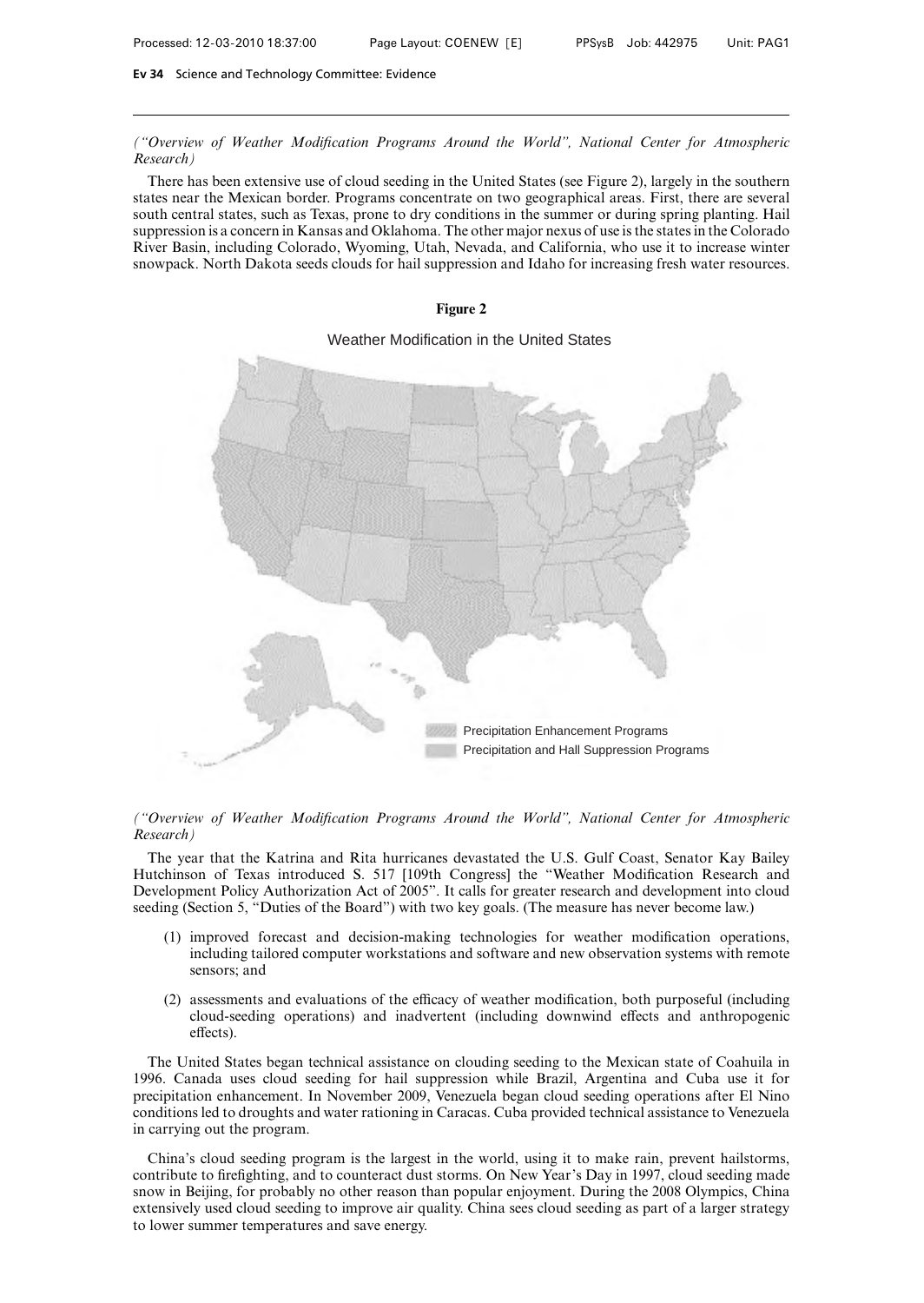The Soviet Union and later Russia use cloud seeding to assure good weather during political events, such as a rain-free May Day parade. To save money, the mayor of Moscow proposes use to lessen winter snowfall in the city.

Employing cloud seeding in emergencies illustrates how perceptions of impact may differ. Soviet air force pilots seeded clouds over Belarus after the Chernobyl nuclear disaster of 1986 to prevent radioactive clouds from reaching Moscow and other major populated areas. (Grey, "How we made the Chernobyl rain", 2007). While Moscow saw benefit, Belarus surely did not.

Many Middle Eastern countries are natural candidates for cloud seeding. France conducted tests in Algeria as early as 1952. Libya began testing in 1971, Jordan in 1986, Iraq under Saddam Hussein in 1989, and Syria in 1991. Israel has a long-standing cloud seeding program. Saudi Arabia has experimented with cloud seeding, beginning in 1990 and is increasing its programs, particularly in the southwest portion of the country near the Yemen border.

Iran has long experience with cloud seeding, especially around Yazd, the driest major city in Iran. "Statistical evaluation of the effectiveness of regular cold-cloud seeding operation, carried out over the project territory in the Central part of Iran during the period of operation, shows that from 0.7 to 1.9 km<sup>3</sup> of additional water was obtained about 22–40% of the natural seasonal precipitation annual." (Khalili, "Results of Cloud Seeding Operations", 2008)

## 4. Hostile and Peaceful Uses of ENMOD

Article I of the ENMOD treaty requires members "not to engage in military or any other hostile use of environmental modification techniques having widespread, long-lasting or severe effects as the means of destruction, damage or injury to any other State Party". The general intent of the treaty is to limit the use of ecology in a military context. It distinguishes between weather related actions (short-term) from those that are climate related (long-term). The key word of course is "or", meaning any one of the three is sufficient to cause a treaty violation. The "Understanding Relating to Article I" provides the three indicators of environmental modification covered by the treaty and *de minimus* levels of impact.

- (a) widespread: encompassing an area on the scale of several hundred square kilometers;
- (b) long-lasting: an act whose duration lasts months, or approximately a season; and
- (c) severe: involving serious or significant disruption or harm to human life, natural and economic resources, or other assets.

The treaty is clear on what it forbids: widespread, long-lasting, or severe environmental modification. It is thus quite revealing to consider what the treaty allows. It does permit cloud seeding (or other actions) that may adversely affect a neighbour so long it is undertaken without a military or hostile intent. Further, military personnel could carry out a non-hostile action as long as it was without military intent. The treaty permits weather modification by the military even with a hostile intent when it is localized, short-term, and produces positive outcomes. These exceptions obviously can lead to ambiguity in real situations.

First, widespread refers to the geographic scope covered by the treaty. Treaty violations occur when impacts exceed 300 square kilometers (or 186.4 miles), so a square of roughly 17.3 kilometers (or 10.7 miles) in length and width. Washington, DC (a partial square city) is 177 square kilometers in comparison, so these are not extremely large areas but they could be home to millions of people.

The second concept is long-lasting, denoting time duration. One season corresponds to about three months. The chosen months however would produce differing impacts. If cloud seeding occurred during a planting season, it would mean the loss of an entire year of production. If cloud seeding occurred in the winter, to build snow pack for example, the impact may be benign or even positive.

The third premise focuses on a severe disruption to the environment and may be the most difficult concept to pinpoint. Specific indictors might use socio-economic indicators (such as income) or human health markers (such as infant mortality). A violation might significantly reduce ecological, economic or health indicators. A full understanding of impacts may not occur until long after the act occurred.

The treaty references assisting other countries in transferring technology related to the development of harmful or hostile ENMOD techniques. This implies the trade of materials, equipment, technology, or expertise. Export technology treaties cover materials that may have military application as dual-use technologies. The ENMOD Treaty suggests that exports of cloud seeding technologies may as well fall into such categories.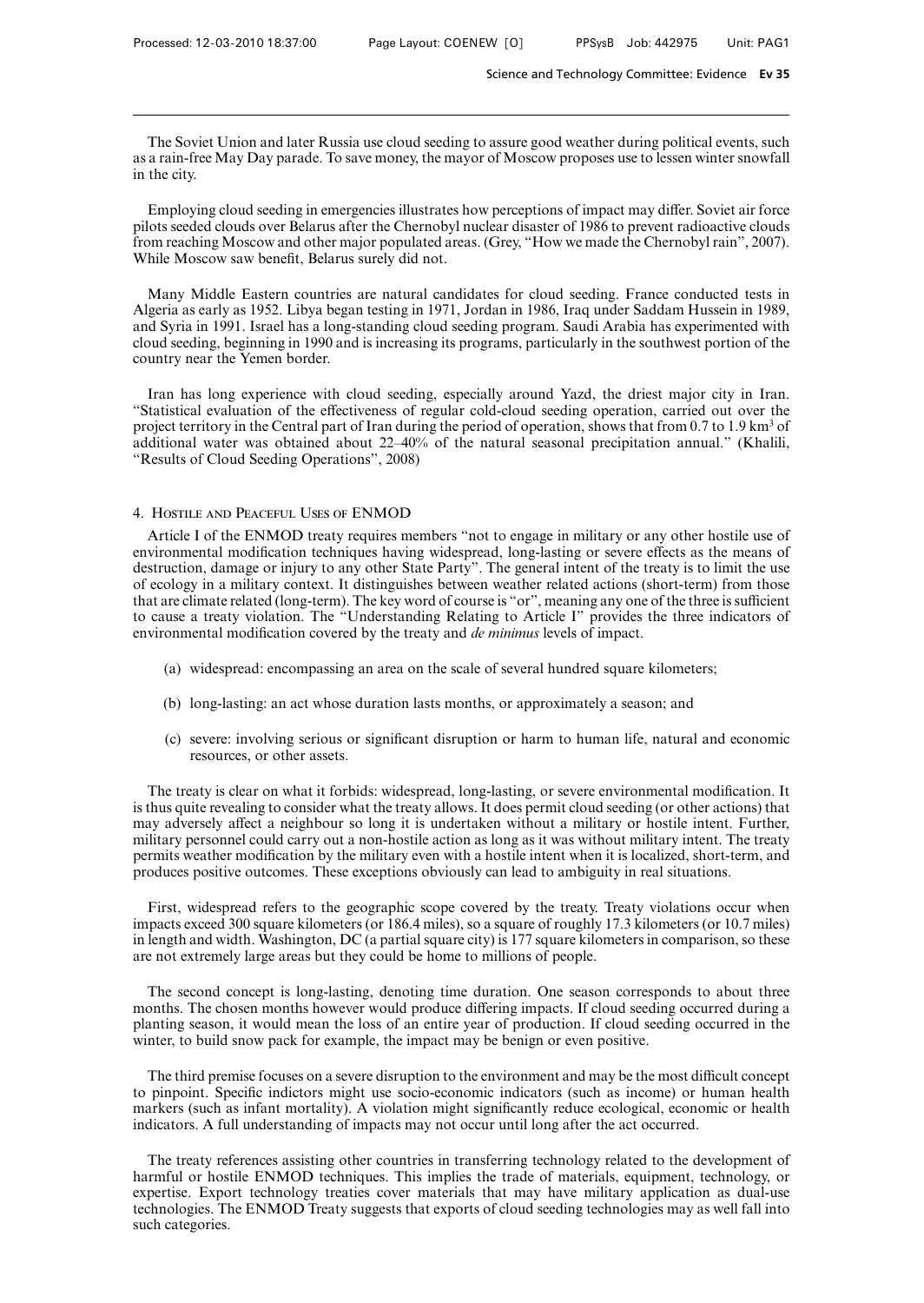## 5. Building a Multilateral Registry of Cloud Seeding Events

ENMOD Article III, 2. The States Parties to this Convention undertake to facilitate, and have the right to participate in, the fullest possible exchange of scientific and technological information on the use of environmental modification techniques for peaceful purposes.

Little scientific exchange seems to have resulted from the ENMOD Treaty. Exchanging information is of course a first step in a confidence building process in the development of a treaty and its understandings. In cases of environmental modification, collecting information on activities is a necessary beginning point, starting with cloud seeding. A multilateral cloud-seeding registry, that is voluntary, can begin to reduce possible future ambiguities over weather modification by compiling and releasing reports of country activity.

Registry information could include detail on the clouding seeding event, starting with the scope, intensity, and particular economic impacts on human health and economy. Countries might also report the type of chemical used to induce rain and the subsequent precipitation amounts in target and adjacent areas. The data collected might also include specific indicators of widespread, long-lasting, and severe impacts. The registry could be open to non-signatories. Countries that have not joined ENMOD Treaty include China, France, Nigeria, Indonesia, Spain, Mexico, South Africa, and Saudi Arabia.

As climate change and technology proceed, the desire and the ability to claim fresh water will extend into the atmosphere and far underground. The registry may be a means to offer transparency to uses of cloud seeding and avoid ambiguities that may be the basis for dispute.

#### **REFERENCES**

Cotton, W R, and R A Pielke, Sr., 2007, Human Impacts on Weather and Climate*.* Cambridge University Press.

Convention on the Prohibition of Military or Any Other Hostile Use of Environmental Modification Techniques 1978.

Richard Gray, "How we made the Chernobyl rain", 22 April 2007, Telegraph, http://www.telegraph.co.uk/ news/worldnews/1549366/How-we-made-the-Chernobyl-rain.html.

Morteza Khalili Sr., M Seidhassani, F Golkar, and V Khatibi, "Results of Cloud Seeding Operations for Precipitation Enhancement in Iran during 1999–2007", Planned and Inadvertent Weather Modification/ Weather Modification Association, 22 April 2008. http://ams.confex.com/ams/17WModWMA/ techprogram/programexpanded 492.htm.

National Academy of Science, National Research Council, Critical Issues in Weather Modification Research, 2003.

"Overview of Weather Modification Programs Around the World", National Center for Atmospheric Research http://www.rap.ucar.edu/general/press/presentations/wxmod overview/index.html

UN Framework Convention on Climate Change, New York, 1992. http://www.unfccc.de/resource/conv/ conv 002.html.

Von Neumann, J, 1955, "Can We Survive Technology?" Fortune: 504–519.

*Dr James R Lee* Associate Director for Technical Support and Training Center for Teaching Excellence and Adjunct Professor, School of International Service American University Washington, DC

*December 2009*

## **Memorandum submitted by the British Geophysical Association (GEO 02)**

1. Our recommendation is that, before any proposed geoengineering project proceeds, *evidence-based* geophysical modelling of its effects should be carried out and must demonstrate that, with appropriate hazard mitigation measures, relevant risks are low and proportionate to the benefits that will be obtained.

2. Geophysics is the application of physics to the study of the Earth and planetary systems. It includes the understanding of atmospheric dynamics and atmosphere-Earth-Sun interactions crucial to the prediction of climate and weather, and the rock-fluid-gas interactions crucial to secure carbon dioxide  $(CO_2)$ sequestration. Much of this understanding has come from computer modelling; with the sophistication of these models increasing as computing power has increased. Where such modelling is isolated from real evidence, there is a danger that it can become unrealistic. By evidence-based modelling we mean that the computer models used to test the effects of a geoengineering intervention in the Earth's system have themselves been proved against observations. Such observations depend on steady funding and in some cases, a legal obligation to deposit them with a government agency and hence are endangered by legal or financial neglect.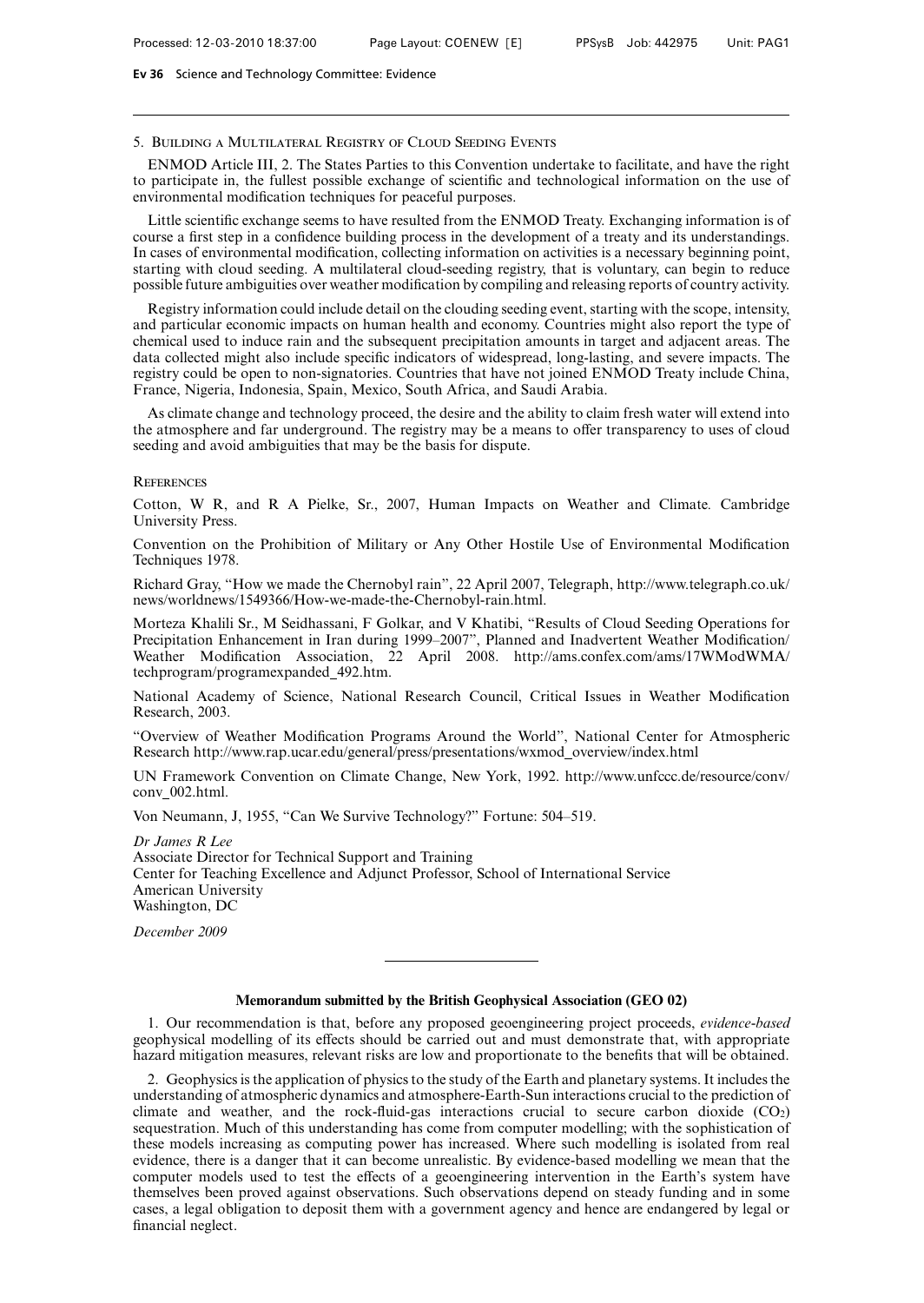3. A variety of observations can be used to test Earth system models. Laboratory experiments on real or artificial rocks under pressure and permeated with fluid or gas, and downhole and remotely-sensed (eg seismic) observations of gas flow through rocks, have been used for many years by the oil industry in enhancing production of subterranean oil and gas. The storage and curation of records from these experiments is needed to ensure that they are available for future proving of geoengineering-related models. The British Geological Survey, for instance, has recently announced plans to integrate its "library" of borehole cores and logging records from onshore and offshore UK into a single modern facility within the National Geoscience Data Centre. The evidence against which to gauge weather and climate models includes centuries-long unbroken weather records. Continuing to add to and preserve records such as these incurs a regular cost that is prone to be cut when short-sighted cost savings are made, because the economic benefit is not immediate. Further back than the purposeful records, historical, archaeological, palaeontological and geological evidence can all be gained by research. Such research is expensive, painstaking and frequently unglamorous, as exemplified, for instance, by the drilling of many boreholes in the seafloor and careful identification and counting of microfossils in the borehole cores by experienced palaeontologists. The Integrated Ocean Drilling Program, to which the UK subscribes through NERC and the EC, carries out such work. A commitment to continuous support of this programme is essential to secure the evidence of past climates and climate change that is necessary to predict the likely effects of geoengineering.

4. Key to both the modelling and the testing against evidence is the education of the next generation of geoscientists. A strong maths and science background at school is required for a geophysics degree. A 2006 report on university geophysics education in the UK, commissioned by the BGA, found that a poor appreciation of subjects such as geophysics and of their societal impact leads many students to make illadvised choices at entry to Key Stage 4 that leave them unable to begin such a degree. The Institute of Physics and especially the School Seismology Project (based at the British Geological Survey) runs teacher professional development courses that try to address this ignorance, but teachers are finding it difficult to get time off work to attend such courses. This contributes to a global deficit of geophysicists, already noted by the oil industry. Unless addressed through improved science and technology education at secondary school level, the lack of good geoscience graduates will sap our national capability to evaluate geoengineering projects rigorously.

The BGA represents UK geophysicists, particularly in the fields of solid Earth and geomagnetic studies, and is a joint association of the Royal Astronomical Society and the Geological Society. Geophysics, the application of physics to the study of the Earth and planetary bodies and their surroundings, is crucial to the prediction of the effects of geoengineering.

We recommend that as well as incorporating the attached submission into your final report you seek oral evidence from leading geophysicists in the fields of Earth systems observation and modelling.

*Sheila Peacock* Secretary, British Geophysical Association

*December 2009*

# **Memorandum submitted by Alan Gadian (GEO 03)**

Declaration of Interest:

I am a scientist, who has specialised in the "Cloud Whitening Scheme" Geoengineering Scheme. The intention is to investigate a scheme that may provide a window of opportunity of  $\sim$  50 years in which a longer term solution can be found to the rapidly warming Planet Earth.

## **BACKGROUND**

1. The HoC S&T committee requested input in response to three specific questions. (Appendix 1 contains the remit specification). The "Carbon Dioxide Removal" (CDR) methods are not discussed, in this submission, as being of design to return the atmosphere to the status quo.

2. The comments below specifically refer to the geoengineering "Solar Radiation Management" (SRM) schemes, as referred to in the Royal Society Report, but could also be applied to other compensatory schemes. Three "Solar Radiation Management" (SRM) schemes referred to below are "*Cloud Whitening*", (Planet Earth, www.planetearth.nerc.ac.uk, 2009-winter, p 9–11, issn 1475–2605) and "*Stratospheric Sulphur*" and "*Mirrors in Space*" schemes (National Geographica, 2009, August, p24). All schemes are briefly discussed in the Institute of Physics Publication: "Geoengineering: Challenges and Impacts", October 2009, "Report on seminar in the House of Commons, 15 July 2009". This response only refers to the scientific content in my area of expertise. Two pdfs relating to the cloud whitening scheme for the "Planet Earth" and the IOP case.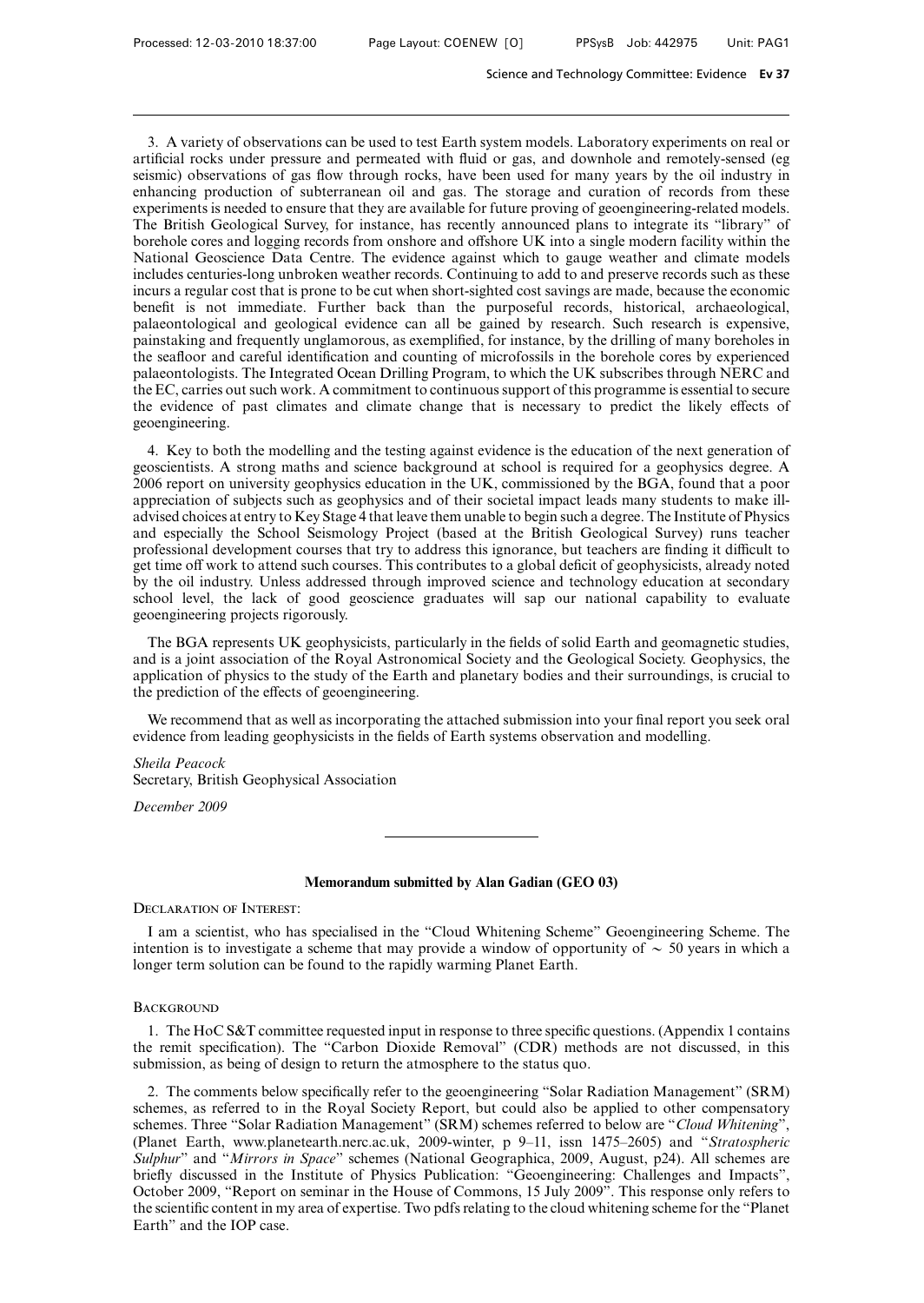## General comment:

3. There is a need to make a good scientific assessment of all the schemes being studied. The Royal Society Report (published 1/9/09) recommended £10 million a year for the next 10 years to assess the science behind the scheme. £3.5 million over three years has been suggested by EPSRC for a sandpit, but has not yet been arranged. Data from Arctic ice reductions, and methane releases suggests that we might have only  $\sim$ 10 years before it could be necessary to use geoengineering schemes to prevent serious climate catastrophe. Thus the funding of research activity is urgent.

Recommendation 1 is that there should be urgent action to research into the science issues as well as discussion of governance issues, which currently seem to be taking precedence. There needs to be a significant programme of research immediately. Scientists who are involved with the research, and not just heads of Research Councils should be consulted about what is required: it can be argued the prolonged procedures of a peer review system is unsuitable for rapidly generation of new ideas.

# *Is there a need for international regulation of geoengineering and geoengineering research and if so, what international regulatory mechanisms need to be developed?*

4. There is a need to define what is meant and referred to as geoengineering. In the context of this submission, I refer to it a "man made environmental change". As in recommendation 1, there is an urgent need to complete geoengineering research. Only if the results of the research are positive, should positive action geoengineering schemes be considered. Thus the current applicable question for research is: *Is there a need for international regulation of geoengineering research?* Submissions to the committee will say that some schemes are more dangerous than others. This needs to be determined. In the Royal Society Report, the figure of costs and dangers has been disputed by many scientists, and this needs further scientific work. The Cloud Whitening has been classified as "semi-dangerous" and this is itself incorrect, as very recent peer reviewed literature has demonstrated. Further, I do not believe that field trials or experiments in "Cloud Whitening" do not have a "HIGH need for international regulation".

Recommendation 2 is that specific geoengineering schemes need to be in analysed, discussed and researched, before an informed analysis and context of the need for regulation can be applied for the assessment of each specific scheme.

5. For geoengineering research regulation, the scale of the "geoengineering" needs to be considered. Ship tracks caused by a ship moving across the sea, produce cloud streaks which reflect solar radiation, and therefore could be considered as a "SRM" Cloud Whitening experiment. The fact that thousands of ship tracks are produced daily, does not constitute research, or a significant issue. Thus geoengineering research activity has to be considered in relation to what is currently happening in everyday life. A further example of an experiment, could be sulphur aerosols being dropped from a helicopter, and measurements made of the increased reflectance of the sun (as measured by other aircraft), and as carried out in Russia. These releases of sulphur aerosols are far smaller than would be emitted by a small coal power station, and therefore represent a much smaller intervention than normal activity.

6. Taking the specific cases of "Cloud Whitening" and "Atmospheric Sulphur Aerosol" schemes, if they have only a local impact over an area of  $\sim$  100km by  $\sim$  100km, effects can be shown to be undetectable outside this region, have no impact on other nations or groups, and any perturbation experiment has a lifetime of less than one month, then little regulation is required. In such cases, international participation should be encouraged, and no commercial funding, other than charitable donations, should be permitted. Calibrated data should be made freely available as soon as possible after the experiment.

Recommendation 3 is that where the nature of the geoengineering research is in a locality, of size and duration such that it is significantly smaller than other human emissions, is not the subject of any commercial or private gain, and has no impact on other regions outside the test zone, then there should be a registry and full open documentation and no international regulation is required.

7. For geoengineering research which occurs on larger scales (eg. Sulphurs aerosols in the stratosphere, with large residence times, large scale ocean fertilisation experiments) then international regulation is required.

Recommendation 4 is that where the geoengineering research is on a regional scale, there needs to be regulation.

8. International bodies, the UN, (eg groups which developed the United Nations Outer Space Treaty, Environmental Modification Convention, the United Nations Framework Convention on Climate Change, United Nations Outer Space Treaty, United Nations Arctic and Antarctic Environmental treaty), the London Convention, the World Climate Research Programme, the WMO etc. should all be consulted for the development of regulatory framework for dealing with geoengineering.

Recommendation 5 is that all relevant international bodies be consulted.

9. However, social acceptability should be examined as part of geoengineering . Recent applications to research councils for funding to examine this should be encouraged, not vetoed as has happened in the past.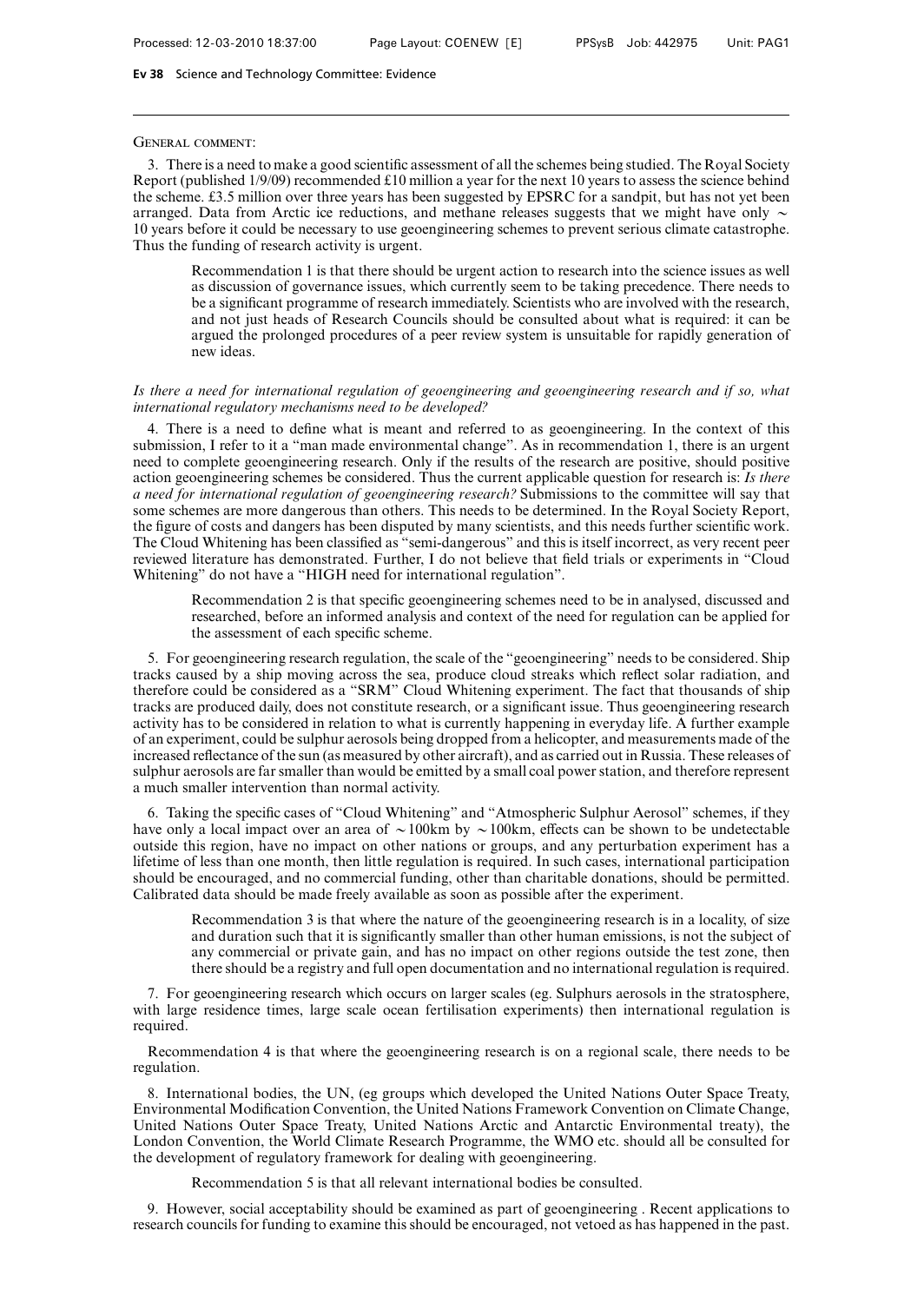*How should international regulations be developed collaboratively?*

10. As a scientist, I would prefer that international agencies should be paramount. I would express caution that some organisations, such as IPCC, should take a major role. Having been in conversation with scientists from smaller and less well developed countries, there is concern that the IPCC is influenced by the major "western" nations, and therefore more countries should be involved, as is the case in the UN. This is an international problem.

*What UK regulatory mechanisms apply to geoengineering and geoengineering research and what changes will need to be made for purpose of regulating geoengineering?*

11. As a scientist, I have no input here, other than that DEFRA, DECC, maritime agencies are the best ones to determine these.

*Alan Gadian* NCAS, Environment, University of Leeds

*December 2009*

## **Memorandum submitted by John Gorman (GEO 04)**

1. Obviously geoenginering must be regulated at a global level by the one global organisation that exists for something this important, the United Nations.

2. It might seem obvious that geoenginering should be included in the remit of the body already set up by the UN to coordinate the world's response to climate change, the Intergovernmental Panel For Climate Change, the IPCC.

3. It is very important that the climate academic community is not given control of geoengineering. It is very important that this does not happen for the following reasons.

4. Unfortunately the IPCC has shown itself to be remarkably inaccurate or complacent in predicting the seriousness of climate change. The 2007 prediction for sea level rise was 40 centimetres by 2100. It is now universally accepted that the figure will be one to two metres. This was fairly obvious to anyone with scientific commonsense at the time as demonstrated by the coverage in the new scientist in March 2007.

*"How and why did explicit warnings disappear from the latest IPCC report?*

*The final edit also removed references to growing fears that global warming is accelerating the discharge of ice from major ice sheets such as the Greenland sheet."(Leader and article 10 march 2007)*

5. At the same time the IPCC has been naive in their demands and estimates for immediate emissions reductions. "Delusional" is the word used in a recent publication from the UK energy industry. It seems likely that the challenging but realistic agreement that will come from the climate talks in Copenhagen this week will confirm a doubling of worldwide emissions by 2020.

6. This leaves a massive and obvious gap between what is needed and what can be done. However the only action that can possibly fill that gap, geoenginering, was dismissed in the IPCC 2007 report with 18 words in some 20,000 pages.

7. Even if one were to take seriously the rate of emissions reduction proposed by the IPCC, this still assumes that the world can live with ("adaptation" is the word used) a global temperature rise of  $2^{\circ}C$ . I don't think the world at large would agree if it were given the facts. The current global average temperature rise is about 0.7) C. Because of the 9:1 ratio from equator to pole the present rise is about five times greater in the Arctic and Antarctic at 3 to 4° C.(British Antarctic Survey Position Statement)

8. With the well-publicised effect that this is having in Greenland, the Arctic and the Antarctic Peninsula it is very difficult to see how anyone can look upon three times this rise (10 to  $12^{\circ}$  C.) as something that the world can adapt to.

9. At present the world climate academic community (which is what the IPCC is) has shown a lack of practicality and a very strong anti-geoenginering prejudice.

10. Oliver Morton, who is now the environment editor of the Economist, was previously a general science editor for Nature—not specifically on climate. In 2006–07 he studied geoenginering to write a six-page feature and quickly understood the politics of the situation and wrote "Much of the climate community still views the idea (of geoengineering) with deep suspicion or outright hostility".

11. This hostility extends to suppression of geoenginering ideas. Even the Nobel laureate Paul Crutzen had difficulty in getting his seminal paper on stratospheric aerosols published in 2006 and only did so eventually with the help of Ralph Cicerone, the president of the American Academy of Sciences who wrote "many in the climate academic community have opposed the publication of Crutzen's paper for reasons that are not wholly scientific".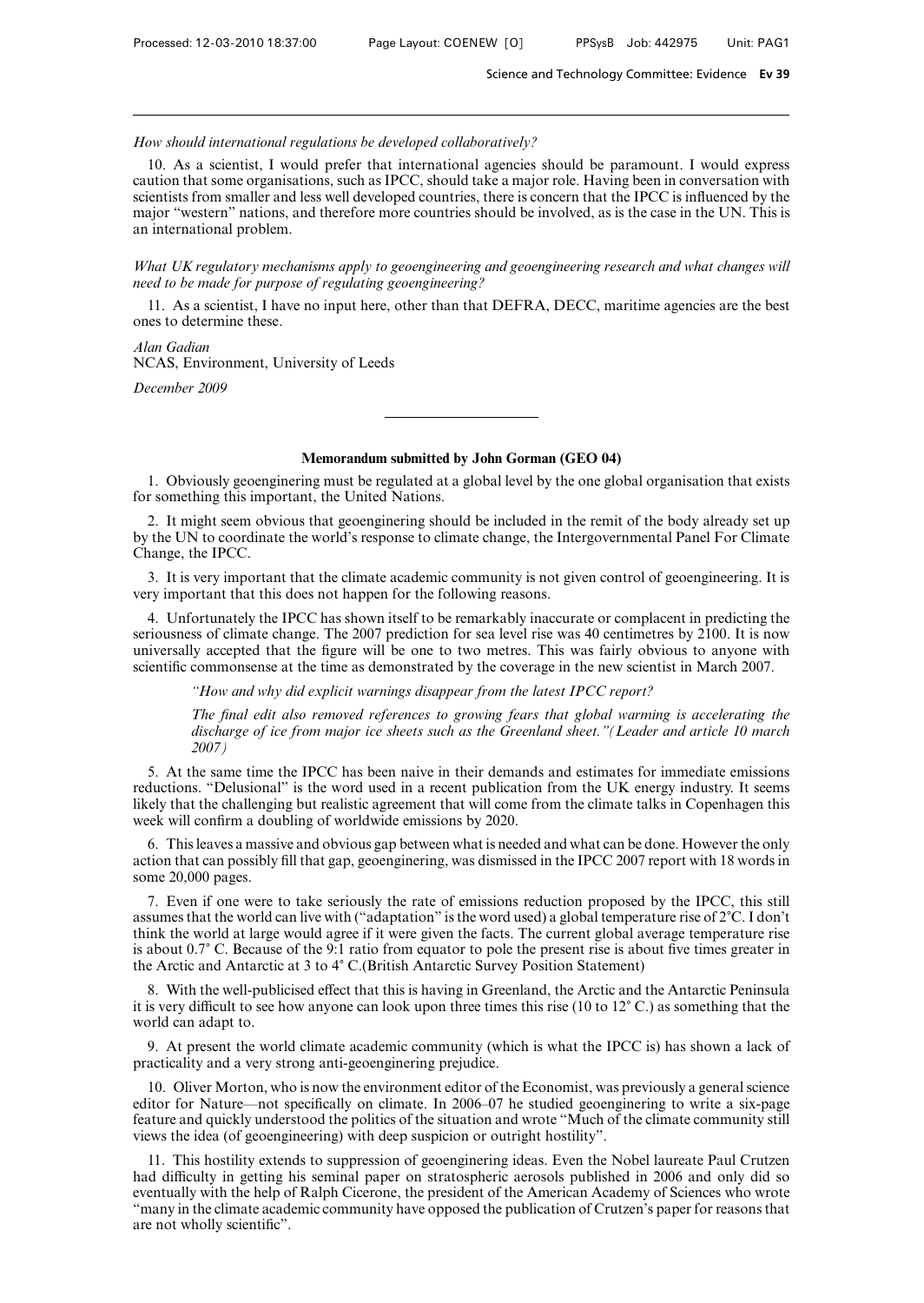12. Oliver Morton also wrote "In the past year, climate scientists have shown new willingness to study (geoengineering) although many will do so—simply to show—that all such paths are dead-end streets".

13. At the most local level there is evidence of this happening. The Engineering and Physical Sciences Research Council has recently allocated £3 million to research into geoenginering. This is possibly as a result of the hearings last year by this committee and the comments by the chairman on the government's negative attitude:

*The select committee's chair, the liberal democrat MP Phil Willis, said he was disappointed with the government's position of adopting only a "watching brief" over the emerging field. "That seems to me a very very negative way of actually facing up to the challenge of the future," he said. "It's a very pessimistic view of emerging science and Britain's place within that emerging science community." He said government should support many diVerent avenues to tackling climate change. "There have to be plethora of solutions. Some of which we do not know whether they will work, but that is the whole purpose of science." (quote from Guardian report)*

14. To allocate this money there was a "workshop" in November in London. Among the attendees were three people with simple practical research proposals. (There may have been others.) After the workshop none of the three believed that they were likely to succeed. Their comments were:

- (1) It was dominated by geophysicysts wanting to study the problem more than solving the problem.
- (2) The workshop was of little importance, The problem, I fear is not realised.
- $(2)$  The main problem is that no official wants to be associated with anything that can sink, catch fire, explode or just not work. Careers are much safer with paper as the only deliverable.

15. In raising these concerns about the scientific objectivity of the IPCC, the recent controversy about the content of e-mail communications from the University of East Anglia is obviously relevant. The situation cannot be expressed better than the leader in this week's "The Week" by Jeremy O'Grady.

*Just as the appalling behaviour of the Catholic Archbishops in Ireland has no direct bearing on the truth of Catholic doctrine, so the skulduggery of scientists of climate change in East Anglia does not constitute refutation of the theory of man made global warming. What it does do, however, is to shake the laity's faith in the integrity of their scientific high priests. And should that lead to those priests to question their immaculate view themselves, it will probably be no bad thing.*

*The view of themselves as prelapsarian truth seekers unaffected by the psychological frailties which aZict the rest of us finds its clearest expression, you will recall, in Karl Popper's classic, "The Logic of Scientific Discovery". To Popper, the method of framing testable theories and then discarding them if the facts fail to fit was the distinctive way scientists not only should, but do, proceed. But in real life argued Thomas Kuhn in "The Structure of Scientific Revolutions", scientists engage in "group think". You have been taught in a certain "school" of theory; the imminent scientists who oversee your career have built reputations in the school: why let mere facts get you in psychological and career diYculties? If Kuhn is right, this suggests that the scientists' boast that their work has been peer-reviewed often means little more than that it has been exposed to group think. "If the facts change, I change my mind. What do you do?" asked Keynes with studied naivete´. The answer, at least where the East Anglian scientists are concerned, is that you massage the facts.*

- 16. In conclusion: the The climate academic community/IPCC "group think" has three parts:
	- (A) Failure to recognise the seriousness of the situation—maybe because scientists require "proof". ("But we don't know that those things are going to happen" Met office head of climate change in group discussion after geoenginering hearing at this committee.)
	- (B) Grossly unrealistic "ivory tower" mentality on how quickly an idea (eg for clean energy generation) can be developed into a mature fully implemented technology.
	- (C) Grossly unrealistic "ivory tower" mentality on how the world can adapt to change such as one to two metres of sea level rise.

17. It is vital that the decisions on how the world reacts to the major worldwide problem of climate change are made by those in government who can apply common sense and not get lost in the detail. As EF Schumacher said 40 years ago in "Small Is Beautiful."

*"Maybe it was useful to employ a computer for obtaining results which any intelligent person can reach with the help of a few calculations on the back of an envelope because the modern world believes in computers and masses of facts and it abhors simplicity" and "the endless multiplication of mechanical aids in fields that require judgement more than anything else is one of the chief dynamic forces behind Parkinson's Law".*

*December 2009*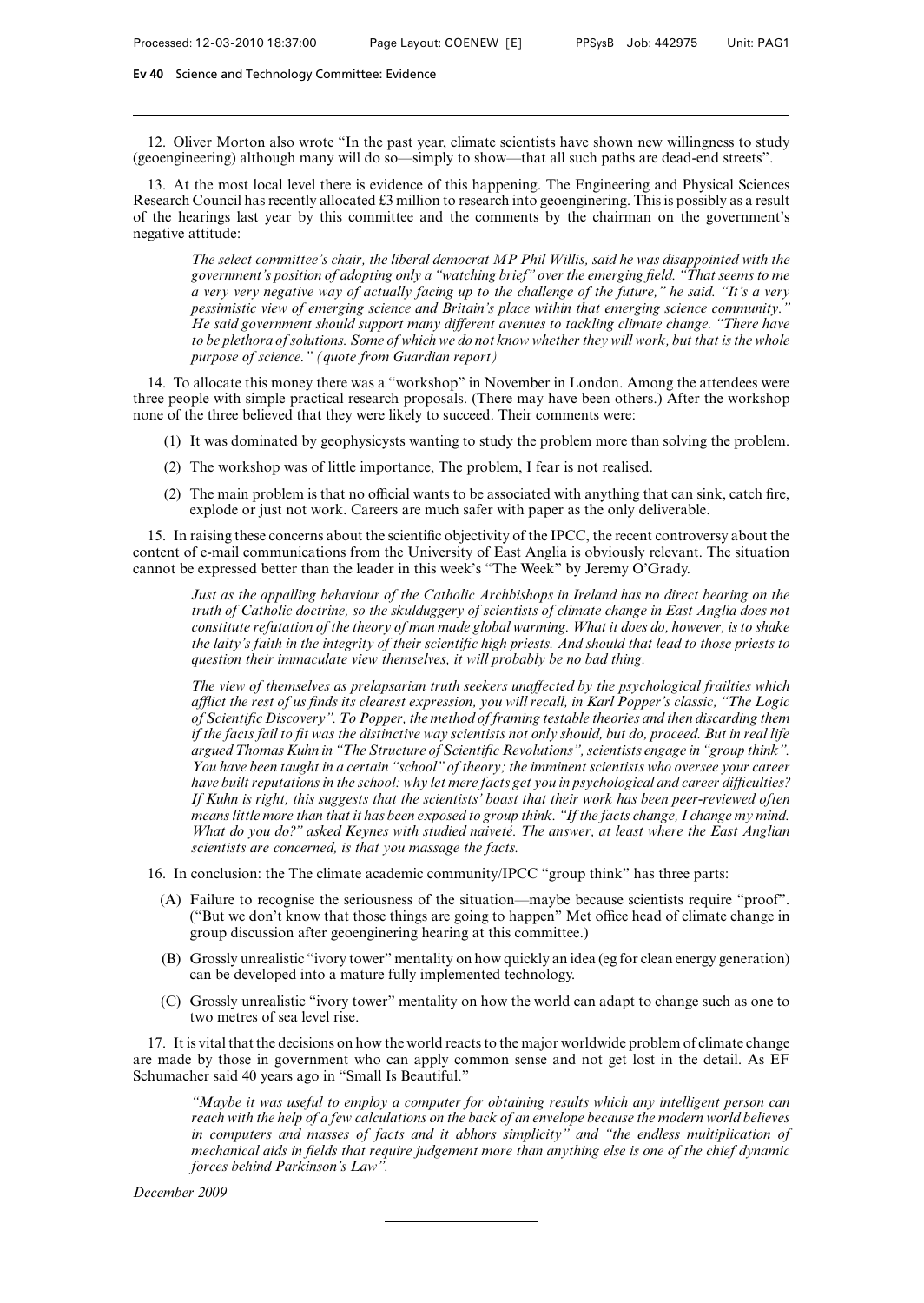# **Memorandum submitted by Dr Adam Corner (GEO 06)**

# DR ADAM CORNER AND PROFESSOR NICK PIDGEON, UNDERSTANDING RISK RESEARCH GROUP,4 CARDIFF UNIVERSITY

1. In their recent report on geoengineering the Royal Society commented that "the acceptability of geoengineering will be determined as much by social, legal and political issues as by scientific and technical factors".5 We agree fully with this statement and have recently completed a paper which will be published in the journal Environment in January 2010 outlining some of the social and ethical implications of pursuing research into geoengineering techniques.6 A key consideration will be the public acceptability of both specific geoengineering proposals themselves and the governance arrangements set in place. Research in the UK and elsewhere on the public acceptance of the risks of new technologies (such as nuclear power or biotechnology) shows clearly that people raise a range of generic concerns about new technologies. These include concerns over: long-term uncertainties; who will benefit; arrangements for control and governance; and who to trust to regulate any risks.<sup>7</sup> Geoengineering is unlikely to be any different in this regard.

2. We agree that work on the technical feasibility of geoengineering should not begin prior to a thorough evaluation of governance arrangements for research. Our most fundamental concern is that a programme of public engagement should be an important component feeding into governance and research priorities. Thus, the first challenge for geoengineering governance is to pursue an international programme of upstream public engagement. This programme of social research needs to meaningfully engage as broad a range of affected publics and stakeholders as possible. While conducting upstream public engagement is a significant challenge, there are now precedents for this type of work in the field of nanotechnology.<sup>8</sup> Recent attempts to engage with public opinion towards climate change governance in advance of the UNFCCC negotiations in Copenhagen have also suggested that large-scale, international engagement is possible.<sup>9</sup>

3. Particular proposals to geoengineer the climate may well encounter objections from groups and individuals in society on social or ethical grounds, and it would be unwise to commence a technical research programme (or commit significant resources) without fully considering these objections. Equally a programme of public engagement may reveal support for limited and controlled research into geoengineering. The critical issue is that such views play a meaningful and legitimate role in the initial decisions made about research into any technical programme. The Natural Environment Research Council, together with Sciencewise, has recently announced a geoengineering public engagement initiative for the UK, and this is to be welcomed. A legitimate criticism of much public engagement conducted in the UK in the past however is lack of a route to influence policy. Accordingly, we urge that the results of the NERC/ Sciencewise engagement process should be considered seriously by policy makers.

4. In the remainder of the memorandum, we outline some of the key social and ethical questions that geoengineering will raise (as we see it) and their relevance for governance.

5. It is clear that humans have the capacity to geoengineer and have done so on many previous occasions. But the *intentional* manipulation of the climate has not previously been attempted, and the intentionality of geoengineering proposals might demarcate them from previous anthropogenic interference in the global climate. This asymmetry between intended and unintended acts is clearly observed in law, medical ethics and military conduct.<sup>10</sup> Any governance arrangements should seek to reflect this distinction.

6. Some proposals for geoengineering, such as release of atmospheric particulates, have clear international implications. Other proposals, such as localised carbon reduction efforts, are less problematic in this regard. Any governance arrangements will need to reflect this heterogeneity amongst the technical options.

7. The UK and the US have a long history of international cooperation, but how will the perspectives of people in the poorest countries be taken into account? While the current collaboration with the US Congressional Committee on geoengineering governance might form the first step in a process of more widespread international cooperation, it is important that the debate over (and governance of) geoengineering is not confined to nations that are industrialised, wealthy and politically influential. People in the poorest nations are often the ones most at risk from climate change, and may also bear a

<sup>&</sup>lt;sup>4</sup> The Understanding Risk Research Group is based at Cardiff University and studies public attitudes, engagement with, and governance of a range of risk issues including climate change, nuclear power, biotechnology and nanotechnologies. See: www.understanding-risk.org

<sup>5</sup> The Royal Society. *Geoengineering the climate: Science, governance and uncertainty*. (Science Policy Centre Report 10/09, 2009, pp ix).

<sup>6</sup> Corner, A & Pidgeon, N (in press). Geoengineering the climate: The ethical and social implications. *Environment*

<sup>7</sup> See eg *Risk—Analysis, Perception and Management: Report of a Royal Society Study Group*, London, The Royal Society, pp 89–134; also Bickerstaff et al (2008) Constructing responsibility for risk(s). *Énvironment and Planning A*, 40, 1312–1330.

<sup>8</sup> Pidgeon, N F, et al (2009) Deliberating the risks of nanotechnology for energy and health applications in the US and UK. *Nature Nanotechnology*, Vol 4, Feb 2009, 95–98; Engineering and Physical Sciences Research Council, *Nanotechnologies for the Targeted Delivery of Therapeutic Agents & Nanotechnologies for Diagnostics: Summary of Public Consultation Findings* (Swindon: EPSRC, 2008).

<sup>&</sup>lt;sup>9</sup> World Wide Views on Global Warming,

http://www.wwviews.org/files/images/WWViews\_info\_sheet-v80-27\_September%2009.pdf (accessed 2 October 2009).

<sup>10</sup> D Jamieson. "Ethics and Intentional Climate Change." *Climatic Change 33* (1999): 323–336.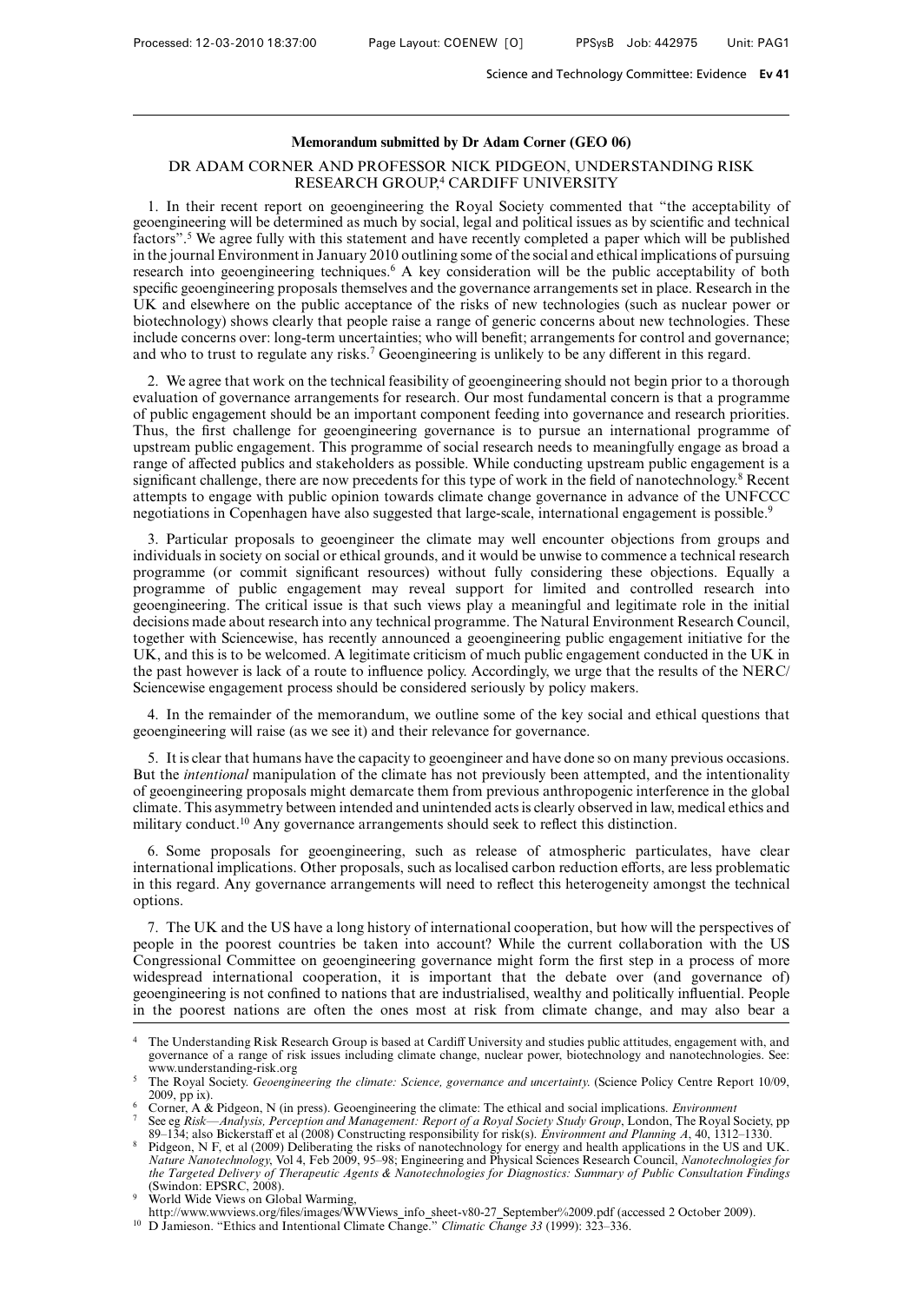disproportionate burden of hazard if unanticipated consequences of geoengineering deployments do emerge. Hence every effort must be made to develop a broad international consensus on geoengineering governance.

8. Contemporary research on geoengineering has its roots in military strategies developed for weather modification. While geoengineering's military history does not preclude benevolent uses, it is clear that climate modification schemes come with a potential for global conflict that should be taken seriously. Conflict might arise due to the unilateral pursuance of a climate modification programme by a nation perceived to be placing its own interests above those of other nations. It is even conceivable that a wealthy individual or private company might develop geoengineering technologies. Picking apart the climatic effects that could be attributed to a rival nation's geoengineering from those which would have occurred naturally would be extremely difficult. The scope for conflict—even in the absence of intentional provocation—would be significant. This underscores the importance of developing a broad and inclusive international consensus—and being willing to accept the possibility that the consensus might not be favourable towards some forms of geoengineering research.

9. Geoengineering might be considered a "dangerous distraction" from the urgent task of mitigation through more traditional methods of emissions reductions. The Royal Society refer to this as a "moral hazard" argument—the phenomenon whereby people who feel "insured" against a risk may take greater risks (ie mitigate less) than they would otherwise be prepared to. Whether geoengineering will suppress individual and group incentives for action on climate change (or alternatively galvanise some sections of society) is something which can only be resolved through careful empirical work. This emphasises the need for detailed social research on geoengineering's impact on attitudes to climate change, as well as behavioural intentions and responses. The Social and Economic Research Council would be the best placed to lead any sponsorship of such social research.

10. We conclude that the first and most urgent task of governance is to initiate a large-scale and international programme of upstream engagement with as broad a range of affected publics as possible. The outcomes of this public engagement programme should form part of the evidence-base for determining whether a large-scale technical research programme begins at all.

*December 2009*

# **Memorandum submitted by Tim Kruger (GEO 07)**

Draft principles for the conduct of geoengineering research.

## **SUMMARY**

1. In this memorandum, we present a set of draft principles for the conduct of geoengineering research, which we suggest as a framework to act as a starting point for the collaborative development of international regulation.

- 2. We lay out five key principles by which we believe geoengineering research should be guided:
	- Geoengineering to be regulated as a public good.
	- Public participation in geoengineering decision-making.
	- Disclosure of geoengineering research and open publication of results.
	- Independent assessment of impacts.
	- Governance before deployment.

3. We believe that geoengineering needs to be regulated and that there is a need to engage more widely internationally to ensure that any such regulation has broad legitimacy.

#### About the Authors

4.

- Steve Rayner is Professor of Science and Civilisation and Director of the Institute of Science, Innovation and Society at the Said Business School, University of Oxford. His expertise is in the relationship between science and society and he was a member of the Royal Society's working group on geoengineering.
- Catherine Redgwell is Professor of International Law at University College London. Her expertise is in the fields of international energy law and international environmental law and she was also a member of the Royal Society's working group on geoengineering.
- Julian Savulescu is Professor of Practical Ethics and Director of the Uehiro Centre, University of Oxford. His expertise is in the fields of genetic ethics and medical ethics.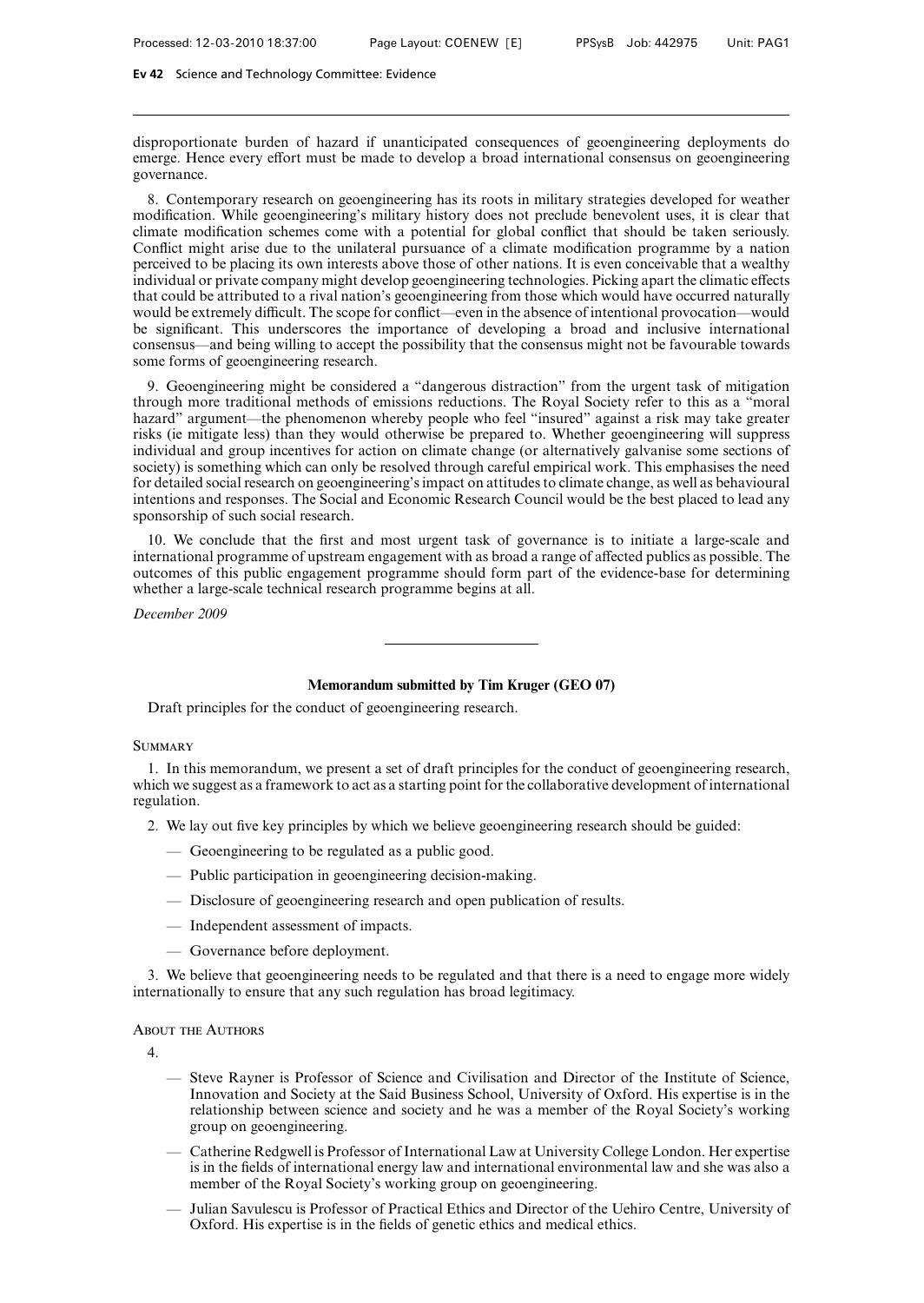- Nick Pidgeon is Professor of Psychology at Cardiff University. His expertise is in the field of risk its perception, communication and management—and public engagement with science and technology.
- Tim Kruger is Director of the Oxford Geoengineering Institute. His expertise is in the technical aspects of geoengineering, specifically a process that involves reducing atmospheric carbon dioxide by enhancing the capacity of the ocean to act as a carbon sink.

## **BACKGROUND**

5. If the international community fails to reduce greenhouse gas emissions sufficiently to prevent catastrophic climate change it may become necessary to resort to techniques involving deliberate large-scale intervention in the Earth's climate system—geoengineering. Geoengineering techniques may be divided into two categories: Carbon Dioxide Removal techniques which remove  $CO<sub>2</sub>$  from the atmosphere; and Solar Radiation Management techniques which reflect a small percentage of the sun's light and heat back into space. There are major differences between these two categories in terms of their objectives, impacts, and timescale. Such techniques must be seen not as an alternative to conventional mitigation techniques, but rather as an additional option to which recourse may be had in the event mitigation alone does not avert climate change on a catastrophic scale.

6. Increasingly it is apparent that some geoengineering techniques may be technically possible, though with major uncertainties regarding their effectiveness, cost and socio-economic and environmental impacts. It is imperative that governance structures are in place to guide research in the short term and to ensure that any decisions taken ultimately with respect to deployment occur within an appropriate governance framework. Transparency in decision-making, public participation, and open publication of research results are key elements of such a framework, designed to ensure maximum public engagement with and confidence in the regulation of geoengineering research. Alone or in combination, many of these principles are already applied in the regulation of hazardous substances and activities such as the transboundary movement of hazardous wastes and pesticides, radioactive substances and GMOs.

7. Accordingly, the following principles are suggested as a framework to guide research into geoengineering techniques.

## Draft Principles for the Conduct of Geoengineering Research

### *Preamble*

8. *Recognising* the fundamental importance of mitigation and adaptation in combating climate change and its adverse effects;

9. *Acknowledging* nonetheless that if, in the near future, the international community has failed to reduce greenhouse gas emissions and urgent action is needed to prevent catastrophic climate change then it may be necessary to resort to techniques involving deliberate large-scale intervention in the Earth's climate system ("geoengineering");

10. *Ensuring* that, in the event such resort is necessary, potential geoengineering techniques have been thoroughly investigated to determine, which, if any, techniques will be effective in addressing the issue of climate change without producing unacceptable environmental and socio-economic impacts;

11. *Recognising* that there are a variety of proposed geoengineering techniques which differ both in what they are trying to achieve (Solar Radiation Management or Carbon Dioxide Removal) and how they are trying to achieve it (engineered solutions or interventions in ecosystems) so that each must be assessed on its own terms, rather than applying a one-size fits all governance approach;

12. *Noting* that there is no empirical evidence to suggest researching geoengineering techniques will undermine climate change mitigation efforts;

13. *Emphasizing* the importance of proceeding cautiously with responsible research so as to assess the potential advantages and disadvantages of proposed geoengineering techniques, recognizing that failure to do so will not reduce the probability that such techniques may be resorted to, but will mean that such resort will take place in the absence of a sufficient evidence base on which to determine which techniques carry the least risk;

14. *Stressing* that research into geoengineering techniques does not lead inevitably to deployment, and that principles to govern research may need to be adapted to guide decisions regarding deployment, if any;

15. *Recognising* that the regulation of geoengineering research by existing national, regional and international laws and regulations may be sufficient, but that governance gaps may emerge requiring the creation of new rules and institutions;

16. *Propose* the following principles to guide research into geoengineering techniques: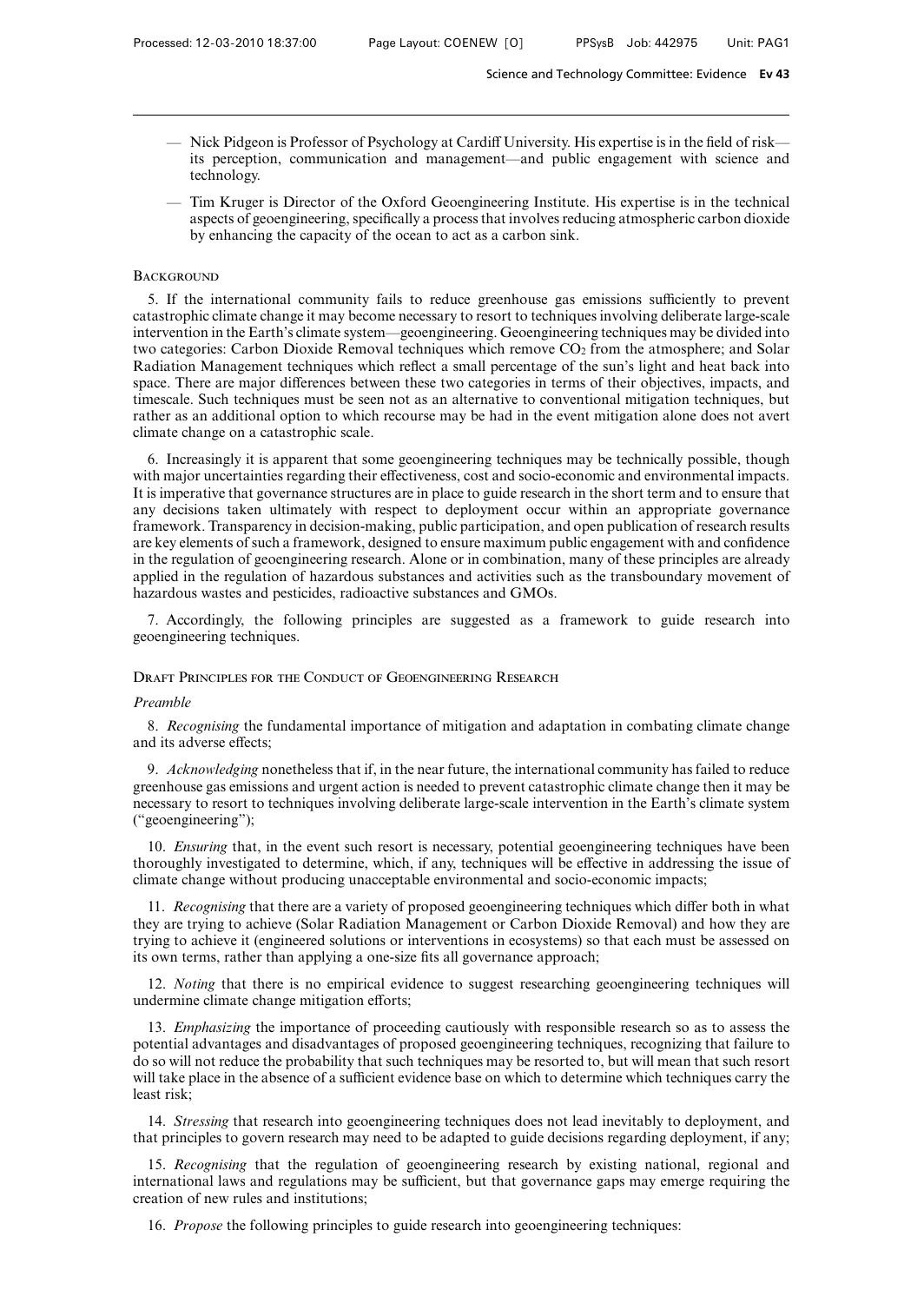## 17. Principle 1: Geoengineering to be regulated as a public good.

While the involvement of the private sector in the delivery of a geoengineering technique should not be prohibited, and may indeed be encouraged to ensure that deployment of a suitable technique can be effected in a timely and efficient manner, regulation of such techniques should be undertaken in the public interest by the appropriate bodies at the state and/or international levels.

## 18. Principle 2: Public participation in geoengineering decision-making

Wherever possible, those conducting geoengineering research should be required to notify, consult, and ideally obtain the prior informed consent of, those affected by the research activities. The identity of affected parties will be dependent on the specific technique which is being researched—for example, a technique which captures carbon dioxide from the air and geologically sequesters it within the territory of a single state will likely require consultation and agreement only at the national or local level, while a technique which involves changing the albedo of the planet by injecting aerosols into the stratosphere will likely require global agreement.

## 19. Principle 3: Disclosure of geoengineering research and open publication of results

There should be complete disclosure of research plans and open publication of results in order to facilitate better understanding of the risks and to reassure the public as to the integrity of the process. It is essential that the results of all research, including negative results, be made publicly available.

# 20. Principle 4: Independent assessment of impacts

An assessment of the impacts of geoengineering research should be conducted by a body independent of those undertaking the research; where techniques are likely to have transboundary impact, such assessment should be carried out through the appropriate regional and/or international bodies. Assessments should address both the environmental and socio-economic impacts of research, including mitigating the risks of lock-in to particular technologies or vested interests.

## 21. Principle 5: Governance before deployment

Any decisions with respect to deployment should only be taken with robust governance structures already in place, using existing rules and institutions wherever possible.

*Professor Steve Rayner* (University of Oxford)

*Professor Catherine Redgwell* (University College London)

*Professor Julian Savulescu* (University of Oxford)

*Professor Nick Pidgeon* (Cardiff University)

*Mr Tim Kruger* (Oxford Geoengineering Institute)

*December 2009*

## **Memorandum submitted by Tim Kruger et al (GEO 07a)**

1. In this memorandum, we respond to some of the oral evidence given to the Select Committee, with regard to the role of the private sector in geoengineering.

2. During the oral evidence, a number of the witnesses were asked their thoughts about the set of principles laid out in our previous memorandum. This memorandum is in response to some comments with regard to the role of the private sector in geoengineering. Some witnesses interpreted the principle that geoengineering should be regulated as a public good as a wholesale rejection of the involvement of the private sector. This is not our position. In this memorandum we lay out how it is important to consider carefully the role of the private sector.

3. We would like to make a comment on the role of the private sector in geoengineering research and deployment. As we state in our submission:

"While the involvement of the private sector in the delivery of a geoengineering technique should not be prohibited, and may indeed be encouraged to ensure that deployment of a suitable technique can be effected in a timely and efficient manner, regulation of such techniques should be undertaken in the public interest by the appropriate bodies at the state and/or international levels".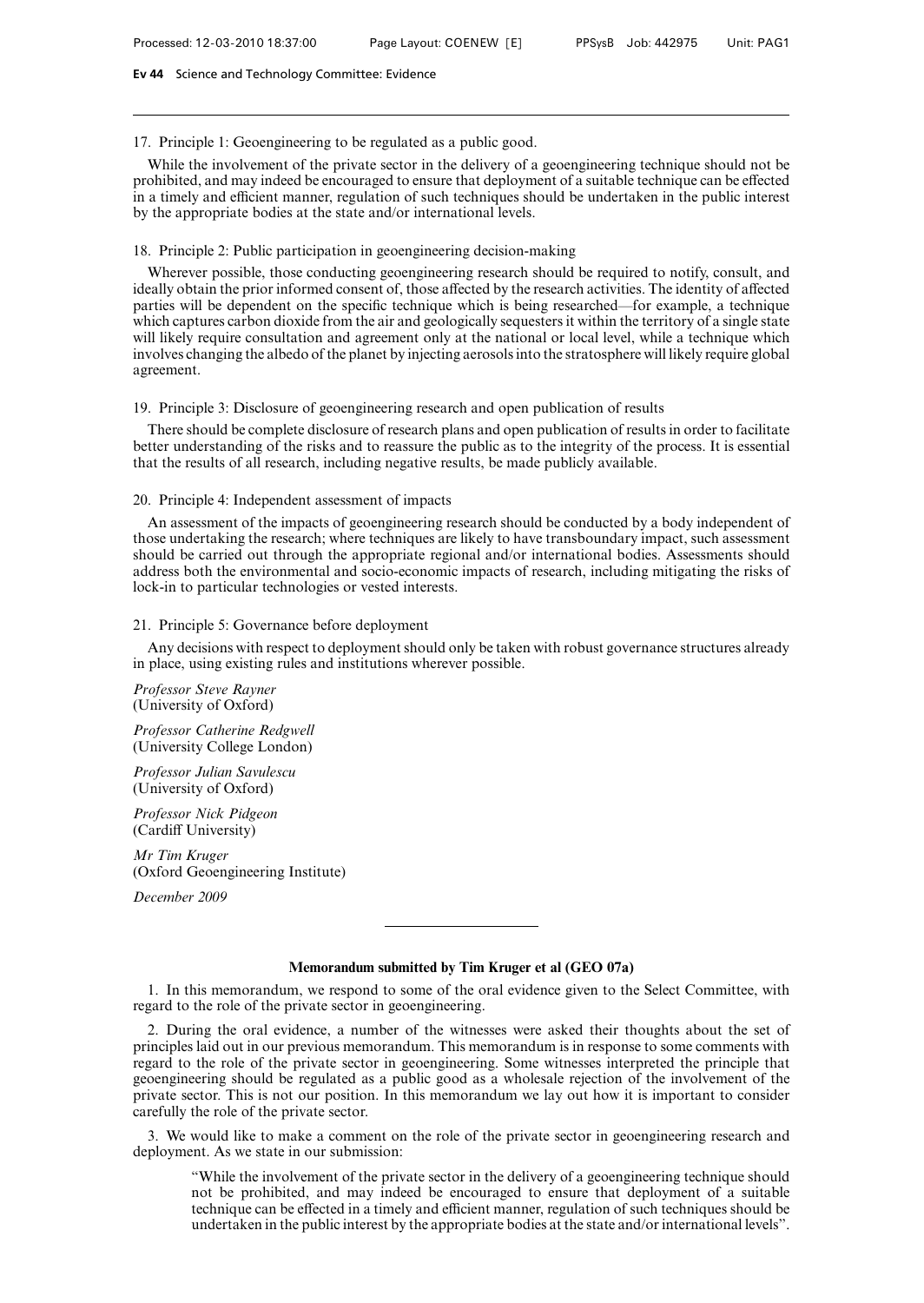4. We would like to draw attention to the particular issue of patents and other intellectual property rights in this area. The granting of patents in this area could have serious negative impacts:

5. The ability to obtain patents on geoengineering technique could create a culture of secrecy and may lead to the concealment of negative results.This has been observed in the pharmaceutical industry, where negative research results are deliberately concealed. This is doubly damaging—firstly, the negative consequences of a geoengineering technique could be far more wide-ranging than from a drug trial, and secondly, the concealment of negative results could lead to a public backlash against all geoengineering research and research scientists. With respect to the latter, the highly regarded House of Lords Science and Technology Committee "Science and Society Report" of 2000 concluded that openness and transparency are a fundamental precondition for maintaining public trust and confidence in areas which may raise controversial ethical or risk issues.

6. Patents could lead to the creation of powerful vested interests in the field of geoengineering. Lobbying by these vested interests could lead to undesirable technological lock-in.

7. The field could become blocked by a thicket of patents which some patent-holders may use to extort a rent on technologies which could be used to tackle climate change, resulting in delays and needless expense. Such blocking patents could be described as "socially useless".

8. The benefit of allowing the granting of patents is that it may encourage investment in research and development. But these benefits need to be weighed against the potential downsides.

9. An example of a field where there has been considerable investment from both the public and private sectors despite tight restrictions on patent rights is in the Human Genome Project. It was recognised that it would not be in the public good for a small group of organisations to own large parts of our genetic code and a decision was taken that the genome sequence could not be patented. Despite these restrictions investment in the field remains high.

10. It should be noted that geoengineering is a widely heterogeneous field and it is likely that the operation of normal patent regulations in some areas (such as, for example, biochar) may stimulate investment without leading to countervailing problems. Nevertheless we would encourage regulators to explicitly reserve the right to intervene in this area to encourage transparency and to stymie the creation of powerful vested interests that may operate against the public interest.

11. We have attached a copy of the recently published Manchester Manifesto, which was written by, amongst many others, Professor Sir John Sulston (Nobel Laureate 2002—Physiology or Medicine). It considers the question "Who owns science?" and concludes that ownership rights pose a real danger to scientific progress for the public good.

12. There is an opportunity as we start to research and regulate geoengineering to ensure that we structure it in such a way as to spare our successors from having to grapple with powerful vested interests in the future. The question should be asked: if geoengineering research does not qualify as a public good, what on Earth does?

*Professor Steve Rayner* University of Oxford

*Professor Catherine Redgwell* University College London

*Professor Julian Savulescu* University of Oxford

*Professor Nick Pidgeon* Cardiff University

*Mr Tim Kruger* Oxford Geoengineering Institute

*February 2010*

## **Memorandum submitted by the Sustainability Council of New Zealand (GEO 08)**

CUTTING EMISSIONS IS NOT ENOUGH

Although governments have a duty under the UN Framework Convention on Climate Change (FCCC) to avoid "dangerous" climate change, the treaty does not specify what concentration of greenhouse gases would constitute a safe level. In absence of this, international negotiations have operated on the basis that limiting the average rise in global temperatures to  $2^{\circ}C$  will be sufficient. It has also been widely assumed that if the concentration can be stabilised at 450 parts per million equivalent (ppme),<sup>11</sup> this would provide a 50% chance of holding the temperature rise below that  $2^{\circ}$ C limit.

<sup>&</sup>lt;sup>11</sup> This is a measure of the concentration of all greenhouse gases, expressed on a carbon dioxide equivalent basis, in "ppme". Concentrations of  $CO<sub>2</sub>$  alone are expressed as "ppm of  $CO<sub>2</sub>$ ".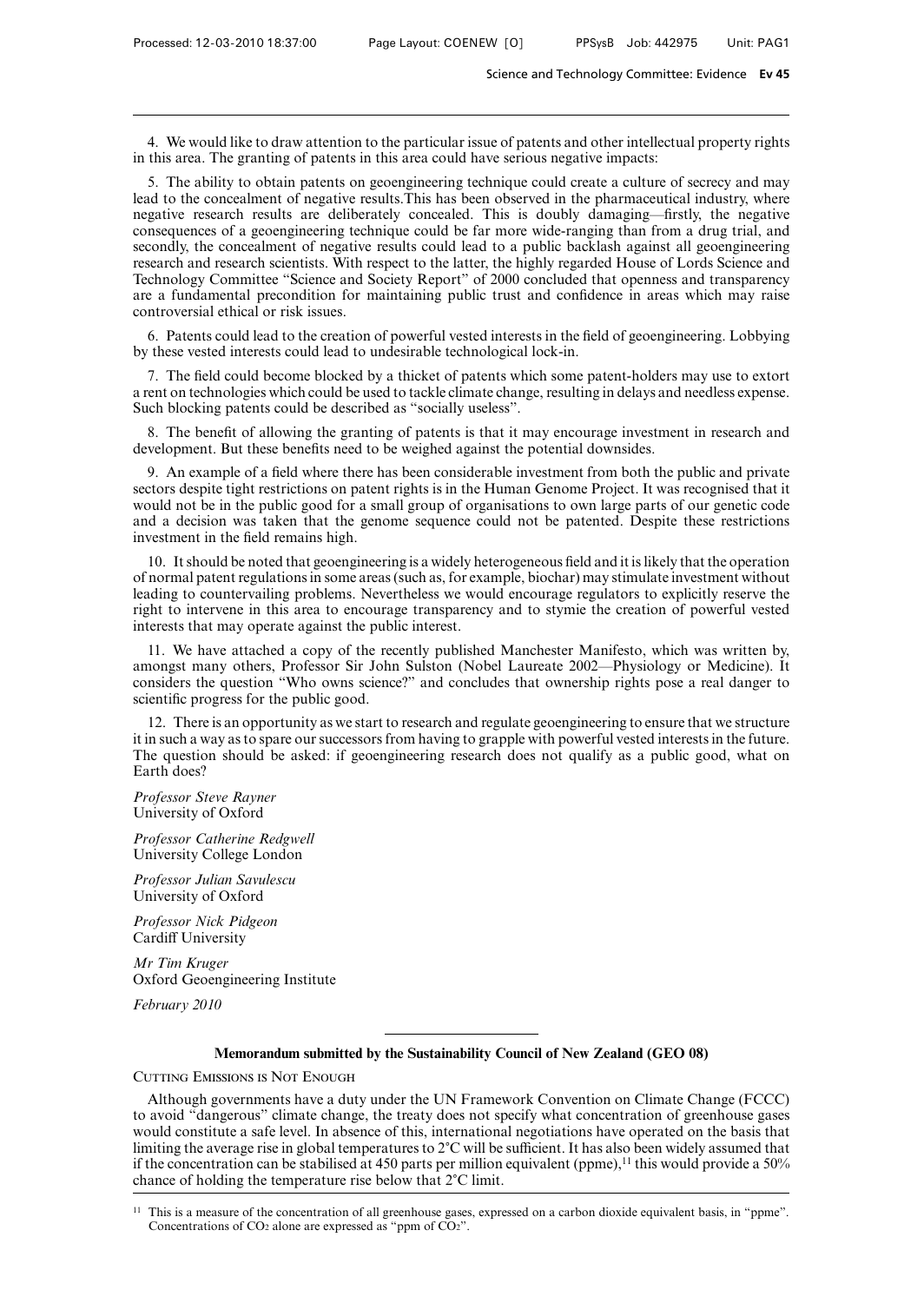A 50% chance of avoiding dangerous outcomes is a very low level of protection for an intergenerational endowment. Yet international negotiations to date have implicitly targeted concentrations of 450 ppme and above. Further, the modelling behind these estimates excludes what are termed "slow" feedback effects changes to ice sheets and vegetation.

If climate models are required to deliver an appropriately high chance of keeping within the  $2^{\circ}C$  target, and also to account for slow feedback effects, the world's "carbon" budget is already overspent. Citing a changed understanding of the timescale for slow feedback effects, James Hansen of NASA last year revised down his estimate of a "safe" concentration for CO<sub>2</sub> alone to 350 ppm—meaning less than 400 ppme for all gases. This is below today's level and would require that a significant volume of greenhouse gases be extracted from the atmosphere.

In contrast, the plan to confront global warming that is the current focus of international negotiations is based simply on cutting emissions. It assumes that the atmosphere can absorb sufficient additional carbon to allow a prompt but unhurried transition to a low carbon economy. However, a truly low risk and precautionary plan would require not just cutting emissions but also reducing the existing concentration by extracting  $CO<sub>2</sub>$  from the atmosphere.

#### Can Sequestration Bridge the Gap?

Avoiding dangerous climate change will require a new plan that makes use of a mixture of options. There is a clear hierarchy of preferred measures:

- 1. *Abatement*: reducing greenhouse gas emissions;
- 2. *Sequestration*: removing greenhouse gases from the atmosphere; and
- 3. *Reflection*: limiting warming by reflecting or blocking sunlight.

Immediate options for large-scale sequestration are biologically based and dominated by afforestation, while the capture of  $CO<sub>2</sub>$  from the air by chemical reaction is seen as the key emerging technology.

If all the sequestration capacity estimated to be available were used together with responsible rates of abatement, this would be almost enough to absorb both new and historic emissions at a rate sufficient to deliver a 380 ppme concentration by 2050. While new techniques may well raise future estimates of the available capacity, it remains uncertain what proportion of the technical potential could be accessed in practice and the extent to which financial constraints would limit uptake.

Further, if the concentration is already above a safe level and it will take many years to reduce this significantly under any plan, there is the risk that significant feedback effects could be triggered in the meantime—such as the release of additional greenhouse gases from thawing permafrost. A precautionary plan would therefore also need to investigate reflection options.

Such a plan would place emphasis on managing risk, especially feedback effects. These are triggered by what might be termed the Apparent Concentration—the warming effect felt today as compared to that which can ultimately be expected. In particular, half the warming effect of the greenhouse gases added to the atmosphere since the industrial revolution is suppressed by aerosol pollutants and other agents that reflect sunlight. It will be important to separately manage the net effect of these two, the Apparent Concentration, while maintaining a long-term focus on reducing the greenhouse gas concentration.

#### Facing the Mirror

Reflection options receiving serious attention include injecting aerosols into the stratosphere and enhancing the reflectivity of clouds. If these techniques can be proven, each is estimated to have the capacity to neutralise the warming expected from the current concentration of greenhouse gases. They are both estimated to be low cost compared to sequestration and would lower average temperatures relatively rapidly.

The fundamental difference between sequestration and reflection, however, is that sequestration addresses the root issue (the concentration) while reflection merely treats the symptom (warming). Problems arising from this include:

- Reflection does not address the acidification of oceans that results from excess  $CO<sub>2</sub>$  in the atmosphere being absorbed by the sea;
- Schemes that inject particles into the atmosphere are likely to alter the distribution of rainfall and also cause some reduction in the global quantity of rainfall (as reflecting sunlight is not that same as reducing the  $CO<sub>2</sub>$  concentration); and
- Many reflection techniques will need to be replenished constantly over their lifetime and, if this is not kept up, extremely rapid warming could ensue.

Even if the physical effects were considered an acceptable near-term trade-off, the haunting concern lying behind reflection is that its use could severely undermine incentives for both sequestration and abatement such that fair and affordable action on these would not be undertaken in the near term. Reflection schemes may be low cost but if the concentration needs to be lowered from its present level, someone will ultimately have to pay for this. Deferring abatement and sequestration passes debt and risk to future generations.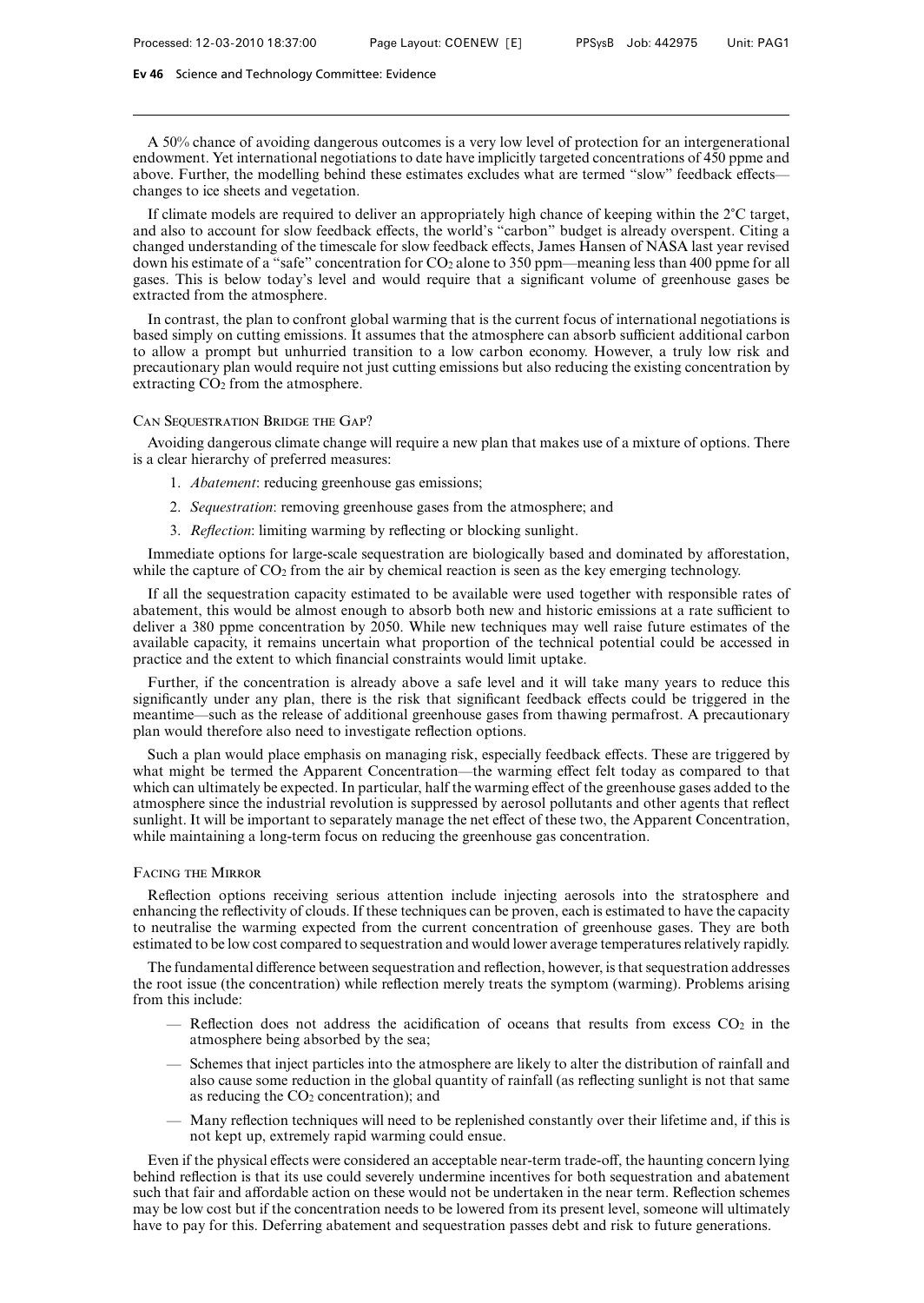Recognition of the degree of climate change risk currently being run carries profound implications. Not least is that stopping all emissions now would not be enough to prevent dangerous levels of warming if 350 ppm of CO2 turns out to be as important a threshold as Hansen believes: the gases already released would cause this. Restoration of the atmosphere to a safe set of conditions will in any case require very significant and sustained investment in sequestration, whatever shape the new plan eventually takes.

The societies that spawned the activities producing greenhouse gas emissions have spectacularly failed to manage the risks arising from them to date. A current abatement-only plan that leaves so much to chance, and the absence of an adequately researched alternative plan, is inconsistent with the FCCC requirement for precaution. It is important to acknowledge there has been serious systemic failure and that continuing in some form of denial would be dangerous.

The atmosphere is a life-sustaining system and it is crucial that any new plan is developed and implemented under the intent of stewardship and not as a geoengineered response. Stewardship would have a primary focus on protecting and restoring the atmosphere by reducing concentrations.

#### Sequestration and Storage

Restoration focuses on identifying the volumes of carbon that need to be extracted from the atmosphere and allocating the costs of achieving this. A crucial step in this process is determining a concentration governments are willing to deem acceptable—an Accepted Concentration. This would define a total volume of greenhouse gases above pre-industrial levels that was considered reasonable for the atmosphere to carry on a long-term basis. Allocating each nation a fair share of this Available Capacity would logically be based on some metric of cumulative emissions and population.

That process would also quantify what volume of greenhouse gases is in excess at present and allocate responsibilities for sequestering it among nations. If governments set the Accepted Concentration such that  $CO<sub>2</sub>$  levels would be 350 ppm, that would require about 35 ppm of  $CO<sub>2</sub>$  to be sequestered and would result in a bill for historic excess emissions of about US\$10 trillion if afforestation was used. The United States' share of this would be similar to the US\$3 trillion in banking losses currently being absorbed, and Europe's bill would be much the same.

Looking forward, if the atmosphere no longer has the capacity to safely accept additional emissions on a long-term basis, then it follows that further rights to utilise atmospheric capacity can only be temporary in nature. Permits for temporary storage can provide a means of reconciling protection of the atmosphere with the time required for economies to "decarbonise", if they are otherwise appropriately constrained. Temporary Storage Permits would authorise additional emissions on condition that the emitter pays to bring that carbon back down if later required. These would be in place of Kyoto-style permits and limitations on the storage period would be the critical discipline.

Developed countries have a financial incentive to delay determining an Accepted Concentration and so requirements for sequestration spending. An important countermeasure would be for nations to agree to pay fees for temporary storage. Total fees for new emissions (per tonne of carbon) would rise to the cost of sequestration during a transition period.

As the cumulative emissions of developing countries are low by any measure, they would pay no storage fees during the transition period. All storage fees would be used to fund sequestration projects, with proposals scored on multiple counts to maximise available co-benefits, such as enhanced biodiversity.

Two factors make storage possible. One is the lag between emissions being produced and higher temperatures being felt. The other is the cooling effect provided by aerosols and other reflective agents. However, storage capacity is limited and a considerable proportion is already being used. The further the system is pushed, the greater the risk of triggering feedback effects.

## An Atmosphere Regulatory Commission

Avoiding dangerous climate change will require integrated planning across two distinct timeframes. The long-term focus on cutting emissions and sequestering carbon involves extended negotiations among governments and could be the enhanced role of the FCCC.

In the meantime, a focus is needed on ways to keep temperatures below levels that are dangerous or might trigger significant feedback effects. If an Atmosphere Regulatory Commission (the Commission) were also established, it could have the hands-on role of managing the Apparent Concentration so as to present the least risk at any time, consistent with an overarching goal of restoring the atmosphere. It would also determine how much temporary storage is to be made available, and for how long.

The Commission would focus on three climate response measures: sequestration and two forms of reflection—traditional aerosol emissions and reflection projects. In this context, reflection would provide a continuum of options ranging from more active management of aerosols already being produced, through to emergency measures involving large-scale intentional reflection projects. It would assess climate change risk and response options, and then weigh whether the risks and costs of proceeding with a particular plan or intervention would lower climate change risk overall.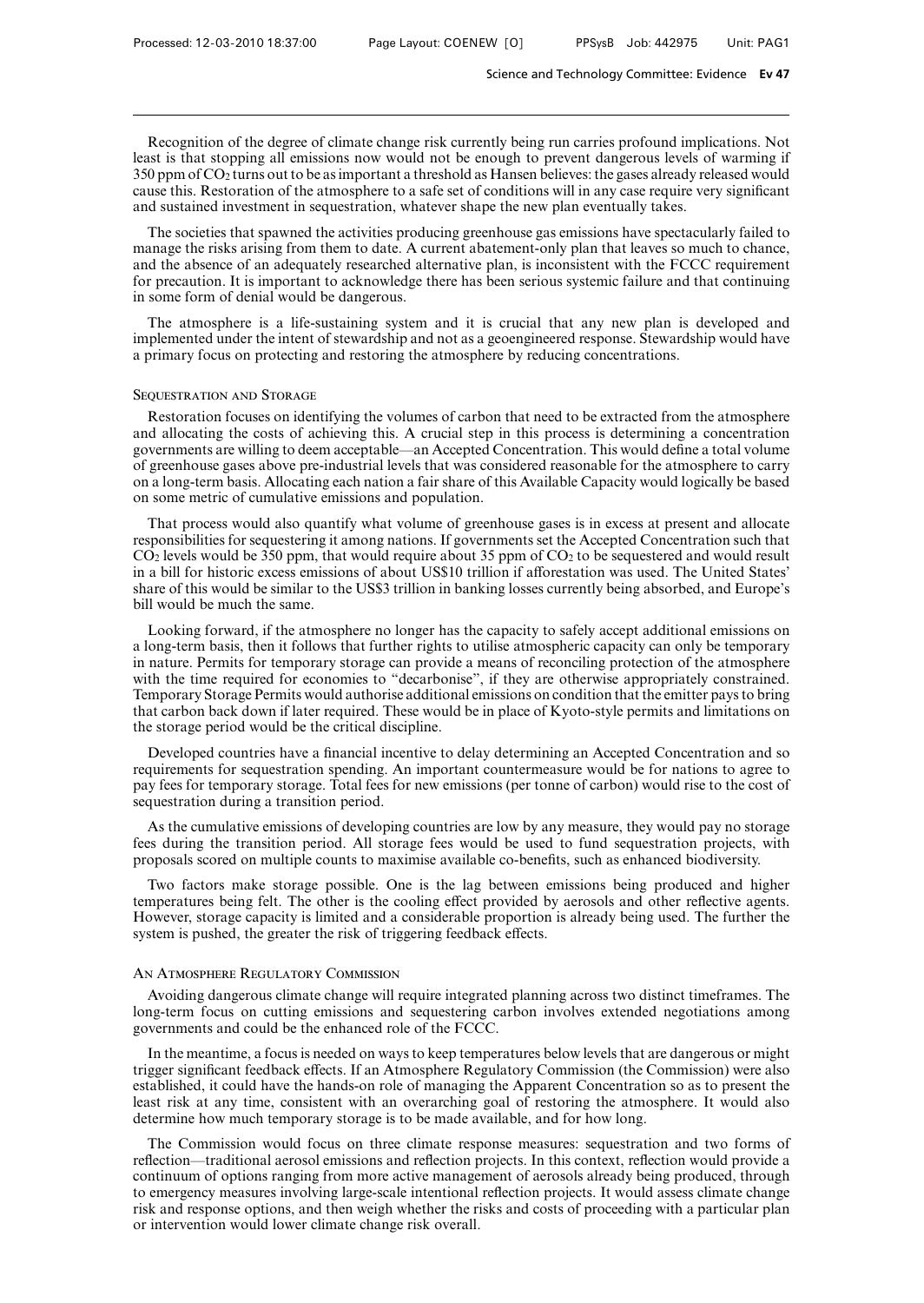The Commission would first take account of the efforts made by governments to abate and sequester. It would also directly contract for sequestration projects itself, using the funds derived from storage fees that would pass to it. If abatement and sequestration efforts proved insufficient to hold the Apparent Concentration within acceptable bounds, the Commission would need to consider whether any reflection option would lower the overall risk.

While the Commission need not undertake technology research or build infrastructure, it would be the sole potential purchaser of any reflection services. Private developers would be excluded from operating reflection services and no tradeable credits of any form would be recognised for reflection projects. As a check against the Commission's monopsony power, it would be subject to the highest degree of disclosure at all times.

Where precisely to locate the Commission is an important question. Placing it outside the FCCC could raise expectations that reflection options will be used, and so reduce the incentives for sequestration. However, separation of the Commission from the FCCC would appear to offer a considerable advantage overall. By providing greater transparency and accountability, it would help deter governments from favouring reflection options simply to avoid higher cost abatement and sequestration. It would also separate out functions that will need to operate at a faster pace and under a different culture to that the FCCC has worked to.

Constituting the Commission will likely require a new international treaty. The Law of the Sea provides a precedent for more detailed regulation, whether under a UN treaty or alternative arrangements. Reflection activities would initially be regulated by way of two interlocking moratoria. The first would restrain all field trials until minimum conditions necessary for these were established and a second would cover all projects over and above this level. Parties gaining from a reflection project relative to other parties would compensate those that suffer losses, and project sponsors would be liable for harm arising from any scheme.

### **SHADES OF DARKNESS**

While a number of factors make it realistic to plan for the cooperative governance of reflection, it is important to confront the potential for unilateral deployment and conflict arising from its use. A clear driver for unilateral action would be if one region were significantly affected by climate change and felt the international community was responding too slowly. Developing nations will in general suffer soonest from the more serious effects of climate change. The prospect that a small group of developing countries could deploy reflection schemes shifts the balance of power such that the pace of climate change responses in general will tend to better align with their preferences.

In another scenario, financial factors could drive a group of developed countries to act independently as a way to sideline negotiations with developing countries and simply impose a new order. Large-scale reflection also has the potential to be a "dual use" technology, capable of modifying the weather of a particular region to suit one group of countries at the expense of others. A worst-case scenario for environmental risk would be if a number of competing weather modification projects were to be launched in parallel, each operated independently, with uncoordinated objectives and synergistic effects managed on the hoof.

There is also the disturbing potential for new arrangements to be cooperative, but at the expense of future generations. This would not result from the reflection deployment itself, but the absence of a linked commitment to sequester excess emissions. Under such a scenario, developing countries would be offered a much greater volume of enduring emission permits so long as developed countries were excused from having to sequester their excess emissions in the medium term.

#### A Restoration Trust

Even if a Commission were established in a timely manner and in full form, non-governmental organisation would play a vital role monitoring and checking the regulator. A foundation for successful advocacy would be the capability to monitor the atmosphere as a whole, set thresholds for sustainability, account for performance against these, and devise restoration plans. It is proposed that the production of an integrated set of information be the focus of a new entity that might be called the Atmosphere Restoration Trust (the Trust). Its tasks would include the following:

- State of the Atmosphere Reports: would establish and then regularly update a comprehensive set of records on the atmosphere;
- An Atmosphere Restoration Plan: is required to chart the path to an Accepted Concentration and show how the Apparent Concentration will be managed during the transition; and
- Financial and Economic Analysis: would include contributions to the ongoing design of permits for temporary storage, and to defending the interests of future generations from being discounted in value.

Both the Commission and entities such as the Trust are just interim measures. Sustainable governance will require enforcement provisions and the establishment of a supranational regulator. This will involve the construction of a new set of international understandings, entailing compacts in respect of international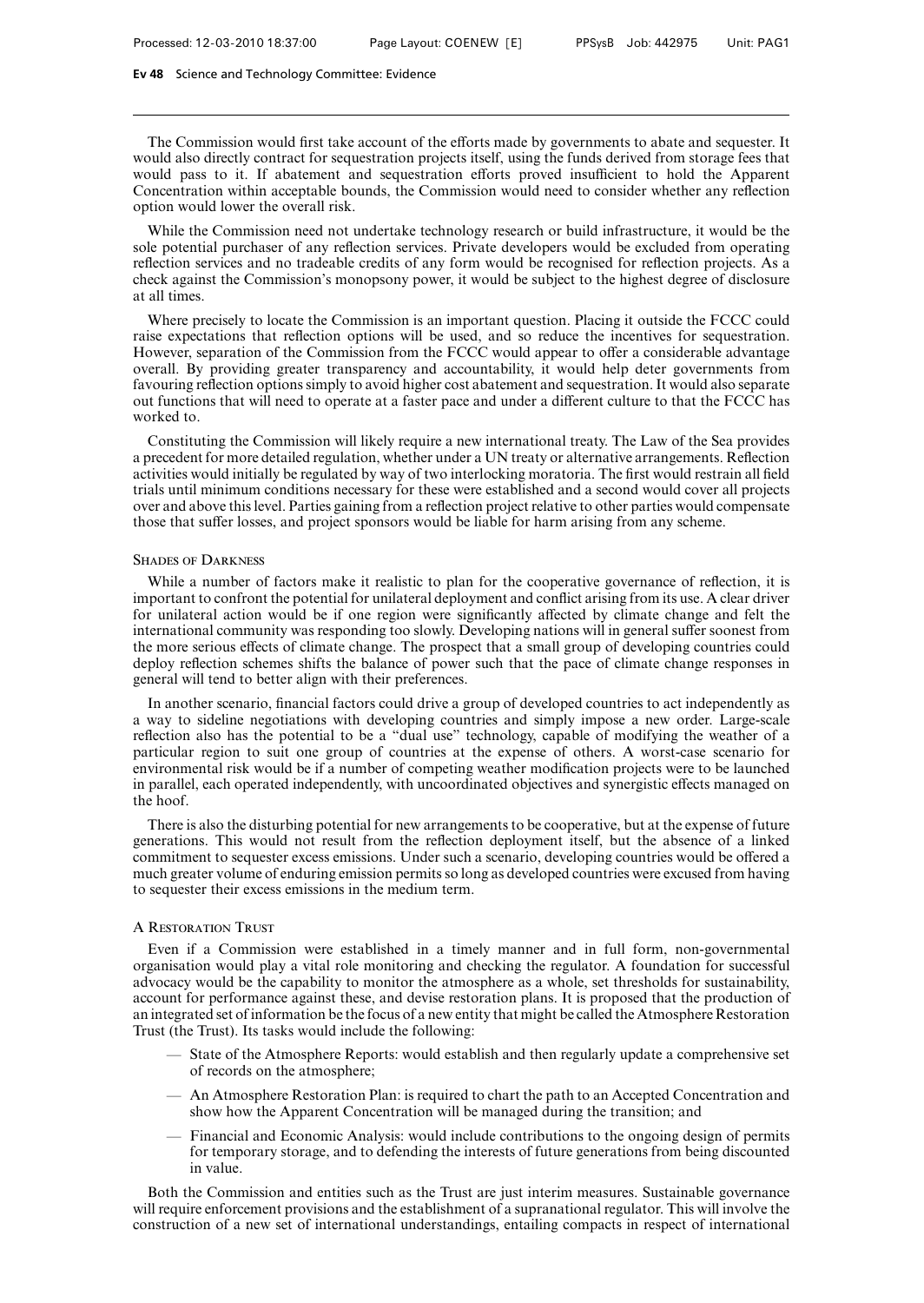justice, international trade, and military intervention. The place of those negotiations needs to be considered alongside demands arising from the overlapping issues of water, food and fuel security, and humanitarian concerns generally.

This submission is based on the Council's publication, *Restoring the Atmosphere*, August 2009.

Thank you for the opportunity to submit and we would welcome the opportunity to provide oral evidence by teleconference.

#### Key Terms

*Actual Concentration:* The total concentration of all long-lived greenhouse gases resident in the atmosphere at a particular time.

*Apparent Concentration:* The concentration that corresponds to the radiative force acting on the Earth due to human intervention, at a particular time.

*Long Term Concentration:* The total projected concentration after sequestration of all long-lived greenhouse gases resident in the atmosphere at a specified date at least 100 years in the future.

*Accepted Concentration:* A concentration governments collectively deem to be an acceptable Long Term Concentration.

*Available Capacity:* The difference between the pre-industrial concentration and the Accepted Concentration.

*Excess Emissions:* The quantity of emissions resident in the atmosphere that is in excess of the Accepted Concentration.

*Enduring Emission Unit:* A permit to emit a tonne of CO<sub>2</sub> equivalent gases.

*Temporary Storage Unit:* A permit to emit a tonne of CO<sub>2</sub> equivalent gases and the obligation to sequester a tonne of CO2 equivalent gases at a later date—pre-specified or subject to notification.

*Temporary Sequestration Unit:* A credit recognising the temporary sequestration of a tonne of  $CO<sub>2</sub>$  equivalent gases. It expires on a pre-specified date unless proof of continued storage can be demonstrated.

*Enduring Sequestration Unit:* A credit recognising the semi-permanent sequestration of a tonne of CO2 equivalent gases.

*Storage Fee:* At the time a Temporary Storage Unit is utilised (though the release of emissions under it), a storage fee is payable on each tonne of long-lived greenhouse gases, according to the rate set for it by the Commission.

*December 2009*

## **Memorandum submitted by ETC Group (GEO 09)**

1. The Action Group on Erosion, Technology and Concentration (ETC Group) is an international civil society organization headquartered in Canada with offices in the United States, Mexico and the Philippines. ETC Group dedicated to the conservation and sustainable advancement of cultural and ecological diversity and human rights. To this end, ETC Group monitors the societal impacts of emerging technologies, supports socially responsible developments of technologies useful to the poor and marginalized and we address issues related to international governance and the concentration of corporate power.

2. ETC Group has been actively monitoring developments in geoengineering for several years, publishing reports, arranging seminars and undertaking international advocacy work regarding geoengineering technologies. All of our publications and news releases on geoengineering are available for download at http://www.etcgroup.org/en/issues/geoengineering.Our publications on this topic to date include:

- 1 Feb 2007—"Gambling With Gaia"—A civil society introduction to Geoengineering.
- January 2009—"The better world we seek is not Geo-engineered! A Civil Society Statement against Ocean Fertilization".
- April 2009—"ETC Group Submission to Royal Society Working Group on Geo-Engineering".
- Sept 2009—"The Emperor's New Climate: Geoengineering as 21st century fairytale".
- Dec 2009—"Retooling the Planet? Climate Chaos and the Copenhagen Process in the Geoengineering Age".

3. ETC Group welcomes the news of the committee's inquiry into geoengineering governance. We hope that the inquiry will mark the beginning of a vigorous public and international policy debate on this important topic. We would welcome the chance to provide an oral submission to the committee.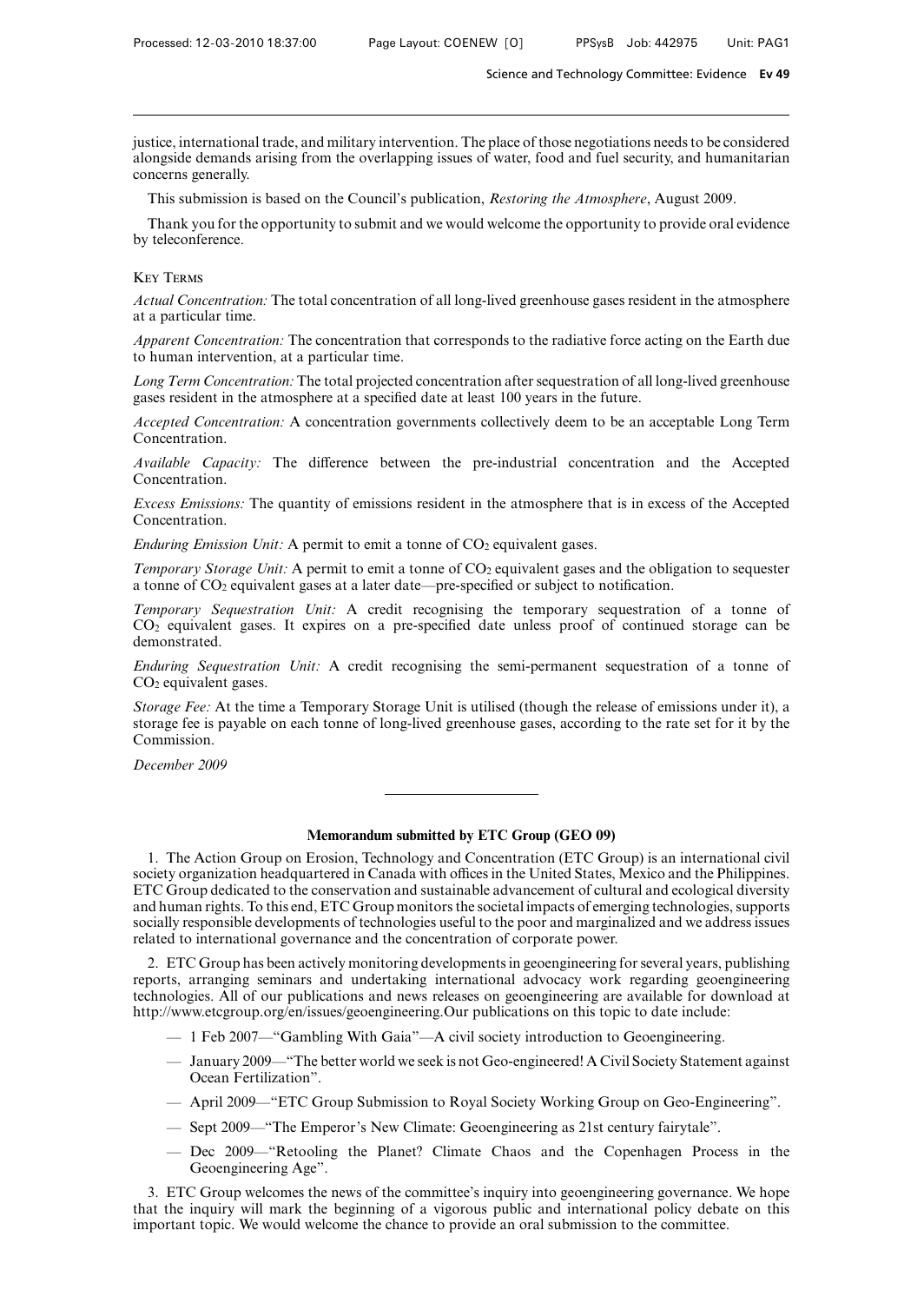4. ETC Group defines geoengineering to include not only solar radiation management and sequestration of atmospheric greenhouse gases (including methane, nitrous oxide and carbon dioxide) but also weather modification techniques such as hurricane suppression and cloud seeding. We encourage the committee to also consider weather modification in this inquiry.

5. At the time that we are submitting this evidence delegates at the UN Framework Convention on Climate Change are negotiating in Copenhagen in an effort to make progress on an agreement to bring about significant reductions in global greenhouse gas emissions. The world's leading climate scientists agree that a reduction in greenhouse gas emissions is the world's best hope for averting a climate catastrophe.12 Geoengineering must not distract from that goal.

6. Geoengineering could be seen by governments and industry as a "time-buying" strategy and as an alternative to reducing greenhouse gas emissions.13 We encourage the committee to reflect on the meaning of the strong advocacy for geoengineering now coming from think tanks and industry-funded groups who formerly denied the existence or significance of anthropogenic global warming. ETC believes the prospect of geoengineering is being deliberately used by some of these groups as an attempt at distraction from tough action on greenhouse gas emissions reductions.

7. ETC Group believes that geoengineering is the wrong response to climate change and that inadequate knowledge of the earth's systems makes geoengineering, or even real-world geoengineering experiments, too risky. We do not know if geoengineering is going to be inexpensive for society, as proponents insist—especially if geoengineering technologies don't work as intended, forestall constructive alternatives or cause adverse effects. We do not know how to recall a planet-altering technology once it has been released.

8. In addition to unintended consequences, geoengineering techniques could have unequal impacts around the world (sometimes referred to as "spatial heterogeneity").14 As much as the Industrial Revolution's "inadvertant geoengineering" (ie, human-induced climate change) has disproportionately harmed people living in tropical and subtropical areas of the world, purposeful geoengineering experiments could well do the same. It is critical that those states and populations on the front lines in the fight against climate change, particularly the most vulnerable developing countries, be involved in a broad-based and international debate.

9. It should be recognized that states—or even corporations—with the technical and economic means to "adjust the global thermostat" may be tempted to do so. Geoengineering technologies warrant robust regulatory oversight. In the absence of a multilateral framework and a global consensus, any financial or political support for geoengineering technologies would be irresponsible and would reinforce the lack of accountability of industrialized countries for climate change and for the worsening negative consequences in the global South.

10. ETC Group draws a "line in the sand" at the lab door. We do not believe that it is warranted to move geoengineering out of the laboratory and the most urgent questions of governance concern keeping that lab door closed against the pressures from industrial players to move to open air geoengineering research and deployment.

11. We are extremely concerned by recent proposals that a research programme on geoengineering be established which might include real world experimentation of geoengineering techniques. While modelling studies or other lab-based approaches may be carried out safely it is irresponsible to move geoengineering research out of doors—most especially before global agreements on governing such research have been agreed.

12. Committee members should distinguish between very small scale experimentation for other purposes (eg biochar for soil fertility research or ocean fertilisation to investigate ocean biological processes) and experiments designed to develop geoengineering technologies. We encourage the committee to consider for example the proposal by Strong et al. in the journal Nature that ocean fertilisation in particular should no longer be pursued as a subject of geoengineering research.15

13. Climate systems are already unpredictable and contain much "noise". For any research activities on geoengineering techniques to have a noticeable impact on the climate, they will have to be deployed on a massive scale, and thus any unintended consequences are also likely to be massive. We don't know how to recall a planetary-scale technology.

<sup>12</sup> See for example, IPCC, 2007: Summary for Policymakers. In: *Climate Change 2007: Mitigation. Contribution of Working Group III to the Fourth Assessment Report of the Intergovernmental Panel on Climate Change* [B Metz, O R Davidson, P R Bosch, R Dave, L A Meyer (eds)], Cambridge University Press, Cambridge, United Kingdom and New York, NY, USA.

<sup>&</sup>lt;sup>13</sup> See, for example, "Geo-Engineering: Giving us the Time to Act," Institute of Mechanical Engineers (UK), August 2009, available at http://www.imeche.org/

<sup>&</sup>lt;sup>14</sup> UK Royal Society, *Geoengineering the climate: science, governance and uncertainty*, 1 September 2009, p. 62; available on the Internet: http://royalsociety.org/document.asp?tip = 0&id = 8729

<sup>&</sup>lt;sup>15</sup> See Strong, Aaron; Chisholm, Sallie; Miller, Charles; Cullen, John "Ocean fertilization: time to move on" Nature, Volume 461, Issue 7262, pp. 347—348 (2009).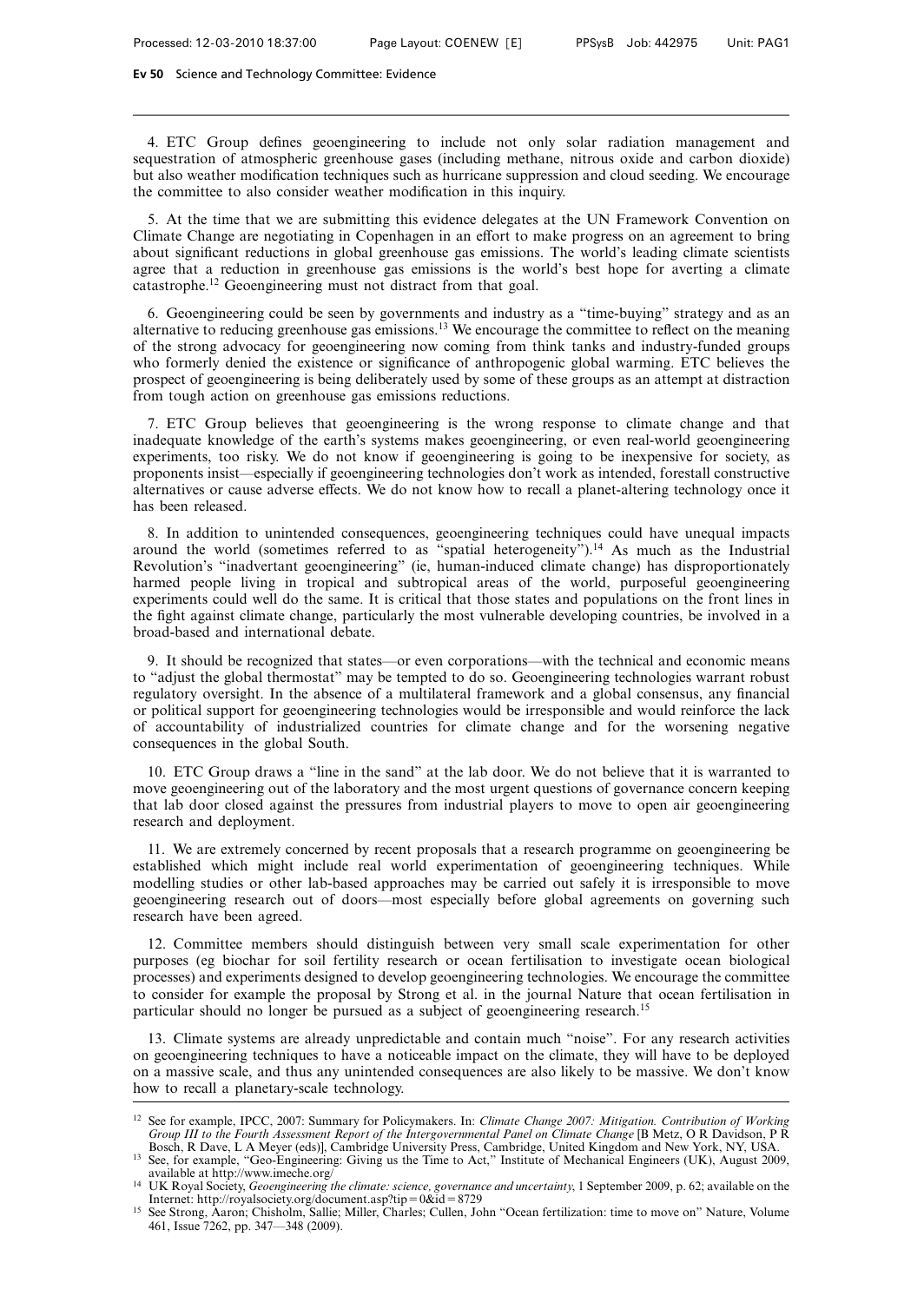14. The experience of ocean fertilization shows that any acceptance of small scale experimention will inevitably slide to pressure for larger-scale experiments even if the results are poor. Despite at least 13 smaller-scale ocean fertilization experiments which failed to demonstrate the efficacy or safety of the technique, there remains commercial and academic pressure for larger tests. This pressure should be resisted and the wider lesson applied to other geoengineering research.

15. OECD governments—which have historically denied climate change or prevaricated for decades (and are responsible for 90% of historic greenhouse gas emissions)—are the ones with the budgets and the capacity to execute geoengineering projects. Will they have the rights and well-being of more vulnerable states or peoples in mind?

16. It is possible—though far from certain—that some geoengineering techniques will be relatively inexpensive to deploy. The technical capacity to attempt large-scale climate interventions could be in some hands (of individuals, corporations, states) within the next ten years. It is urgent to develop a multilateral mechanism to govern geoengineering, including establishing a ban on unilateral attempts at climate modification.

17. Geoengineering interventions could lead to unintended consequences due to mechanical failure, human error, inadequate understanding of the earth's climate systems, effects from future natural phenomena (eg, storms, volcanic eruptions), irreversibility or funding lapses.

18. Many geoengineering techniques are "dual use" (ie, have military applications). Any deployment of geoengineering by a single state could be a threat to neighboring countries and, very likely, the entire international community. As such, deployment could violate the UN Environmental Modification Treaty ratified by the United States—which prohibits the hostile use of environmental modification.

19. Patent offices are already being inundated with applications on geoengineering techniques. Monopoly control of any deployed global geoengineering scheme would be unacceptable. Nor do the issuance of patents make sense if indeed geoengineering is being developed as an emergency response measure.

20. Commercial interests should not be allowed to influence the research, development or deployment of geoengineering technologies. If, as advocates insist, geoengineering is actually a "Plan B" to be used only in a climate emergency, then it should not be a profit-making endeavor. Further, it should not be employed to meet emissions reduction targets.

21. The de-facto moratorium on ocean fertilization agreed by 191 governments at the Convention on Biological Diversity in May 2008 is the first truly global agreement on geoengineering governance and we encourage the committee the affirm the line agreed by the UK Government at the CBD that ocean fertilization is not scientifically justified and should not proceed to larger scale or commercial activities outside of national jurisdictions.

22. We would suggest that the Convention on Biological Diversity might be an appropriate body for convening global governance discussions on geoengineering under the auspices of the UN since that treaty integrates biodiversity concerns with impacts of such activities on livelihoods, justice and rights of marginalized groups. We would caution against global governance initiatives being handed to smaller bodies that are closed to southern, indigenous and civil society participitation such as the OECD, G8, G22 or The London Convention and London Protocol on the Prevention of Marine Pollution by Dumping of Wastes and Other Matter.

*December 2009*

# **Memorandum submitted by The Royal Society (GEO 11)**

1. The Royal Society welcomes the opportunity to respond to the Select Committee inquiry into the regulation of geoengineering. We also welcome the collaboration with the US Congressional Science and Technology Committee to which Professor John Shepherd FRS gave evidence on 5 November 2009. This submission has been prepared based on the Society's report *"Geoengineering the Climate: Science, governance and uncertainty"* and ongoing streams of work. A copy of the report has been enclosed with this submission.

2. The Royal Society decided to undertake a review of the feasibility and uncertainties of the various proposed geoengineering technologies due to the increased public awareness of, and interest in geoengineering. Under the chairmanship of Professor John Shepherd FRS of Southampton University, we assembled a group of 12 experts, drawn from environmental science, oceanography, engineering, economics, law and social science. The review took one year and the report was published in September 2009. Here we emphasise three main points:

— *First*, the report emphasises the geoengineering is not an alternative to greenhouse gas emission reductions. Geoengineering may hold longer-term potential and merits more research, but it offers no quick and easy solutions that should distract policy-makers from working toward a reduction of at least 50% in global carbon dioxide  $(CO<sub>2</sub>)$  emissions by 2050.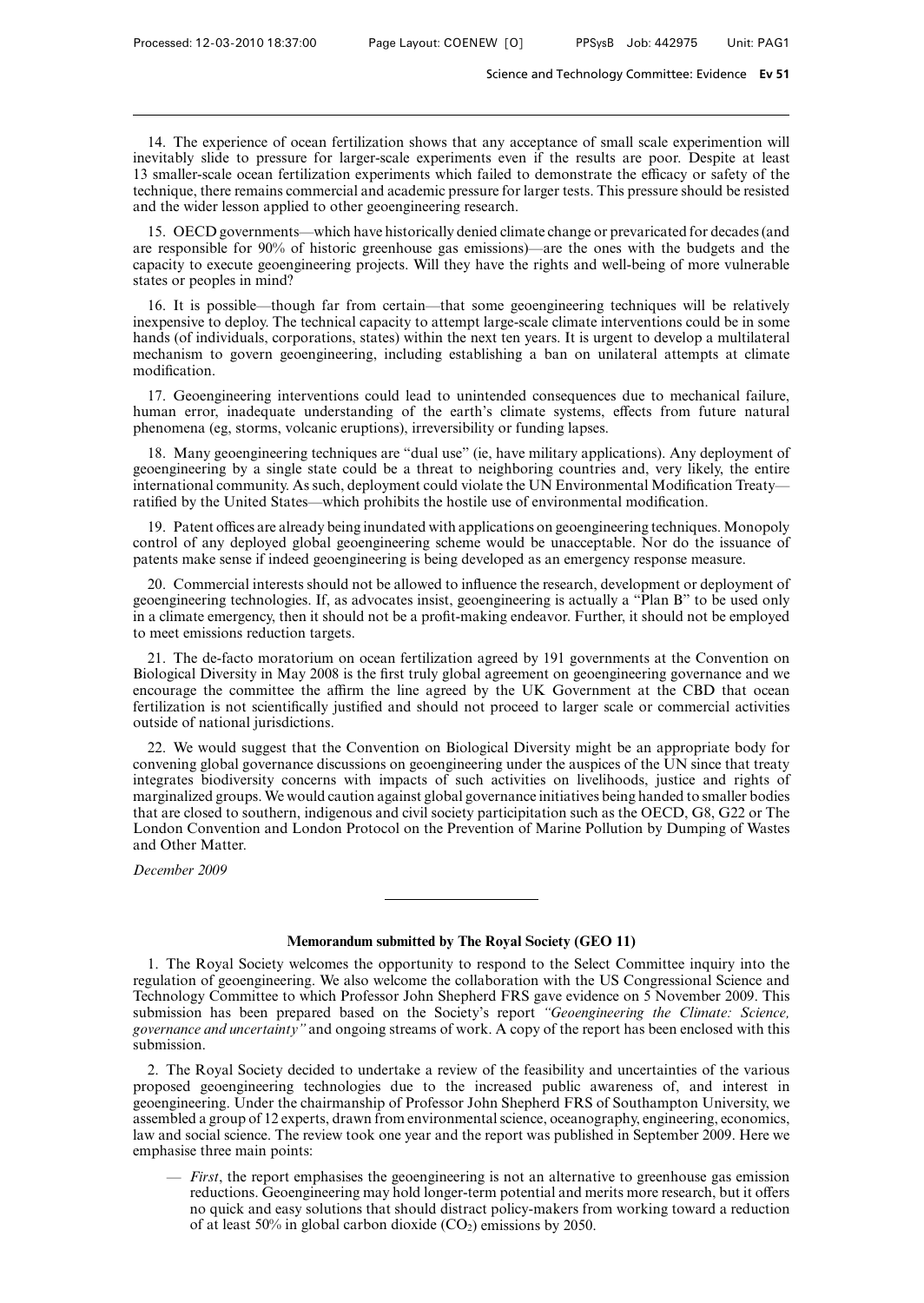- *Second*, the report brings greater clarity to the debate by defining and comparing the two basic classes of geoengineering methods: Carbon Dioxide Removal (CDR) techniques that remove CO2 from the atmosphere and Solar Radiation Management (SRM) techniques that reflect a small percentage of the sun's light and heat back into space.
- *Third,* the report looks beyond the science to highlight a broader set of issues that need to be considered before geoengineering could proceed. The mix of factors is complex, and it is desirable that both geoengineering research, and any plans for implementation, be pursued within robust frameworks of governance, accountability and public engagement.

3. The Royal Society is now planning to develop a partnership with other science academies and governance institutions to address the governance of geoengineering. The early stages of such a process are already underway, and further details are given in paragraph 23.

## *Is there a need for international regulation of geoengineering and geoengineering research and if so, what international regulatory mechanisms need to be developed?*

# (a) Fundamental issues

4. It is important to distinguish between the need for regulation of research and the need for international regulation of deployment. We are of the opinion that some geoengineering techniques will likely require international regulation of some forms of research, and most (but possibly not all) techniques are likely to require international regulation of deployment. There is a very wide range of geoengineering methods, with diverse characteristics, methods of action and potential side effects; consideration of governance requirements is therefore best done with reference to specific techniques. We do not consider that a blanket requirement for regulation of research is necessary or desirable. Geoengineering techniques can be broadly split into two categories ie Carbon Dioxide Removal (CDR) and Solar Radiation Management (SRM) methods, with different features requiring a differentiated approach.

5. Carbon Dioxide Removal (CDR) techniques treat the cause of climate change by removing  $CO<sub>2</sub>$  from the atmosphere. This can potentially be achieved through a number of different technologies, eg air capture ("artificial trees"), ocean fertilisation, biochar/BECS, and enhanced weathering. Some of these technologies are likely to have a low risk of unintended consequences, but they will all only have a significant impact on global temperatures if applied for many decades. The ecosystem based methods, such as ocean fertilisation, have much greater potential for negative and trans-boundary side effects. Research on many of these techniques (such as air capture and biochar/BECS) could however be adequately managed by national legislation as their effects are not trans-boundary, other than via the removal of greenhouse gases (GHGs) from the atmosphere. The same also applies to deployment of these techniques, at least until the levels of GHGs in the atmosphere have been stabilised. Thereafter, international agreement on the levels to which they should be reduced will be required, but this requirement is not imminent.

6. Solar Radiation Management (SRM) techniques are those which reduce the net incoming short-wave solar radiation received by deflecting sunlight, or by increasing the reflectivity of the atmosphere, clouds or Earth's surface. These technologies do not treat the root cause of climate change and would not help to solve associated problems such as ocean acidification. If these techniques were deployed they would need to be sustained for a very long time (several centuries) unless and until atmospheric concentrations of greenhouse gases were reduced. SRM technologies would include space mirrors, aerosols (eg sulphates) in the stratosphere and cloud brightening. The effects of most SRM techniques (other than "white roofs") would occur on regional to global scales and so would require international regulation.

7. We suggest that the fundamental criteria in relation to governance are whether (and to what extent) the techniques involve;

- $-$  trans-boundary effects (other than the removal of GHGs from the atmosphere);
- dispersal of potentially hazardous materials in the environment; and
- direct intervention in (or major direct side-effects on) ecosystems.<sup>16</sup>

8. In designing regulatory frameworks the potential for technical and structural reversibility of the technologies should also be considered.

## (b) Institutional issues

13. CDR technologies could mostly be adequately controlled by existing national and international institutions and legislation. Many of the technologies are closely related to familiar existing technologies. Air capture technologies are very similar to those of carbon capture and storage; and this is likely to be one of the most environmentally benign technologies. Ocean fertilisation techniques are currently being managed by the London Convention on ocean dumping, under the London Protocol. The Convention of

<sup>&</sup>lt;sup>16</sup> All methods will of course involve indirect side-effects on ecosystems via their effects on climate change.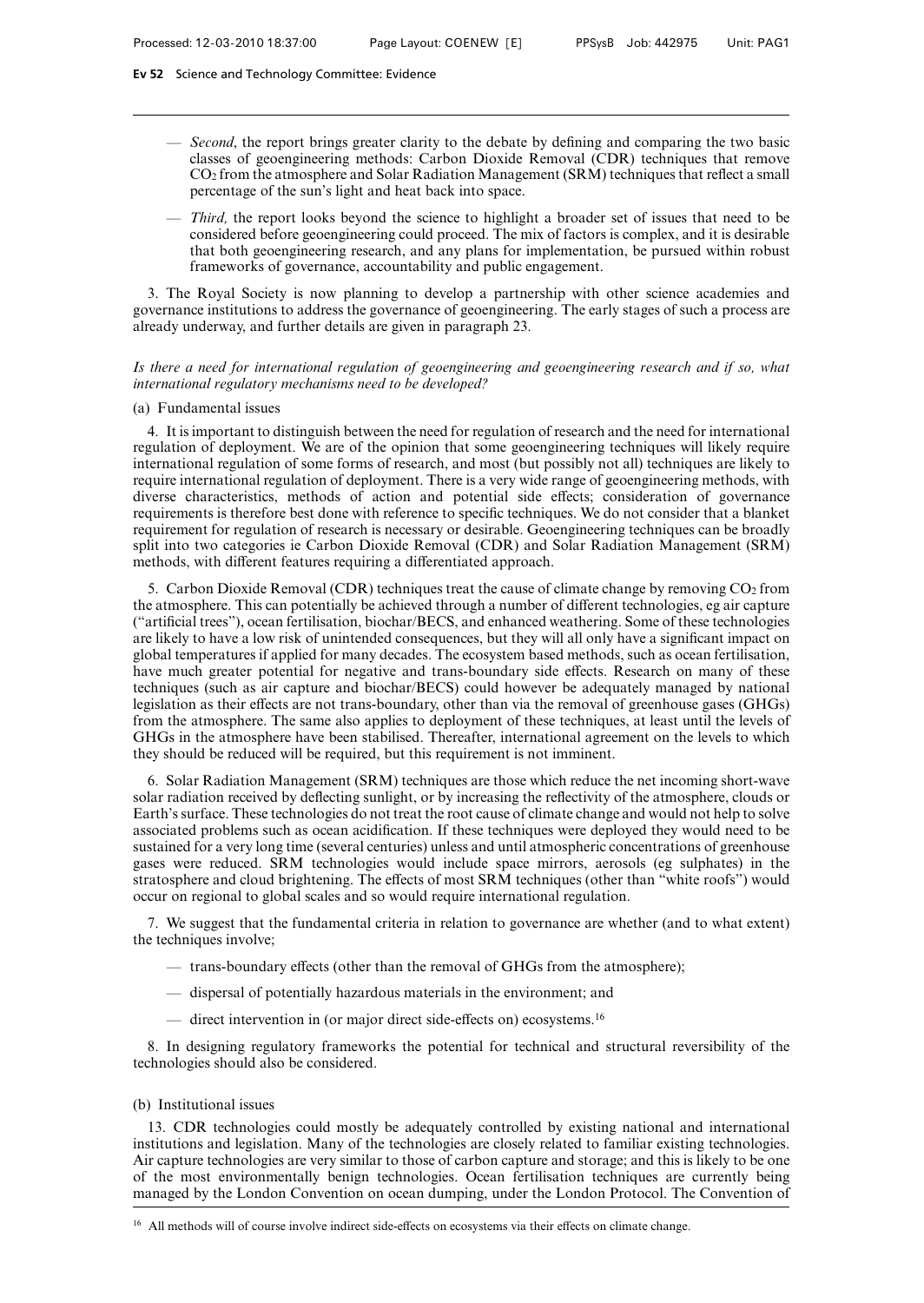Biological Diversity has also adopted a decision on ocean fertilisation which is mostly consistent with that of the London Convention. Biochar and BECS face similar regulatory issues to that of biofuels including life cycle analysis, and land use management. Ecosystem impacts of enhanced terrestrial weathering would be contained within national boundaries. Methods of enhanced weathering involving oceanic dispersion of the products would have trans-boundary effects, but may also be able to be managed under the London Convention.

14. For SRM technologies there are fewer existing institutions that could manage research and development. Land surface albedo modification could be managed under national regulatory frameworks as there are unlikely to be major trans-boundary issues. The oceanic cloud brightening technologies would not fall under national jurisdiction and no existing international institutions have a clear mandate, so modifications and extensions of existing treaties (eg ENMOD) and institutions would be required. Existing treaties governing the atmosphere and space (CLRTAP & OST) would similarly not be adequate to regulate stratospheric aerosols and space mirrors. There is a risk that these methods could be applied by an individual nation or corporation which highlights the need for international regulation for deployment (and in some cases research).

## (c) Mechanisms

15. Governance mechanisms should be decided, and where necessary, constructed for technologies that require them, before they are needed in practice.

16. Our report proposed that the Royal Society, along with other scientific institutions, should initially develop a voluntary code of practice to govern scientific research for both SRM and CDR technologies. We are now looking to take forward this work with a number of other science academies and governance institutions (see paragraph 23).

17. Governance mechanisms will be required for some research. Theoretical (modelling) studies and small scale experiments undertaken in the laboratory would not require regulation but we would encourage maximum transparency and international collaboration on such activities. Field tests that are below a level that could have discernable negative consequences should be permitted, but further consideration and international agreement is required to determine how these *de minimis* levels should be set. International cooperation and public engagement will also be needed to maintain trust in the process. For research where effects on the environment could potentially have discernable negative consequences, it would be necessary to have governance mechanisms in place to ensure they are undertaken responsibly.

18. An important characteristic of any international mechanisms is that they should be flexible enough to deal with new proposals, and to adapt as our understanding improves of the technologies and their implications.

19. Eventual deployment of any geoengineering technologies will necessarily require involvement of and coordination within the UNFCCC.

## *How should international regulations be developed collaboratively?*

20. Our report proposed that the Royal Society along with other scientific institutions should initially develop a voluntary code of practice to govern scientific research for both SRM and CDR technologies, as necessary. We are now looking to take forward this work with a number of other science academies and governance institutions. We are also continuing to actively engage other organisations in process to include governance specialists, NGOs and participants from a range of geographic locations.

21. We also suggested that a suitable international body (possibly the UN Commission for Sustainable Development) should commission a review of existing international and regional mechanisms to:

- Consider the relevant roles of the following bodies (and any others that we may have overlooked): UNCLOS, LC/LP, CBD, CLRTAP, Montreal Protocol, Outer Space Treaty, Moon Treaty, UNFCCC/KP, ENMOD.
- Identify existing mechanisms that could be used to regulate geoengineering research and deployment activities (if suitably extended as necessary).
- Identify where regulatory gaps exist in relation to geoengineering methods proposed to date, and establish a process for the development of mechanisms to address these gaps.

22. It will be important that the development of any regulatory framework be as open, transparent and inclusive as possible.

## *Ongoing Royal Society work on geoengineering*

23. Following on from our report we are now seeking to facilitate a process of international research and discussion to address the governance of geoengineering in partnership with other prominent scientific and policymaking organisations. The early stages of such a process are already underway, the Royal Society and